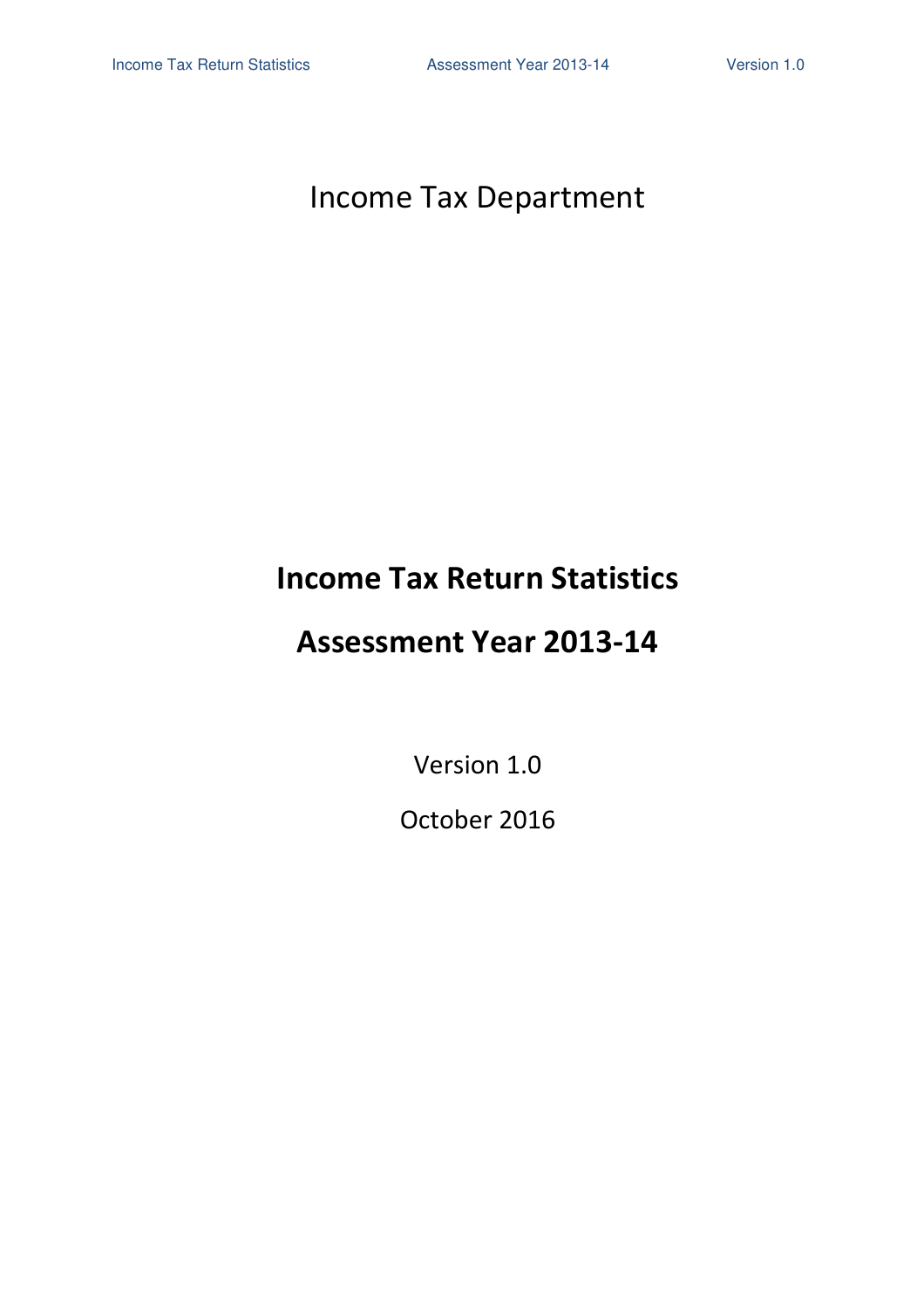### Document Version Control

| <b>Version</b> | Month    | <b>Remarks</b>                                                                                                                                                                       |
|----------------|----------|--------------------------------------------------------------------------------------------------------------------------------------------------------------------------------------|
| 1.0            | Oct 2016 | The statistics were generated from e-filed returns (digitally signed or<br>where ITRV has been received) and paper returns captured in system<br>up to 31 <sup>st</sup> August 2016. |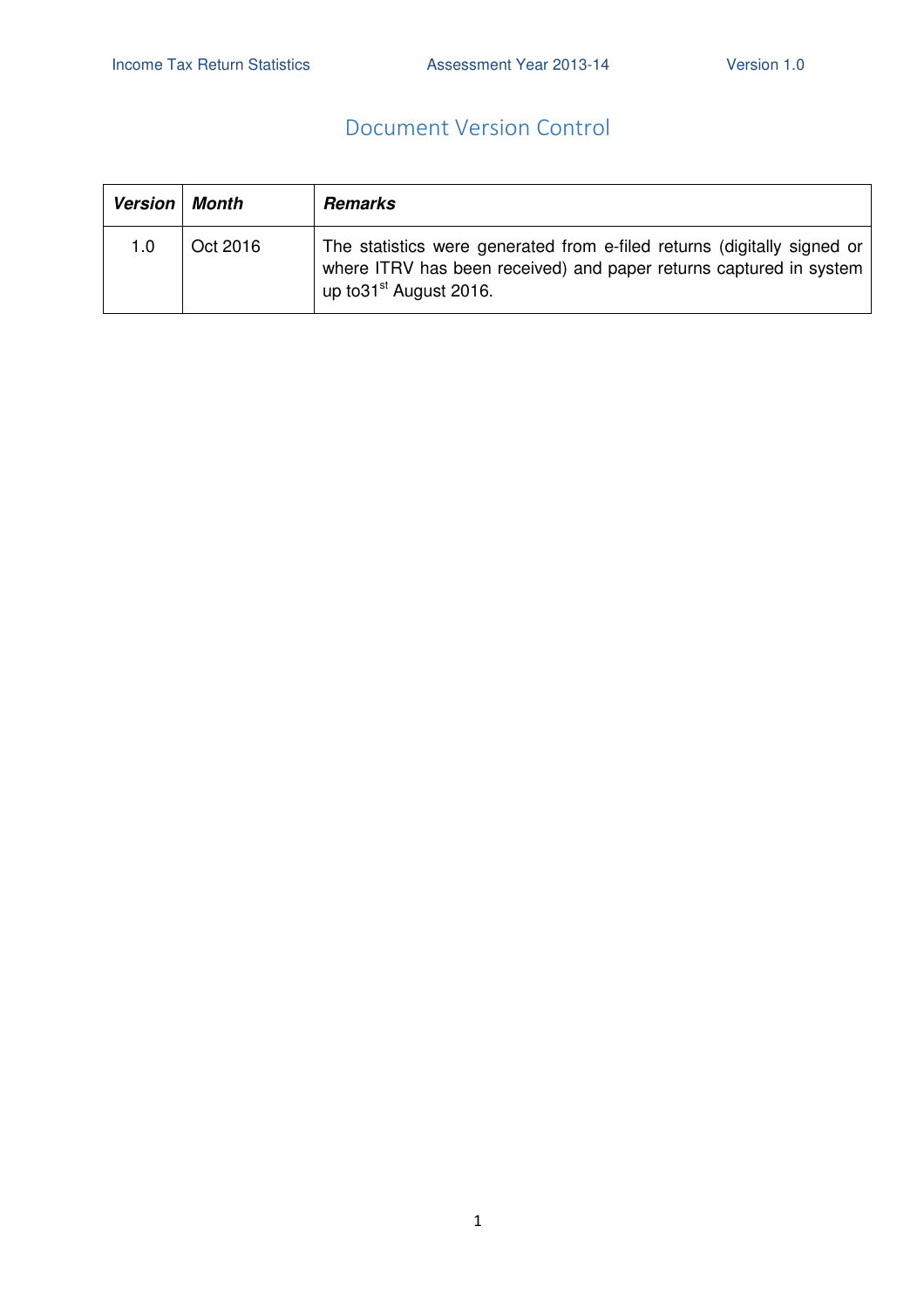# Table of Contents

| 1.1  |                                                                    |  |  |  |  |  |
|------|--------------------------------------------------------------------|--|--|--|--|--|
| 1.2  |                                                                    |  |  |  |  |  |
| 1.3  | All Taxpayers - Range of House Property Income (AY 2013-14)11      |  |  |  |  |  |
| 1.4  |                                                                    |  |  |  |  |  |
| 1.5  | All Taxpayers - Range of Long Term Capital Gains (AY 2013-14) 13   |  |  |  |  |  |
| 1.6  | All Taxpayers - Range of Short Term Capital Gains(AY 2013-14)14    |  |  |  |  |  |
| 1.7  | All Taxpayers - Range of Other Sources Income (AY 2013-14)15       |  |  |  |  |  |
| 1.8  | All Taxpayers - Range of Interest Income (AY-2012-13) 16           |  |  |  |  |  |
| 1.9  | All Taxpayers-Range of Brought Forward Loss Set off (AY 2013-14)17 |  |  |  |  |  |
| 1.10 | All Taxpayers - Range of Returned Income (AY 2013-14) 18           |  |  |  |  |  |
| 1.11 |                                                                    |  |  |  |  |  |
|      |                                                                    |  |  |  |  |  |
| 2.1  |                                                                    |  |  |  |  |  |
| 2.2  |                                                                    |  |  |  |  |  |
| 2.3  |                                                                    |  |  |  |  |  |
| 2.4  |                                                                    |  |  |  |  |  |
| 2.5  |                                                                    |  |  |  |  |  |
| 2.6  | Individual- Range of Short Term Capital Gains (AY 2013-14)  26     |  |  |  |  |  |
| 2.7  |                                                                    |  |  |  |  |  |
| 2.8  |                                                                    |  |  |  |  |  |
| 2.9  | Individual- Range of Brought Forward Loss Set off (AY 2013-14)29   |  |  |  |  |  |
| 2.10 |                                                                    |  |  |  |  |  |
| 2.11 |                                                                    |  |  |  |  |  |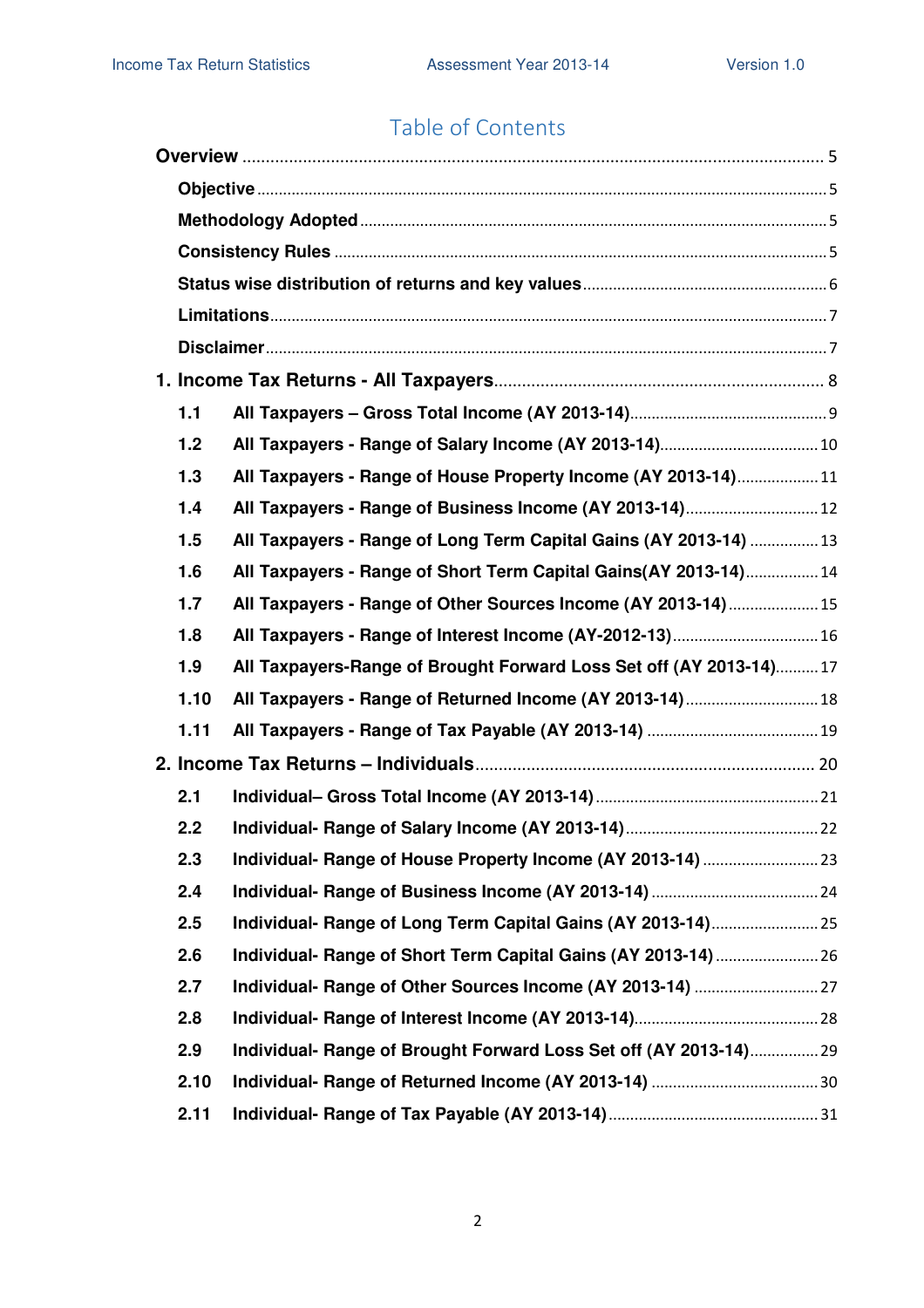| 3.1  |                                                                 |  |
|------|-----------------------------------------------------------------|--|
| 3.2  |                                                                 |  |
| 3.3  |                                                                 |  |
| 3.4  | HUF- Range of Long Term Capital Gains (AY 2013-14)  36          |  |
| 3.5  |                                                                 |  |
| 3.6  |                                                                 |  |
| 3.7  |                                                                 |  |
| 3.8  | HUF- Range of Brought Forward Loss Set off (AY 2013-14)  40     |  |
| 3.9  |                                                                 |  |
| 3.10 |                                                                 |  |
|      |                                                                 |  |
| 4.1  |                                                                 |  |
| 4.2  |                                                                 |  |
| 4.3  |                                                                 |  |
| 4.4  |                                                                 |  |
| 4.5  | Firm- Range of Short Term Capital Gains (AY 2013-14)  48        |  |
| 4.6  |                                                                 |  |
| 4.7  |                                                                 |  |
| 4.8  | Firm- Range of Brought Forward Loss Set off (AY 2013-14)51      |  |
| 4.9  |                                                                 |  |
| 4.10 |                                                                 |  |
|      |                                                                 |  |
| 5.1  |                                                                 |  |
| 5.2  | AOP/BOI- Range of House Property Income (AY 2013-14)56          |  |
| 5.3  |                                                                 |  |
| 5.4  | AOP/BOI- Range of Long Term Capital Gains (AY 2013-14)58        |  |
| 5.5  | AOP/BOI- Range of Short Term Capital Gains (AY 2013-14)59       |  |
| 5.6  |                                                                 |  |
| 5.7  |                                                                 |  |
| 5.8  | AOP/BOI- Range of Brought Forward Loss Set off (AY 2013-14)  62 |  |
| 5.9  |                                                                 |  |
| 5.10 |                                                                 |  |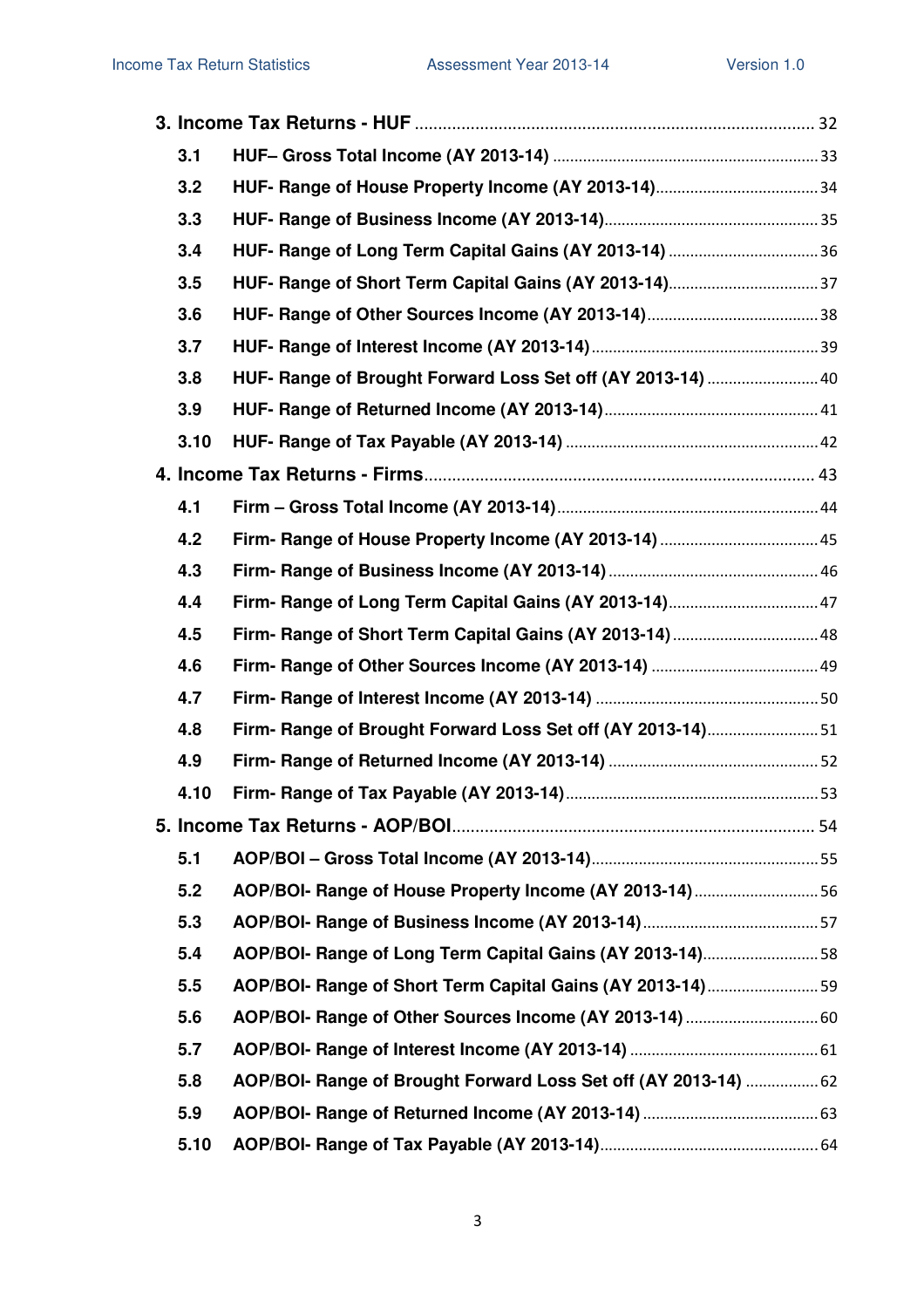| 6.1  |                                                                           |  |
|------|---------------------------------------------------------------------------|--|
| 6.2  |                                                                           |  |
| 6.3  |                                                                           |  |
| 6.4  | Company- Range of Long Term Capital Gains (AY 2013-14)  69                |  |
| 6.5  |                                                                           |  |
| 6.6  |                                                                           |  |
| 6.7  |                                                                           |  |
| 6.8  | Company- Range of Brought Forward Loss Set off (AY 2013-14)               |  |
| 6.9  |                                                                           |  |
| 6.10 |                                                                           |  |
|      |                                                                           |  |
| 7.1  | Type of Business-Corporate and Non-corporate Taxpayers (AY 2013-14)<br>77 |  |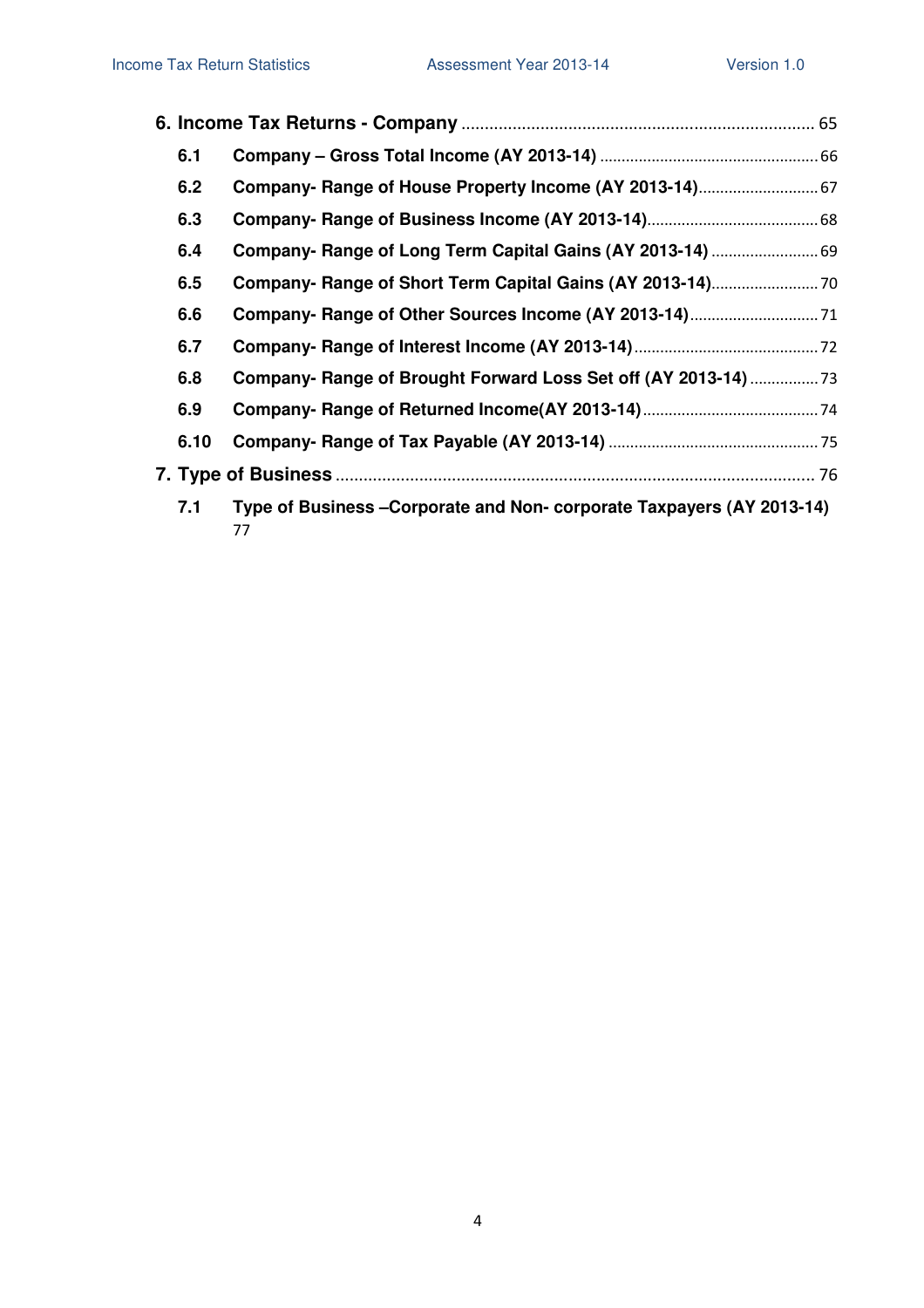# **Overview**

# **Objective**

The objective of publishing this statistics is to encourage wider use and analysis of Income-tax data by Departmental personnel and academicians.

# **Methodology Adopted**

The methodology adopted is as under:

- i. The template for statistics was prepared on the basis of previous statistics published by the Department and assessment of information available in various databases of the Income Tax Department.
- ii. The statistics have been generated from e-filed returns (digitally signed or where ITRV has been received) and paper returns captured in system.
- iii. In cases where more than one return is submitted, the values in the latest return have been considered.
- iv. Consistency Rules were defined (given below) to eliminate returns with inconsistent data. 3,64,36,307 returns were checked against consistency rules and 3,60,75,691 returns meeting the consistency rules were used for statistical analysis
- v. Certain statistics have been mentioned in lakh (100 thousand) and crore (10 million).
- vi. Various terms used in the statistics have been defined below respective tables.

### **Consistency Rules**

- i. Rule 1: Total Capital Gains in Part B TI = STCG (including negative)  $+$  LTCG (zero and positive only)
- ii. Rule 2: Income from Other Sources (Part B TI)>=Gross Interest Income (Schedule OS)
- iii. Rule 3: Salary income is shown by Individual category of assesses.
- iv. Rule 4: Gross Total Income(GTI)>=0
- v. Rule 5: Gross Total Income  $(GTI)$  = salary + income from house property + non-negative total income (or calculated) from business/profession  $+$  non-negative total capital gain  $+$ non-negative income from other sources + brought forward/current year loss setoff
- vi. Rule 6 : Return Income = Gross Total Income (GTI) Deduction u/s Chapter VIA
- vii. Rule 7: Aggregate Tax Liability >=0
- viii. Rule 8: Aggregate Tax Liability <= Return-Income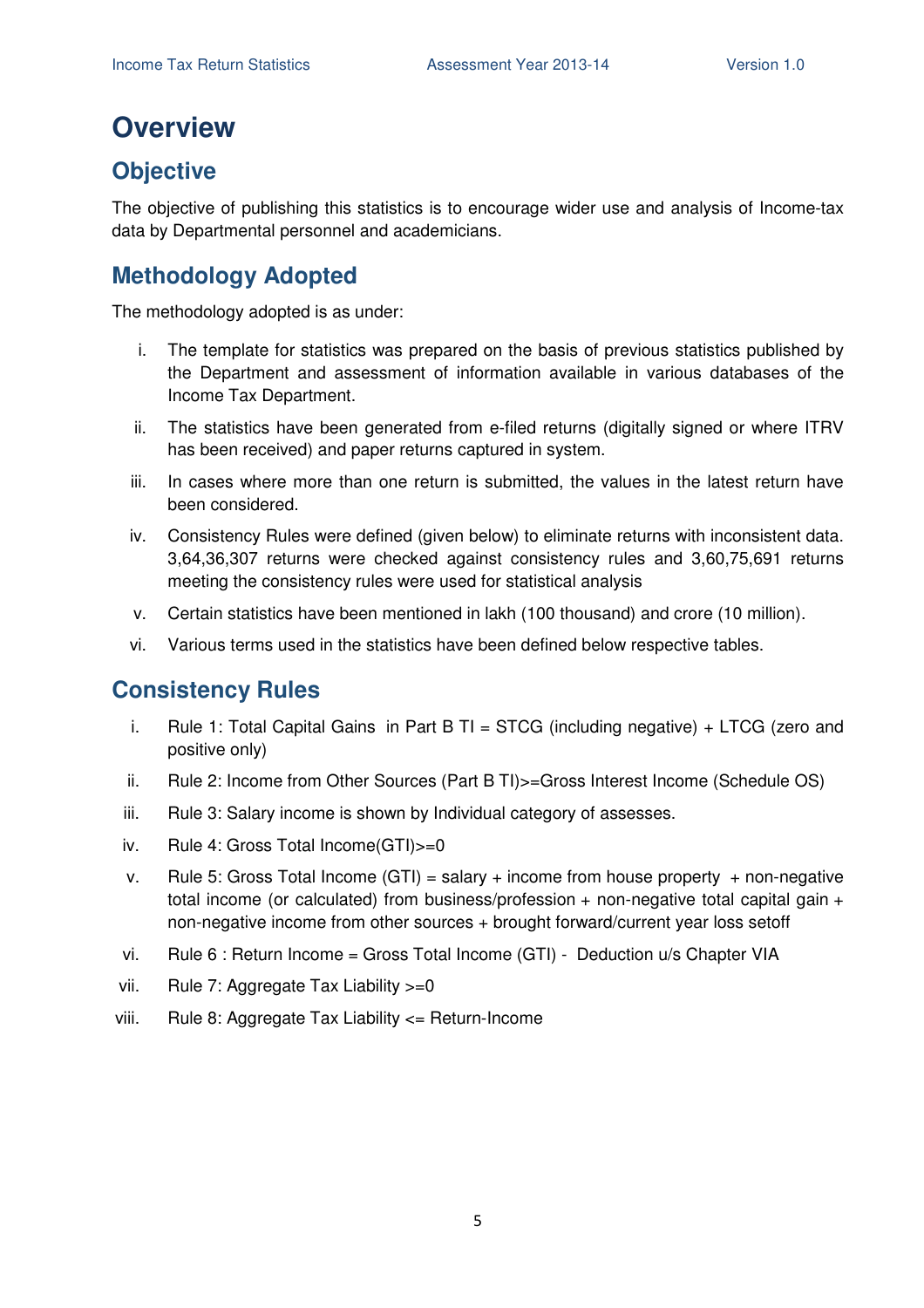## **Status wise distribution of returns and key values**

The status wise distribution of 3,60,75,691 returns selected (after applying consistency rules) for statistical analysis is as under:

| Individual    | 3,35,85,294 |
|---------------|-------------|
| <b>HUF</b>    | 8,97,681    |
| Firm          | 8,82,895    |
| AOP/BOI       | 30,105      |
| Companies     | 6,25,558    |
| <b>Others</b> | 54,158      |
| Total         | 3,60,75,691 |

Note: Others include Trusts, Cooperative Society, LLP, Local Authority and Artificial Juridical Person.

The status wise distribution of key values (In INR Crore) is as under:

|                                           | <b>Individual</b> | <b>HUF</b>               | <b>Firm</b> | <b>AOP/BOI</b> | <b>Companies</b> | <b>Others</b> | <b>Total</b> |
|-------------------------------------------|-------------------|--------------------------|-------------|----------------|------------------|---------------|--------------|
| Salary Income                             | 8,33,180          | $\overline{\phantom{a}}$ |             |                |                  | -             | 8,33,180     |
| House<br>Property<br>Income               | 37,443            | 2,813                    | 2,325       | 146            | 8,101            | 250           | 51,077       |
| <b>Business</b><br>Income                 | 4,68,166          | 13,225                   | 57,209      | 3,432          | 7,52,581         | 15,987        | 13,10,601    |
| Long Term<br><b>Capital Gains</b>         | 28,686            | 1,573                    | 1,912       | 394            | 16,491           | 98            | 49,154       |
| <b>Short Term</b><br><b>Capital Gains</b> | 7,375             | 420                      | 688         | 2,823          | 11,686           | 57            | 23,048       |
| <b>Other Sources</b><br>Income            | 1,52,719          | 12,430                   | 2,063       | 1,009          | 46,613           | 1,071         | 2,15,906     |
| <b>Total (Addition</b><br>of above)       | 15,27,569         | 30,461                   | 64,197      | 7,805          | 8,35,471         | 17,463        | 24,82,967    |
| Loss Setoff                               | 15,136            | 377                      | 2,217       | 1,950          | 30,182           | 1,408         | 51,270       |
| <b>Gross Total</b><br>Income              | 15,12,433         | 30,084                   | 61,980      | 5,855          | 8,05,289         | 16,056        | 24,31,697    |
| Return Income                             | 13,43,747         | 27,755                   | 60,378      | 5,766          | 7,34,069         | 11,152        | 21,82,866    |
| Aggregate Tax<br>Liability                | 1,39,500          | 2,451                    | 18,829      | 1,433          | 2,28,242         | 3,464         | 3,93,918     |

Note: The difference in Gross Total Income from calculated amount is on account of difference in representation of setoff of losses. Minor difference is also on account of rounding off of values.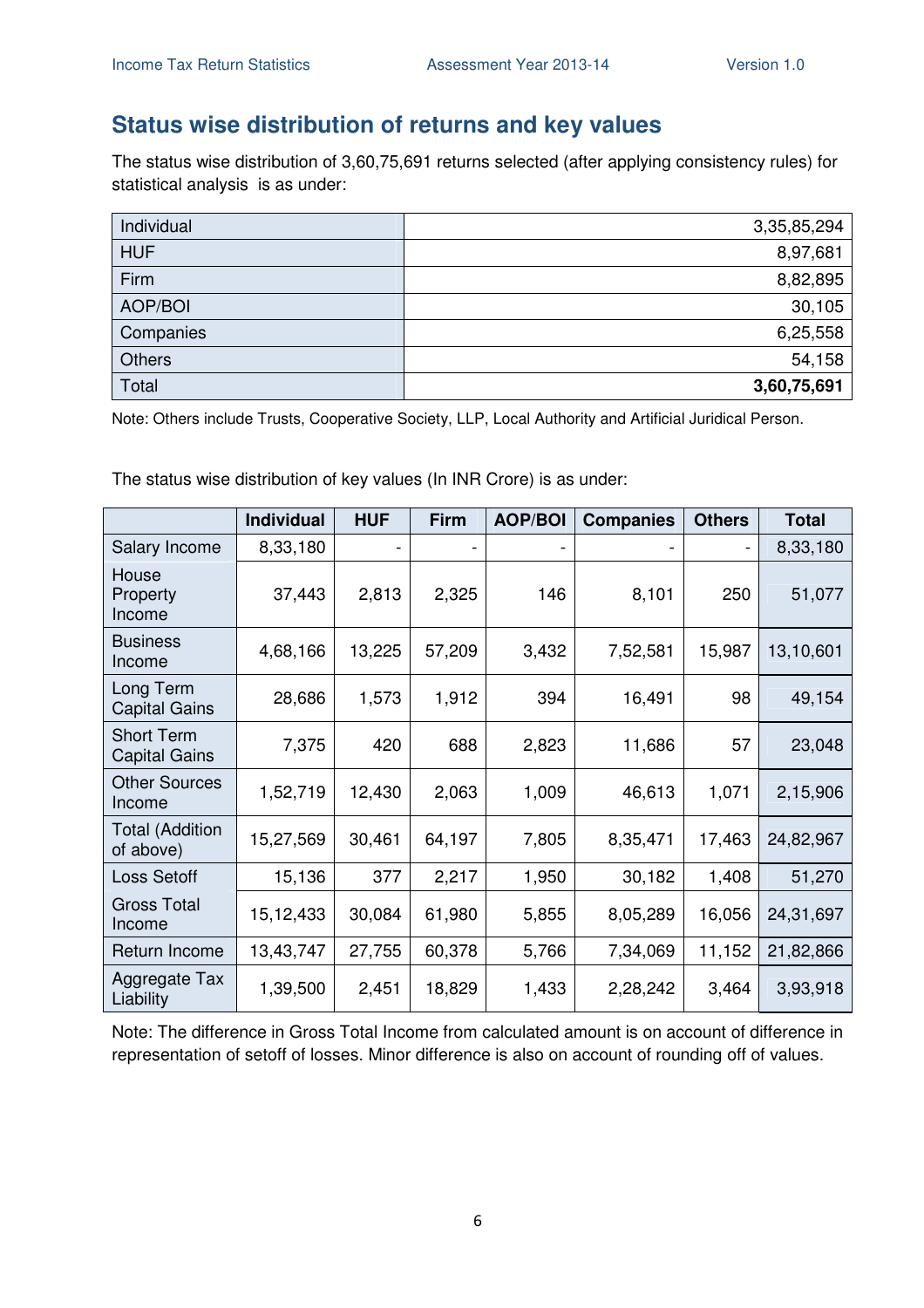### **Limitations**

The statistics relating to sources of income have been prepared on the basis of values mentioned in e-filed returns and values captured from paper returns and the same may contain data entry errors on the part of the taxpayers/ return filers. Therefore, the accuracy of the statistics is limited by the accuracy of returns.

### **Disclaimer**

Whilst the Income Tax Statistics have been prepared in good faith, it is not and does not purport to be comprehensive. Neither Income Tax Department, nor any of its officers or employees accept any liability or responsibility for the accuracy, reasonableness or completeness of, or for any errors, omissions or misstatements, negligent or otherwise, relating to the data or any representation or warranty, express or implied, with respect to the information contained in this Income Tax Statistics or on the data on which this Statistics is based and liability therefore is hereby expressly disclaimed.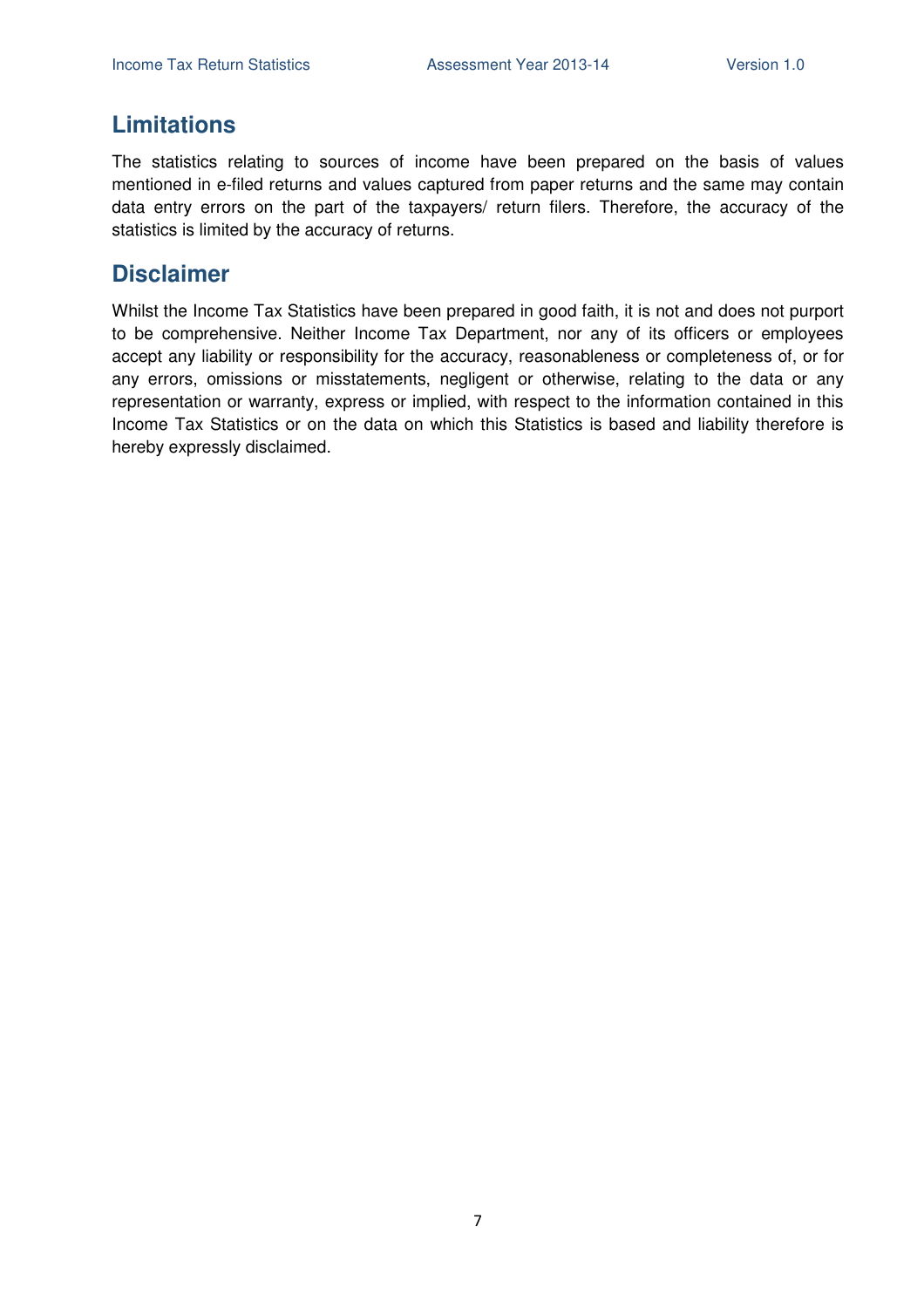# **1. Income Tax Returns - All Taxpayers**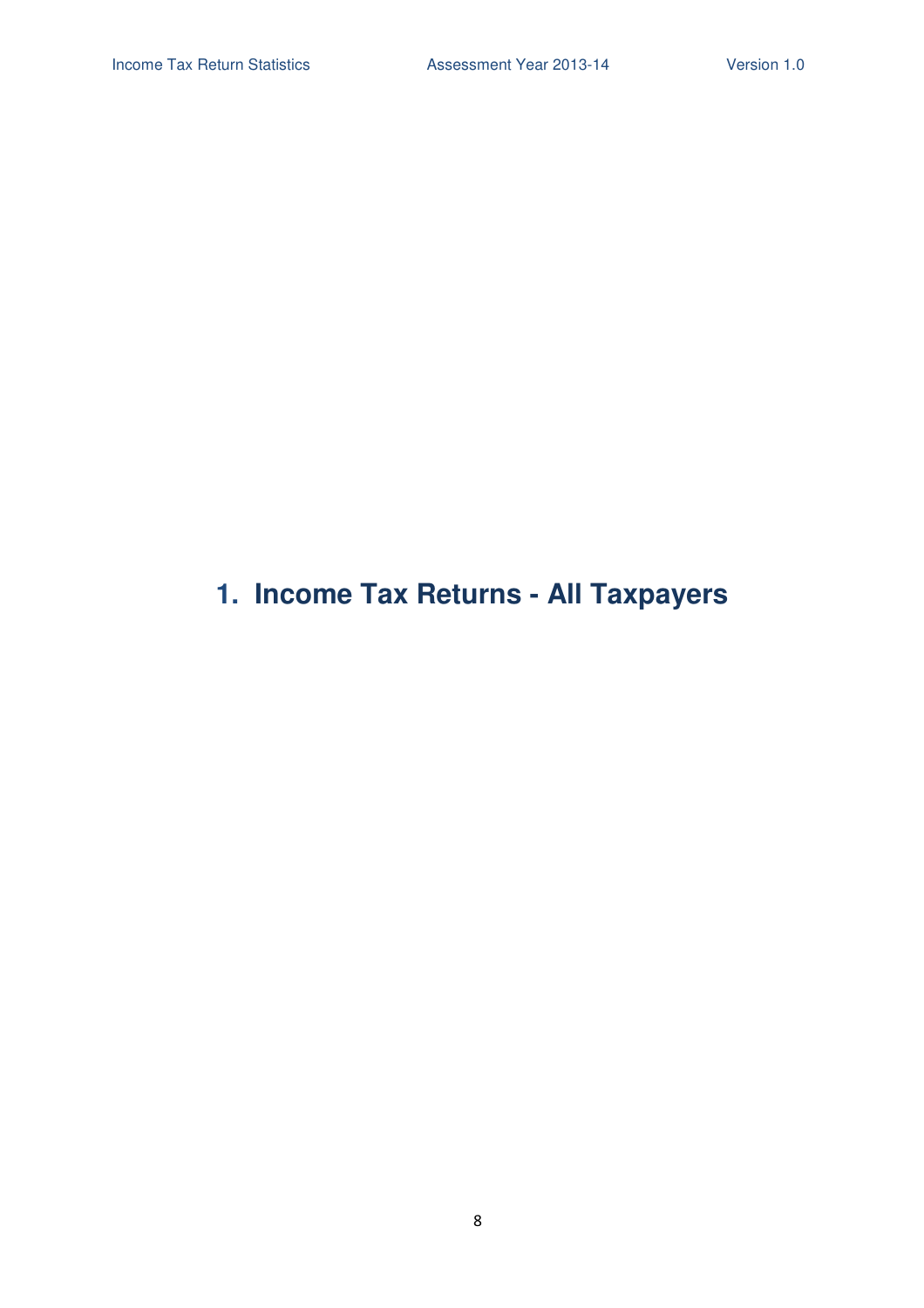# **1.1 All Taxpayers – Gross Total Income (AY 2013-14)**

| Range (in INR)                        | <b>No. of Returns</b> | <b>Sum of Gross</b><br><b>Total Income (in</b><br><b>Crore INR)</b> | <b>Average Gross</b><br><b>Total Income</b><br>(in Lakh INR) |
|---------------------------------------|-----------------------|---------------------------------------------------------------------|--------------------------------------------------------------|
| < 0                                   |                       |                                                                     |                                                              |
| $= 0$                                 | 7,95,865              |                                                                     |                                                              |
| $>0$ and $\lt=1,50,000$               | 34, 35, 224           | 26,168                                                              | 0.76                                                         |
| $>150,000$ and $<= 2,00,000$          | 56,58,711             | 1,05,396                                                            | 1.86                                                         |
| $>2,00,000$ and $\lt=2,50,000$        | 66,12,634             | 1,46,336                                                            | 2.21                                                         |
| $>2,50,000$ and $<=3,50,000$          | 67,17,567             | 1,98,174                                                            | 2.95                                                         |
| $>3,50,000$ and $<=4,00,000$          | 20,06,910             | 75,006                                                              | 3.74                                                         |
| $>4,00,000$ and $\leq 4,50,000$       | 16,68,366             | 70,741                                                              | 4.24                                                         |
| $>4,50,000$ and $<=5,00,000$          | 14,34,778             | 68,118                                                              | 4.75                                                         |
| $>5,00,000$ and $<= 5,50,000$         | 12,26,485             | 64,240                                                              | 5.24                                                         |
| $>5,50,000$ and $<=9,50,000$          | 40,84,022             | 2,84,128                                                            | 6.96                                                         |
| $>9,50,000$ and $\leq 10,00,000$      | 2,01,051              | 19,595                                                              | 9.75                                                         |
| $>10,00,000$ and $\lt=15,00,000$      | 11,06,464             | 1,33,491                                                            | 12.06                                                        |
| $>15,00,000$ and $<= 20,00,000$       | 4,25,862              | 73,065                                                              | 17.16                                                        |
| $>20,00,000$ and $<= 25,00,000$       | 2,05,621              | 45,749                                                              | 22.25                                                        |
| $>25,00,000$ and $<= 50,00,000$       | 3,04,124              | 1,02,645                                                            | 33.75                                                        |
| $>50,00,000$ and $<= 1,00,00,000$     | 1,09,171              | 75,085                                                              | 68.78                                                        |
| $>1,00,00,000$ and $\lt=5,00,00,000$  | 68,795                | 1,32,401                                                            | 192.46                                                       |
| $>5,00,00,000$ and $\lt=10,00,00,000$ | 6,941                 | 47,932                                                              | 690.56                                                       |
| $>10,00,00,000$ and $<=25,00,00,000$  | 4,022                 | 61,575                                                              | 1,530.96                                                     |
| >25,00,00,000 and <=50,00,00,000      | 1,464                 | 51,038                                                              | 3,486.20                                                     |
| >50,00,00,000 and <=100,00,00,000     | 730                   | 50,937                                                              | 6,977.66                                                     |
| >100,00,00,000 and <=500,00,00,000    | 678                   | 1,36,766                                                            | 20,171.94                                                    |
| >500,00,00,000                        | 206                   | 4,63,112                                                            | 2,24,811.73                                                  |
| <b>Total</b>                          | 3,60,75,691           | 24,31,697                                                           |                                                              |

**Notes** 

1. Gross Total Income is the income before chapter VI-A deduction as computed in the "Computation of total income" schedule of return of income.

- 2. In cases where Gross Total Income in the "Computation of total income" schedule of return of income is 0, the amount of losses of current year to be carried forward stated in the "Computation of total income" schedule of return of income is taken as Gross Total Income.
- 3. The "Sum of Gross Total Income" is the sum of Gross Total Income of all returns within the value range slab.
- 4. The "Average Gross Total Income" is the average Gross Total Income within the value range slab i.e. "Sum of Gross Total Income" divided by total number of returns within the value range slab.
- 5. Apart from the number of taxpayers who filed return of income as above, approximately 1.57 crore taxpayers paid taxes but did not file return for AY 2013-14.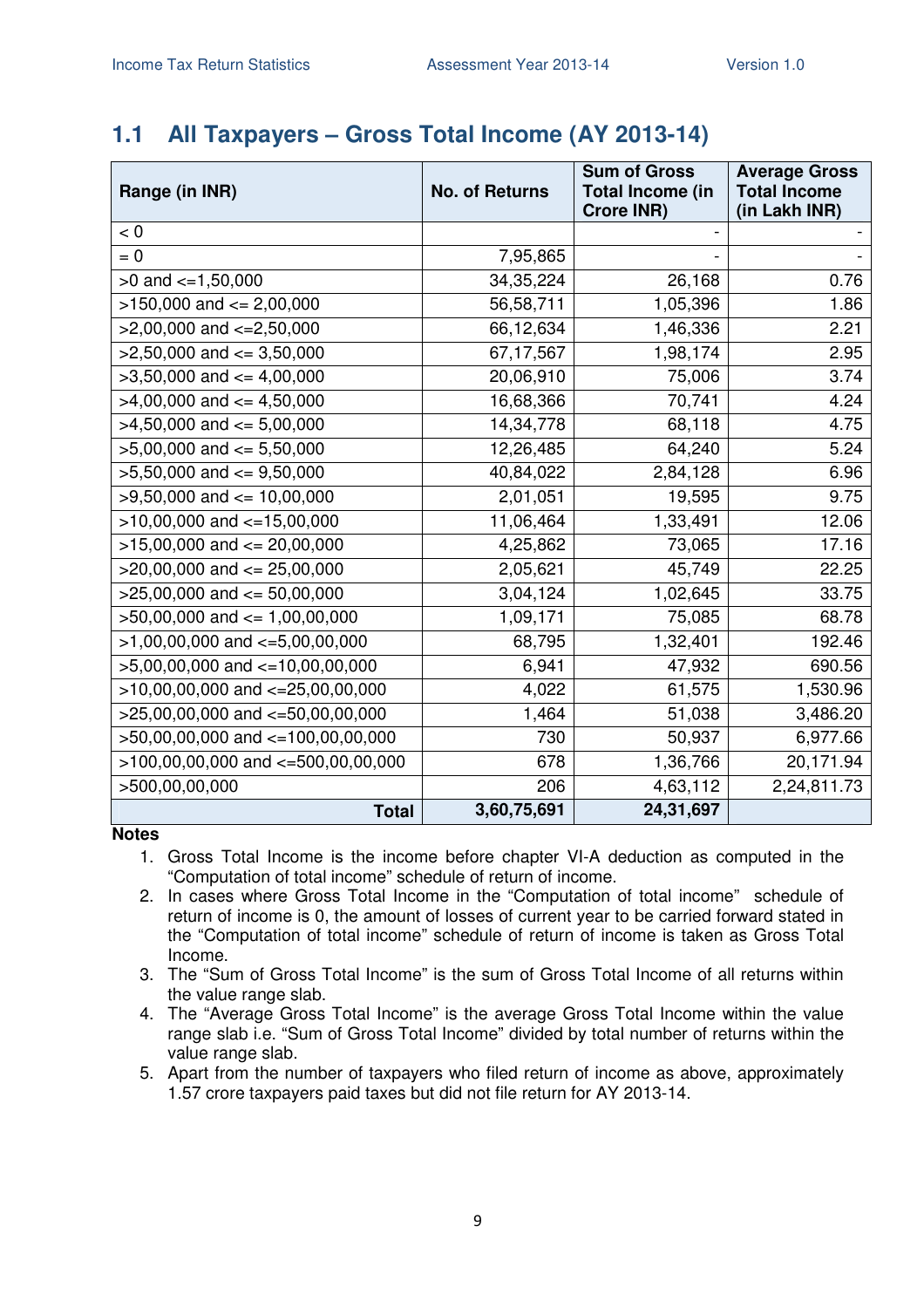# **1.2 All Taxpayers - Range of Salary Income (AY 2013-14)**

| Range (in INR)                         | <b>No. of Returns</b> | <b>Sum of Salary</b><br><b>Income (in Crore</b><br>INR) | <b>Average Salary</b><br>Income (in<br>Lakh INR) |
|----------------------------------------|-----------------------|---------------------------------------------------------|--------------------------------------------------|
| < 0                                    | 0                     |                                                         |                                                  |
| $= 0$                                  | 2,08,13,730           |                                                         |                                                  |
| $>0$ and $\lt=1,50,000$                | 15,97,130             | 14,966                                                  | 0.94                                             |
| $>150,000$ and $<= 2,00,000$           | 11,46,596             | 20,531                                                  | 1.79                                             |
| $>2,00,000$ and $\lt=2,50,000$         | 12,51,336             | 28,282                                                  | 2.26                                             |
| $>2,50,000$ and $<=3,50,000$           | 28,26,803             | 84,721                                                  | 3.00                                             |
| $>3,50,000$ and $<=4,00,000$           | 11,83,453             | 44,296                                                  | 3.74                                             |
| $>4,00,000$ and $\leq 4,50,000$        | 11,06,111             | 46,975                                                  | 4.25                                             |
| $>4,50,000$ and $\leq 5,00,000$        | 10,04,377             | 47,696                                                  | 4.75                                             |
| $>5,00,000$ and $<= 5,50,000$          | 8,77,950              | 46,010                                                  | 5.24                                             |
| $>5,50,000$ and $\leq 9,50,000$        | 27,91,803             | 1,93,156                                                | 6.92                                             |
| $>9,50,000$ and $\leq 10,00,000$       | 1,23,874              | 12,069                                                  | 9.74                                             |
| $>10,00,000$ and $<-15,00,000$         | 7,21,017              | 87,427                                                  | 12.13                                            |
| $>15,00,000$ and $<= 20,00,000$        | 2,76,450              | 47,397                                                  | 17.14                                            |
| $>20,00,000$ and $<= 25,00,000$        | 1,24,958              | 27,809                                                  | 22.25                                            |
| $>25,00,000$ and $<= 50,00,000$        | 1,63,382              | 54,217                                                  | 33.18                                            |
| $>50,00,000$ and $<= 1,00,00,000$      | 44,292                | 30,018                                                  | 67.77                                            |
| $>1,00,00,000$ and $\lt=5,00,00,000$   | 21,358                | 37,423                                                  | 175.22                                           |
| $>5,00,00,000$ and $\lt=10,00,00,000$  | 826                   | 5,413                                                   | 655.33                                           |
| $>10,00,00,000$ and $<=25,00,00,000$   | 210                   | 2,969                                                   | 1,413.74                                         |
| $>25,00,00,000$ and $<=50,00,00,000$   | 24                    | 847                                                     | 3,530.61                                         |
| >50,00,00,000 and <=100,00,00,000      | 9                     | 595                                                     | 6,614.66                                         |
| $>100,00,00,000$ and $<-500,00,00,000$ | $\overline{2}$        | 362                                                     | 18,119.69                                        |
| >500,00,00,000                         | $\Omega$              |                                                         |                                                  |
| <b>Total</b>                           | 3,60,75,691           | 8,33,180                                                |                                                  |

**Notes** 

1. Salary Income is the income under the head "Salaries" as computed in the return of income

2. The "Sum of Salary Income" is the sum of Salary Income of all returns within the value range slab.

3. The "Average Salary Income" is the average Salary Income within the value range slab i.e. "Sum of Salary Income" divided by total number of returns within the value range slab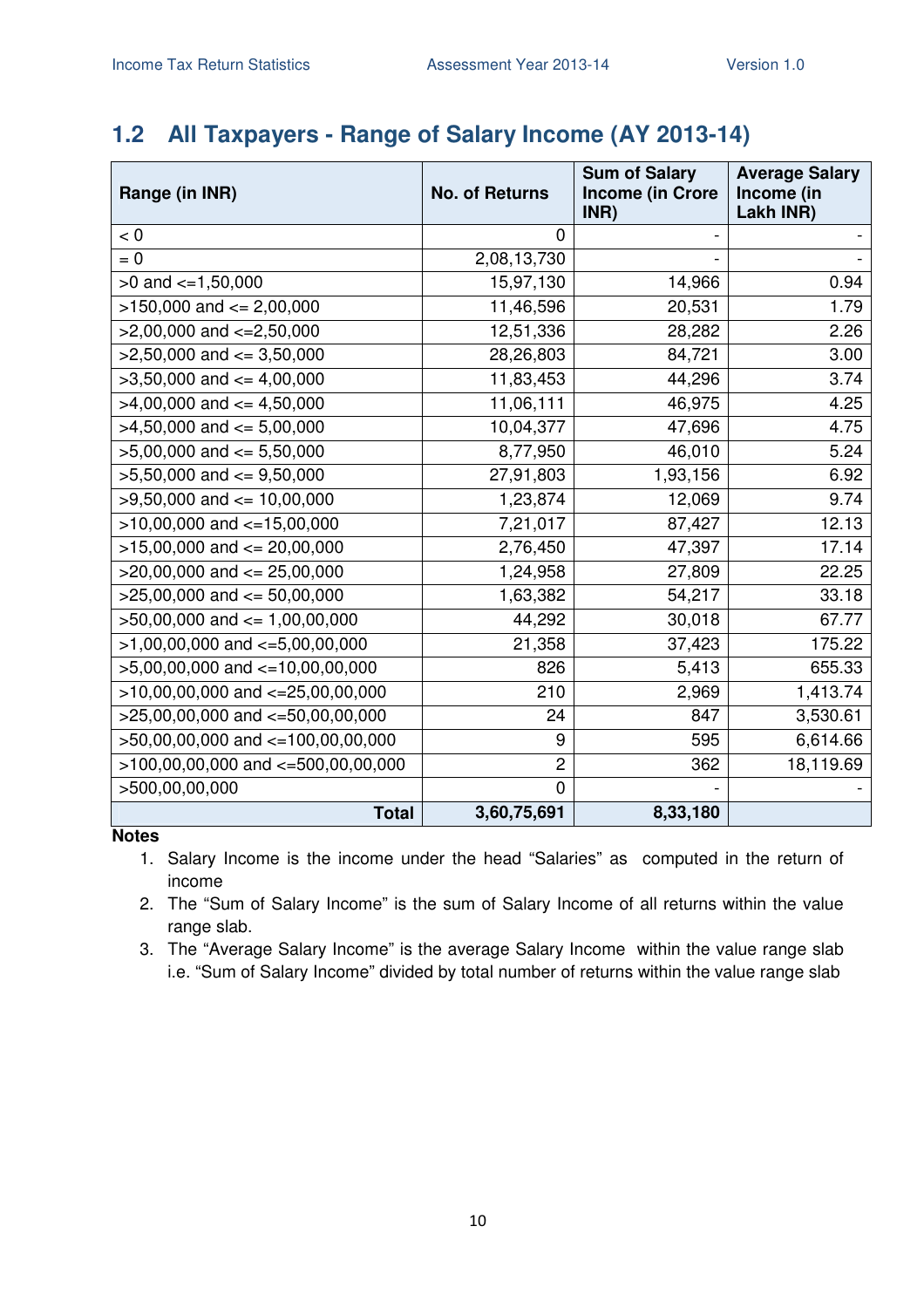### **1.3 All Taxpayers - Range of House Property Income (AY 2013-14)**

| Range (in INR)                         | No. of<br><b>Returns</b> | <b>Sum of House</b><br><b>Property</b><br>Income (in<br><b>Crore INR)</b> | <b>Average House</b><br><b>Property Income</b><br>(in Lakh INR) |
|----------------------------------------|--------------------------|---------------------------------------------------------------------------|-----------------------------------------------------------------|
| < 0                                    | 3,72,841                 | $-2,057$                                                                  | $-0.55$                                                         |
| $= 0$                                  | 3,33,41,408              |                                                                           |                                                                 |
| $>0$ and $\lt=1,50,000$                | 16, 18, 756              | 10,236                                                                    | 0.63                                                            |
| $>150,000$ and $<= 2,00,000$           | 2,06,612                 | 3,579                                                                     | 1.73                                                            |
| $>2,00,000$ and $<=2,50,000$           | 1,37,102                 | 3,043                                                                     | 2.22                                                            |
| $>2,50,000$ and $<=3,50,000$           | 1,46,007                 | 4,271                                                                     | 2.92                                                            |
| $>3,50,000$ and $<=4,00,000$           | 38,956                   | 1,457                                                                     | 3.74                                                            |
| $>4,00,000$ and $\lt=4,50,000$         | 32,222                   | 1,364                                                                     | 4.23                                                            |
| $>4,50,000$ and $<=5,00,000$           | 23,853                   | 1,131                                                                     | 4.74                                                            |
| $>5,00,000$ and $<= 5,50,000$          | 20,651                   | 1,081                                                                     | 5.23                                                            |
| $>5,50,000$ and $<=9,50,000$           | 72,810                   | 5,074                                                                     | 6.97                                                            |
| $>9,50,000$ and $<= 10,00,000$         | 3,912                    | 381                                                                       | 9.74                                                            |
| $>10,00,000$ and $<-15,00,000$         | 23,956                   | 2,905                                                                     | 12.12                                                           |
| $>15,00,000$ and $<= 20,00,000$        | 11,393                   | 1,964                                                                     | 17.24                                                           |
| $>20,00,000$ and $<= 25,00,000$        | 6,346                    | 1,414                                                                     | 22.29                                                           |
| $>25,00,000$ and $<= 50,00,000$        | 11,581                   | 3,984                                                                     | 34.40                                                           |
| $>50,00,000$ and $<= 1,00,00,000$      | 4,653                    | 3,184                                                                     | 68.42                                                           |
| $>1,00,00,000$ and $\lt=5,00,00,000$   | 2,377                    | 4,404                                                                     | 185.29                                                          |
| $>5,00,00,000$ and $<-10,00,00,000$    | 160                      | 1,110                                                                     | 693.66                                                          |
| $>10,00,00,000$ and $<=25,00,00,000$   | 66                       | 942                                                                       | 1,427.57                                                        |
| $>25,00,00,000$ and $<-50,00,00,000$   | 19                       | 640                                                                       | 3,370.98                                                        |
| >50,00,00,000 and <=100,00,00,000      | 8                        | 514                                                                       | 6,428.83                                                        |
| $>100,00,00,000$ and $<-500,00,00,000$ | $\overline{2}$           | 458                                                                       | 22,886.62                                                       |
| >500,00,00,000                         | 0                        |                                                                           |                                                                 |
| <b>Total</b>                           | 3,60,75,691              | 51,077                                                                    |                                                                 |

- 1. House Property Income is the income under the head "Income from house property" as computed in the return of income.
- 2. Loss under the head "Income from house property" is also included in the House Property Income.
- 3. The "Sum of House Property Income" is the sum of House Property Income of all returns within the value range slab.
- 4. The "Average House Property Income" is the average House Property Income within the value range slab i.e. "Sum of House Property Income" divided by total number of returns within the value range slab.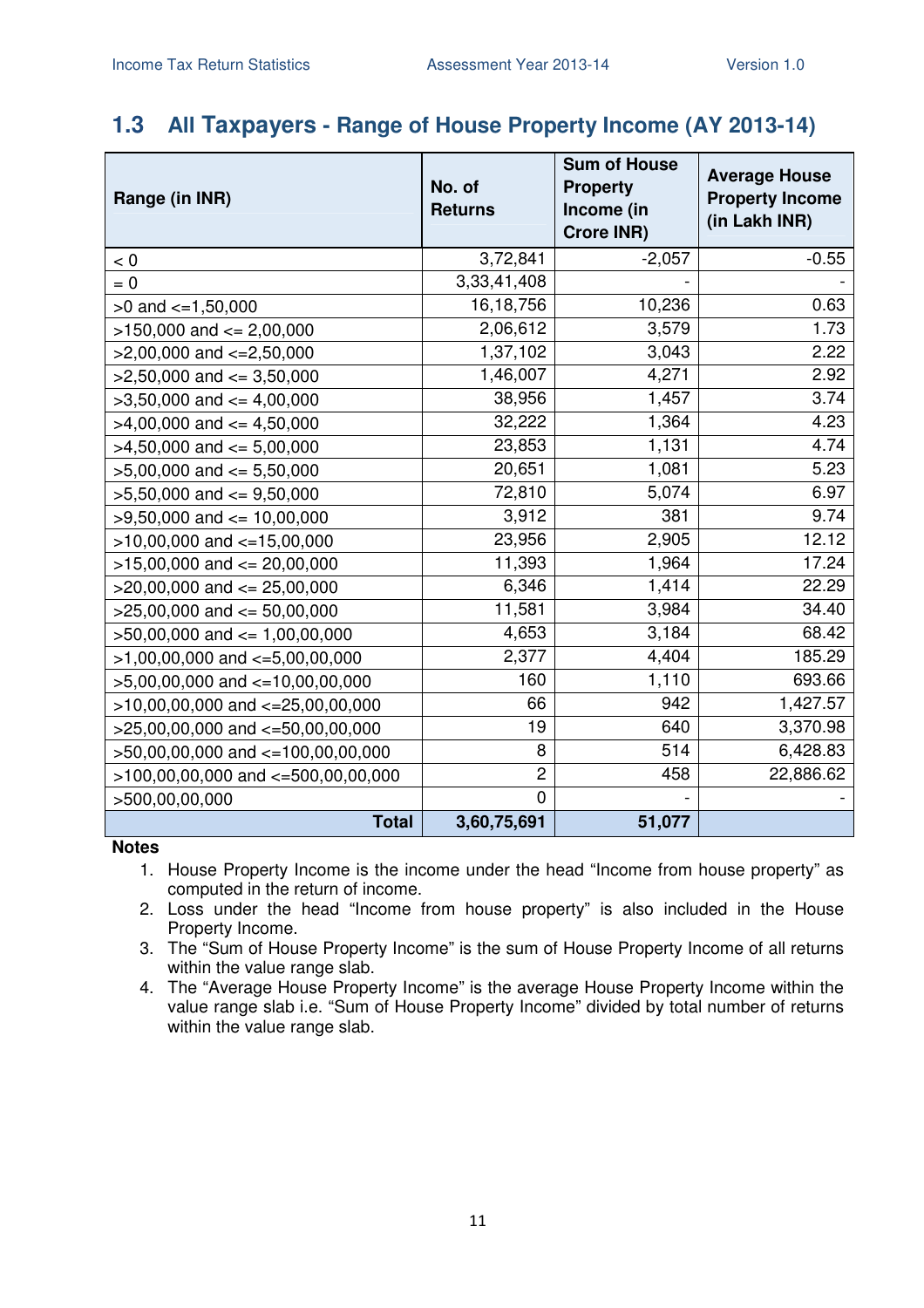## **1.4 All Taxpayers - Range of Business Income (AY 2013-14)**

|                                        |                | Sum of            | <b>Average</b>         |
|----------------------------------------|----------------|-------------------|------------------------|
| Range (in INR)                         | No. of         | <b>Business</b>   | <b>Business</b>        |
|                                        | <b>Returns</b> | Income (in        | <b>Income (in Lakh</b> |
|                                        |                | <b>Crore INR)</b> | INR)                   |
| $< 0$                                  | $\Omega$       | 0                 |                        |
| $= 0$                                  | 1,82,86,217    | $\overline{0}$    |                        |
| $>0$ and $\lt=1,50,000$                | 40,76,746      | 32,003            | 0.79                   |
| $>150,000$ and $<= 2,00,000$           | 42,13,703      | 77,601            | 1.84                   |
| $>2,00,000$ and $<=2,50,000$           | 39,18,760      | 86,390            | 2.20                   |
| $>2,50,000$ and $<=3,50,000$           | 26,96,686      | 78,328            | 2.90                   |
| $>3,50,000$ and $<=4,00,000$           | 5,65,970       | 21,107            | 3.73                   |
| $>4,00,000$ and $<=4,50,000$           | 4,03,695       | 17,068            | 4.23                   |
| $>4,50,000$ and $<=5,00,000$           | 3,17,259       | 15,063            | 4.75                   |
| $>5,00,000$ and $<= 5,50,000$          | 2,39,111       | 12,507            | 5.23                   |
| $>5,50,000$ and $<=9,50,000$           | 7,92,574       | 55,372            | 6.99                   |
| $>9,50,000$ and $<= 10,00,000$         | 44,955         | 4,384             | 9.75                   |
| $>10,00,000$ and $<-15,00,000$         | 2,15,488       | 25,930            | 12.03                  |
| $>15,00,000$ and $<= 20,00,000$        | 85,994         | 14,798            | 17.21                  |
| $>20,00,000$ and $<= 25,00,000$        | 46,986         | 10,486            | 22.32                  |
| $>25,00,000$ and $<= 50,00,000$        | 85,754         | 29,643            | 34.57                  |
| $>50,00,000$ and $<= 1,00,00,000$      | 42,041         | 29,350            | 69.81                  |
| $>1,00,00,000$ and $\lt=5,00,00,000$   | 33,071         | 67,748            | 204.86                 |
| $>5,00,00,000$ and $\lt=10,00,00,000$  | 4,823          | 33,729            | 699.34                 |
| $>10,00,00,000$ and $<=25,00,00,000$   | 3,165          | 48,771            | 1,540.96               |
| $>25,00,00,000$ and $<-50,00,00,000$   | 1,237          | 42,979            | 3,474.43               |
| >50,00,00,000 and <=100,00,00,000      | 665            | 46,653            | 7,015.53               |
| $>100,00,00,000$ and $<-500,00,00,000$ | 604            | 1,24,704          | 20,646.32              |
| >500,00,00,000                         | 187            | 4,35,988          | 2,33,148.46            |
| <b>Total</b>                           | 3,60,75,691    | 13,10,601         |                        |

- 1. Business Income is the income under the head "Profits and gains of business or profession" as computed in the return of income
- 2. Loss under the head "Profits and gains of business or profession" is also included in the Business Income
- 3. The "Sum of Business Income" is the sum of Business Income of all returns within the value range slab.
- 4. The "Average Business Income" is the average Business Income within the value range slab i.e. "Sum of Business Income" divided by total number of returns within the value range slab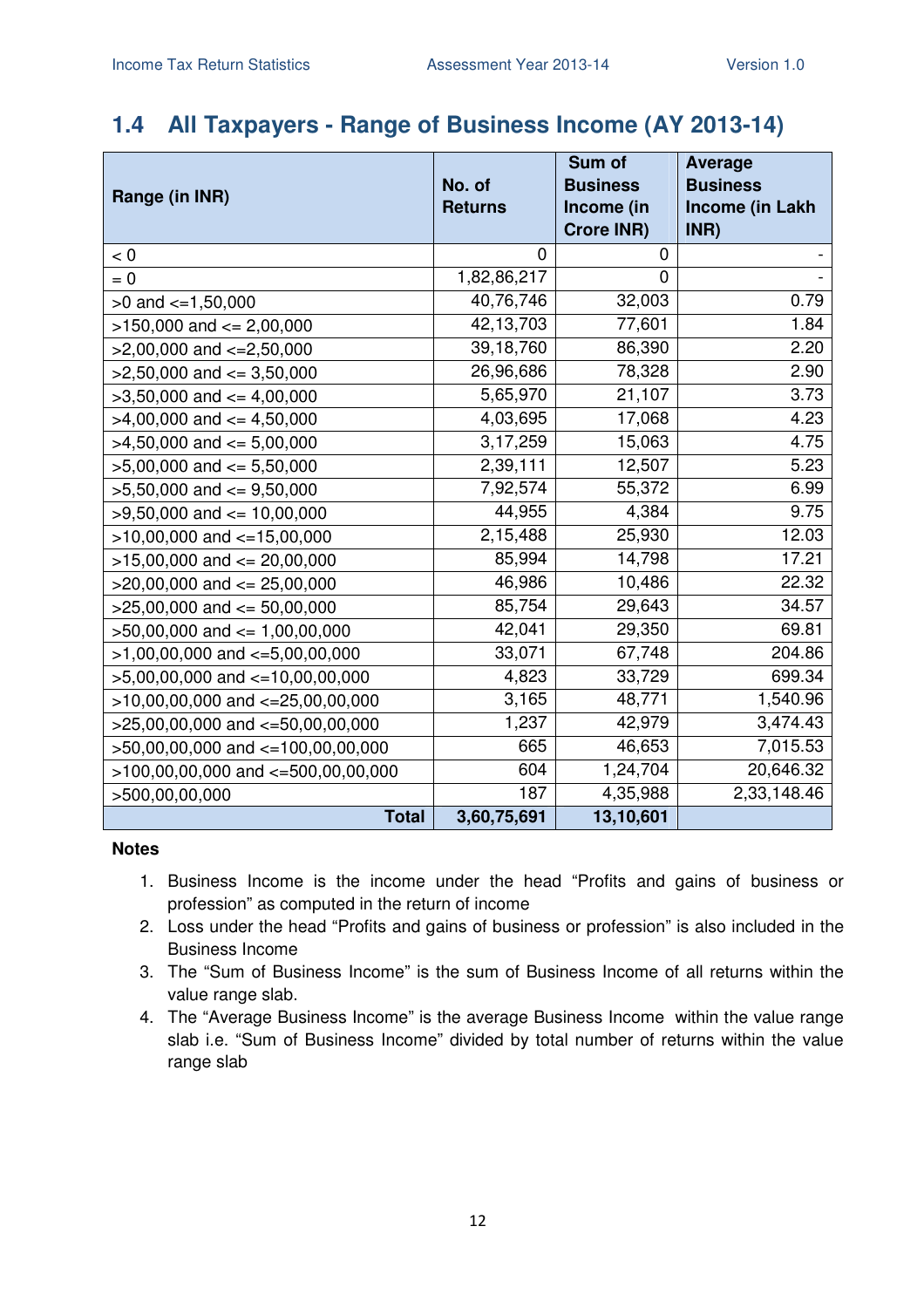### **1.5 All Taxpayers - Range of Long Term Capital Gains (AY 2013-14)**

| Range (in INR)                         | No. of<br><b>Returns</b> | <b>Sum of Long</b><br><b>Term Capital</b><br><b>Gains Income</b><br>(in Crore INR) | <b>Average Long</b><br><b>Term Capital Gains</b><br><b>Income(in Lakh</b><br>INR) |
|----------------------------------------|--------------------------|------------------------------------------------------------------------------------|-----------------------------------------------------------------------------------|
| < 0                                    | $\Omega$                 |                                                                                    |                                                                                   |
| $= 0$                                  | 3,58,53,374              |                                                                                    |                                                                                   |
| $>0$ and $\lt=1,50,000$                | 1,03,646                 | 554                                                                                | 0.53                                                                              |
| $>150,000$ and $<= 2,00,000$           | 18,088                   | 316                                                                                | 1.75                                                                              |
| $>2,00,000$ and $\lt=2,50,000$         | 11,795                   | 264                                                                                | 2.24                                                                              |
| $>2,50,000$ and $<=3,50,000$           | 13,881                   | 410                                                                                | 2.96                                                                              |
| $>3,50,000$ and $<=4,00,000$           | 4,736                    | 177                                                                                | 3.74                                                                              |
| $>4,00,000$ and $<=4,50,000$           | 4,170                    | 177                                                                                | 4.24                                                                              |
| $>4,50,000$ and $<=5,00,000$           | 3,704                    | 176                                                                                | 4.75                                                                              |
| $>5,00,000$ and $<= 5,50,000$          | 3,019                    | 158                                                                                | 5.25                                                                              |
| $>5,50,000$ and $<=9,50,000$           | 16,213                   | 1,177                                                                              | 7.26                                                                              |
| $>9,50,000$ and $\leq 10,00,000$       | 1,513                    | 148                                                                                | 9.75                                                                              |
| $>10,00,000$ and $<-15,00,000$         | 10,447                   | 1,285                                                                              | 12.30                                                                             |
| $>15,00,000$ and $<= 20,00,000$        | 6,108                    | 1,060                                                                              | 17.35                                                                             |
| $>20,00,000$ and $<= 25,00,000$        | 4,216                    | 946                                                                                | 22.43                                                                             |
| $>25,00,000$ and $<= 50,00,000$        | 9,666                    | 3,396                                                                              | 35.13                                                                             |
| $>50,00,000$ and $<= 1,00,00,000$      | 5,430                    | 3,802                                                                              | 70.02                                                                             |
| $>1,00,00,000$ and $\lt=5,00,00,000$   | 4,604                    | 9,242                                                                              | 200.74                                                                            |
| $>5,00,00,000$ and $<=10,00,00,000$    | 583                      | 4,031                                                                              | 691.41                                                                            |
| $>10,00,00,000$ and $<-25,00,00,000$   | 313                      | 4,798                                                                              | 1,532.76                                                                          |
| $>25,00,00,000$ and $<-50,00,00,000$   | 103                      | 3,617                                                                              | 3,511.84                                                                          |
| >50,00,00,000 and <=100,00,00,000      | 38                       | 2,569                                                                              | 6,760.10                                                                          |
| $>100,00,00,000$ and $<-500,00,00,000$ | 39                       | 7,244                                                                              | 18,574.61                                                                         |
| >500,00,00,000                         | 5                        | 3,609                                                                              | 72,170.29                                                                         |
| <b>Total</b>                           | 3,60,75,691              | 49,154                                                                             |                                                                                   |

- 1. Long Term Capital Gains Income is the income from the transfer of long-term capital asset(s)as computed in the return of income under the head "Capital Gains"
- 2. Loss from the transfer of long-term capital asset under the head "Capital Gains" is also included in the Long Term Capital Gains Income
- 3. The "Sum of Long Term Capital Gains Income" is the sum of Long Term Capital Gains Income of all returns within the value range slab.
- 4. The "Average Long Term Capital Gains Income" is the average Long Term Capital Gains Income within the value range slab i.e. "Sum of Long Term Capital Gains Income" divided by total number of returns within the value range slab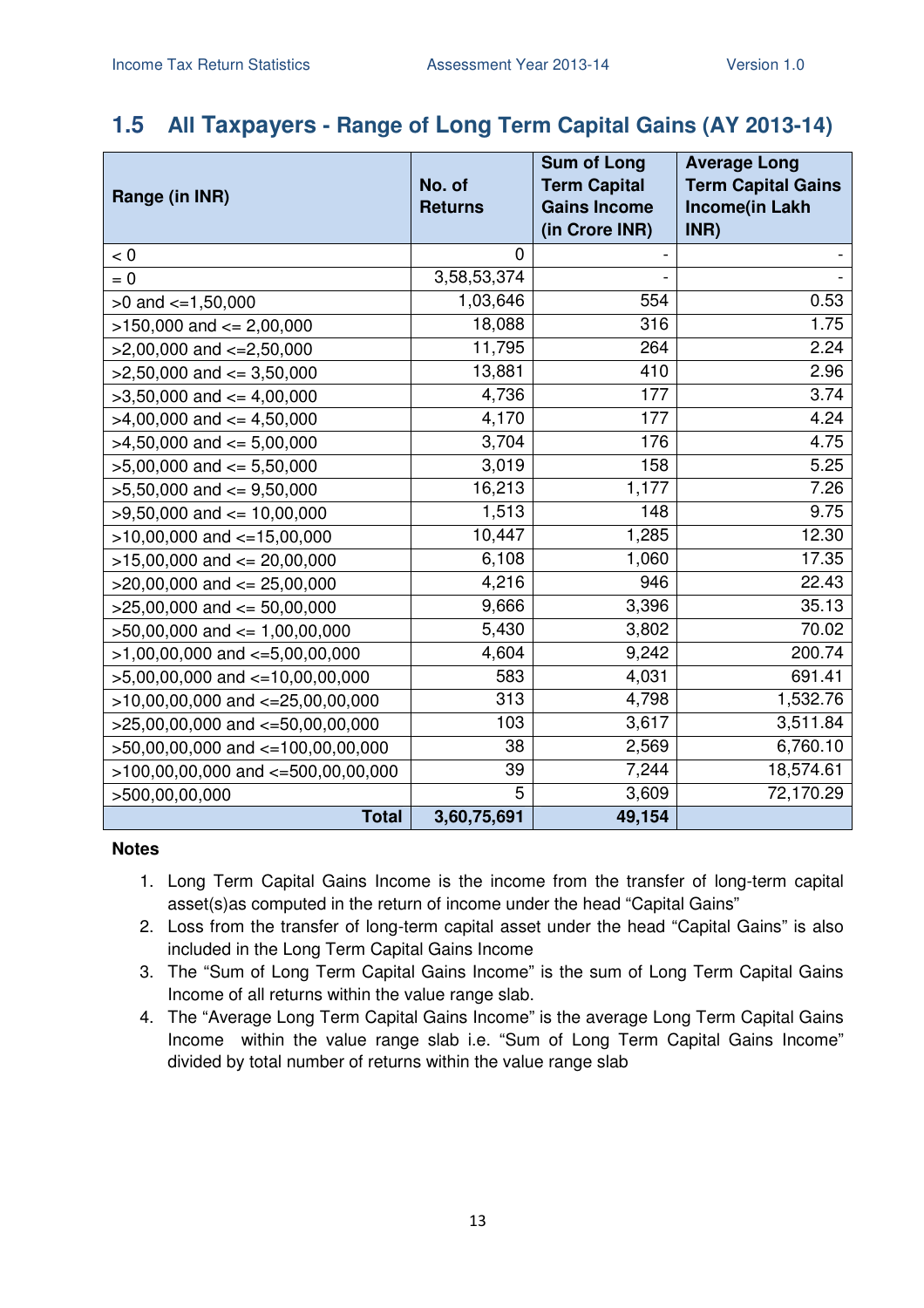## **1.6 All Taxpayers - Range of Short Term Capital Gains(AY 2013-14)**

| Range (in INR)                       | No. of<br><b>Returns</b> | <b>Sum of Short</b><br><b>Term Capital</b><br><b>Gains Income (in</b><br><b>Crore INR)</b> | <b>Average Short Term</b><br><b>Capital Gains</b><br>Income (in Lakh INR) |
|--------------------------------------|--------------------------|--------------------------------------------------------------------------------------------|---------------------------------------------------------------------------|
| $< 0$                                | 3,148                    | $-330$                                                                                     | $-10.48$                                                                  |
| $= 0$                                | 3,55,68,812              |                                                                                            |                                                                           |
| $>0$ and $\lt=1,50,000$              | 4,06,122                 | 1,094                                                                                      | 0.27                                                                      |
| $>150,000$ and $<= 2,00,000$         | 19,651                   | 344                                                                                        | 1.75                                                                      |
| $>2,00,000$ and $\lt=2,50,000$       | 13,665                   | 305                                                                                        | 2.23                                                                      |
| $>2,50,000$ and $\leq 3,50,000$      | 16,783                   | 497                                                                                        | 2.96                                                                      |
| $>3,50,000$ and $<=4,00,000$         | 5,731                    | 215                                                                                        | 3.75                                                                      |
| $>4,00,000$ and $\leq 4,50,000$      | 4,413                    | 187                                                                                        | 4.24                                                                      |
| $>4,50,000$ and $\leq 5,00,000$      | 3,745                    | 178                                                                                        | 4.76                                                                      |
| $>5,00,000$ and $<= 5,50,000$        | 2,998                    | 157                                                                                        | 5.24                                                                      |
| $>5,50,000$ and $<=9,50,000$         | 12,749                   | 911                                                                                        | 7.15                                                                      |
| $>9,50,000$ and $<= 10,00,000$       | 943                      | 92                                                                                         | 9.77                                                                      |
| $>10,00,000$ and $<-15,00,000$       | 5,570                    | 678                                                                                        | 12.17                                                                     |
| $>15,00,000$ and $<= 20,00,000$      | 2,725                    | 473                                                                                        | 17.35                                                                     |
| $>20,00,000$ and $<= 25,00,000$      | 1,656                    | 370                                                                                        | 22.33                                                                     |
| $>25,00,000$ and $<= 50,00,000$      | 3,264                    | 1,126                                                                                      | 34.49                                                                     |
| $>50,00,000$ and $\leq 1,00,00,000$  | 1,729                    | 1,204                                                                                      | 69.62                                                                     |
| $>1,00,00,000$ and $\lt=5,00,00,000$ | 1,478                    | 3,113                                                                                      | 210.60                                                                    |
| $>5,00,00,000$ and $<=10,00,00,000$  | 238                      | 1,655                                                                                      | 695.33                                                                    |
| $>10,00,00,000$ and $<-25,00,00,000$ | 165                      | 2,511                                                                                      | 1,522.00                                                                  |
| $>25,00,00,000$ and $<-50,00,00,000$ | 58                       | 1,966                                                                                      | 3,389.34                                                                  |
| >50,00,00,000 and <=100,00,00,000    | 23                       | 1,628                                                                                      | 7,078.97                                                                  |
| >100,00,00,000 and                   | 24                       | 4,103                                                                                      | 17,095.56                                                                 |
| >500,00,00,000                       |                          | 572                                                                                        | 57,156.64                                                                 |
| <b>Total</b>                         | 3,60,75,691              | 23,048                                                                                     |                                                                           |

- 1. Short Term Capital Gains Income is the income from the transfer of short-term capital asset(s) as computed in the return of income under the head "Capital Gains".
- 2. Loss from the transfer of short-term capital assets under the head "Capital Gains" is also included in the Short Term Capital Gains Income.
- 3. The "Sum of Short Term Capital Gains Income" is the sum of Short Term Capital Gains Income of all returns within the value range slab.
- 4. The "Average Short Term Capital Gains Income" is the average Short Term Capital Gains Income within the value range slab i.e. "Sum of Short Term Capital Gains Income" divided by total number of returns within the value range slab.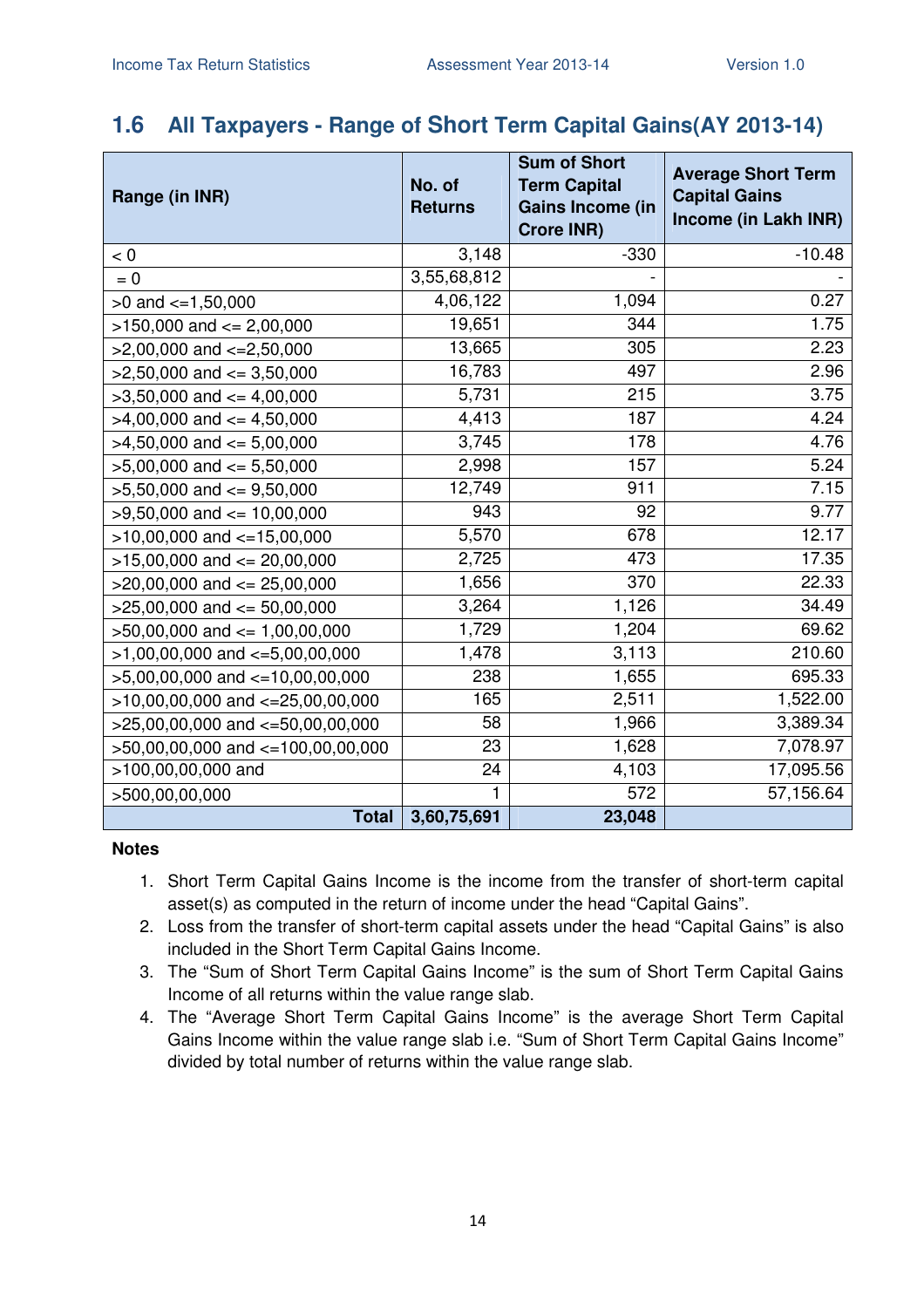# **1.7 All Taxpayers - Range of Other Sources Income (AY 2013-14)**

| Range (in INR)                        | No. of<br><b>Returns</b> | <b>Sum of Other</b><br><b>Sources</b><br>Income (in<br><b>Crore INR)</b> | <b>Average Other</b><br><b>Sources Income</b><br>(in Lakh INR) |
|---------------------------------------|--------------------------|--------------------------------------------------------------------------|----------------------------------------------------------------|
| < 0                                   | 0                        |                                                                          |                                                                |
| $= 0$                                 | 1,94,05,536              |                                                                          |                                                                |
| $>0$ and $\leq 1,50,000$              | 1,32,09,888              | 43,267                                                                   | 0.33                                                           |
| $>150,000$ and $<= 2,00,000$          | 12,78,305                | 22,868                                                                   | 1.79                                                           |
| $>2,00,000$ and $\lt=2,50,000$        | 7,65,742                 | 16,926                                                                   | 2.21                                                           |
| $>2,50,000$ and $<=3,50,000$          | 6,19,712                 | 18,110                                                                   | 2.92                                                           |
| $>3,50,000$ and $<=4,00,000$          | 1,54,905                 | 5,785                                                                    | 3.73                                                           |
| $>4,00,000$ and $<=4,50,000$          | 1,11,459                 | 4,722                                                                    | 4.24                                                           |
| $>4,50,000$ and $<=5,00,000$          | 87,792                   | 4,167                                                                    | 4.75                                                           |
| $>5,00,000$ and $<= 5,50,000$         | 68,895                   | 3,606                                                                    | 5.23                                                           |
| $>5,50,000$ and $<=9,50,000$          | 2,28,807                 | 16,025                                                                   | 7.00                                                           |
| $>9,50,000$ and $<= 10,00,000$        | 12,339                   | 1,203                                                                    | 9.75                                                           |
| $>10,00,000$ and $<-15,00,000$        | 62,707                   | 7,506                                                                    | 11.97                                                          |
| $>15,00,000$ and $<= 20,00,000$       | 22,914                   | 3,938                                                                    | 17.19                                                          |
| $>20,00,000$ and $<= 25,00,000$       | 11,876                   | 2,645                                                                    | 22.27                                                          |
| $>25,00,000$ and $<= 50,00,000$       | 19,997                   | 6,838                                                                    | 34.20                                                          |
| $>50,00,000$ and $<= 1,00,00,000$     | 8,070                    | 5,522                                                                    | 68.43                                                          |
| $>1,00,00,000$ and $\lt=5,00,00,000$  | 5,475                    | 10,768                                                                   | 196.67                                                         |
| $>5,00,00,000$ and $<=10,00,00,000$   | 601                      | 4,092                                                                    | 680.85                                                         |
| $>10,00,00,000$ and $<-25,00,00,000$  | 411                      | 6,281                                                                    | 1,528.27                                                       |
| $>25,00,00,000$ and $<-50,00,00,000$  | 143                      | 4,890                                                                    | 3,419.58                                                       |
| $>50,00,00,000$ and $<=100,00,00,000$ | 57                       | 4,016                                                                    | 7,045.55                                                       |
| >100,00,00,000 and <=500,00,00,000    | 48                       | 10,876                                                                   | 22,658.51                                                      |
| >500,00,00,000                        | 12                       | 11,854                                                                   | 98,779.74                                                      |
| <b>Total</b>                          | 3,60,75,691              | 2,15,906                                                                 |                                                                |

- 1. Other Sources Income is the income under the head "Income from Other Sources" as computed in the return of income.
- 2. Loss under the head "Income from Other Sources" is also included in the Other Sources Income
- 3. The "Sum of Other Sources Income" is the sum of Other Sources Income of all returns within the value range slab.
- 4. The "Average Other Sources Income" is the average Other Sources Income within the value range slab i.e. "Sum of Other Sources Income" divided by total number of returns within the value range slab.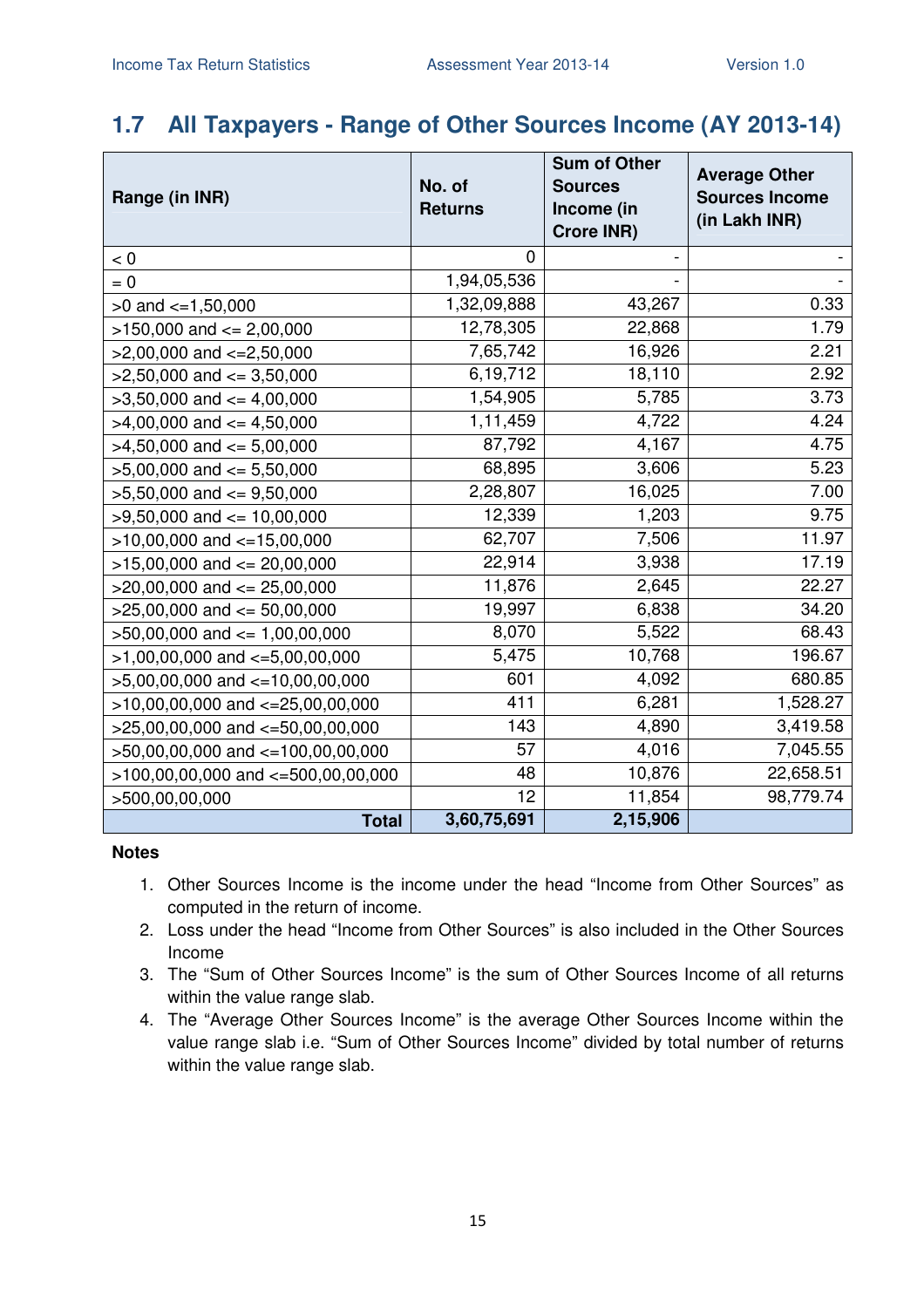# **1.8 All Taxpayers - Range of Interest Income (AY-2012-13)**

|                                      | No. of         | <b>Sum of Interest</b><br><b>Income (in Crore</b> | <b>Average Interest</b><br>Income (in Lakh |
|--------------------------------------|----------------|---------------------------------------------------|--------------------------------------------|
| Range (in INR)                       | <b>Returns</b> | INR)                                              | INR)                                       |
| < 0                                  |                |                                                   |                                            |
| $= 0$                                | 2,86,06,442    |                                                   |                                            |
| $>0$ and $\lt=1,50,000$              | 64,43,826      | 16,328                                            | 0.25                                       |
| $>150,000$ and $<= 2,00,000$         | 2,82,136       | 4,911                                             | 1.74                                       |
| $>2,00,000$ and $\lt=2,50,000$       | 1,80,261       | 4,019                                             | 2.23                                       |
| $>2,50,000$ and $<=3,50,000$         | 2,00,462       | 5,896                                             | 2.94                                       |
| $>3,50,000$ and $<=4,00,000$         | 60,541         | 2,263                                             | 3.74                                       |
| $>4,00,000$ and $\leq 4,50,000$      | 45,491         | 1,929                                             | 4.24                                       |
| $>4,50,000$ and $<= 5,00,000$        | 36,004         | 1,708                                             | 4.74                                       |
| $>5,00,000$ and $<= 5,50,000$        | 28,703         | 1,504                                             | 5.24                                       |
| $>5,50,000$ and $<=9,50,000$         | 1,06,363       | 7,507                                             | 7.06                                       |
| $>9,50,000$ and $\leq 10,00,000$     | 6,229          | 607                                               | 9.75                                       |
| $>10,00,000$ and $<-15,00,000$       | 34,764         | 4,187                                             | 12.04                                      |
| $>15,00,000$ and $<= 20,00,000$      | 13,993         | 2,409                                             | 17.22                                      |
| $>20,00,000$ and $<= 25,00,000$      | 7,490          | 1,669                                             | 22.28                                      |
| $>25,00,000$ and $<= 50,00,000$      | 13,176         | 4,509                                             | 34.22                                      |
| $>50,00,000$ and $<= 1,00,00,000$    | 5,289          | 3,627                                             | 68.57                                      |
| $>1,00,00,000$ and $\lt=5,00,00,000$ | 3,643          | 7,237                                             | 198.64                                     |
| $>5,00,00,000$ and $<-10,00,00,000$  | 409            | 2,784                                             | 680.75                                     |
| $>10,00,00,000$ and $<-25,00,00,000$ | 285            | 4,400                                             | 1,543.88                                   |
| $>25,00,00,000$ and $<=50,00,00,000$ | 103            | 3,441                                             | 3,340.51                                   |
| >50,00,00,000 and <=100,00,00,000    | 39             | 2,754                                             | 7,062.30                                   |
| >100,00,00,000 and                   | 33             | 7,497                                             | 22,716.84                                  |
| >500,00,00,000                       | 9              | 9,373                                             | 1,04,139.14                                |
| <b>Total</b>                         | 3,60,75,691    | 1,00,558                                          |                                            |

- 1. The Interest Income is already included in the Income from Other sources.
- 2. Interest Income is the Gross Interest Income in the "Income from other sources" Schedule of Return of Income. Interest Income data is compiled only for those returns where it is explicitly stated in the Return of Income.
- 3. The "Sum of Interest Income" is the sum of Interest Income of all returns within the value range slab.
- 4. The "Average Interest Income" is the average Interest Income within the value range slab i.e. "Sum of Interest Income" divided by total number of returns within the value range slab.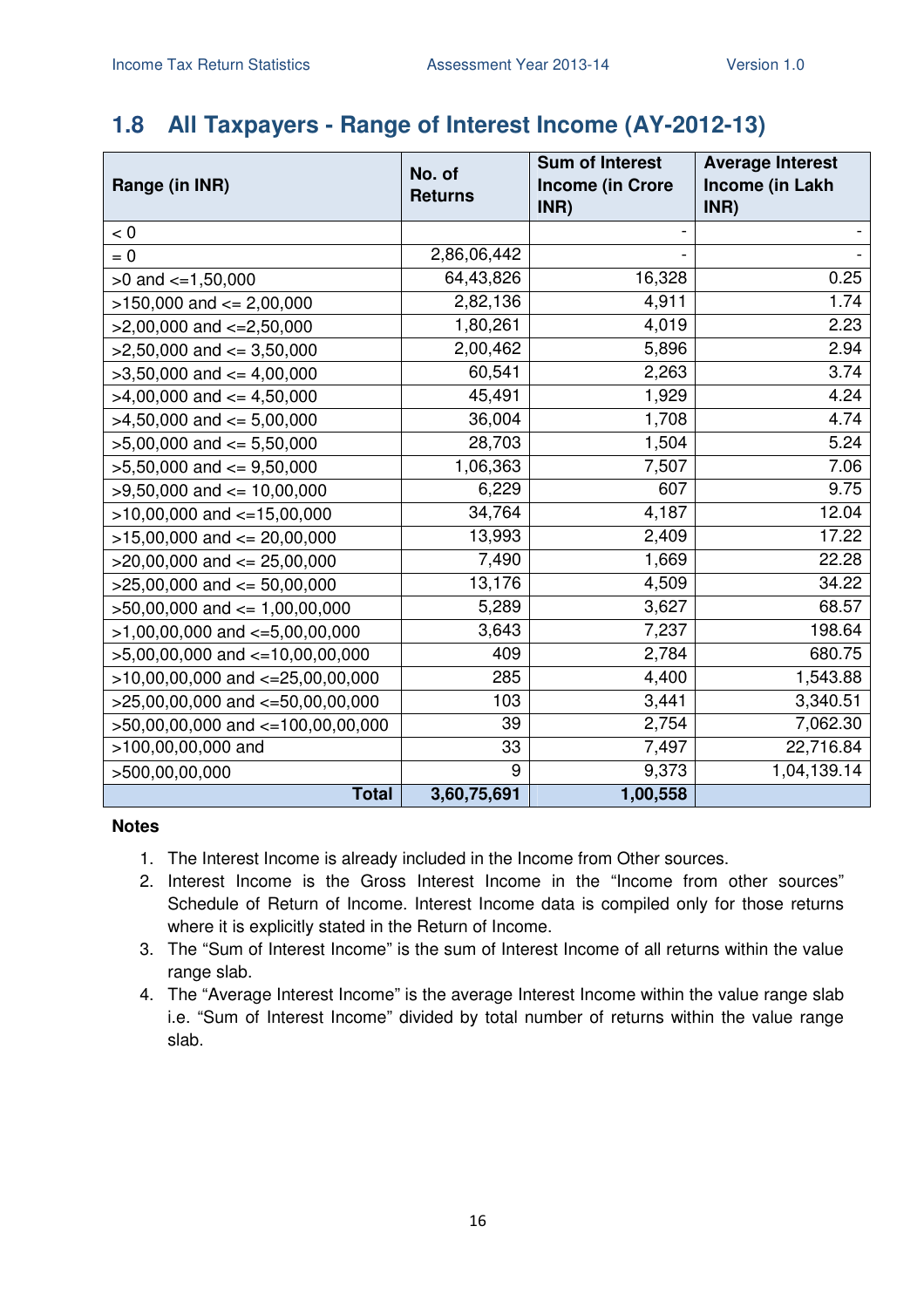## **1.9 All Taxpayers-Range of Brought Forward Loss Set off (AY 2013-14)**

| Range (in INR)                       | <b>No. of Returns</b> | <b>Sum of Brought</b><br><b>Forward Loss Set</b> | <b>Average</b><br><b>Brought</b><br><b>Forward Loss</b> |
|--------------------------------------|-----------------------|--------------------------------------------------|---------------------------------------------------------|
|                                      |                       | Off (in Crore INR)                               | Set off (in Lakh<br>INR)                                |
| < 0                                  | $\Omega$              |                                                  |                                                         |
| $= 0$                                | 3,45,80,488           |                                                  |                                                         |
| $>0$ and $\lt=1,50,000$              | 13,32,411             | 9,126                                            | 0.68                                                    |
| $>150,000$ and $<= 2,00,000$         | 35,650                | 617                                              | 1.73                                                    |
| $>2,00,000$ and $<=2,50,000$         | 23,765                | 531                                              | 2.24                                                    |
| $>2,50,000$ and $<=3,50,000$         | 28,953                | 852                                              | 2.94                                                    |
| $>3,50,000$ and $<= 4,00,000$        | 9,281                 | 347                                              | 3.74                                                    |
| $>4,00,000$ and $\leq 4,50,000$      | 7,201                 | 305                                              | 4.24                                                    |
| $>4,50,000$ and $<= 5,00,000$        | 5,703                 | 271                                              | 4.75                                                    |
| $>5,00,000$ and $<= 5,50,000$        | 4,535                 | 238                                              | 5.24                                                    |
| $>5,50,000$ and $<=9,50,000$         | 19,118                | 1,363                                            | 7.13                                                    |
| $>9,50,000$ and $<= 10,00,000$       | 1,285                 | 125                                              | 9.75                                                    |
| $>10,00,000$ and $<=15,00,000$       | 8,078                 | 985                                              | 12.19                                                   |
| $>15,00,000$ and $<= 20,00,000$      | 4,209                 | 726                                              | 17.25                                                   |
| $>20,00,000$ and $<= 25,00,000$      | 2,624                 | 588                                              | 22.41                                                   |
| $>25,00,000$ and $<= 50,00,000$      | 5,529                 | 1,923                                            | 34.78                                                   |
| $>50,00,000$ and $<= 1,00,00,000$    | 3,039                 | 2,119                                            | 69.74                                                   |
| $>1,00,00,000$ and $\lt=5,00,00,000$ | 2,878                 | 6,072                                            | 210.99                                                  |
| $>5,00,00,000$ and $<=10,00,00,000$  | 448                   | 3,116                                            | 695.63                                                  |
| $>10,00,00,000$ and $<=25,00,00,000$ | 300                   | 4,563                                            | 1,521.11                                                |
| $>25,00,00,000$ and $<=50,00,00,000$ | 111                   | 3,815                                            | 3,437.09                                                |
| >50,00,00,000 and <=100,00,00,000    | 45                    | 3,100                                            | 6,888.13                                                |
| >100,00,00,000 and <=500,00,00,000   | 38                    | 6,720                                            | 17,683.10                                               |
| >500,00,00,000                       | $\overline{2}$        | 3,766                                            | 1,88,315.53                                             |
| <b>Total</b>                         | 3,60,75,691           | 51,270                                           |                                                         |

- 1. Brought Forward Loss Set Off is the amount of brought forward losses set off against current year's income in the "Computation of total income" Schedule of return of income.
- 2. The "Sum of Brought Forward Loss Set Off" is the sum of Brought Forward Loss Set Off of all returns within the value range slab.
- 3. The "Average Brought Forward Loss Set Off" is the average Brought Forward Loss Set Off within the value range slab i.e. "Sum of Brought Forward Loss Set Off" divided by total number of returns within the value range slab.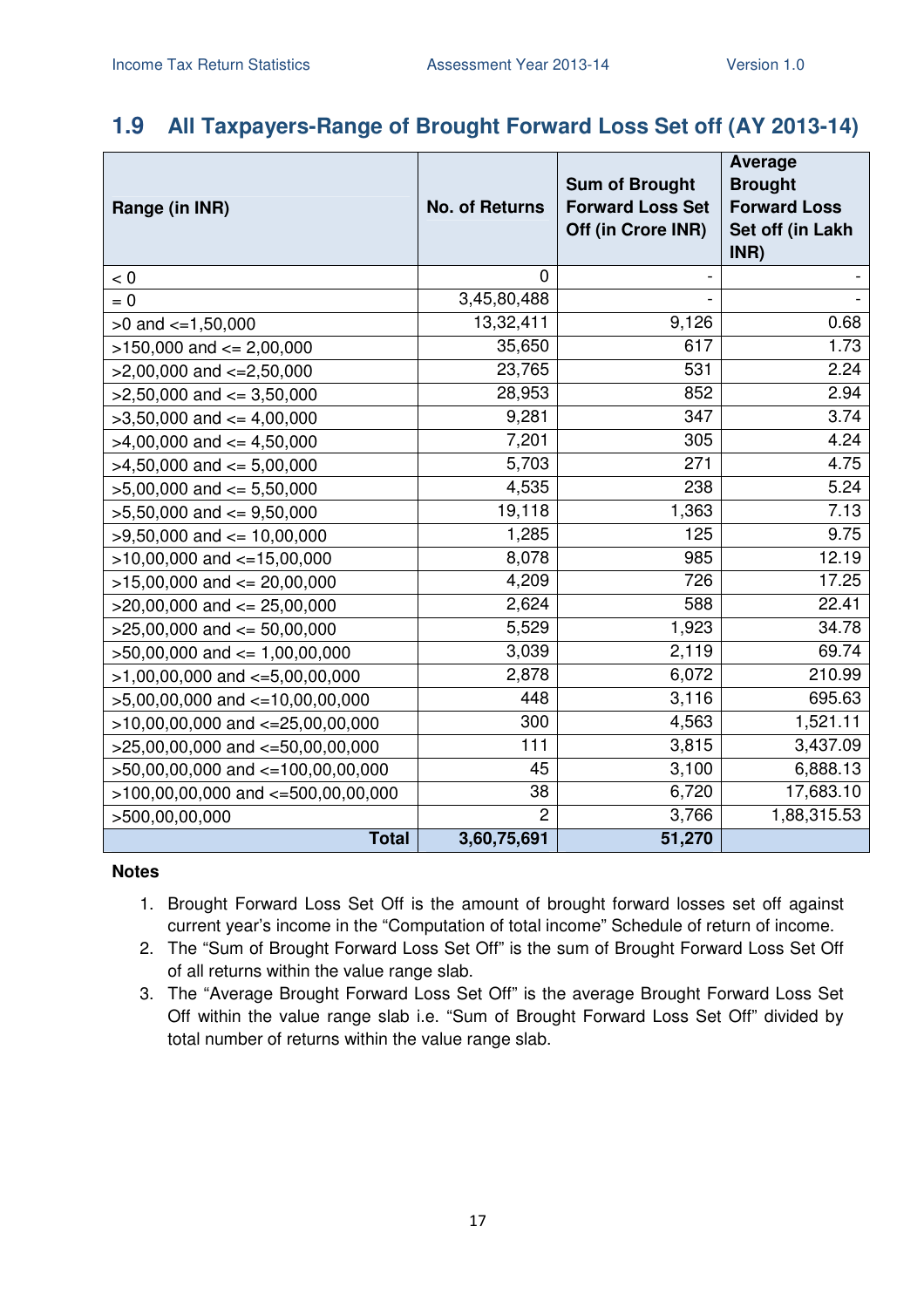### **1.10 All Taxpayers - Range of Returned Income (AY 2013-14)**

| Range (in INR)                        | No. of<br><b>Returns</b> | Sum of<br><b>Returned</b><br>Income (in<br><b>Crore INR)</b> | <b>Average Returned</b><br>Income (in Lakh<br>INR) |
|---------------------------------------|--------------------------|--------------------------------------------------------------|----------------------------------------------------|
| < 0                                   | $\overline{0}$           | $\mathbf 0$                                                  | 0                                                  |
| $= 0$                                 | 7,94,908                 | 0                                                            |                                                    |
| $>0$ and $\lt=1,50,000$               | 39,04,993                | 31,621                                                       | 0.81                                               |
| $>150,000$ and $<= 2,00,000$          | 94,43,185                | 1,77,038                                                     | 1.87                                               |
| $>2,00,000$ and $\lt=2,50,000$        | 71,19,611                | 1,56,190                                                     | 2.19                                               |
| $>2,50,000$ and $<=3,50,000$          | 49,85,534                | 1,46,442                                                     | 2.94                                               |
| $>3,50,000$ and $<=4,00,000$          | 16,20,017                | 60,654                                                       | 3.74                                               |
| $>4,00,000$ and $<=4,50,000$          | 13,49,617                | 57,223                                                       | 4.24                                               |
| $>4,50,000$ and $\leq 5,00,000$       | 11,36,146                | 53,979                                                       | 4.75                                               |
| $>5,00,000$ and $<= 5,50,000$         | 8,52,738                 | 44,649                                                       | 5.24                                               |
| $>5,50,000$ and $<=9,50,000$          | 28,06,387                | 1,96,500                                                     | 7.00                                               |
| $>9,50,000$ and $<= 10,00,000$        | 1,64,690                 | 16,061                                                       | 9.75                                               |
| $>10,00,000$ and $<-15,00,000$        | 8,95,831                 | 1,08,266                                                     | 12.09                                              |
| $>15,00,000$ and $<= 20,00,000$       | 3,58,766                 | 61,628                                                       | 17.18                                              |
| $>20,00,000$ and $<= 25,00,000$       | 1,80,801                 | 40,272                                                       | 22.27                                              |
| $>25,00,000$ and $<= 50,00,000$       | 2,77,612                 | 94,061                                                       | 33.88                                              |
| $>50,00,000$ and $<= 1,00,00,000$     | 1,04,458                 | 71,943                                                       | 68.87                                              |
| $>1,00,00,000$ and $\lt=5,00,00,000$  | 66,753                   | 1,28,636                                                     | 192.70                                             |
| $>5,00,00,000$ and $<-10,00,00,000$   | 6,778                    | 46,795                                                       | 690.39                                             |
| $>10,00,00,000$ and $<-25,00,00,000$  | 3,901                    | 59,736                                                       | 1,531.30                                           |
| $>25,00,00,000$ and $<=50,00,00,000$  | 1,426                    | 49,586                                                       | 3,477.28                                           |
| $>50,00,00,000$ and $<=100,00,00,000$ | 706                      | 49,316                                                       | 6,985.26                                           |
| >100,00,00,000 and <=500,00,00,000    | 643                      | 1,30,363                                                     | 20,274.12                                          |
| >500,00,00,000                        | 190                      | 4,01,908                                                     | 2,11,530.66                                        |
| <b>Total</b>                          | 3,60,75,691              | 21,82,866                                                    |                                                    |

- 1. Returned Income is the total income after chapter VI-A deduction as computed in the "Computation of total income" schedule of return of income
- 2. In cases where Total Income in the "Computation of total income" schedule of return of income is 0, the amount of losses of current year to be carried forward stated in the "Computation of total income" schedule of return of income is taken as Returned Income.
- 3. The "Sum of Returned Income" is the sum of Returned Income of all returns within the value range slab. The "Average Returned Income" is the average Returned Income within the value range slab i.e. "Sum of Returned Income" divided by total number of returns within the value range slab.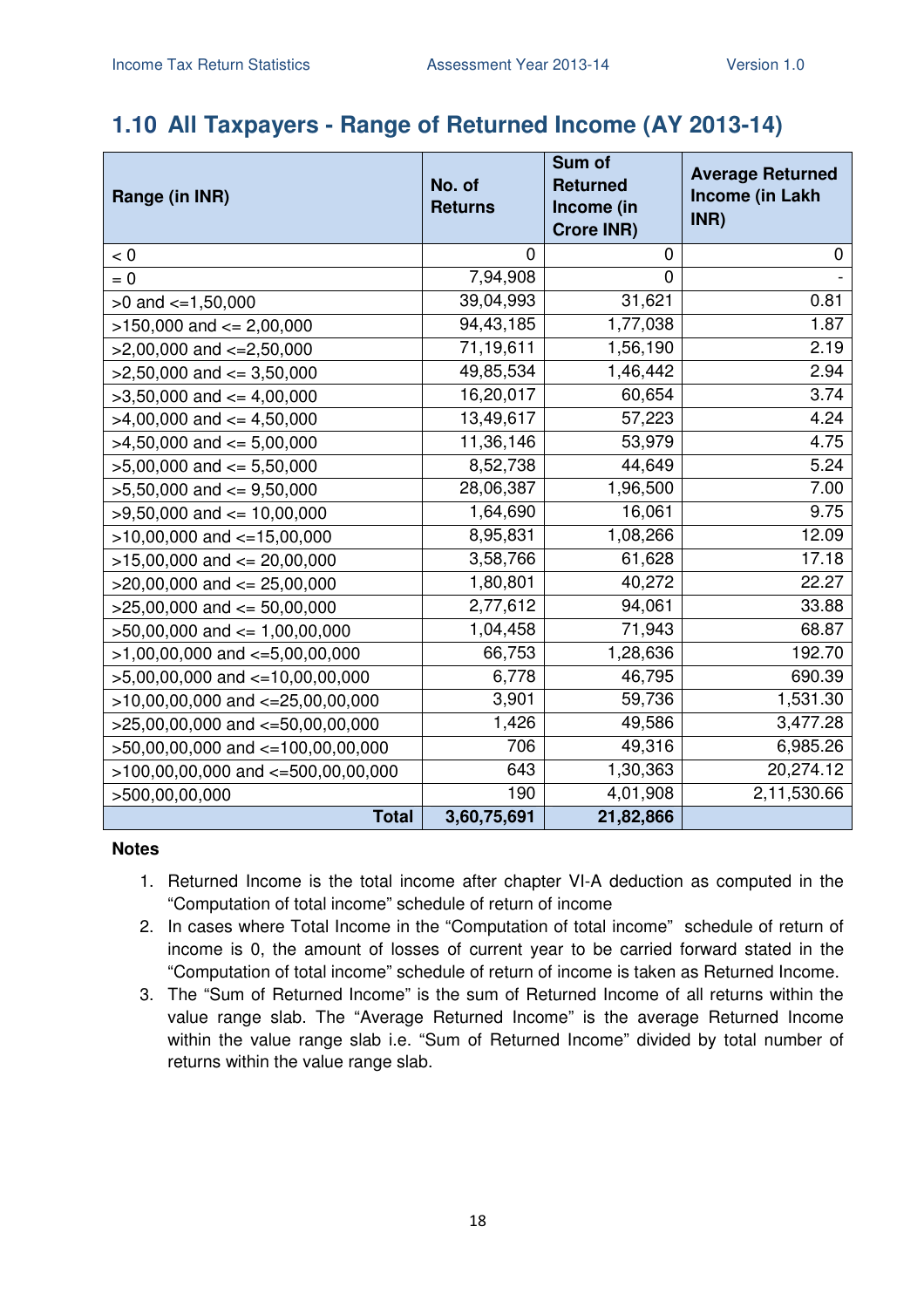## **1.11 All Taxpayers - Range of Tax Payable (AY 2013-14)**

|                                        |                       | <b>Sum of Tax</b> | <b>Average Tax</b> |
|----------------------------------------|-----------------------|-------------------|--------------------|
| Range (in INR)                         | <b>No. of Returns</b> | Payable (in       | Payable (in        |
|                                        |                       | <b>Crore INR)</b> | Lakh INR)          |
| < 0                                    | 0                     | 0                 | 0                  |
| $= 0$                                  | 1,80,87,228           | 0                 |                    |
| $>0$ and $\leq 1,50,000$               | 1,61,20,682           | 40,079            | 0.25               |
| $>150,000$ and $<= 2,00,000$           | 3,81,478              | 6,615             | 1.73               |
| $>2,00,000$ and $\lt=2,50,000$         | 2,70,446              | 6,048             | 2.24               |
| $>2,50,000$ and $<=3,50,000$           | 3,46,532              | 10,230            | 2.95               |
| $>3,50,000$ and $<=4,00,000$           | 1,14,058              | 4,265             | 3.74               |
| $>4,00,000$ and $\leq 4,50,000$        | 89,931                | 3,814             | 4.24               |
| $>4,50,000$ and $<= 5,00,000$          | 72,675                | 3,447             | 4.74               |
| $>5,00,000$ and $<= 5,50,000$          | 59,503                | 3,120             | 5.24               |
| $>5,50,000$ and $<=9,50,000$           | 2,47,662              | 17,654            | 7.13               |
| $>9,50,000$ and $<= 10,00,000$         | 15,976                | 1,557             | 9.75               |
| $>10,00,000$ and $<-15,00,000$         | 97,006                | 11,781            | 12.14              |
| $>15,00,000$ and $<= 20,00,000$        | 46,960                | 8,099             | 17.25              |
| $>20,00,000$ and $<= 25,00,000$        | 27,590                | 6,151             | 22.29              |
| $>25,00,000$ and $<= 50,00,000$        | 53,014                | 18,271            | 34.47              |
| $>50,00,000$ and $\leq 1,00,00,000$    | 24,069                | 16,567            | 68.83              |
| $>1,00,00,000$ and $\lt=5,00,00,000$   | 16,596                | 33,019            | 198.96             |
| $>5,00,00,000$ and $\lt=10,00,00,000$  | 2,026                 | 14,079            | 694.89             |
| $>10,00,00,000$ and $<-25,00,00,000$   | 1,266                 | 19,413            | 1,533.42           |
| $>25,00,00,000$ and $<=50,00,00,000$   | 482                   | 16,675            | 3,459.56           |
| >50,00,00,000 and <=100,00,00,000      | 235                   | 16,024            | 6,818.66           |
| $>100,00,00,000$ and $<-500,00,00,000$ | 211                   | 43,929            | 20,819.26          |
| >500,00,00,000                         | 65                    | 93,084            | 1,43,205.48        |
| <b>Total</b>                           | 3,60,75,691           | 3,93,918          |                    |

- 1. Tax Payable is the aggregate tax liability as computed in the "Computation of tax liability on total income" schedule of return of income. Tax, surcharge, cess& interest after giving credit u/s 115JAA and relief u/s 89/90/90A/91 but before giving credit for taxes paid(advance tax/TDS/TCS/Self-Assessment Tax) constitute Tax Payable.
- 2. The "Sum of Tax Payable" is the sum of Tax Payable of all returns within the value range slab.
- 3. The "Average Tax Payable" is the average Tax Payable within the value range slab i.e. "Sum of Tax Payable" divided by total number of returns within the value range slab.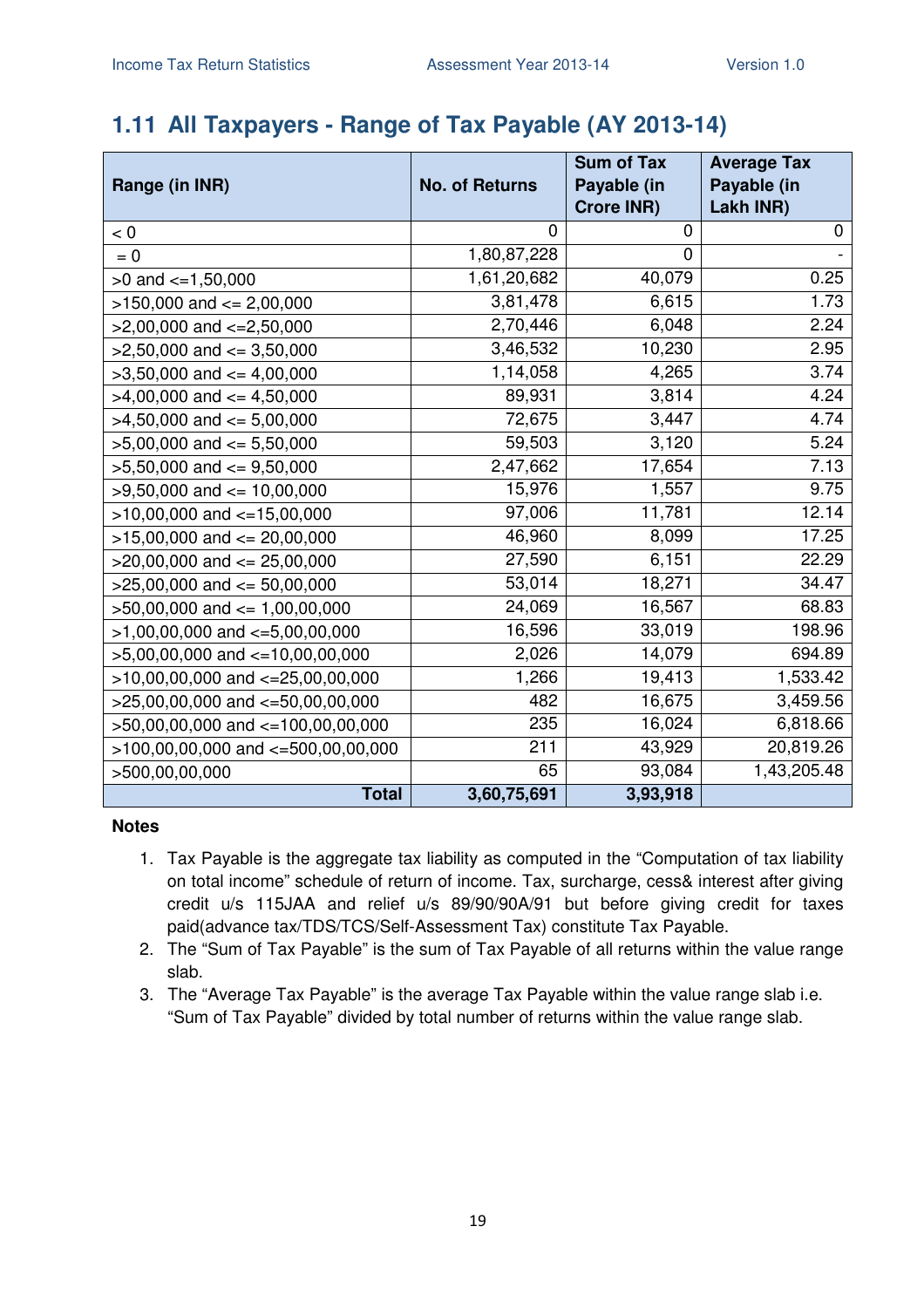# **2. Income Tax Returns – Individuals**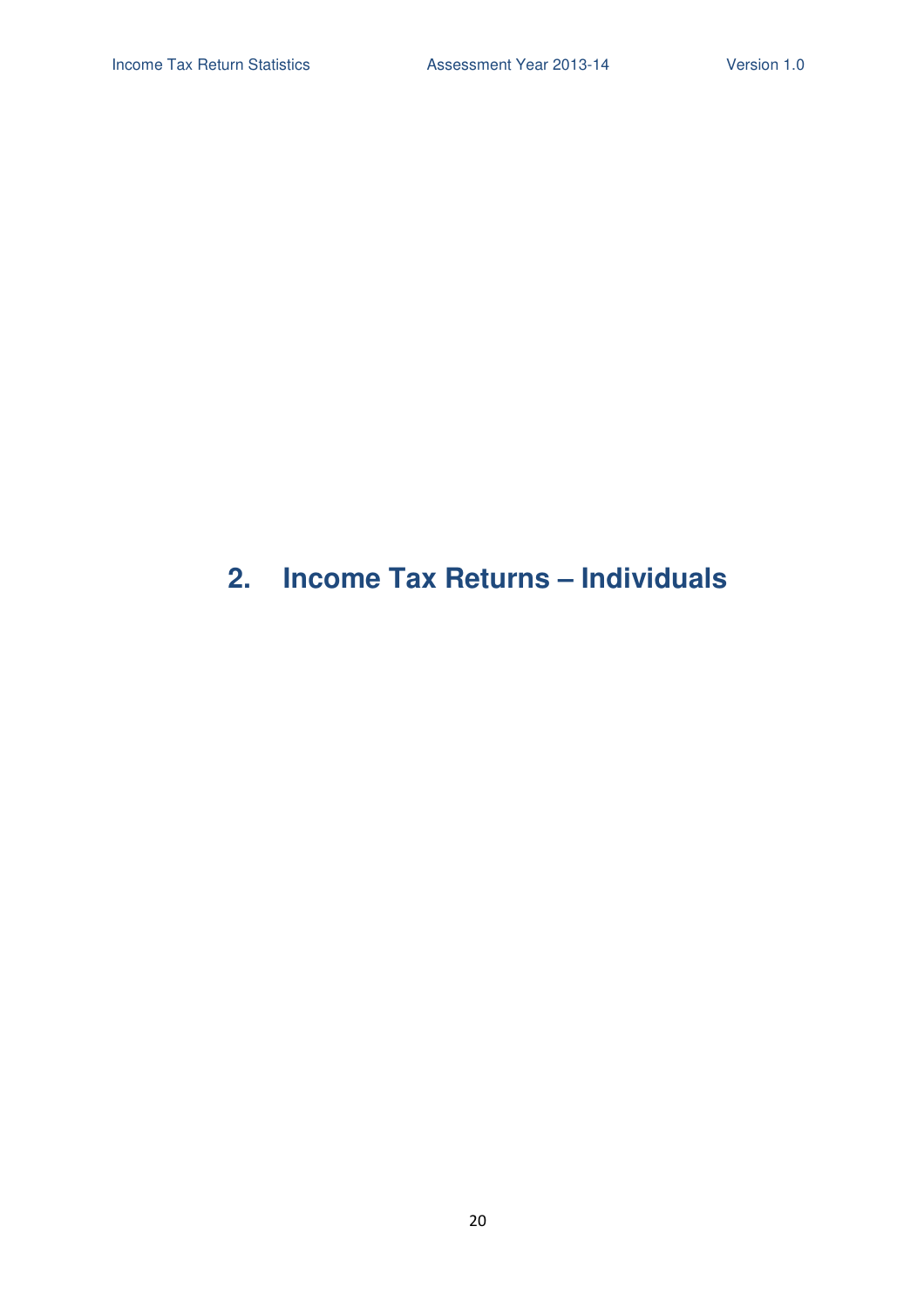# **2.1 Individual– Gross Total Income (AY 2013-14)**

| Range (in INR)                            | No. of<br><b>Returns</b> | <b>Sum of Gross</b><br><b>Total Income (in</b><br><b>Crore INR)</b> | <b>Average Gross</b><br><b>Total Income</b><br>(in Lakh INR) |
|-------------------------------------------|--------------------------|---------------------------------------------------------------------|--------------------------------------------------------------|
| < 0                                       |                          |                                                                     |                                                              |
| $= 0$                                     | 2,28,627                 |                                                                     |                                                              |
| $>0$ and $<=1,50,000$                     | 26,83,409                | 22,383                                                              | 0.83                                                         |
| $>150,000$ and $<= 2,00,000$              | 53,88,898                | 1,00,474                                                            | 1.86                                                         |
| $>2,00,000$ and $\lt=2,50,000$            | 64,10,213                | 1,41,898                                                            | 2.21                                                         |
| $>2,50,000$ and $<=3,50,000$              | 65,39,663                | 1,92,920                                                            | 2.95                                                         |
| $>3,50,000$ and $<=4,00,000$              | 19,55,551                | 73,085                                                              | 3.74                                                         |
| $>4.00,000$ and $<= 4,50,000$             | 16,26,740                | 68,977                                                              | 4.24                                                         |
| $>4,50,000$ and $\leq 5,00,000$           | 13,95,795                | 66,263                                                              | 4.75                                                         |
| $>5,00,000$ and $<= 5,50,000$             | 11,94,171                | 62,549                                                              | 5.24                                                         |
| $>5,50,000$ and $<=9,50,000$              | 39,50,272                | 2,74,598                                                            | 6.95                                                         |
| $>9,50,000$ and $\leq 10,00,000$          | 1,90,935                 | 18,609                                                              | 9.75                                                         |
| $>10,00,000$ and $<-15,00,000$            | 10,50,704                | 1,26,738                                                            | 12.06                                                        |
| $\sqrt{>15,00,000}$ and $\lt$ = 20,00,000 | 3,97,525                 | 68,164                                                              | 17.15                                                        |
| $>20,00,000$ and $<= 25,00,000$           | 1,87,233                 | 41,641                                                              | 22.24                                                        |
| $>25,00,000$ and $<= 50,00,000$           | 2,60,760                 | 87,411                                                              | 33.52                                                        |
| $>50,00,000$ and $<= 1,00,00,000$         | 80,720                   | 54,929                                                              | 68.05                                                        |
| $>1,00,00,000$ and $\lt=5,00,00,000$      | 40,883                   | 73,322                                                              | 179.35                                                       |
| $>5,00,00,000$ and $\lt=10,00,00,000$     | 2,224                    | 14,933                                                              | 671.46                                                       |
| $>10,00,00,000$ and $<=25,00,00,000$      | 744                      | 10,856                                                              | 1,459.15                                                     |
| $>25,00,00,000$ and $<=50,00,00,000$      | 162                      | 5,501                                                               | 3,395.80                                                     |
| >50,00,00,000 and <=100,00,00,000         | 38                       | 2,410                                                               | 6,342.01                                                     |
| $>100,00,00,000$ and $<=500,00,00,000$    | 26                       | 4,102                                                               | 15,776.16                                                    |
| >500,00,00,000                            | 1                        | 671                                                                 | 67,093.59                                                    |
| <b>Total</b>                              | 3,35,85,294              | 15, 12, 433                                                         |                                                              |

- 1. Gross Total Income is the income before chapter VI-A deduction as computed in the "Computation of total income" schedule of return of income.
- 2. In cases where Gross Total Income in the "Computation of total income" schedule of return of income is 0, the amount of losses of current year to be carried forward stated in the "Computation of total income" schedule of return of income is taken as Gross Total Income.
- 3. The "Sum of Gross Total Income" is the sum of Gross Total Income of all returns within the value range slab.
- 4. The "Average Gross Total Income" is the average Gross Total Income within the value range slab i.e. "Sum of Gross Total Income" divided by total number of returns within the value range slab.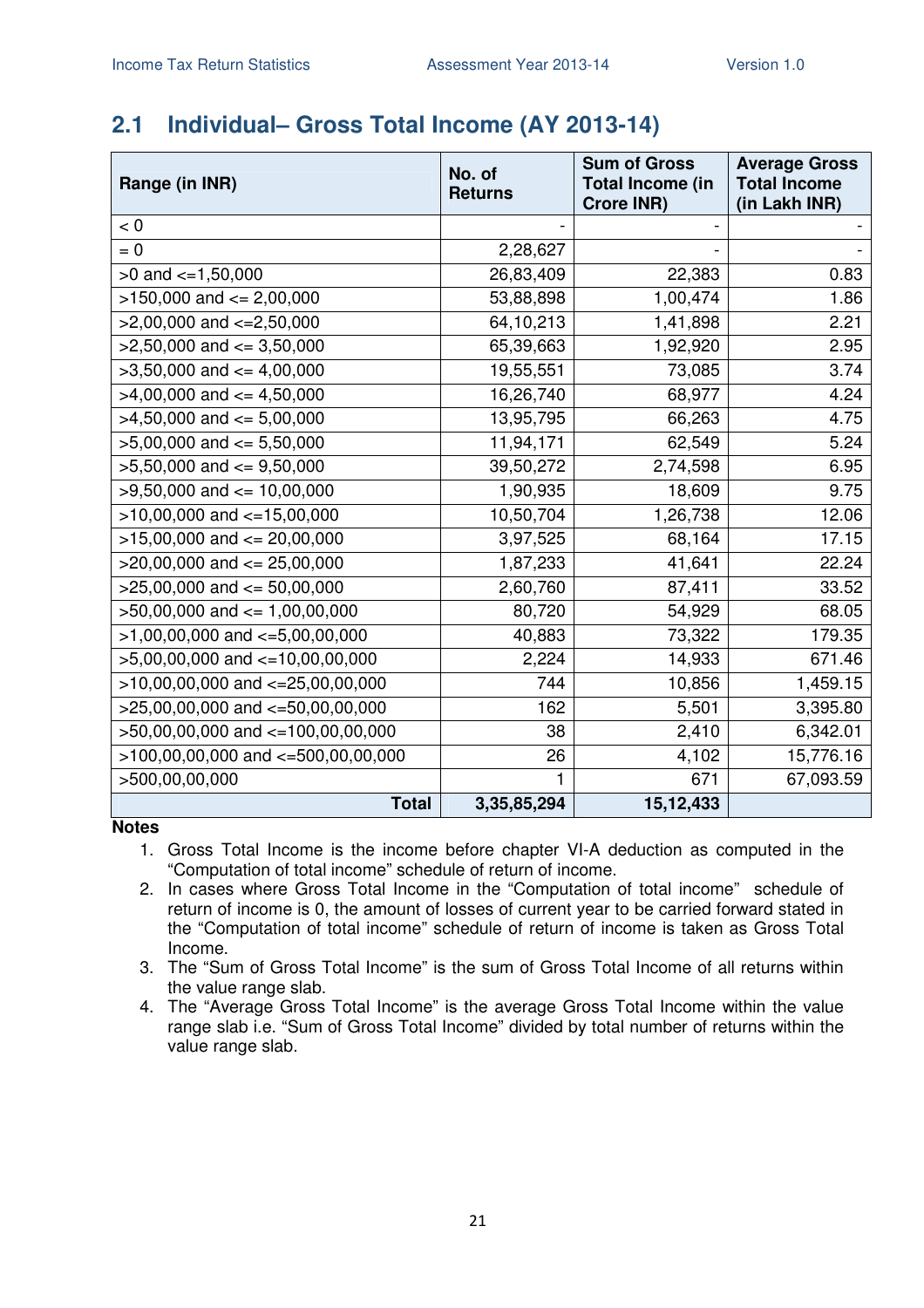# **2.2 Individual- Range of Salary Income (AY 2013-14)**

| Range (in INR)                        | No. of<br><b>Returns</b> | <b>Sum of Salary</b><br>Income (in<br><b>Crore INR)</b> | <b>Average Salary</b><br>Income (in Lakh<br>INR) |
|---------------------------------------|--------------------------|---------------------------------------------------------|--------------------------------------------------|
| < 0                                   |                          |                                                         |                                                  |
| $= 0$                                 | 1,83,23,333              |                                                         |                                                  |
| $>0$ and $\lt=1,50,000$               | 15,97,130                | 14,966                                                  | 0.94                                             |
| $>150,000$ and $<= 2,00,000$          | 11,46,596                | 20,531                                                  | 1.79                                             |
| $>2,00,000$ and $\lt=2,50,000$        | 12,51,336                | 28,282                                                  | 2.26                                             |
| $>2,50,000$ and $<=3,50,000$          | 28,26,803                | 84,721                                                  | 3.00                                             |
| $>3,50,000$ and $<=4,00,000$          | 11,83,453                | 44,296                                                  | 3.74                                             |
| $>4,00,000$ and $\leq 4,50,000$       | 11,06,111                | 46,975                                                  | 4.25                                             |
| $>4,50,000$ and $<=5,00,000$          | 10,04,377                | 47,696                                                  | 4.75                                             |
| $>5,00,000$ and $<= 5,50,000$         | 8,77,950                 | 46,010                                                  | 5.24                                             |
| $>5,50,000$ and $<=9,50,000$          | 27,91,803                | 1,93,156                                                | 6.92                                             |
| $>9,50,000$ and $\leq 10,00,000$      | 1,23,874                 | 12,069                                                  | 9.74                                             |
| $>10,00,000$ and $<-15,00,000$        | 7,21,017                 | 87,427                                                  | 12.13                                            |
| $>15,00,000$ and $<= 20,00,000$       | 2,76,450                 | 47,397                                                  | 17.14                                            |
| $>20,00,000$ and $<= 25,00,000$       | 1,24,958                 | 27,809                                                  | 22.25                                            |
| $>25,00,000$ and $<= 50,00,000$       | 1,63,382                 | 54,217                                                  | 33.18                                            |
| $>50,00,000$ and $\leq 1,00,00,000$   | 44,292                   | 30,018                                                  | 67.77                                            |
| $>1,00,00,000$ and $\lt=5,00,00,000$  | 21,358                   | 37,423                                                  | 175.22                                           |
| $>5,00,00,000$ and $<=10,00,00,000$   | 826                      | 5,413                                                   | 655.33                                           |
| $>10,00,00,000$ and $<-25,00,00,000$  | 210                      | 2,969                                                   | 1,413.74                                         |
| $>25,00,00,000$ and $<=50,00,00,000$  | 24                       | 847                                                     | 3,530.61                                         |
| $>50,00,00,000$ and $<=100,00,00,000$ | 9                        | 595                                                     | 6,614.66                                         |
| >100,00,00,000 and                    | $\overline{2}$           | 362                                                     | 18,119.69                                        |
| >500,00,00,000                        |                          |                                                         |                                                  |
| <b>Total</b>                          | 3,35,85,294              | 8,33,180                                                |                                                  |

- 1. Salary Income is the income under the head "Salaries" as computed in the return of income
- 2. The "Sum of Salary Income" is the sum of Salary Income of all returns within the value range slab.
- 3. The "Average Salary Income" is the average Salary Income within the value range slab i.e. "Sum of Salary Income" divided by total number of returns within the value range slab
- 4. Salary income has also been reported by some taxpayers other than individuals (e.g. HUF).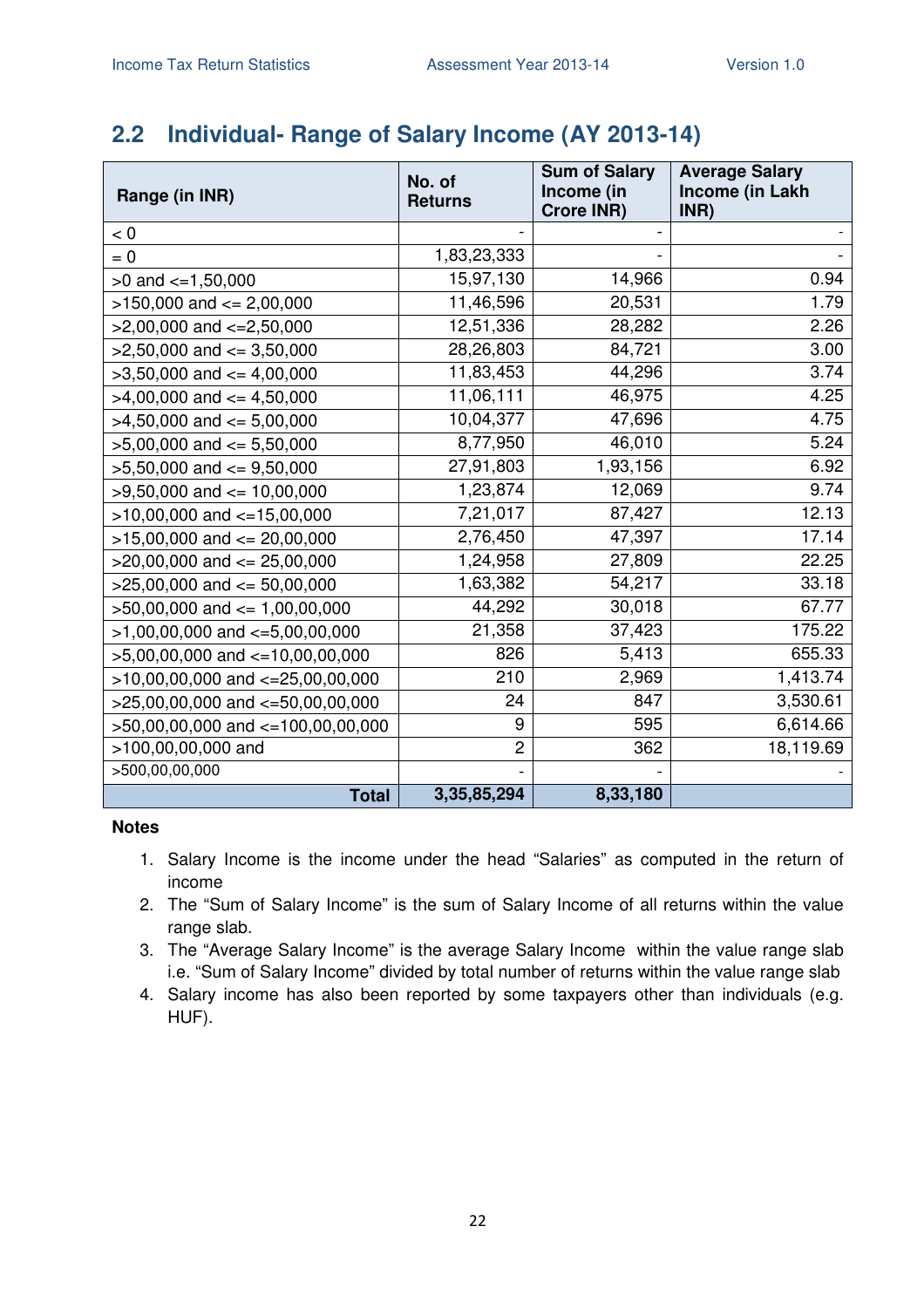# **2.3 Individual- Range of House Property Income (AY 2013-14)**

| Range (in INR)                         | No. of<br><b>Returns</b> | <b>Sum of House</b><br><b>Property</b><br>Income (in<br><b>Crore INR)</b> | <b>Average House</b><br><b>Property Income(in</b><br>Lakh INR) |
|----------------------------------------|--------------------------|---------------------------------------------------------------------------|----------------------------------------------------------------|
| < 0                                    | 3,72,815                 | $-2,057$                                                                  | $-0.55$                                                        |
| $= 0$                                  | 3, 10, 25, 462           |                                                                           |                                                                |
| $>0$ and $\lt=1,50,000$                | 15,25,745                | 9,612                                                                     | 0.63                                                           |
| $>150,000$ and $<= 2,00,000$           | 1,90,687                 | 3,302                                                                     | 1.73                                                           |
| $>2,00,000$ and $<=2,50,000$           | 1,26,139                 | 2,799                                                                     | 2.22                                                           |
| $>2,50,000$ and $<=3,50,000$           | 1,32,635                 | 3,877                                                                     | 2.92                                                           |
| $>3,50,000$ and $<= 4,00,000$          | 34,845                   | 1,303                                                                     | 3.74                                                           |
| $>4,00,000$ and $\leq 4,50,000$        | 28,380                   | 1,201                                                                     | 4.23                                                           |
| $>4,50,000$ and $<=5,00,000$           | 21,060                   | 998                                                                       | 4.74                                                           |
| $>5,00,000$ and $<= 5,50,000$          | 17,983                   | 941                                                                       | 5.23                                                           |
| $>5,50,000$ and $<=9,50,000$           | 62,173                   | 4,328                                                                     | 6.96                                                           |
| $>9,50,000$ and $\leq 10,00,000$       | 3,286                    | 320                                                                       | 9.74                                                           |
| $>10,00,000$ and $<-15,00,000$         | 19,514                   | 2,362                                                                     | 12.10                                                          |
| $>15,00,000$ and $<= 20,00,000$        | 8,849                    | 1,524                                                                     | 17.22                                                          |
| $>20,00,000$ and $<= 25,00,000$        | 4,695                    | 1,046                                                                     | 22.27                                                          |
| $>25,00,000$ and $<= 50,00,000$        | 7,658                    | 2,610                                                                     | 34.08                                                          |
| $>50,00,000$ and $<= 1,00,00,000$      | 2,489                    | 1,667                                                                     | 66.96                                                          |
| $>1,00,00,000$ and $\lt=5,00,00,000$   | 859                      | 1,453                                                                     | 169.19                                                         |
| $>5,00,00,000$ and $<=10,00,00,000$    | 16                       | 104                                                                       | 650.69                                                         |
| $>10,00,00,000$ and $<=25,00,00,000$   | 4                        | 51                                                                        | 1,263.42                                                       |
| $>25,00,00,000$ and $<=50,00,00,000$   | $\mathbf 0$              |                                                                           |                                                                |
| $>50,00,00,000$ and $<=100,00,00,000$  | $\mathbf 0$              |                                                                           |                                                                |
| $>100,00,00,000$ and $<-500,00,00,000$ | $\mathbf 0$              |                                                                           |                                                                |
| >500,00,00,000                         | $\mathbf 0$              |                                                                           |                                                                |
| <b>Total</b>                           | 3,35,85,294              | 37,443                                                                    |                                                                |

- 1. House Property Income is the income under the head "Income from house property" as computed in the return of income
- 2. Loss under the head "Income from house property" is also included in the House Property Income
- 3. The "Sum of House Property Income" is the sum of House Property Income of all returns within the value range slab.
- 4. The "Average House Property Income" is the average House Property Income within the value range slab i.e. "Sum of House Property Income" divided by total number of returns within the value range slab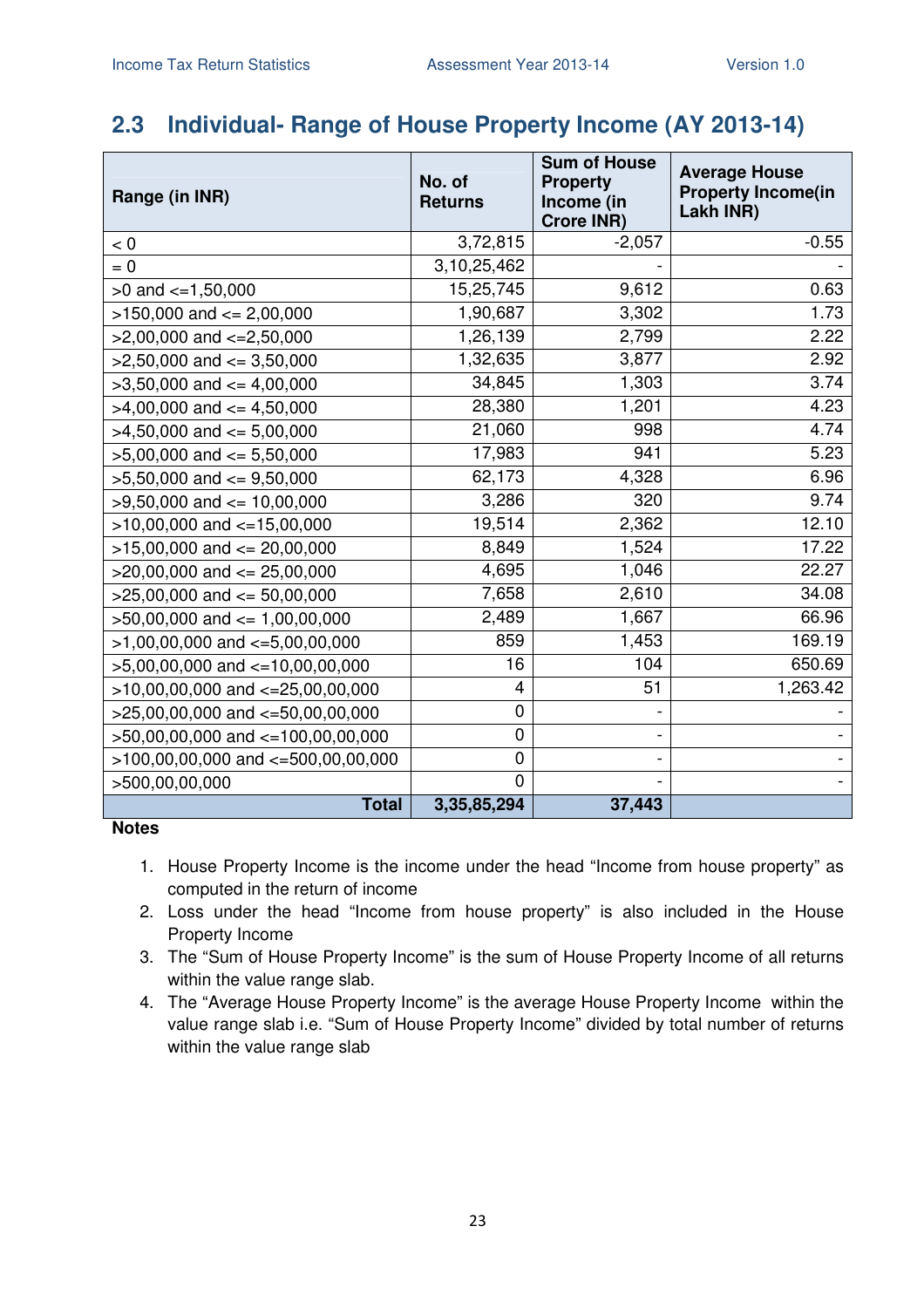## **2.4 Individual- Range of Business Income (AY 2013-14)**

| Range (in INR)                         | No. of<br><b>Returns</b> | Sum of<br><b>Business</b><br>Income (in<br><b>Crore INR)</b> | <b>Average Business</b><br><b>Income (in Lakh</b><br>INR) |
|----------------------------------------|--------------------------|--------------------------------------------------------------|-----------------------------------------------------------|
| < 0                                    | $\mathbf 0$              |                                                              |                                                           |
| $= 0$                                  | 1,72,32,958              |                                                              |                                                           |
| $>0$ and $\lt=1,50,000$                | 33,90,233                | 28,567                                                       | 0.84                                                      |
| $>150,000$ and $<= 2,00,000$           | 40,49,318                | 74,659                                                       | 1.84                                                      |
| $>2,00,000$ and $<=2,50,000$           | 38,15,208                | 84,107                                                       | 2.20                                                      |
| $>2,50,000$ and $<=3,50,000$           | 25,93,287                | 75,279                                                       | 2.90                                                      |
| $>3,50,000$ and $<=4,00,000$           | 5,33,591                 | 19,895                                                       | 3.73                                                      |
| $>4,00,000$ and $<=4,50,000$           | 3,76,610                 | 15,919                                                       | 4.23                                                      |
| $>4,50,000$ and $<=5,00,000$           | 2,92,118                 | 13,867                                                       | 4.75                                                      |
| $>5,00,000$ and $<= 5,50,000$          | 2,19,141                 | 11,461                                                       | 5.23                                                      |
| $>5,50,000$ and $<=9,50,000$           | 7,04,785                 | 49,066                                                       | 6.96                                                      |
| $>9,50,000$ and $\leq 10,00,000$       | 37,744                   | 3,681                                                        | 9.75                                                      |
| $>10,00,000$ and $<=15,00,000$         | 1,73,746                 | 20,831                                                       | 11.99                                                     |
| $>15,00,000$ and $<= 20,00,000$        | 62,208                   | 10,683                                                       | 17.17                                                     |
| $>20,00,000$ and $<= 25,00,000$        | 31,110                   | 6,937                                                        | 22.30                                                     |
| $>25,00,000$ and $<= 50,00,000$        | 47,554                   | 16,200                                                       | 34.07                                                     |
| $>50,00,000$ and $\leq 1,00,00,000$    | 16,781                   | 11,434                                                       | 68.14                                                     |
| $>1,00,00,000$ and $\lt=5,00,00,000$   | 8,118                    | 14,751                                                       | 181.71                                                    |
| $>5,00,00,000$ and $<=10,00,00,000$    | 507                      | 3,443                                                        | 679.04                                                    |
| $>10,00,00,000$ and $<-25,00,00,000$   | 207                      | 3,033                                                        | 1,465.01                                                  |
| $>25,00,00,000$ and $<-50,00,00,000$   | 55                       | 1,907                                                        | 3,466.68                                                  |
| $>50,00,00,000$ and $<=100,00,00,000$  | 5                        | 329                                                          | 6,588.24                                                  |
| $>100,00,00,000$ and $<=500,00,00,000$ | 9                        | 1,472                                                        | 16,358.21                                                 |
| >500,00,00,000                         | 1                        | 645                                                          | 64,549.95                                                 |
| <b>Total</b>                           | 3,35,85,294              | 4,68,166                                                     |                                                           |

- 1. Business Income is the income under the head "Profits and gains of business or profession" as computed in the return of income
- 2. Loss under the head "Profits and gains of business or profession" is also included in the Business Income
- 3. The "Sum of Business Income" is the sum of Business Income of all returns within the value range slab.
- 4. The "Average Business Income" is the average Business Income within the value range slab i.e. "Sum of Business Income" divided by total number of returns within the value range slab\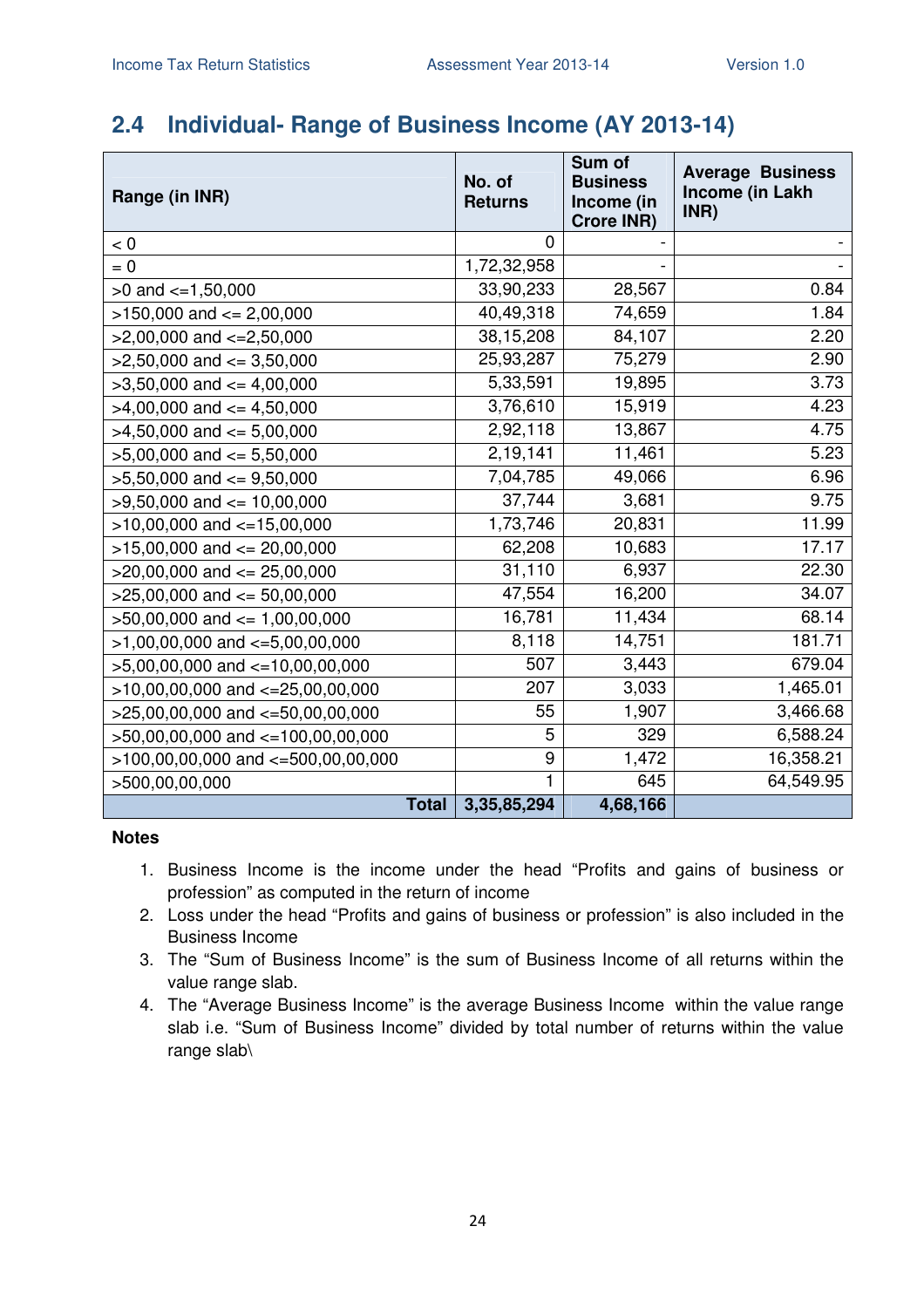# **2.5 Individual- Range of Long Term Capital Gains (AY 2013-14)**

| Range (in INR)                         | <b>No. of Returns</b> | <b>Sum of Long</b><br><b>Term Capital</b><br><b>Gains</b><br>Income (in<br><b>Crore INR)</b> | <b>Average Long</b><br><b>Term Capital</b><br><b>Gains Income</b><br>(in Lakh INR) |
|----------------------------------------|-----------------------|----------------------------------------------------------------------------------------------|------------------------------------------------------------------------------------|
| < 0                                    | $\mathbf 0$           |                                                                                              |                                                                                    |
| $= 0$                                  | 3,33,83,071           |                                                                                              |                                                                                    |
| $>0$ and $\lt=1,50,000$                | 95,503                | 514                                                                                          | 0.54                                                                               |
| $>150,000$ and $<= 2,00,000$           | 16,808                | 294                                                                                          | 1.75                                                                               |
| $>2,00,000$ and $<=2,50,000$           | 10,877                | 243                                                                                          | 2.24                                                                               |
| $>2,50,000$ and $<=3,50,000$           | 12,820                | 379                                                                                          | 2.95                                                                               |
| $>3,50,000$ and $<=4,00,000$           | 4,353                 | 163                                                                                          | 3.74                                                                               |
| $>4,00,000$ and $\leq 4,50,000$        | 3,850                 | 163                                                                                          | 4.25                                                                               |
| $>4,50,000$ and $<=5,00,000$           | 3,408                 | 162                                                                                          | 4.75                                                                               |
| $>5,00,000$ and $<= 5,50,000$          | 2,777                 | 146                                                                                          | 5.24                                                                               |
| $>5,50,000$ and $<=9,50,000$           | 14,835                | 1,077                                                                                        | 7.26                                                                               |
| $>9,50,000$ and $\leq 10,00,000$       | 1,373                 | 134                                                                                          | 9.75                                                                               |
| $>10,00,000$ and $<=15,00,000$         | 9,453                 | 1,162                                                                                        | 12.29                                                                              |
| $>15,00,000$ and $<= 20,00,000$        | 5,434                 | 942                                                                                          | 17.34                                                                              |
| $>20,00,000$ and $<= 25,00,000$        | 3,726                 | 836                                                                                          | 22.43                                                                              |
| $>25,00,000$ and $<= 50,00,000$        | 8,354                 | 2,930                                                                                        | 35.07                                                                              |
| $>50,00,000$ and $\leq 1,00,00,000$    | 4,528                 | 3,161                                                                                        | 69.81                                                                              |
| $>1,00,00,000$ and $\lt=5,00,00,000$   | 3,501                 | 6,926                                                                                        | 197.83                                                                             |
| $>5,00,00,000$ and $\lt=10,00,00,000$  | 379                   | 2,618                                                                                        | 690.87                                                                             |
| $>10,00,00,000$ and $<=25,00,00,000$   | 172                   | 2,593                                                                                        | 1,507.82                                                                           |
| >25,00,00,000 and <= 50,00,00,000      | 47                    | 1,614                                                                                        | 3,433.97                                                                           |
| >50,00,00,000 and <=100,00,00,000      | 13                    | 822                                                                                          | 6,324.99                                                                           |
| $>100,00,00,000$ and $<-500,00,00,000$ | 12                    | 1,807                                                                                        | 15,054.31                                                                          |
| >500,00,00,000                         | $\overline{0}$        |                                                                                              |                                                                                    |
| <b>Total</b>                           | 3,35,85,294           | 28,686                                                                                       |                                                                                    |

- 1. Long Term Capital Gains Income is the income from the transfer of long-term capital asset(s) as computed in the return of income under the head "Capital Gains"
- 2. Loss from the transfer of long-term capital asset(s) under the head "Capital Gains" is also included in the Long Term Capital Gains Income
- 3. The "Sum of Long Term Capital Gains Income" is the sum of Long Term Capital Gains Income of all returns within the value range slab.
- 4. The "Average Long Term Capital Gains Income" is the average Long Term Capital Gains Income within the value range slab i.e. "Sum of Long Term Capital Gains Income" divided by total number of returns within the value range slab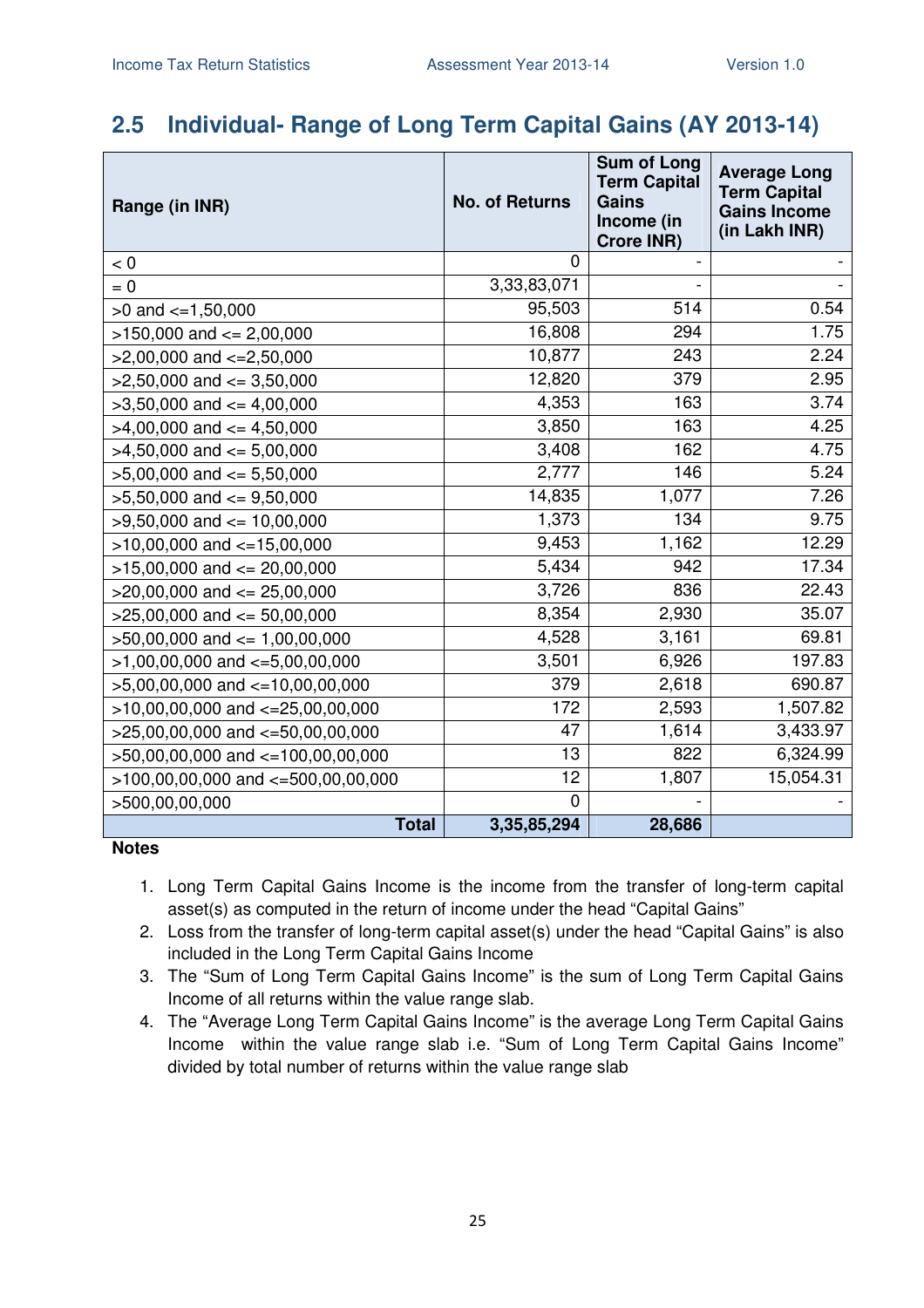# **2.6 Individual- Range of Short Term Capital Gains (AY 2013-14)**

| Range (in INR)                         | No. of<br><b>Returns</b> | <b>Sum of Short</b><br><b>Term Capital</b><br><b>Gains Income</b><br>(in Crore INR) | <b>Average Short Term</b><br><b>Capital Gains</b><br>Income(in Lakh INR) |
|----------------------------------------|--------------------------|-------------------------------------------------------------------------------------|--------------------------------------------------------------------------|
| < 0                                    | 2,767                    | $-125$                                                                              | $-4.51$                                                                  |
| $= 0$                                  | $\overline{3},31,34,491$ |                                                                                     |                                                                          |
| $>0$ and $\lt=1,50,000$                | 3,66,891                 | 979                                                                                 | 0.27                                                                     |
| $>150,000$ and $<= 2,00,000$           | 16,922                   | 296                                                                                 | 1.75                                                                     |
| $>2,00,000$ and $<=2,50,000$           | 11,872                   | 265                                                                                 | 2.24                                                                     |
| $>2,50,000$ and $<=3,50,000$           | 14,599                   | 432                                                                                 | 2.96                                                                     |
| $>3,50,000$ and $<=4,00,000$           | 4,966                    | 186                                                                                 | 3.75                                                                     |
| $>4,00,000$ and $\leq 4,50,000$        | 3,831                    | 162                                                                                 | 4.24                                                                     |
| $>4,50,000$ and $\leq 5,00,000$        | 3,205                    | 153                                                                                 | 4.76                                                                     |
| $>5,00,000$ and $<= 5,50,000$          | 2,594                    | 136                                                                                 | 5.24                                                                     |
| $>5,50,000$ and $<=9,50,000$           | 10,862                   | 776                                                                                 | 7.14                                                                     |
| $>9,50,000$ and $<= 10,00,000$         | 793                      | 77                                                                                  | 9.77                                                                     |
| $>10,00,000$ and $<-15,00,000$         | 4,541                    | 552                                                                                 | 12.16                                                                    |
| $>15,00,000$ and $<= 20,00,000$        | 2,098                    | 363                                                                                 | 17.33                                                                    |
| $>20,00,000$ and $<= 25,00,000$        | 1215                     | 271                                                                                 | 22.30                                                                    |
| $>25,00,000$ and $<= 50,00,000$        | 2,190                    | 747                                                                                 | 34.10                                                                    |
| $>50,00,000$ and $\leq 1,00,00,000$    | 939                      | 644                                                                                 | 68.60                                                                    |
| $>1,00,00,000$ and $\lt=5,00,00,000$   | 465                      | 831                                                                                 | 178.65                                                                   |
| $>5,00,00,000$ and $<=10,00,00,000$    | 31                       | 203                                                                                 | 653.38                                                                   |
| $>10,00,00,000$ and $<-25,00,00,000$   | 17                       | 250                                                                                 | 1,468.46                                                                 |
| $>25,00,00,000$ and $<=50,00,00,000$   | 5                        | 175                                                                                 | 3,509.83                                                                 |
| >50,00,00,000 and <=100,00,00,000      | $\mathbf 0$              |                                                                                     |                                                                          |
| $>100,00,00,000$ and $<-500,00,00,000$ | $\mathbf 0$              |                                                                                     |                                                                          |
| >500,00,00,000                         | $\overline{0}$           |                                                                                     |                                                                          |
| <b>Total</b>                           | 3,35,85,294              | 7,375                                                                               |                                                                          |

- 1. Short Term Capital Gains Income is the income from the transfer of short-term capital asset(s) as computed in the return of income under the head "Capital Gains"
- 2. Loss from the transfer of short-term capital asset(s) under the head "Capital Gains" is also included in the Short Term Capital Gains Income
- 3. The "Sum of Short Term Capital Gains Income" is the sum of Short Term Capital Gains Income of all returns within the value range slab.
- 4. The "Average Short Term Capital Gains Income" is the average Short Term Capital Gains Income within the value range slab i.e. "Sum of Short Term Capital Gains Income" divided by total number of returns within the value range slab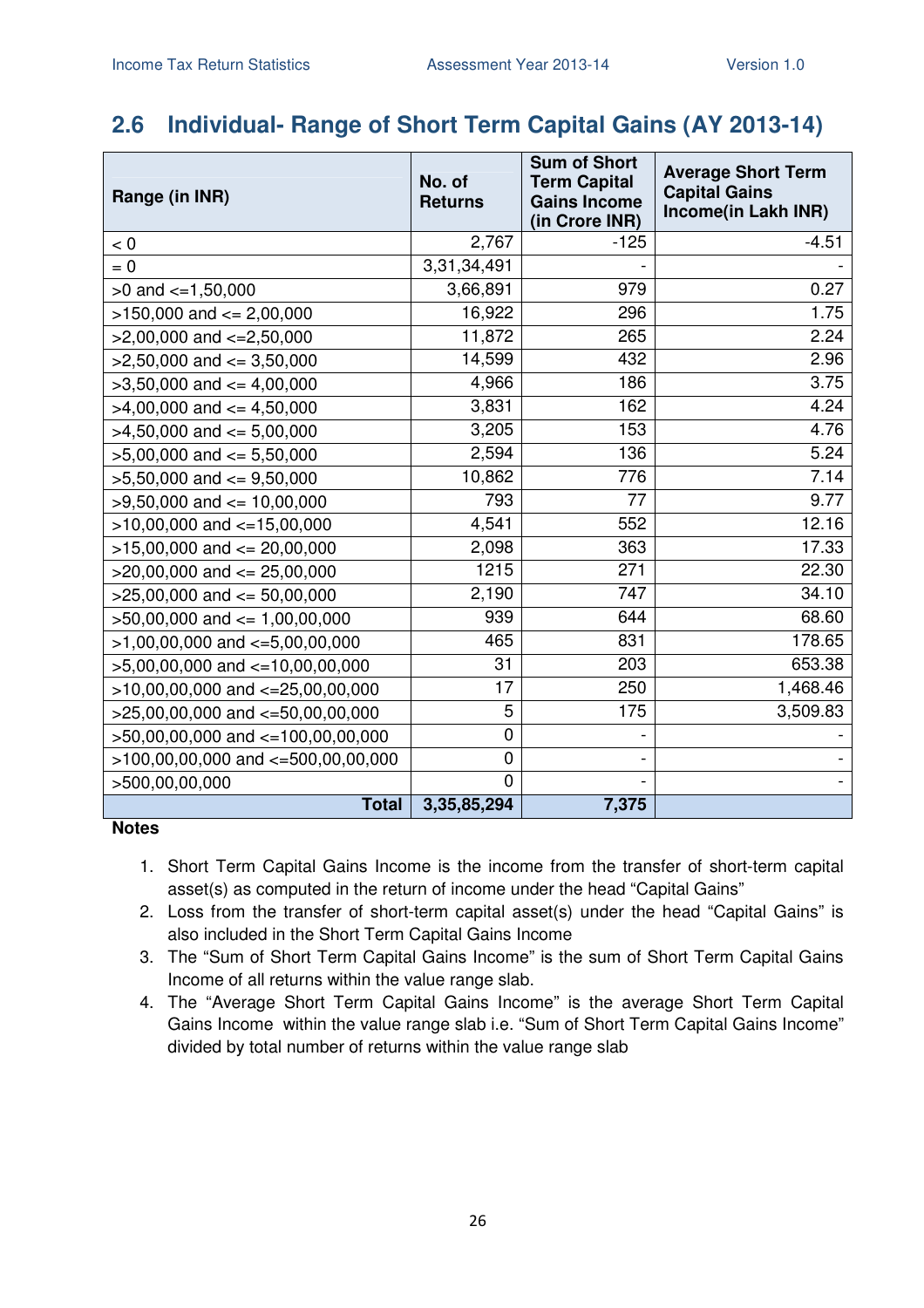# **2.7 Individual- Range of Other Sources Income (AY 2013-14)**

| Range (in INR)                         | No. of<br><b>Returns</b> | <b>Sum of Other</b><br><b>Sources</b><br>Income (in<br><b>Crore INR)</b> | <b>Average Other</b><br><b>Sources Income (in</b><br>Lakh INR) |
|----------------------------------------|--------------------------|--------------------------------------------------------------------------|----------------------------------------------------------------|
| < 0                                    | $\overline{0}$           |                                                                          |                                                                |
| $= 0$                                  | 1,78,15,741              |                                                                          |                                                                |
| $>0$ and $\lt=1,50,000$                | 1,26,69,564              | 40,733                                                                   | 0.32                                                           |
| $>150,000$ and $<= 2,00,000$           | 11,61,925                | 20,783                                                                   | 1.79                                                           |
| $>2,00,000$ and $<=2,50,000$           | 6,93,751                 | 15,343                                                                   | 2.21                                                           |
| $>2,50,000$ and $<=3,50,000$           | 5,57,203                 | 16,273                                                                   | 2.92                                                           |
| $>3,50,000$ and $<=4,00,000$           | 1,38,228                 | 5,161                                                                    | 3.73                                                           |
| $>4,00,000$ and $\leq 4,50,000$        | 98,687                   | 4,181                                                                    | 4.24                                                           |
| $>4,50,000$ and $<=5,00,000$           | 76,628                   | 3,636                                                                    | 4.75                                                           |
| $>5,00,000$ and $<= 5,50,000$          | 59,906                   | 3,136                                                                    | 5.23                                                           |
| $>5,50,000$ and $<=9,50,000$           | 1,96,899                 | 13,780                                                                   | 7.00                                                           |
| $>9,50,000$ and $\leq 10,00,000$       | 10,416                   | 1,015                                                                    | 9.75                                                           |
| $>10,00,000$ and $<-15,00,000$         | 53,178                   | 6,370                                                                    | 11.98                                                          |
| $>15,00,000$ and $<= 20,00,000$        | 19,280                   | 3,311                                                                    | 17.17                                                          |
| $>20,00,000$ and $<= 25,00,000$        | 9,784                    | 2,177                                                                    | 22.25                                                          |
| $>25,00,000$ and $<= 50,00,000$        | 15,461                   | 5,259                                                                    | 34.01                                                          |
| $>50,00,000$ and $<= 1,00,00,000$      | 5,592                    | 3,786                                                                    | 67.70                                                          |
| $>1,00,00,000$ and $\lt=5,00,00,000$   | 2,809                    | 5,106                                                                    | 181.76                                                         |
| $>5,00,00,000$ and $<=10,00,00,000$    | 171                      | 1,105                                                                    | 646.07                                                         |
| $>10,00,00,000$ and $<-25,00,00,000$   | 57                       | 818                                                                      | 1,435.31                                                       |
| $>25,00,00,000$ and $<=50,00,00,000$   | 9                        | 277                                                                      | 3,076.09                                                       |
| >50,00,00,000 and <=100,00,00,000      | 3                        | 200                                                                      | 6,667.78                                                       |
| $>100,00,00,000$ and $<-500,00,00,000$ | $\overline{c}$           | 270                                                                      | 13,495.17                                                      |
| >500,00,00,000                         | $\mathbf 0$              |                                                                          |                                                                |
| <b>Total</b>                           | 3,35,85,294              | 1,52,719                                                                 |                                                                |

- 1. Other Sources Income is the income under the head "Income from Other Sources" as computed in the return of income
- 2. Loss under the head "Income from Other Sources" is also included in the Other Sources Income
- 3. The "Sum of Other Sources Income" is the sum of Other Sources Income of all returns within the value range slab.
- 4. The "Average Other Sources Income" is the average Other Sources Income within the value range slab i.e. "Sum of Other Sources Income" divided by total number of returns within the value range slab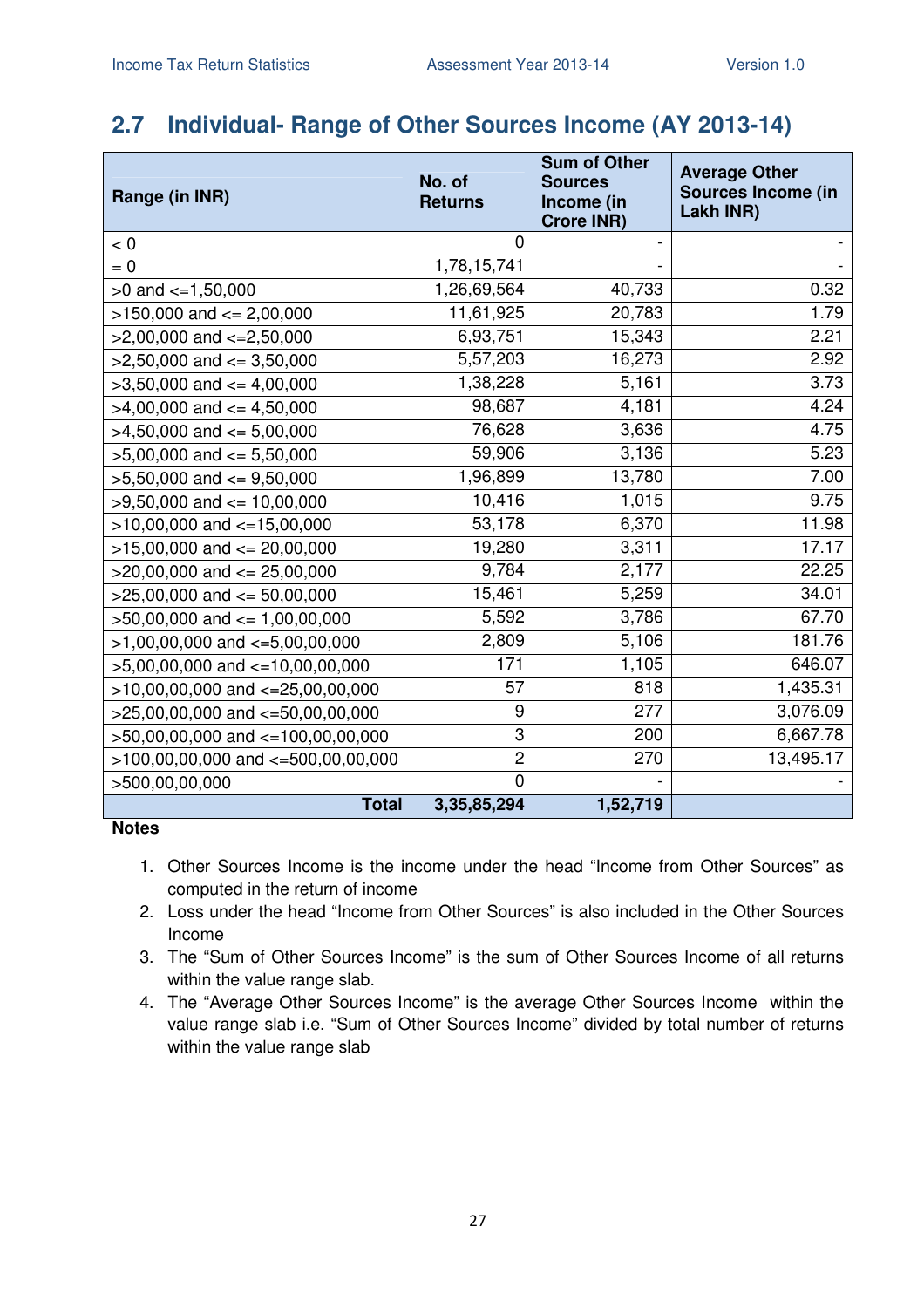## **2.8 Individual- Range of Interest Income (AY 2013-14)**

| Range (in INR)                           | No. of<br><b>Returns</b> | Sum of<br><b>Interest</b><br>Income (in<br><b>Crore INR)</b> | <b>Average Interest</b><br>Income (in Lakh<br>INR) |
|------------------------------------------|--------------------------|--------------------------------------------------------------|----------------------------------------------------|
| < 0                                      | 0                        |                                                              |                                                    |
| $= 0$                                    | 2,67,32,674              |                                                              |                                                    |
| $>0$ and $<=1,50,000$                    | 60,08,218                | 14,507                                                       | 0.24                                               |
| $>150,000$ and $<= 2,00,000$             | 2,28,207                 | 3,965                                                        | 1.74                                               |
| $>2,00,000$ and $\lt=2,50,000$           | 1,48,440                 | 3,313                                                        | 2.23                                               |
| $>2,50,000$ and $<=3,50,000$             | 1,68,356                 | 4,953                                                        | 2.94                                               |
| $>3,50,000$ and $\leq 4,00,000$          | 51,315                   | 1,918                                                        | 3.74                                               |
| $>4,00,000$ and $\leq 4,50,000$          | 38,555                   | 1,635                                                        | 4.24                                               |
| $>4,50,000$ and $<= 5,00,000$            | 30,457                   | 1,445                                                        | 4.74                                               |
| $>5,00,000$ and $<= 5,50,000$            | 24,254                   | 1,271                                                        | 5.24                                               |
| $>5,50,000$ and $<=9,50,000$             | 89,427                   | 6,309                                                        | 7.05                                               |
| $>9,50,000$ and $\leq 10,00,000$         | 5,131                    | 500                                                          | 9.75                                               |
| $>10,00,000$ and $<-15,00,000$           | 28,696                   | 3,454                                                        | 12.04                                              |
| $>15,00,000$ and $<= 20,00,000$          | 11,239                   | 1,933                                                        | 17.20                                              |
| $>20,00,000$ and $<= 25,00,000$          | 5,846                    | 1,302                                                        | 22.27                                              |
| $>25,00,000$ and $<= 50,00,000$          | 9,546                    | 3,245                                                        | 33.99                                              |
| $>50,00,000$ and $<= 1,00,00,000$        | 3,276                    | 2,222                                                        | 67.83                                              |
| $>1,00,00,000$ and $\lt=5,00,00,000$     | 1,559                    | 2,808                                                        | 180.14                                             |
| $>5,00,00,000$ and $<-10,00,00,000$      | 75                       | 487                                                          | 649.27                                             |
| $>10,00,00,000$ and $<=25,00,00,000$     | 21                       | 279                                                          | 1,327.48                                           |
| $>25,00,00,000$ and $<-50,00,00,000$     | 1                        | 25                                                           | 2,532.96                                           |
| >50,00,00,000 and <=100,00,00,000        | 1                        | 65                                                           | 6,453.80                                           |
| $>100,00,00,000$ and $\lt=500,00,00,000$ | 0                        |                                                              |                                                    |
| >500,00,00,000                           | $\overline{0}$           |                                                              |                                                    |
| <b>Total</b>                             | 3,35,85,294              | 55,636                                                       |                                                    |

- 1. The Interest Income is already included in the Income from other sources.
- 2. Interest Income is the Gross Interest Income in the "Income from other sources" Schedule of Return of Income. Interest Income data is compiled only for those returns where it is explicitly stated in the Return of Income.
- 3. The "Sum of Interest Income" is the sum of Interest Income of all returns within the value range slab.
- 4. The "Average Interest Income" is the average Interest Income within the value range slab i.e. "Sum of Interest Income" divided by total number of returns within the value range slab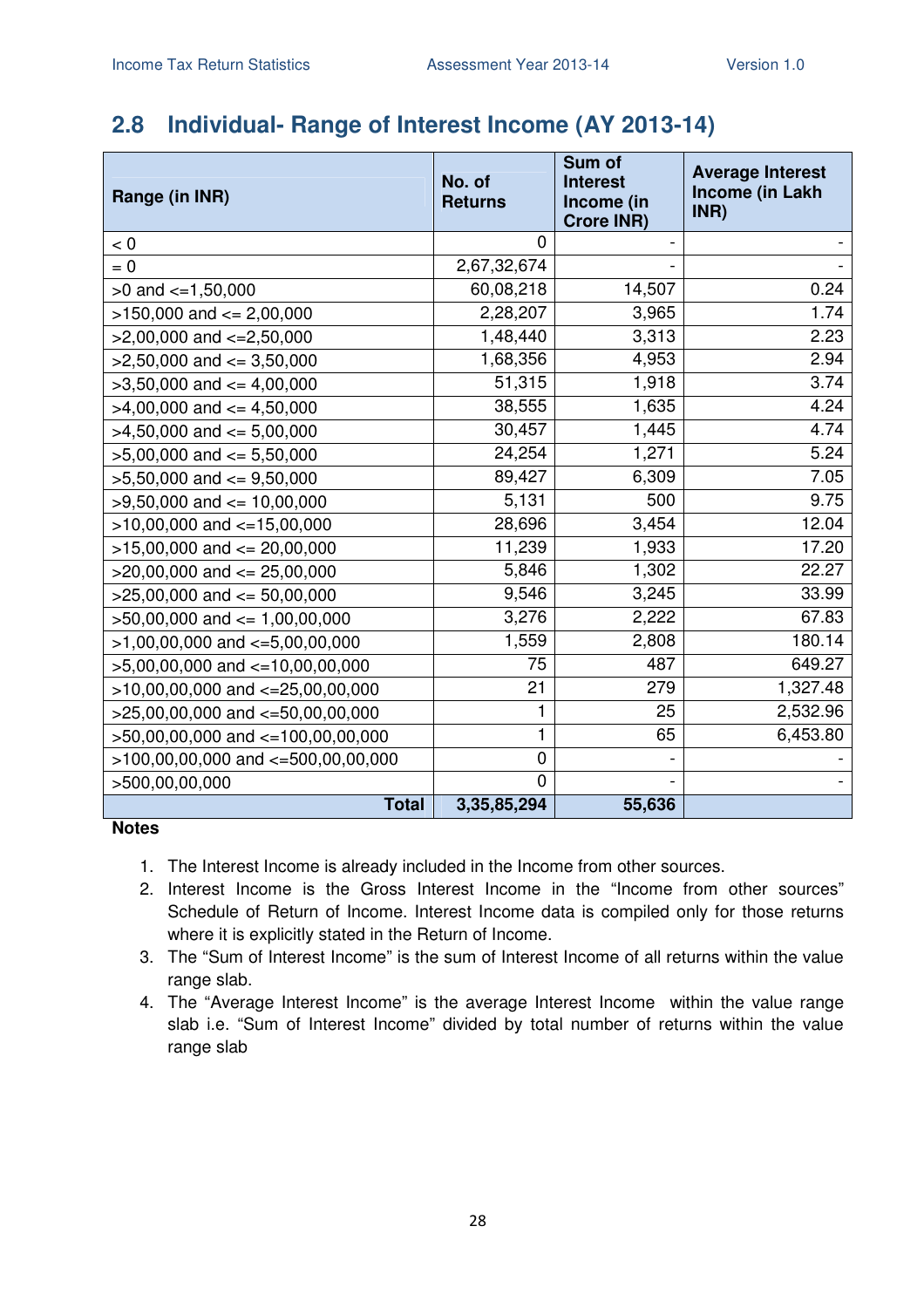# **2.9 Individual- Range of Brought Forward Loss Set off (AY 2013-14)**

| Range (in INR)                         | No. of<br><b>Returns</b> | Sum of<br><b>Brought</b><br><b>Forward Loss</b><br>Set Off (in<br><b>Crore INR)</b> | <b>Average Brought</b><br><b>Forward Loss Set off</b><br>(in Lakh INR) |
|----------------------------------------|--------------------------|-------------------------------------------------------------------------------------|------------------------------------------------------------------------|
| < 0                                    | $\Omega$                 |                                                                                     |                                                                        |
| $= 0$                                  | 3,22,22,284              |                                                                                     |                                                                        |
| $>0$ and $\lt=1,50,000$                | 12,51,708                | 8,808                                                                               | 0.70                                                                   |
| $>150,000$ and $<= 2,00,000$           | 29,516                   | 510                                                                                 | 1.73                                                                   |
| $>2,00,000$ and $\lt=2,50,000$         | 19,178                   | 429                                                                                 | 2.24                                                                   |
| $>2,50,000$ and $<=3,50,000$           | 22,497                   | 661                                                                                 | 2.94                                                                   |
| $>3,50,000$ and $<=4,00,000$           | 6,772                    | 253                                                                                 | 3.74                                                                   |
| $>4,00,000$ and $<=4,50,000$           | 5,101                    | 216                                                                                 | 4.24                                                                   |
| $>4,50,000$ and $<=5,00,000$           | 3,951                    | 187                                                                                 | 4.74                                                                   |
| $>5,00,000$ and $<= 5,50,000$          | 2,985                    | 156                                                                                 | 5.24                                                                   |
| $>5,50,000$ and $<=9,50,000$           | 11,413                   | 808                                                                                 | 7.08                                                                   |
| $>9,50,000$ and $<= 10,00,000$         | 664                      | 65                                                                                  | 9.75                                                                   |
| $>10,00,000$ and $<-15,00,000$         | 3,850                    | 467                                                                                 | 12.12                                                                  |
| $>15,00,000$ and $<= 20,00,000$        | 1,692                    | 291                                                                                 | 17.21                                                                  |
| $>20,00,000$ and $<= 25,00,000$        | 962                      | 215                                                                                 | 22.39                                                                  |
| $>25,00,000$ and $<= 50,00,000$        | 1,618                    | 554                                                                                 | 34.22                                                                  |
| $>50,00,000$ and $<= 1,00,00,000$      | 689                      | 467                                                                                 | 67.81                                                                  |
| $>1,00,00,000$ and $\lt=5,00,00,000$   | 381                      | 708                                                                                 | 185.93                                                                 |
| $>5,00,00,000$ and $<-10,00,00,000$    | 21                       | 146                                                                                 | 696.19                                                                 |
| $>10,00,00,000$ and $<=25,00,00,000$   | 11                       | 157                                                                                 | 1,424.35                                                               |
| $>25,00,00,000$ and $<-50,00,00,000$   | 1                        | 37                                                                                  | 3,709.54                                                               |
| >50,00,00,000 and <=100,00,00,000      | 0                        |                                                                                     |                                                                        |
| $>100,00,00,000$ and $<-500,00,00,000$ | 0                        |                                                                                     |                                                                        |
| >500,00,00,000                         | 0                        |                                                                                     |                                                                        |
| <b>Total</b>                           | 3,35,85,294              | 15,136                                                                              |                                                                        |

- 1. Brought Forward Loss Set Off is the amount of brought forward losses set off against current year's income in the "Computation of total income" Schedule of return of income
- 2. The "Sum of Brought Forward Loss Set Off" is the sum of Brought Forward Loss Set Off of all returns within the value range slab.
- 3. The "Average Brought Forward Loss Set Off" is the average Brought Forward Loss Set Off within the value range slab i.e. "Sum of Brought Forward Loss Set Off" divided by total number of returns within the value range slab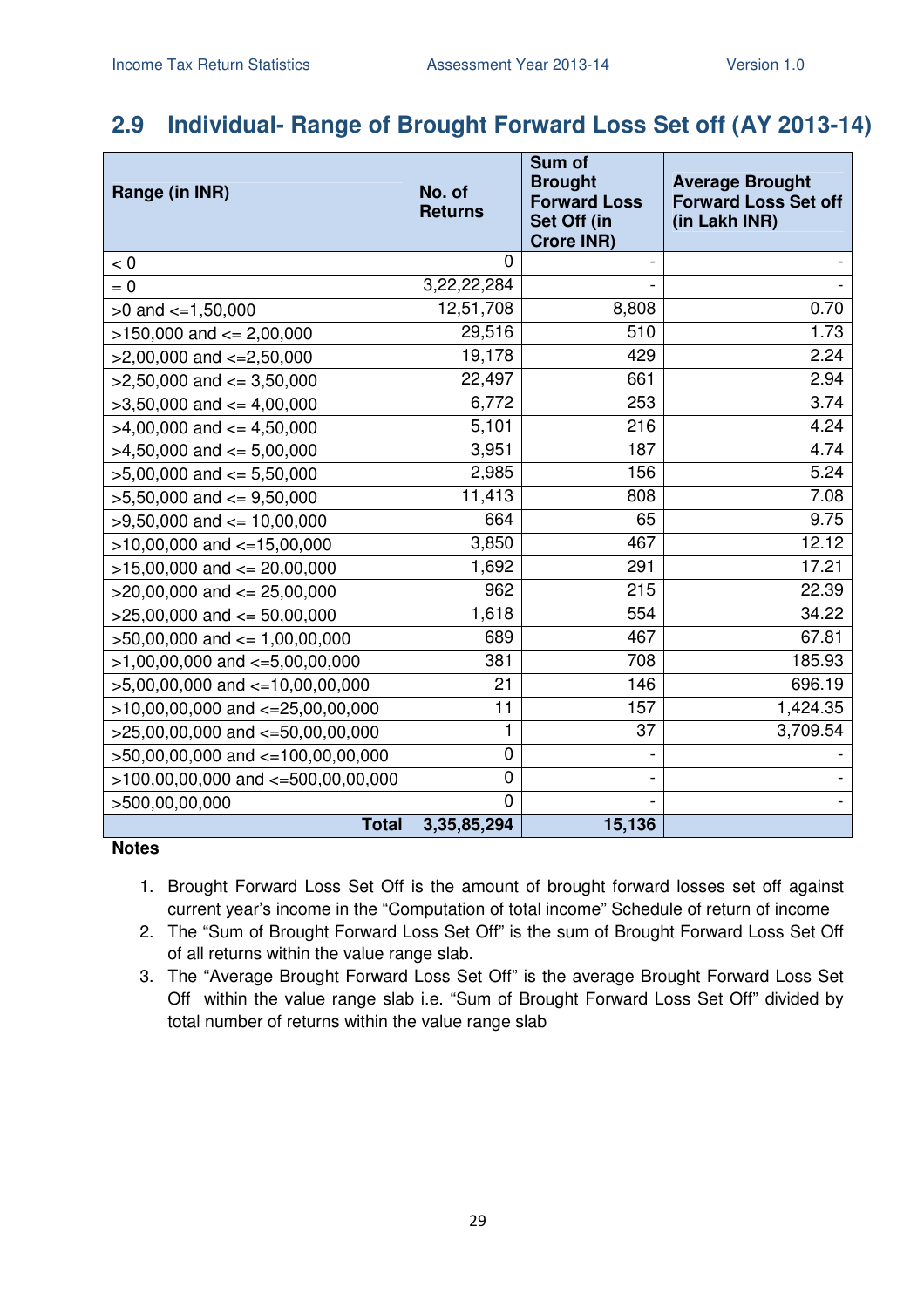### **2.10 Individual- Range of Returned Income (AY 2013-14)**

| Range (in INR)                         | No. of<br><b>Returns</b> | Sum of<br><b>Returned</b><br>Income (in<br><b>Crore INR)</b> | <b>Average Returned</b><br><b>Income (in Lakh</b><br>INR) |
|----------------------------------------|--------------------------|--------------------------------------------------------------|-----------------------------------------------------------|
| < 0                                    | $\Omega$                 | 0                                                            | 0                                                         |
| $= 0$                                  | 1,89,762                 | $\overline{0}$                                               |                                                           |
| $>0$ and $\lt=1,50,000$                | 31,57,005                | 27,752                                                       | 0.88                                                      |
| $>150,000$ and $<= 2,00,000$           | 91,33,708                | 1,71,370                                                     | 1.88                                                      |
| $>2,00,000$ and $<=2,50,000$           | 69,09,157                | 1,51,586                                                     | 2.19                                                      |
| $>2,50,000$ and $<=3,50,000$           | 48, 42, 727              | 1,42,246                                                     | 2.94                                                      |
| $>3,50,000$ and $<= 4,00,000$          | 15,75,177                | 58,975                                                       | 3.74                                                      |
| $>4,00,000$ and $<=4,50,000$           | 13,11,604                | 55,611                                                       | 4.24                                                      |
| $>4,50,000$ and $<= 5,00,000$          | 10,97,824                | 52,151                                                       | 4.75                                                      |
| $>5,00,000$ and $<= 5,50,000$          | 8,23,113                 | 43,100                                                       | 5.24                                                      |
| $>5,50,000$ and $<=9,50,000$           | 26,91,786                | 1,88,272                                                     | 6.99                                                      |
| $>9,50,000$ and $\leq 10,00,000$       | 1,54,949                 | 15,111                                                       | 9.75                                                      |
| $>10,00,000$ and $<-15,00,000$         | 8,46,411                 | 1,02,253                                                     | 12.08                                                     |
| $>15,00,000$ and $<= 20,00,000$        | 3,32,167                 | 57,025                                                       | 17.17                                                     |
| $>20,00,000$ and $<= 25,00,000$        | 1,63,341                 | 36,369                                                       | 22.27                                                     |
| $>25,00,000$ and $<= 50,00,000$        | 2,36,274                 | 79,530                                                       | 33.66                                                     |
| $>50,00,000$ and $<= 1,00,00,000$      | 77,132                   | 52,573                                                       | 68.16                                                     |
| $>1,00,00,000$ and $\lt=5,00,00,000$   | 40,003                   | 71,838                                                       | 179.58                                                    |
| $>5,00,00,000$ and $\lt=10,00,00,000$  | 2,201                    | 14,771                                                       | 671.09                                                    |
| $>10,00,00,000$ and $<-25,00,00,000$   | 727                      | 10,604                                                       | 1,458.54                                                  |
| $>25,00,00,000$ and $<-50,00,00,000$   | 161                      | 5,451                                                        | 3,386.01                                                  |
| >50,00,00,000 and <=100,00,00,000      | 38                       | 2,408                                                        | 6,337.92                                                  |
| $>100,00,00,000$ and $<=500,00,00,000$ | 26                       | 4,082                                                        | 15,701.42                                                 |
| >500,00,00,000                         | 1                        | 668                                                          | 66,842.49                                                 |
| <b>Total</b>                           | 3,35,85,294              | 13,43,747                                                    |                                                           |

- 1. Returned Income is the total income after chapter VI-A deduction as computed in the "Computation of total income" schedule of return of income
- 2. In cases where Total Income in the "Computation of total income" schedule of return of income is 0, the amount of losses of current year to be carried forward stated in the "Computation of total income" schedule of return of income is taken as Returned Income.
- 3. The "Sum of Returned Income" is the sum of Returned Income of all returns within the value range slab.
- 4. The "Average Returned Income" is the average Returned Income within the value range slab i.e. "Sum of Returned Income" divided by total number of returns within the value range slab.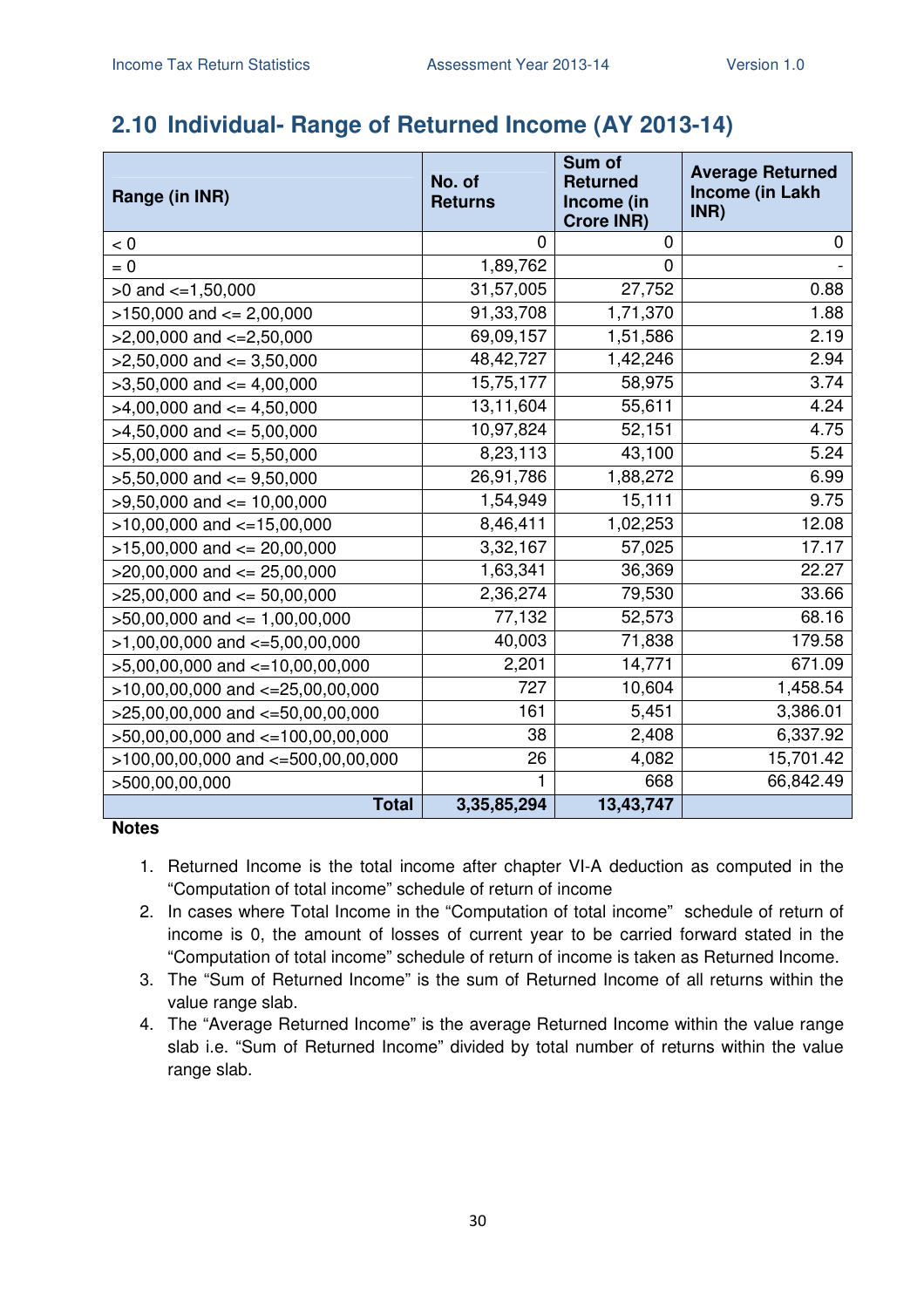# **2.11 Individual- Range of Tax Payable (AY 2013-14)**

| Range (in INR)                        | <b>No. of Returns</b> | <b>Sum of Tax</b><br><b>Payable (in Crore</b><br>INR) | <b>Average Tax</b><br>Payable (in Lakh<br>INR) |
|---------------------------------------|-----------------------|-------------------------------------------------------|------------------------------------------------|
| < 0                                   | 0                     |                                                       |                                                |
| $= 0$                                 | 1,69,38,233           |                                                       |                                                |
| $>0$ and $\leq$ =1,50,000             | 1,50,64,997           | 37,107                                                | 0.25                                           |
| $>150,000$ and $<= 2,00,000$          | 3,40,213              | 5,900                                                 | 1.73                                           |
| $>2,00,000$ and $\lt=2,50,000$        | 2,41,637              | 5,404                                                 | 2.24                                           |
| $>2,50,000$ and $<=3,50,000$          | 3,07,428              | 9,072                                                 | 2.95                                           |
| $>3,50,000$ and $<=4,00,000$          | 1,00,360              | 3,753                                                 | 3.74                                           |
| $>4,00,000$ and $\lt=4,50,000$        | 78,527                | 3,330                                                 | 4.24                                           |
| $>4,50,000$ and $<= 5,00,000$         | 62,644                | 2,971                                                 | 4.74                                           |
| $>5,00,000$ and $<= 5,50,000$         | 51,230                | 2,686                                                 | 5.24                                           |
| $>5,50,000$ and $<=9,50,000$          | 2,06,673              | 14,693                                                | 7.11                                           |
| $>9,50,000$ and $<= 10,00,000$        | 12,686                | 1,236                                                 | 9.75                                           |
| $>10,00,000$ and $<-15,00,000$        | 74,591                | 9,041                                                 | 12.12                                          |
| $>15,00,000$ and $<= 20,00,000$       | 34,113                | 5,877                                                 | 17.23                                          |
| $>20,00,000$ and $<= 25,00,000$       | 19,175                | 4,271                                                 | 22.27                                          |
| $>25,00,000$ and $<= 50,00,000$       | 34,186                | 11,702                                                | 34.23                                          |
| $>50,00,000$ and $\leq 1,00,00,000$   | 12,791                | 8,677                                                 | 67.84                                          |
| $>1,00,00,000$ and $\lt=5,00,00,000$  | 5,454                 | 9,636                                                 | 176.68                                         |
| $>5,00,00,000$ and $\lt=10,00,00,000$ | 242                   | 1,632                                                 | 674.30                                         |
| $>10,00,00,000$ and $<-25,00,00,000$  | 87                    | 1,230                                                 | 1,414.15                                       |
| $>25,00,00,000$ and $<=50,00,00,000$  | 21                    | 693                                                   | 3,299.99                                       |
| $>50,00,00,000$ and $<=100,00,00,000$ | 4                     | 277                                                   | 6,934.23                                       |
| >100,00,00,000 and                    | $\overline{c}$        | 312                                                   | 15,612.41                                      |
| >500,00,00,000                        | $\mathbf 0$           |                                                       |                                                |
| <b>Total</b>                          | 3,35,85,294           | 1,39,500                                              |                                                |

- 1. Tax Payable is the aggregate tax liability as computed in the "Computation of tax liability on total income" schedule of return of income. Tax, surcharge, cess& interest after giving credit u/s 115JAA and relief u/s 89/90/90A/91 but before giving credit for taxes paid(advance tax/TDS/TCS/Self-Assessment Tax) constitute Tax Payable.
- 2. The "Sum of Tax Payable" is the sum of Tax Payable of all returns within the value range slab.
- 3. The "Average Tax Payable" is the average Tax Payable within the value range slab i.e. "Sum of Tax Payable" divided by total number of returns within the value range slab.
- 4. For AY 2013-14, there were the following exemption thresholds for different classes of taxpayers- (i) For individuals below 60 years of age- Rs.2,00,000/- (ii) For individuals of 60 years of age or more but below 80 years of age- Rs.2,50,000/- and (iv) For individuals of 80 years of age or more- Rs.5,00,000/-.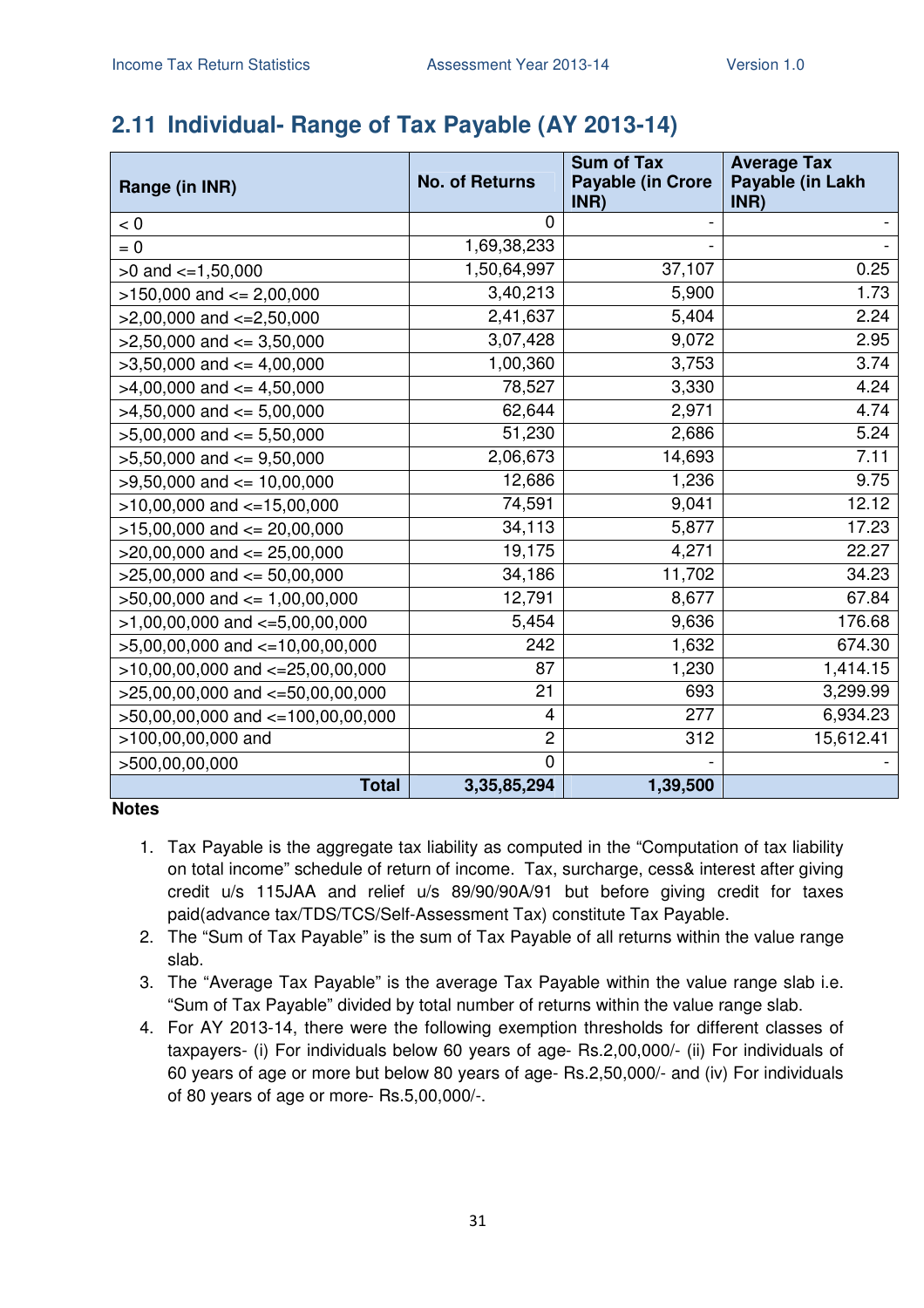# **3. Income Tax Returns - HUF**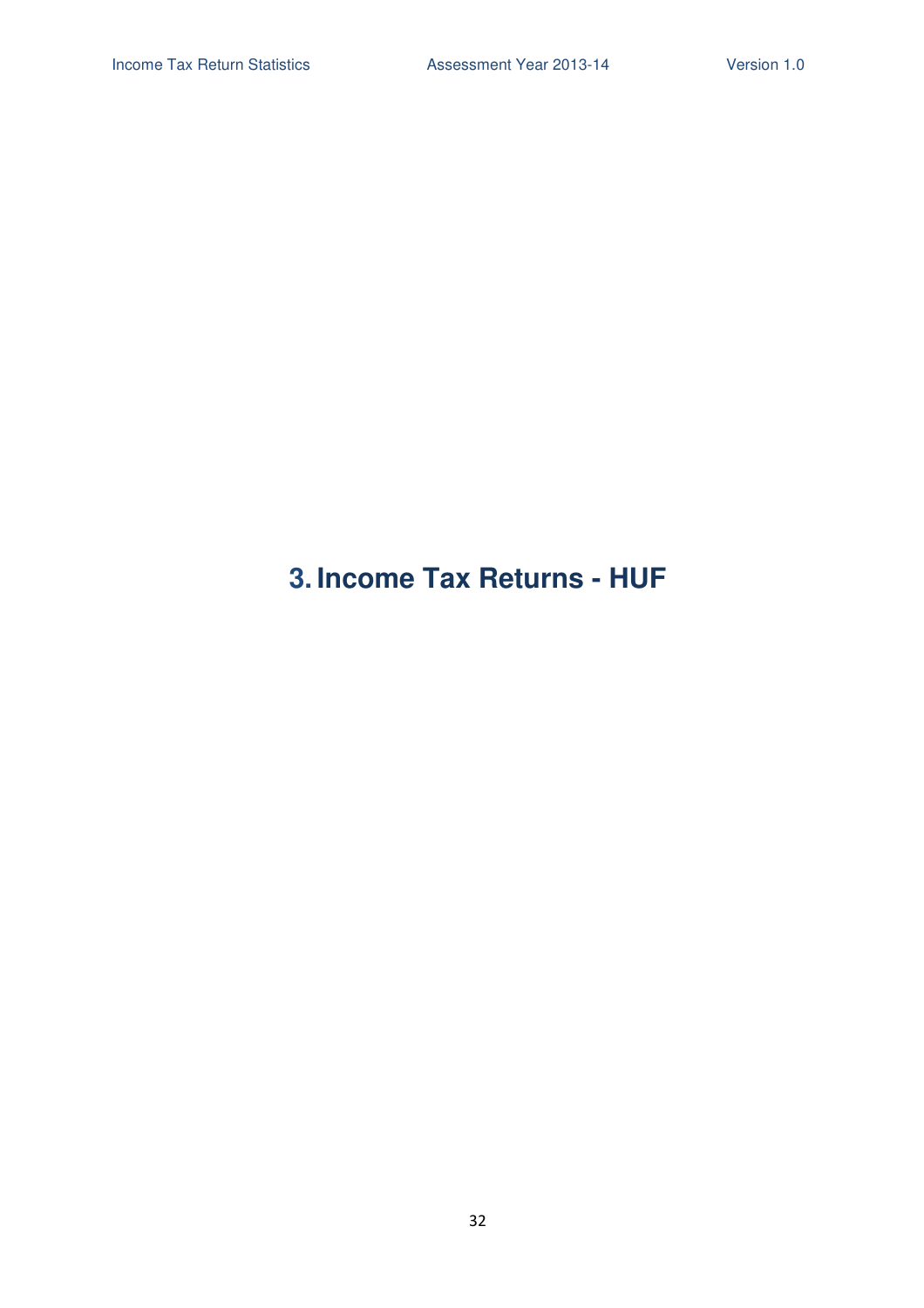## **3.1 HUF– Gross Total Income (AY 2013-14)**

| Range (in INR)                                | No. of<br><b>Returns</b> | <b>Sum of Gross</b><br><b>Total Income (in</b><br><b>Crore INR)</b> | <b>Average Gross</b><br><b>Total Income</b><br>(in Lakh INR) |
|-----------------------------------------------|--------------------------|---------------------------------------------------------------------|--------------------------------------------------------------|
| < 0                                           | 0                        |                                                                     |                                                              |
| $= 0$                                         | 9,675                    |                                                                     |                                                              |
| $>0$ and $\lt=1,50,000$                       | 1,75,038                 | 1,364                                                               | 0.78                                                         |
| $>150,000$ and $<= 2,00,000$                  | 2,17,871                 | 4,018                                                               | 1.84                                                         |
| $>2,00,000$ and $<=2,50,000$                  | 1,65,766                 | 3,619                                                               | 2.18                                                         |
| $>2,50,000$ and $<=3,50,000$                  | 1,26,201                 | 3,720                                                               | 2.95                                                         |
| $>3,50,000$ and $<=4,00,000$                  | 32,549                   | 1,217                                                               | 3.74                                                         |
| $>4,00,000$ and $\leq 4,50,000$               | 25,274                   | 1,071                                                               | 4.24                                                         |
| $>4,50,000$ and $\leq 5,00,000$               | 23,998                   | 1,143                                                               | 4.76                                                         |
| $>5,00,000$ and $<= 5,50,000$                 | 19,666                   | 1,028                                                               | 5.23                                                         |
| $>5,50,000$ and $<=9,50,000$                  | 68,931                   | 4,828                                                               | 7.00                                                         |
| $>9,50,000$ and $\leq 10,00,000$              | 4,080                    | 398                                                                 | 9.75                                                         |
| $\overline{>10,00,000}$ and $\leq$ =15,00,000 | 16,890                   | 1,983                                                               | 11.74                                                        |
| $>15,00,000$ and $<= 20,00,000$               | 4,451                    | 763                                                                 | 17.14                                                        |
| $>20,00,000$ and $<= 25,00,000$               | 2,131                    | 474                                                                 | 22.25                                                        |
| $>25,00,000$ and $<= 50,00,000$               | 3,346                    | 1,138                                                               | 34.02                                                        |
| $>50,00,000$ and $\leq 1,00,00,000$           | 1,153                    | 794                                                                 | 68.87                                                        |
| $>1,00,00,000$ and $\lt=5,00,00,000$          | 588                      | 1,117                                                               | 190.01                                                       |
| $>5,00,00,000$ and $\lt=10,00,00,000$         | 48                       | 343                                                                 | 715.08                                                       |
| $>10,00,00,000$ and $<=25,00,00,000$          | 14                       | 208                                                                 | 1,484.01                                                     |
| $>25,00,00,000$ and $<=50,00,00,000$          | 3                        | 93                                                                  | 3,100.69                                                     |
| >50,00,00,000 and <=100,00,00,000             | 5                        | 409                                                                 | 8,187.08                                                     |
| $>100,00,00,000$ and $<-500,00,00,000$        | 3                        | 358                                                                 | 11,935.66                                                    |
| >500,00,00,000                                | $\overline{0}$           |                                                                     |                                                              |
| <b>Total</b>                                  | 8,97,681                 | 30,084                                                              |                                                              |

- 1. Gross Total Income is the income before chapter VI-A deduction as computed in the "Computation of total income" schedule of return of income.
- 2. In cases where Gross Total Income in the "Computation of total income" schedule of return of income is 0, the amount of losses of current year to be carried forward stated in the "Computation of total income" schedule of return of income is taken as Gross Total Income.
- 3. The "Sum of Gross Total Income" is the sum of Gross Total Income of all returns within the value range slab.
- 4. The "Average Gross Total Income" is the average Gross Total Income within the value range slab i.e. "Sum of Gross Total Income" divided by total number of returns within the value range slab.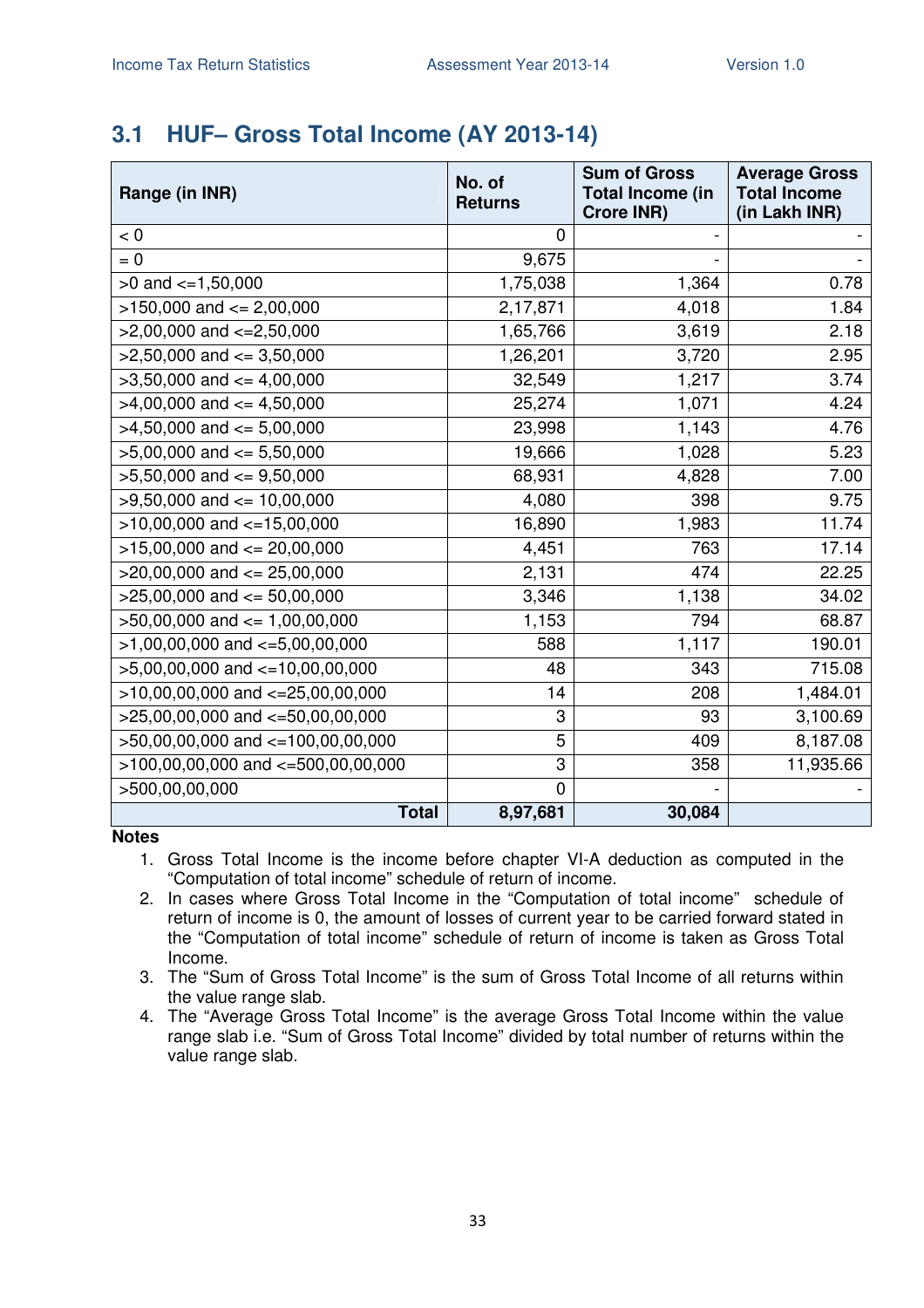# **3.2 HUF- Range of House Property Income (AY 2013-14)**

| Range (in INR)                         | No. of<br><b>Returns</b> | <b>Sum of House</b><br><b>Property</b><br>Income (in<br><b>Crore INR)</b> | <b>Average House</b><br><b>Property</b><br><b>Income(in Lakh</b><br>INR) |
|----------------------------------------|--------------------------|---------------------------------------------------------------------------|--------------------------------------------------------------------------|
| < 0                                    | 26                       | -0                                                                        | $-0.39$                                                                  |
| $= 0$                                  | 7,72,110                 |                                                                           |                                                                          |
| $>0$ and $\leq 1,50,000$               | 77,175                   | 521                                                                       | 0.68                                                                     |
| $>150,000$ and $<= 2,00,000$           | 13,248                   | 230                                                                       | 1.74                                                                     |
| $>2,00,000$ and $<=2,50,000$           | 8,685                    | 192                                                                       | 2.22                                                                     |
| $>2,50,000$ and $<=3,50,000$           | 9,607                    | 282                                                                       | 2.93                                                                     |
| $>3,50,000$ and $\lt=4,00,000$         | 2,678                    | 100                                                                       | 3.74                                                                     |
| $>4,00,000$ and $\leq 4,50,000$        | 2,319                    | 98                                                                        | 4.23                                                                     |
| $>4,50,000$ and $\leq 5,00,000$        | 1,666                    | 79                                                                        | 4.74                                                                     |
| $>5,00,000$ and $<= 5,50,000$          | 1,514                    | 79                                                                        | 5.23                                                                     |
| $>5,50,000$ and $<=9,50,000$           | 5,321                    | 367                                                                       | 6.90                                                                     |
| $>9,50,000$ and $\leq 10,00,000$       | 254                      | 25                                                                        | 9.73                                                                     |
| $>10,00,000$ and $<-15,00,000$         | 1,404                    | 169                                                                       | 12.06                                                                    |
| $>15,00,000$ and $<= 20,00,000$        | 562                      | 96                                                                        | 17.14                                                                    |
| $>20,00,000$ and $\leq$ 25,00,000      | 337                      | 75                                                                        | 22.28                                                                    |
| $>25,00,000$ and $<= 50,00,000$        | 523                      | 178                                                                       | 34.09                                                                    |
| $>50,00,000$ and $<= 1,00,00,000$      | 173                      | 120                                                                       | 69.33                                                                    |
| $>1,00,00,000$ and $\lt=5,00,00,000$   | 72                       | 140                                                                       | 194.14                                                                   |
| $>5,00,00,000$ and $\lt=10,00,00,000$  | 6                        | 41                                                                        | 686.96                                                                   |
| $>10,00,00,000$ and $<=25,00,00,000$   | 1                        | 18                                                                        | 1,835.75                                                                 |
| $>25,00,00,000$ and $<-50,00,00,000$   |                          |                                                                           |                                                                          |
| >50,00,00,000 and <=100,00,00,000      |                          |                                                                           |                                                                          |
| $>100,00,00,000$ and $<-500,00,00,000$ |                          |                                                                           |                                                                          |
| >500,00,00,000                         |                          |                                                                           |                                                                          |
| <b>Total</b>                           | 8,97,681                 | 2,813                                                                     |                                                                          |

- 1. House Property Income is the income under the head "Income from house property" as computed in the return of income
- 2. Loss under the head "Income from house property" is also included in the House Property Income
- 3. The "Sum of House Property Income" is the sum of House Property Income of all returns within the value range slab.
- 4. The "Average House Property Income" is the average House Property Income within the value range slab i.e. "Sum of House Property Income" divided by total number of returns within the value range slab.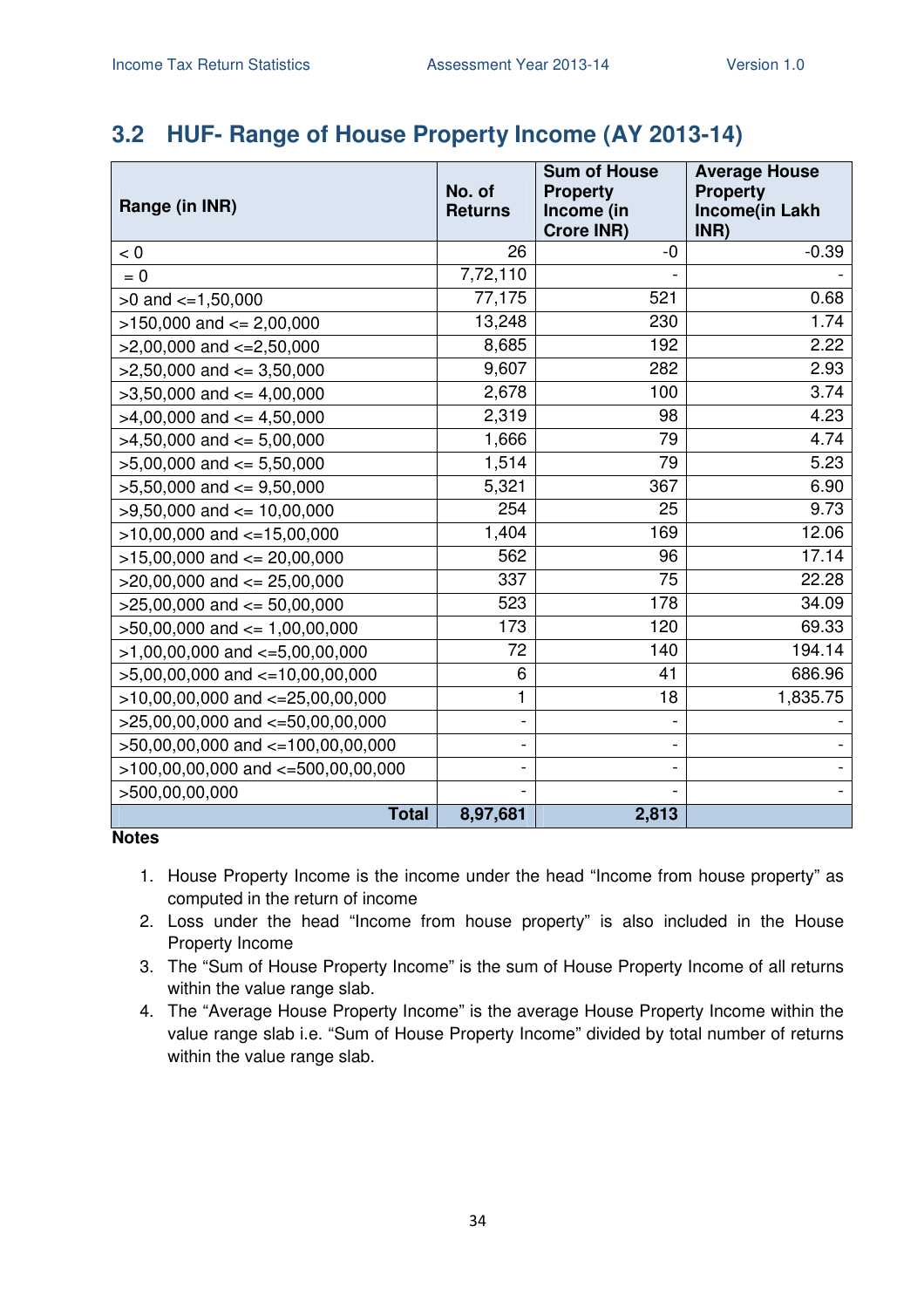# **3.3 HUF- Range of Business Income (AY 2013-14)**

| Range (in INR)                        | No. of<br><b>Returns</b> | <b>Sum of Business</b><br><b>Income (in Crore</b><br>INR) | <b>Average Business</b><br>Income (in Lakh<br>INR) |
|---------------------------------------|--------------------------|-----------------------------------------------------------|----------------------------------------------------|
| < 0                                   | 0                        |                                                           |                                                    |
| $= 0$                                 | 4,61,048                 |                                                           |                                                    |
| $>0$ and $\lt=1,50,000$               | 1,14,079                 | 1,071                                                     | 0.94                                               |
| $>150,000$ and $<= 2,00,000$          | 1,16,768                 | 2,115                                                     | 1.81                                               |
| $>2,00,000$ and $\lt=2,50,000$        | 68,959                   | 1,509                                                     | 2.19                                               |
| $>2,50,000$ and $\leq$ 3,50,000       | 54,089                   | 1,587                                                     | 2.93                                               |
| $>3,50,000$ and $<=4,00,000$          | 14,492                   | 543                                                       | 3.75                                               |
| $>4,00,000$ and $\lt=4,50,000$        | 11,530                   | 489                                                       | 4.24                                               |
| $>4,50,000$ and $<=5,00,000$          | 11,047                   | 527                                                       | 4.77                                               |
| $>5,00,000$ and $<= 5,50,000$         | 7,939                    | 415                                                       | 5.22                                               |
| $>5,50,000$ and $<=9,50,000$          | 26,677                   | 1,870                                                     | 7.01                                               |
| $>9,50,000$ and $<= 10,00,000$        | 1,555                    | 152                                                       | 9.76                                               |
| $>10,00,000$ and $<-15,00,000$        | 5,203                    | 616                                                       | 11.84                                              |
| $>15,00,000$ and $<= 20,00,000$       | 1,608                    | 276                                                       | 17.18                                              |
| $>20,00,000$ and $\leq$ 25,00,000     | 777                      | 173                                                       | 22.25                                              |
| $>25,00,000$ and $<= 50,00,000$       | 1,227                    | 415                                                       | 33.86                                              |
| $>50,00,000$ and $<= 1,00,00,000$     | 444                      | 307                                                       | 69.18                                              |
| $>1,00,00,000$ and $\lt=5,00,00,000$  | 205                      | 382                                                       | 186.20                                             |
| $>5,00,00,000$ and $\lt=10,00,00,000$ | 20                       | 142                                                       | 708.14                                             |
| $>10,00,00,000$ and $<=25,00,00,000$  | 9                        | 111                                                       | 1,228.64                                           |
| $>25,00,00,000$ and $<=50,00,00,000$  | 0                        |                                                           |                                                    |
| $>50,00,00,000$ and $<=100,00,00,000$ | $\overline{c}$           | 173                                                       | 8,631.30                                           |
| >100,00,00,000 and                    | 3                        | 354                                                       | 11,795.61                                          |
| >500,00,00,000                        | $\mathbf 0$              |                                                           |                                                    |
| <b>Total</b>                          | 8,97,681                 | 13,225                                                    |                                                    |

- 1. Business Income is the income under the head "Profits and gains of business or profession" as computed in the return of income
- 2. Loss under the head "Profits and gains of business or profession" is also included in the Business Income
- 3. The "Sum of Business Income" is the sum of Business Income of all returns within the value range slab.
- 4. The "Average Business Income" is the average Business Income within the value range slab i.e. "Sum of Business Income" divided by total number of returns within the value range slab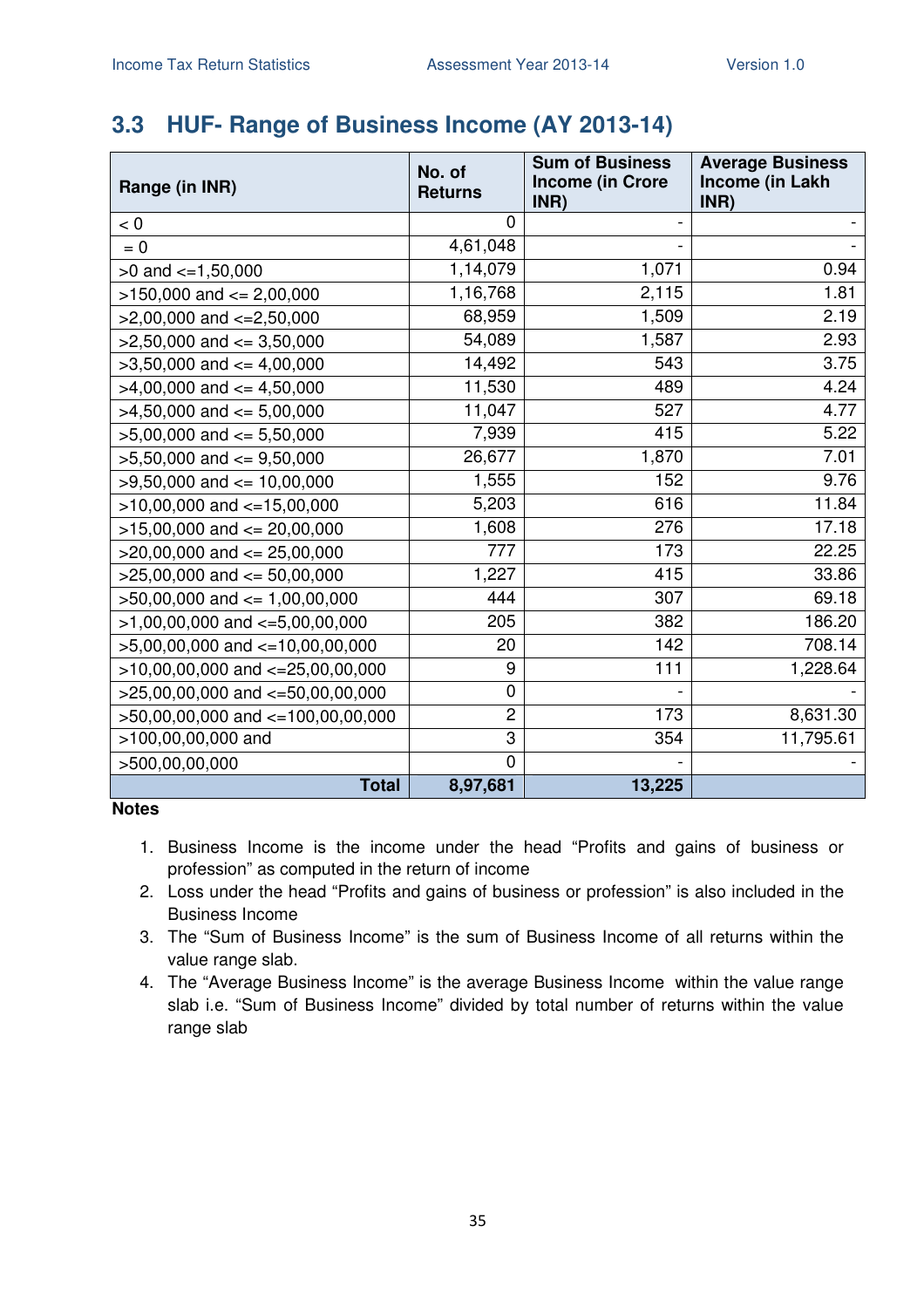### **3.4 HUF- Range of Long Term Capital Gains (AY 2013-14)**

| Range (in INR)                         | No. of<br><b>Returns</b> | <b>Sum of Long</b><br><b>Term Capital</b><br>Gains Income (in<br><b>Crore INR)</b> | <b>Average Long Term</b><br><b>Capital Gains</b><br>Income(in Lakh INR) |
|----------------------------------------|--------------------------|------------------------------------------------------------------------------------|-------------------------------------------------------------------------|
| < 0                                    | $\mathbf{0}$             |                                                                                    |                                                                         |
| $= 0$                                  | 8,86,384                 |                                                                                    |                                                                         |
| $>0$ and $\lt=1,50,000$                | 5,385                    | 30                                                                                 | 0.55                                                                    |
| $>150,000$ and $<= 2,00,000$           | 1,012                    | 18                                                                                 | 1.75                                                                    |
| $>2,00,000$ and $<=2,50,000$           | 736                      | 16                                                                                 | 2.24                                                                    |
| $>2,50,000$ and $<=3,50,000$           | 734                      | 22                                                                                 | 2.95                                                                    |
| $>3,50,000$ and $<=4,00,000$           | 247                      | 9                                                                                  | 3.74                                                                    |
| $>4,00,000$ and $\lt=4,50,000$         | 203                      | 9                                                                                  | 4.23                                                                    |
| $>4,50,000$ and $<= 5,00,000$          | 157                      | $\overline{7}$                                                                     | 4.73                                                                    |
| $>5,00,000$ and $<= 5,50,000$          | 141                      | 7                                                                                  | 5.26                                                                    |
| $>5,50,000$ and $<=9,50,000$           | 774                      | 56                                                                                 | 7.25                                                                    |
| $>9,50,000$ and $<= 10,00,000$         | 61                       | 6                                                                                  | 9.76                                                                    |
| $>10,00,000$ and $\lt=15,00,000$       | 517                      | 64                                                                                 | 12.28                                                                   |
| $>15,00,000$ and $<= 20,00,000$        | 291                      | 50                                                                                 | 17.32                                                                   |
| $>20,00,000$ and $\leq$ 25,00,000      | 185                      | 42                                                                                 | 22.47                                                                   |
| $>25,00,000$ and $<= 50,00,000$        | 439                      | 153                                                                                | 34.82                                                                   |
| $>50,00,000$ and $\leq 1,00,00,000$    | 217                      | 148                                                                                | 68.26                                                                   |
| $>1,00,00,000$ and $\lt=5,00,00,000$   | 171                      | 345                                                                                | 201.53                                                                  |
| $>5,00,00,000$ and $<=10,00,00,000$    | 18                       | 129                                                                                | 717.66                                                                  |
| $>10,00,00,000$ and $<-25,00,00,000$   | $\overline{c}$           | 32                                                                                 | 1,582.79                                                                |
| $>25,00,00,000$ and $<-50,00,00,000$   | $\overline{3}$           | 89                                                                                 | 2,957.88                                                                |
| >50,00,00,000 and <=100,00,00,000      | 3                        | 233                                                                                | 7,763.31                                                                |
| $>100,00,00,000$ and $<=500,00,00,000$ | 1                        | 109                                                                                | 10,855.63                                                               |
| >500,00,00,000                         | $\overline{0}$           |                                                                                    |                                                                         |
| <b>Total</b>                           | 8,97,681                 | 1,573                                                                              |                                                                         |

- 1. Long Term Capital Gains Income is the income from the transfer of long-term capital asset(s) as computed in the return of income under the head "Capital Gains"
- 2. Loss from the transfer of long-term capital asset(s) under the head "Capital Gains" is also included in the Long Term Capital Gains Income
- 3. The "Sum of Long Term Capital Gains Income" is the sum of Long Term Capital Gains Income of all returns within the value range slab.
- 4. The "Average Long Term Capital Gains Income" is the average Long Term Capital Gains Income within the value range slab i.e. "Sum of Long Term Capital Gains Income" divided by total number of returns within the value range slab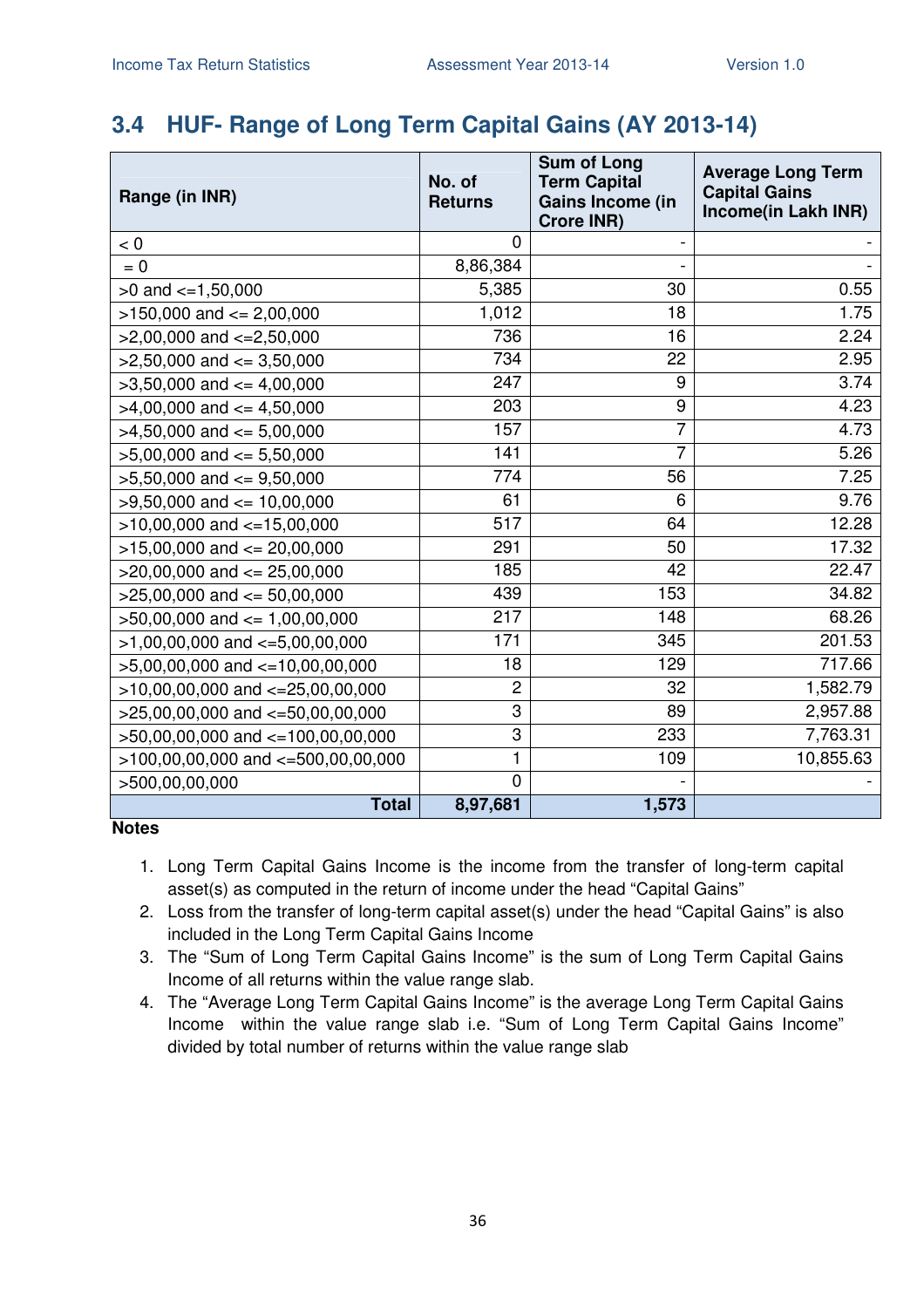### **3.5 HUF- Range of Short Term Capital Gains (AY 2013-14)**

| Range (in INR)                       | No. of<br><b>Returns</b> | <b>Sum of Short</b><br><b>Term Capital</b><br><b>Gains Income</b><br>(in Crore INR) | <b>Average Short</b><br><b>Term Capital</b><br><b>Gains Income</b><br>(in Lakh INR) |
|--------------------------------------|--------------------------|-------------------------------------------------------------------------------------|-------------------------------------------------------------------------------------|
| < 0                                  | 182                      | -3                                                                                  | $-1.59$                                                                             |
| $= 0$                                | 8,61,569                 |                                                                                     |                                                                                     |
| $>0$ and $\lt=1,50,000$              | 29,171                   | 76                                                                                  | 0.26                                                                                |
| $>150,000$ and $<= 2,00,000$         | 1,909                    | 34                                                                                  | 1.76                                                                                |
| $>2,00,000$ and $<=2,50,000$         | 1,191                    | 26                                                                                  | 2.20                                                                                |
| $>2,50,000$ and $\leq 3,50,000$      | 1,259                    | 37                                                                                  | 2.93                                                                                |
| $>3,50,000$ and $\leq 4,00,000$      | 389                      | 15                                                                                  | 3.75                                                                                |
| $>4,00,000$ and $\leq 4,50,000$      | 271                      | 11                                                                                  | 4.23                                                                                |
| $>4,50,000$ and $<=5,00,000$         | 273                      | 13                                                                                  | 4.77                                                                                |
| $>5,00,000$ and $<= 5,50,000$        | 184                      | 10                                                                                  | 5.18                                                                                |
| $>5,50,000$ and $<=9,50,000$         | 699                      | 50                                                                                  | 7.09                                                                                |
| $>9,50,000$ and $\leq 10,00,000$     | 48                       | 5                                                                                   | 9.80                                                                                |
| $>10,00,000$ and $<-15,00,000$       | 236                      | 28                                                                                  | 11.88                                                                               |
| $>15,00,000$ and $<= 20,00,000$      | 102                      | 17                                                                                  | 17.05                                                                               |
| $>20,00,000$ and $\leq$ 25,00,000    | 50                       | 11                                                                                  | 22.40                                                                               |
| $>25,00,000$ and $<= 50,00,000$      | 99                       | 35                                                                                  | 35.02                                                                               |
| $>50,00,000$ and $\leq 1,00,00,000$  | 30                       | 21                                                                                  | 69.59                                                                               |
| $>1,00,00,000$ and $\lt=5,00,00,000$ | 19                       | $\overline{35}$                                                                     | 182.80                                                                              |
| $>5,00,00,000$ and $<=10,00,00,000$  | 0                        |                                                                                     |                                                                                     |
| $>10,00,00,000$ and $<=25,00,00,000$ | 0                        | $\overline{\phantom{0}}$                                                            |                                                                                     |
| $>25,00,00,000$ and $<-50,00,00,000$ | 0                        | -                                                                                   |                                                                                     |
| >50,00,00,000 and <=100,00,00,000    | 0                        | $\qquad \qquad -$                                                                   |                                                                                     |
| >100,00,00,000 and <=500,00,00,000   | 0                        | -                                                                                   |                                                                                     |
| >500,00,00,000                       | 0                        |                                                                                     |                                                                                     |
| <b>Total</b>                         | 8,97,681                 | 420                                                                                 |                                                                                     |

- 1. Short Term Capital Gains Income is the income from the transfer of short-term capital asset(s) as computed in the return of income under the head "Capital Gains"
- 2. Loss from the transfer of short-term capital asset(s) under the head "Capital Gains" is also included in the Short Term Capital Gains Income
- 3. The "Sum of Short Term Capital Gains Income" is the sum of Short Term Capital Gains Income of all returns within the value range slab.
- 4. The "Average Short Term Capital Gains Income" is the average Short Term Capital Gains Income within the value range slab i.e. "Sum of Short Term Capital Gains Income" divided by total number of returns within the value range slab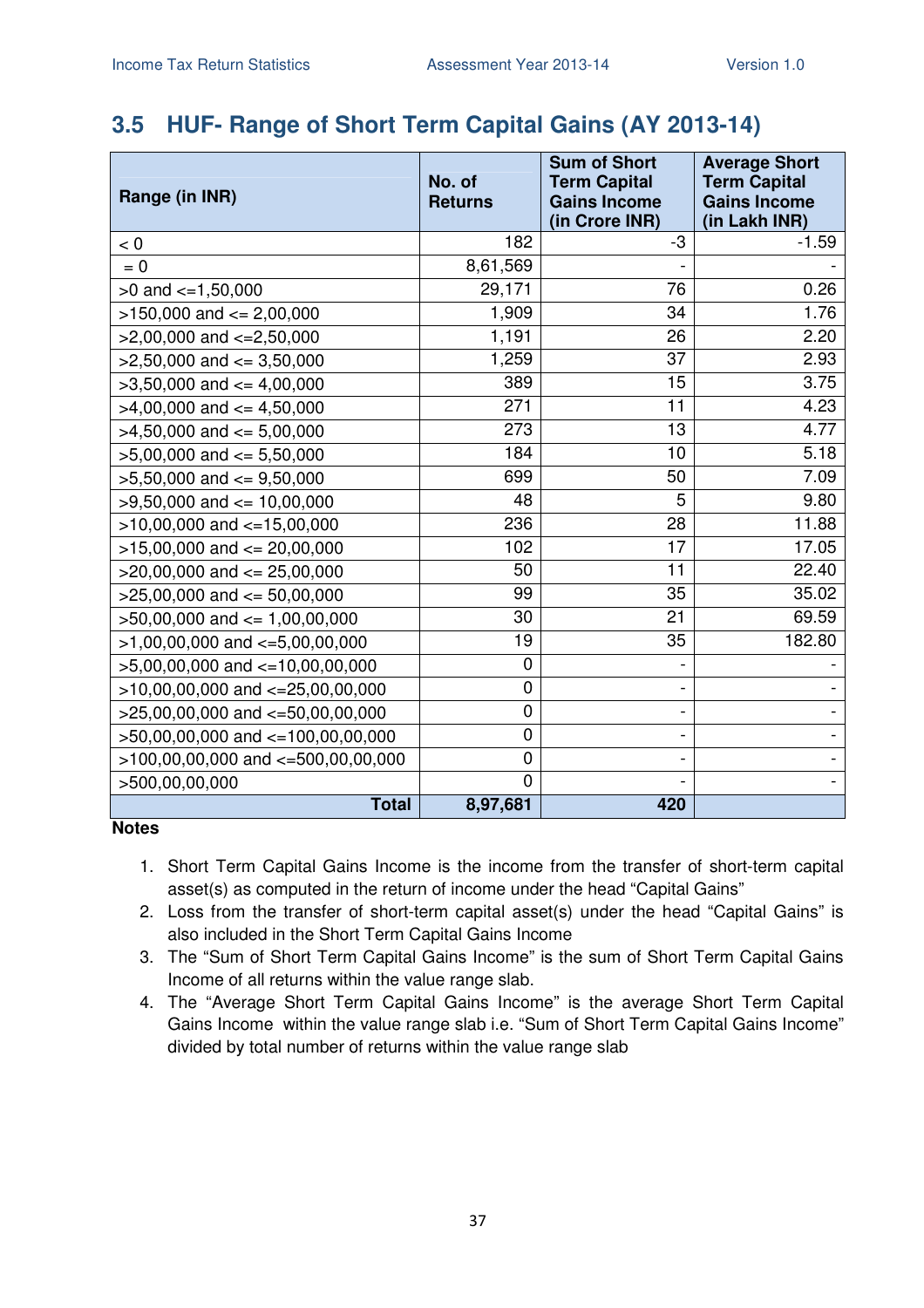#### **3.6 HUF- Range of Other Sources Income (AY 2013-14)**

| Range (in INR)                       | No. of<br><b>Returns</b> | <b>Sum of Other</b><br><b>Sources</b><br>Income (in<br><b>Crore INR)</b> | <b>Average Other</b><br><b>Sources Income (in</b><br>Lakh INR) |
|--------------------------------------|--------------------------|--------------------------------------------------------------------------|----------------------------------------------------------------|
| < 0                                  | 0                        |                                                                          |                                                                |
| $= 0$                                | 1,35,994                 |                                                                          |                                                                |
| $>0$ and $\lt=1,50,000$              | 4,56,690                 | 2,209                                                                    | 0.48                                                           |
| $>150,000$ and $<= 2,00,000$         | 1,07,182                 | 1,923                                                                    | 1.79                                                           |
| $>2,00,000$ and $<=2,50,000$         | 66,385                   | 1,458                                                                    | 2.20                                                           |
| $>2,50,000$ and $\leq$ 3,50,000      | 55,702                   | 1,636                                                                    | 2.94                                                           |
| $>3,50,000$ and $<=4,00,000$         | 14,275                   | 533                                                                      | 3.74                                                           |
| $>4,00,000$ and $\lt=4,50,000$       | 10,763                   | 456                                                                      | 4.24                                                           |
| $>4,50,000$ and $<=5,00,000$         | 9,298                    | 442                                                                      | 4.75                                                           |
| $>5,00,000$ and $<= 5,50,000$        | 7,529                    | 394                                                                      | 5.23                                                           |
| $>5,50,000$ and $<=9,50,000$         | 24,334                   | 1,700                                                                    | 6.98                                                           |
| $>9,50,000$ and $<= 10,00,000$       | 1332                     | 130                                                                      | 9.75                                                           |
| $>10,00,000$ and $<=15,00,000$       | 5,325                    | 622                                                                      | 11.68                                                          |
| $>15,00,000$ and $<= 20,00,000$      | 1245                     | 213                                                                      | 17.13                                                          |
| $>20,00,000$ and $<= 25,00,000$      | 539                      | 120                                                                      | 22.23                                                          |
| $>25,00,000$ and $<= 50,00,000$      | 798                      | 269                                                                      | 33.65                                                          |
| $>50,00,000$ and $\leq 1,00,00,000$  | 200                      | 137                                                                      | 68.57                                                          |
| $>1,00,00,000$ and $\lt=5,00,00,000$ | 85                       | 150                                                                      | 175.98                                                         |
| $>5,00,00,000$ and $<=10,00,00,000$  | 4                        | 25                                                                       | 629.36                                                         |
| $>10,00,00,000$ and $<-25,00,00,000$ | 1                        | 15                                                                       | 1,513.71                                                       |
| $>25,00,00,000$ and $<=50,00,00,000$ | 0                        |                                                                          |                                                                |
| >50,00,00,000 and <=100,00,00,000    | 0                        |                                                                          |                                                                |
| >100,00,00,000 and <=500,00,00,000   | $\pmb{0}$                |                                                                          |                                                                |
| >500,00,00,000                       | $\mathbf 0$              |                                                                          |                                                                |
| <b>Total</b>                         | 8,97,681                 | 12,430                                                                   |                                                                |

- 1. Other Sources Income is the income under the head "Income from Other Sources" as computed in the return of income
- 2. Loss under the head "Income from Other Sources" is also included in the Other Sources Income
- 3. The "Sum of Other Sources Income" is the sum of Other Sources Income of all returns within the value range slab.
- 4. The "Average Other Sources Income" is the average Other Sources Income within the value range slab i.e. "Sum of Other Sources Income" divided by total number of returns within the value range slab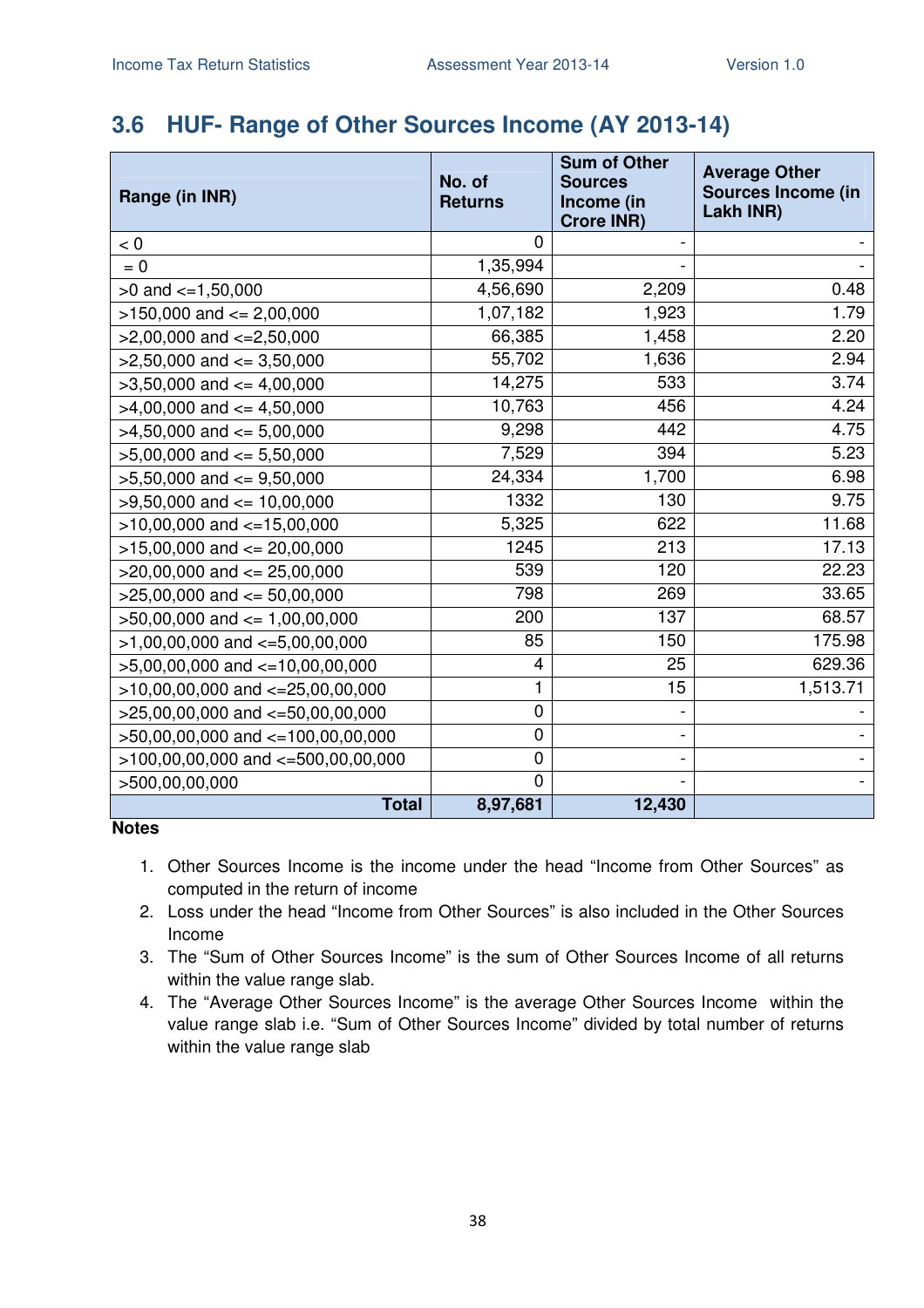### **3.7 HUF- Range of Interest Income (AY 2013-14)**

| Range (in INR)                         | No. of<br><b>Returns</b> | Sum of<br><b>Interest</b><br>Income (in<br><b>Crore INR)</b> | <b>Average Interest</b><br>Income (in Lakh<br>INR) |
|----------------------------------------|--------------------------|--------------------------------------------------------------|----------------------------------------------------|
| < 0                                    | 0                        |                                                              |                                                    |
| $= 0$                                  | 3,89,708                 |                                                              |                                                    |
| $>0$ and $\lt=1,50,000$                | 3,69,285                 | 1,561                                                        | 0.42                                               |
| $>150,000$ and $<= 2,00,000$           | 48,134                   | 845                                                          | 1.76                                               |
| $>2,00,000$ and $\lt=2,50,000$         | 27,853                   | 617                                                          | 2.22                                               |
| $>2,50,000$ and $<=3,50,000$           | 26,851                   | 787                                                          | 2.93                                               |
| $>3,50,000$ and $<=4,00,000$           | 7,397                    | 276                                                          | 3.74                                               |
| $>4,00,000$ and $\lt=4,50,000$         | 5,352                    | 227                                                          | 4.24                                               |
| $>4,50,000$ and $\leq 5,00,000$        | 4,138                    | 196                                                          | 4.74                                               |
| $>5,00,000$ and $<= 5,50,000$          | 3,260                    | 171                                                          | 5.24                                               |
| $>5,50,000$ and $<=9,50,000$           | 10,780                   | 755                                                          | 7.00                                               |
| $>9,50,000$ and $<= 10,00,000$         | 603                      | 59                                                           | 9.75                                               |
| $>10,00,000$ and $<-15,00,000$         | 2,554                    | 303                                                          | 11.88                                              |
| $>15,00,000$ and $<= 20,00,000$        | 726                      | 125                                                          | 17.22                                              |
| $>20,00,000$ and $\leq$ 25,00,000      | 346                      | 77                                                           | 22.33                                              |
| $>25,00,000$ and $<= 50,00,000$        | 518                      | 174                                                          | 33.62                                              |
| $>50,00,000$ and $<= 1,00,00,000$      | 130                      | 88                                                           | 67.77                                              |
| $>1,00,00,000$ and $\lt=5,00,00,000$   | 43                       | $\overline{71}$                                              | 165.15                                             |
| >5,00,00,000 and <=10,00,00,000        | $\overline{c}$           | 14                                                           | 703.36                                             |
| $>10,00,00,000$ and $<=25,00,00,000$   | 1                        | 15                                                           | 1,513.71                                           |
| $>25,00,00,000$ and $<=50,00,00,000$   | $\mathbf 0$              |                                                              |                                                    |
| >50,00,00,000 and <=100,00,00,000      | 0                        |                                                              |                                                    |
| $>100,00,00,000$ and $<-500,00,00,000$ | 0                        |                                                              |                                                    |
| >500,00,00,000                         | $\Omega$                 |                                                              |                                                    |
| <b>Total</b>                           | 8,97,681                 | 6,362                                                        |                                                    |

- 1. The Interest Income is already included in the Income from other sources.
- 2. Interest Income is the Gross Interest Income in the "Income from other sources" Schedule of Return of Income. Interest Income data is compiled only for those returns where it is explicitly stated in the Return of Income.
- 3. The "Sum of Interest Income" is the sum of Interest Income of all returns within the value range slab.
- 4. The "Average Interest Income" is the average Interest Income within the value range slab i.e. "Sum of Interest Income" divided by total number of returns within the value range slab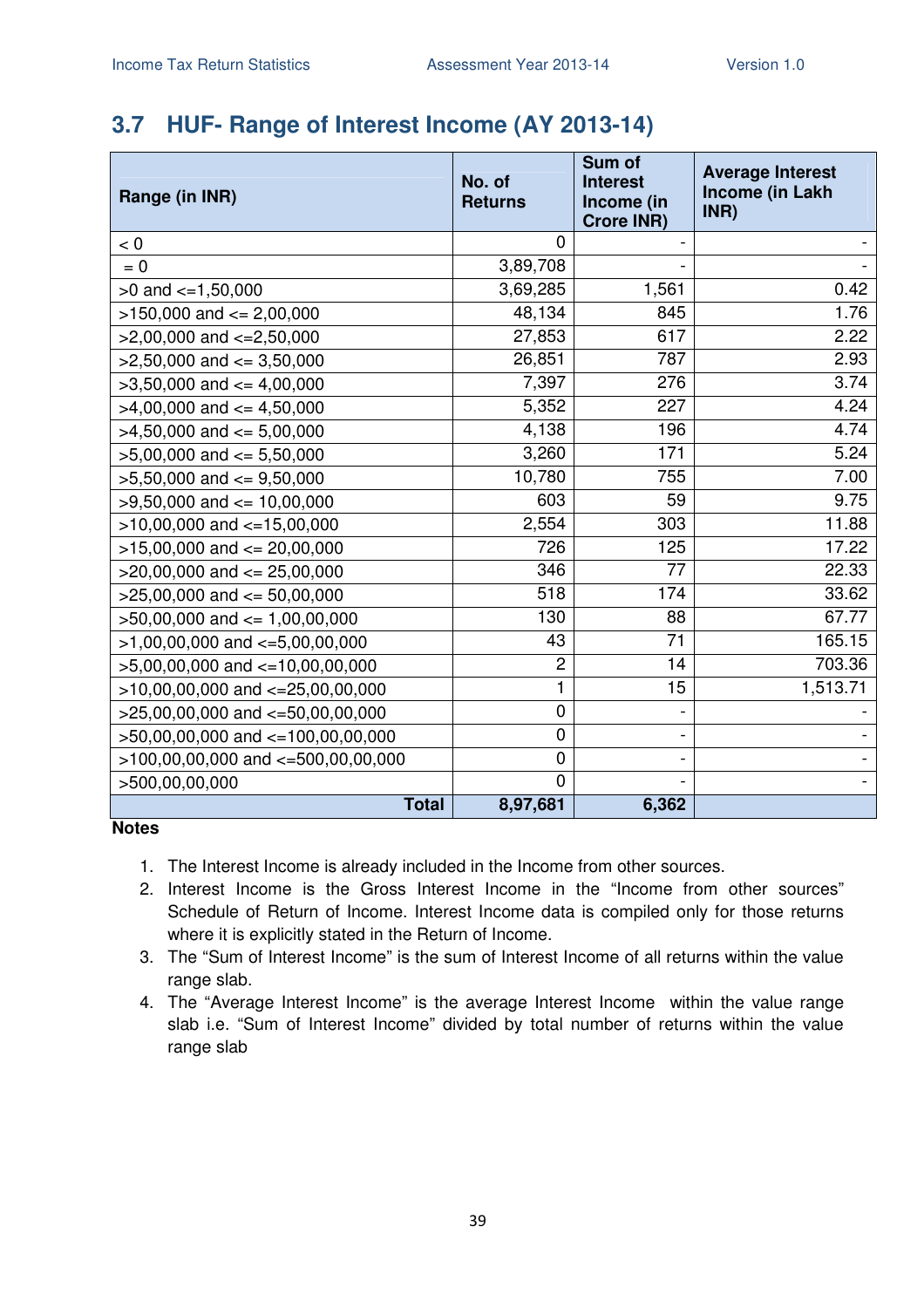### **3.8 HUF- Range of Brought Forward Loss Set off (AY 2013-14)**

| Range (in INR)                         | No. of<br><b>Returns</b> | <b>Brought</b><br><b>Forward Loss</b><br><b>Set Off(in Crore</b><br>INR) | <b>Average Brought</b><br><b>Forward Loss Set off</b><br>(in Lakh INR) |
|----------------------------------------|--------------------------|--------------------------------------------------------------------------|------------------------------------------------------------------------|
| < 0                                    | $\overline{0}$           |                                                                          |                                                                        |
| $= 0$                                  | 8,83,219                 |                                                                          |                                                                        |
| $>0$ and $<=1,50,000$                  | 11,688                   | 43                                                                       | 0.37                                                                   |
| $>150,000$ and $<= 2,00,000$           | 570                      | 10                                                                       | 1.74                                                                   |
| $>2,00,000$ and $\lt=2,50,000$         | 409                      | 9                                                                        | 2.23                                                                   |
| $>2,50,000$ and $\leq$ 3,50,000        | 490                      | 15                                                                       | 2.96                                                                   |
| $>3,50,000$ and $<=4,00,000$           | 185                      | 7                                                                        | 3.73                                                                   |
| $>4,00,000$ and $\lt=4,50,000$         | 133                      | 6                                                                        | 4.23                                                                   |
| $>4,50,000$ and $<=5,00,000$           | 81                       | $\overline{\mathbf{4}}$                                                  | 4.75                                                                   |
| $>5,00,000$ and $<= 5,50,000$          | 86                       | 5                                                                        | 5.25                                                                   |
| $>5,50,000$ and $<=9,50,000$           | 378                      | 27                                                                       | 7.11                                                                   |
| $>9,50,000$ and $<= 10,00,000$         | 24                       | $\overline{2}$                                                           | 9.70                                                                   |
| $>10,00,000$ and $<-15,00,000$         | 151                      | 18                                                                       | 12.15                                                                  |
| $>15,00,000$ and $<= 20,00,000$        | 74                       | 13                                                                       | 17.19                                                                  |
| $>20,00,000$ and $<= 25,00,000$        | 43                       | 10                                                                       | 22.68                                                                  |
| $>25,00,000$ and $<= 50,00,000$        | 97                       | 34                                                                       | 34.96                                                                  |
| $>50,00,000$ and $\leq 1,00,00,000$    | 36                       | 25                                                                       | 70.49                                                                  |
| $>1,00,00,000$ and $\lt=5,00,00,000$   | 12                       | 18                                                                       | 153.86                                                                 |
| $>5,00,00,000$ and $\lt=10,00,00,000$  | 4                        | 27                                                                       | 672.20                                                                 |
| $>10,00,00,000$ and $<-25,00,00,000$   | $\pmb{0}$                |                                                                          |                                                                        |
| $>25,00,00,000$ and $<=50,00,00,000$   | 0                        |                                                                          |                                                                        |
| >50,00,00,000 and <=100,00,00,000      | 0                        |                                                                          |                                                                        |
| $>100,00,00,000$ and $<=500,00,00,000$ | $\mathbf{1}$             | 105                                                                      | 10,450.33                                                              |
| >500,00,00,000                         | $\overline{0}$           |                                                                          |                                                                        |
| <b>Total</b>                           | 8,97,681                 | 377                                                                      |                                                                        |

- 1. Brought Forward Loss Set Off is the amount of brought forward losses set off against current year's income in the "Computation of total income" Schedule of return of income
- 2. The "Sum of Brought Forward Loss Set Off" is the sum of Brought Forward Loss Set Off of all returns within the value range slab.
- 3. The "Average Brought Forward Loss Set Off" is the average Brought Forward Loss Set Off within the value range slab i.e. "Sum of Brought Forward Loss Set Off" divided by total number of returns within the value range slab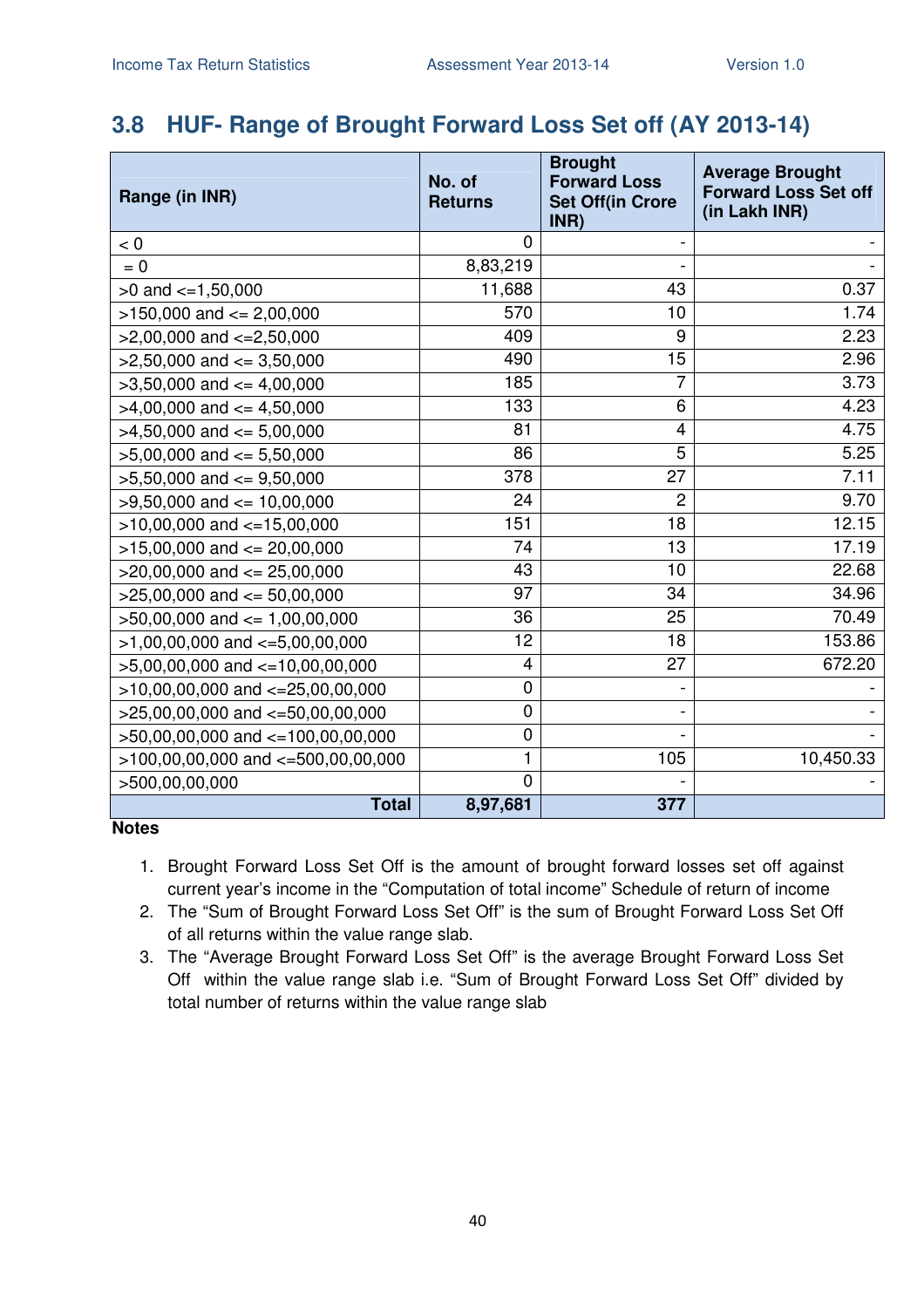### **3.9 HUF- Range of Returned Income (AY 2013-14)**

| Range (in INR)                        | No. of<br><b>Returns</b> | <b>Sum of Returned</b><br><b>Income (in Crore</b><br>INR) | <b>Average Returned</b><br>Income (in Lakh<br>INR) |
|---------------------------------------|--------------------------|-----------------------------------------------------------|----------------------------------------------------|
| < 0                                   | 0                        |                                                           |                                                    |
| $= 0$                                 | 23,700                   |                                                           |                                                    |
| $>0$ and $\leq 1,50,000$              | 1,77,493                 | 1,484                                                     | 0.84                                               |
| $>150,000$ and $<= 2,00,000$          | 2,58,820                 | 4,786                                                     | 1.85                                               |
| $>2,00,000$ and $\lt=2,50,000$        | 1,74,863                 | 3,808                                                     | 2.18                                               |
| $>2,50,000$ and $<=3,50,000$          | 92,994                   | 2,718                                                     | 2.92                                               |
| $>3,50,000$ and $<=4,00,000$          | 26,776                   | 1,003                                                     | 3.75                                               |
| $>4,00,000$ and $<=4,50,000$          | 22,354                   | 948                                                       | 4.24                                               |
| $>4,50,000$ and $<= 5,00,000$         | 23,961                   | 1,145                                                     | 4.78                                               |
| $>5,00,000$ and $<= 5,50,000$         | 17,439                   | 910                                                       | 5.22                                               |
| $>5,50,000$ and $<=9,50,000$          | 52,420                   | 3,716                                                     | 7.09                                               |
| $>9,50,000$ and $<= 10,00,000$        | 3,922                    | 383                                                       | 9.77                                               |
| $>10,00,000$ and $<-15,00,000$        | 12,276                   | 1,453                                                     | 11.83                                              |
| $>15,00,000$ and $<= 20,00,000$       | 3,856                    | 663                                                       | 17.19                                              |
| $>20,00,000$ and $<= 25,00,000$       | 1,890                    | 421                                                       | 22.29                                              |
| $>25,00,000$ and $<= 50,00,000$       | 3,147                    | 1,071                                                     | 34.04                                              |
| $>50,00,000$ and $<= 1,00,00,000$     | 1,127                    | 776                                                       | 68.81                                              |
| $>1,00,00,000$ and $\lt=5,00,00,000$  | 572                      | 1,087                                                     | 190.07                                             |
| $>5,00,00,000$ and $\lt=10,00,00,000$ | 47                       | 332                                                       | 707.25                                             |
| $>10,00,00,000$ and $<=25,00,00,000$  | 13                       | 194                                                       | 1,488.55                                           |
| >25,00,00,000 and <=50,00,00,000      | 3                        | 93                                                        | 3,096.92                                           |
| >50,00,00,000 and <=100,00,00,000     | 5                        | 406                                                       | 8,125.66                                           |
| >100,00,00,000 and <=500,00,00,000    | 3                        | 357                                                       | 11,894.79                                          |
| >500,00,00,000                        | $\overline{0}$           |                                                           |                                                    |
| <b>Total</b>                          | 8,97,681                 | 27,755                                                    |                                                    |

- 1. Returned Income is the total income after chapter VI-A deduction as computed in the "Computation of total income" schedule of return of income
- 2. In cases where Total Income in the "Computation of total income" schedule of return of income is 0, the amount of losses of current year to be carried forward stated in the "Computation of total income" schedule of return of income is taken as Returned Income.
- 3. The "Sum of Returned Income" is the sum of Returned Income of all returns within the value range slab.
- 4. The "Average Returned Income" is the average Returned Income within the value range slab i.e. "Sum of Returned Income" divided by total number of returns within the value range slab.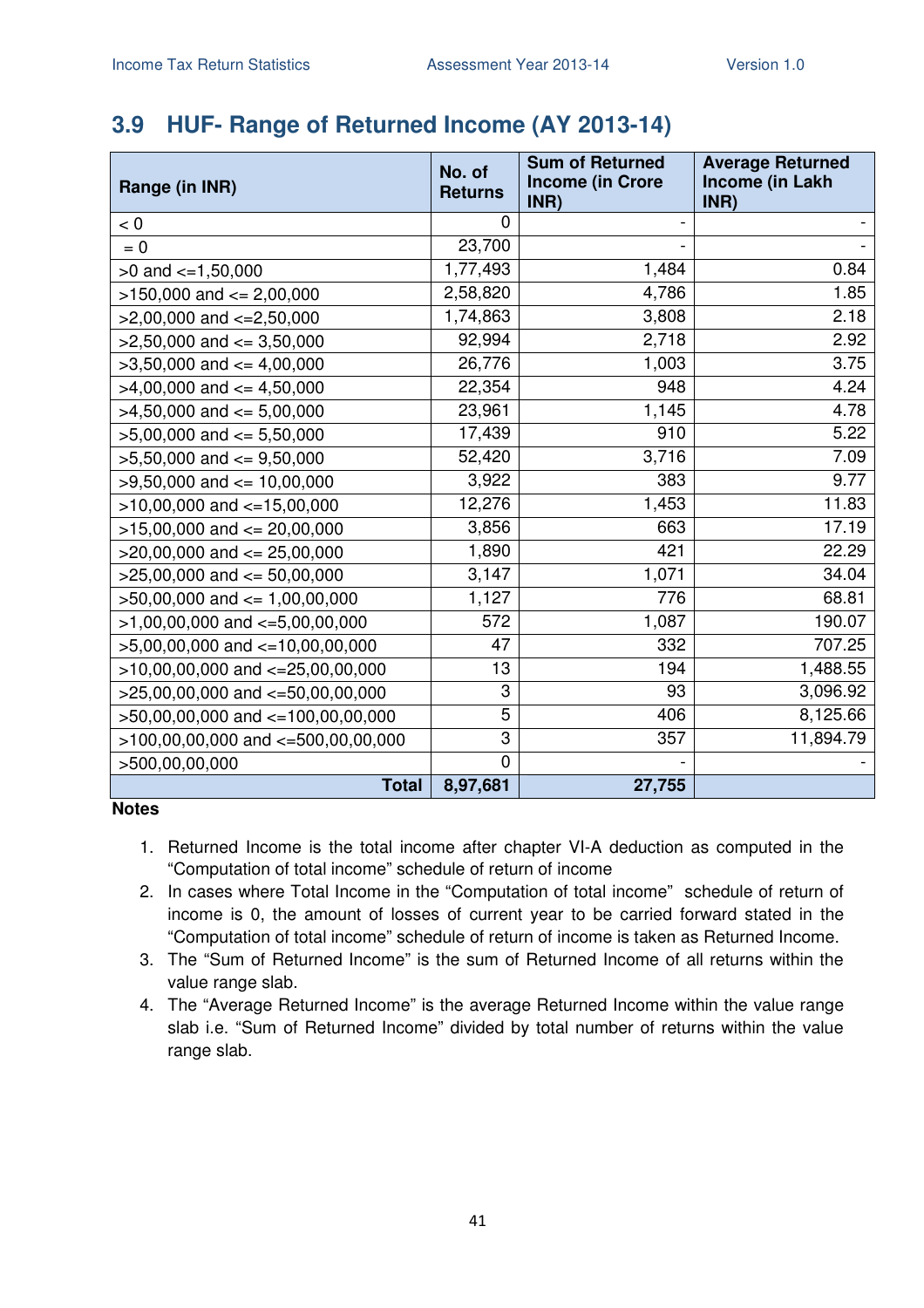### **3.10 HUF- Range of Tax Payable (AY 2013-14)**

| Range (in INR)                        | No. of<br><b>Returns</b> | <b>Sum of Tax</b><br><b>Payable(in Crore</b><br>INR) | <b>Average Tax</b><br>Payable (in Lakh<br>INR) |
|---------------------------------------|--------------------------|------------------------------------------------------|------------------------------------------------|
| < 0                                   | 0                        |                                                      |                                                |
| $= 0$                                 | 5,01,524                 |                                                      |                                                |
| $>0$ and $\lt=1,50,000$               | 3,74,635                 | 828                                                  | 0.22                                           |
| $>150,000$ and $<= 2,00,000$          | 5,447                    | 94                                                   | 1.72                                           |
| $>2,00,000$ and $\lt=2,50,000$        | 3,259                    | 73                                                   | 2.23                                           |
| $>2,50,000$ and $<=3,50,000$          | 3,820                    | 113                                                  | 2.95                                           |
| $>3,50,000$ and $<=4,00,000$          | 1,204                    | 45                                                   | 3.74                                           |
| $>4,00,000$ and $\lt=4,50,000$        | 982                      | 42                                                   | 4.24                                           |
| $>4,50,000$ and $<=5,00,000$          | 743                      | 35                                                   | 4.75                                           |
| $>5,00,000$ and $<= 5,50,000$         | 631                      | 33                                                   | 5.25                                           |
| $>5,50,000$ and $<=9,50,000$          | 2,673                    | 191                                                  | 7.13                                           |
| $>9,50,000$ and $\leq 10,00,000$      | 180                      | 18                                                   | 9.75                                           |
| $>10,00,000$ and $<=15,00,000$        | 1085                     | 131                                                  | 12.09                                          |
| $>15,00,000$ and $<= 20,00,000$       | 455                      | 79                                                   | 17.35                                          |
| $>20,00,000$ and $<= 25,00,000$       | 273                      | 61                                                   | 22.38                                          |
| $>25,00,000$ and $<= 50,00,000$       | 475                      | 161                                                  | 33.94                                          |
| $>50,00,000$ and $\leq 1,00,00,000$   | 183                      | 127                                                  | 69.66                                          |
| $>1,00,00,000$ and $\lt=5,00,00,000$  | 99                       | 184                                                  | 185.71                                         |
| $>5,00,00,000$ and $\lt=10,00,00,000$ | 5                        | 34                                                   | 681.30                                         |
| $>10,00,00,000$ and $<-25,00,00,000$  | 5                        | 94                                                   | 1,877.52                                       |
| $>25,00,00,000$ and $<-50,00,00,000$  | 3                        | 108                                                  | 3,607.94                                       |
| >50,00,00,000 and <=100,00,00,000     | 0                        |                                                      |                                                |
| >100,00,00,000 and <=500,00,00,000    | 0                        |                                                      |                                                |
| >500,00,00,000                        | 0                        |                                                      |                                                |
| <b>Total</b>                          | 8,97,681                 | 2,451                                                |                                                |

- 1. Tax Payable is the aggregate tax liability as computed in the "Computation of tax liability on total income" schedule of return of income. Tax, surcharge, cess& interest after giving credit u/s 115JAA and relief u/s 89/90/90A/91 but before giving credit for taxes paid (advance tax/TDS/TCS/Self-Assessment Tax) constitute Tax Payable.
- 2. The "Sum of Tax Payable" is the sum of Tax Payable of all returns within the value range slab.
- 3. The "Average Tax Payable" is the average Tax Payable within the value range slab i.e. "Sum of Tax Payable" divided by total number of returns within the value range slab.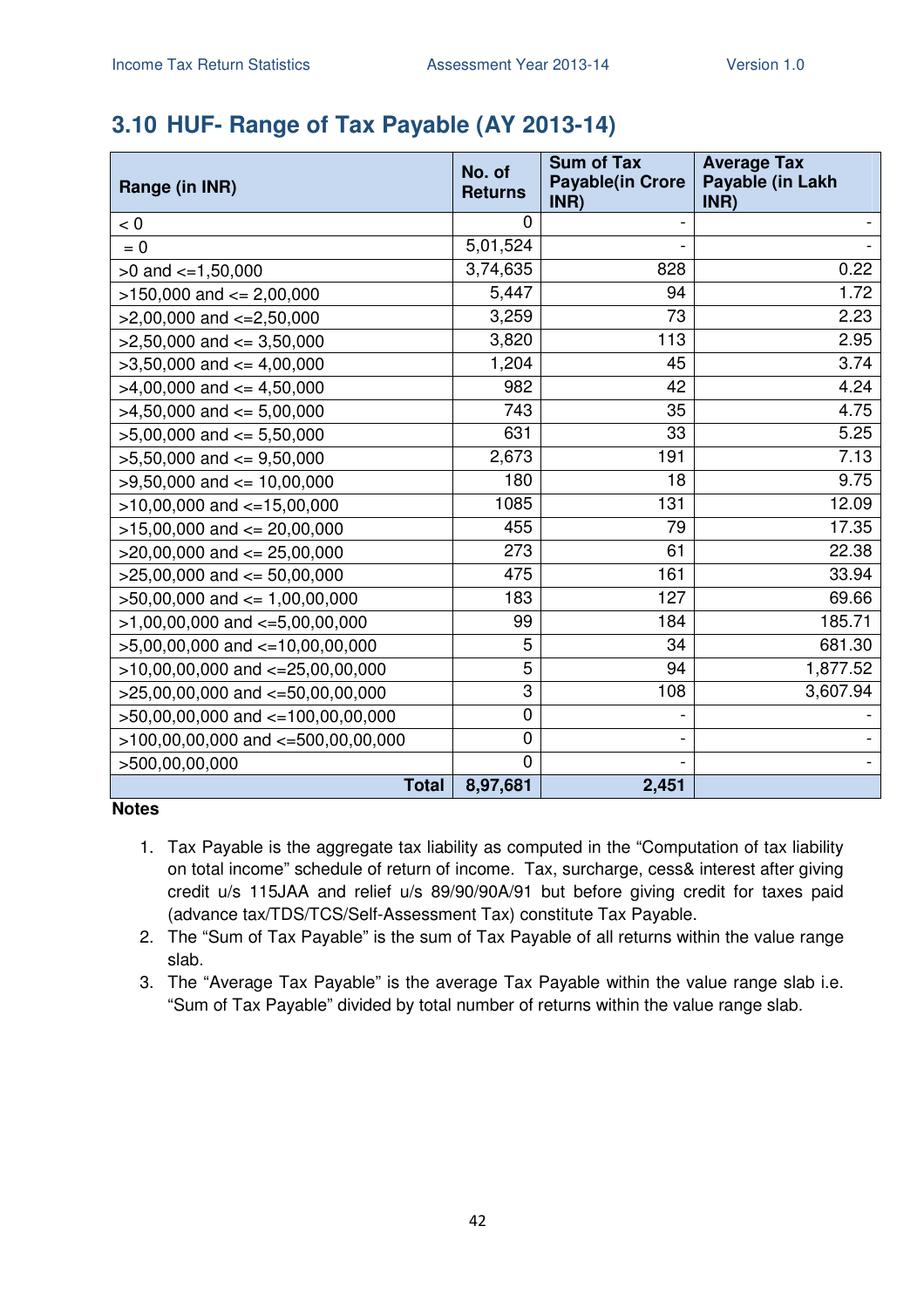## **4. Income Tax Returns - Firms**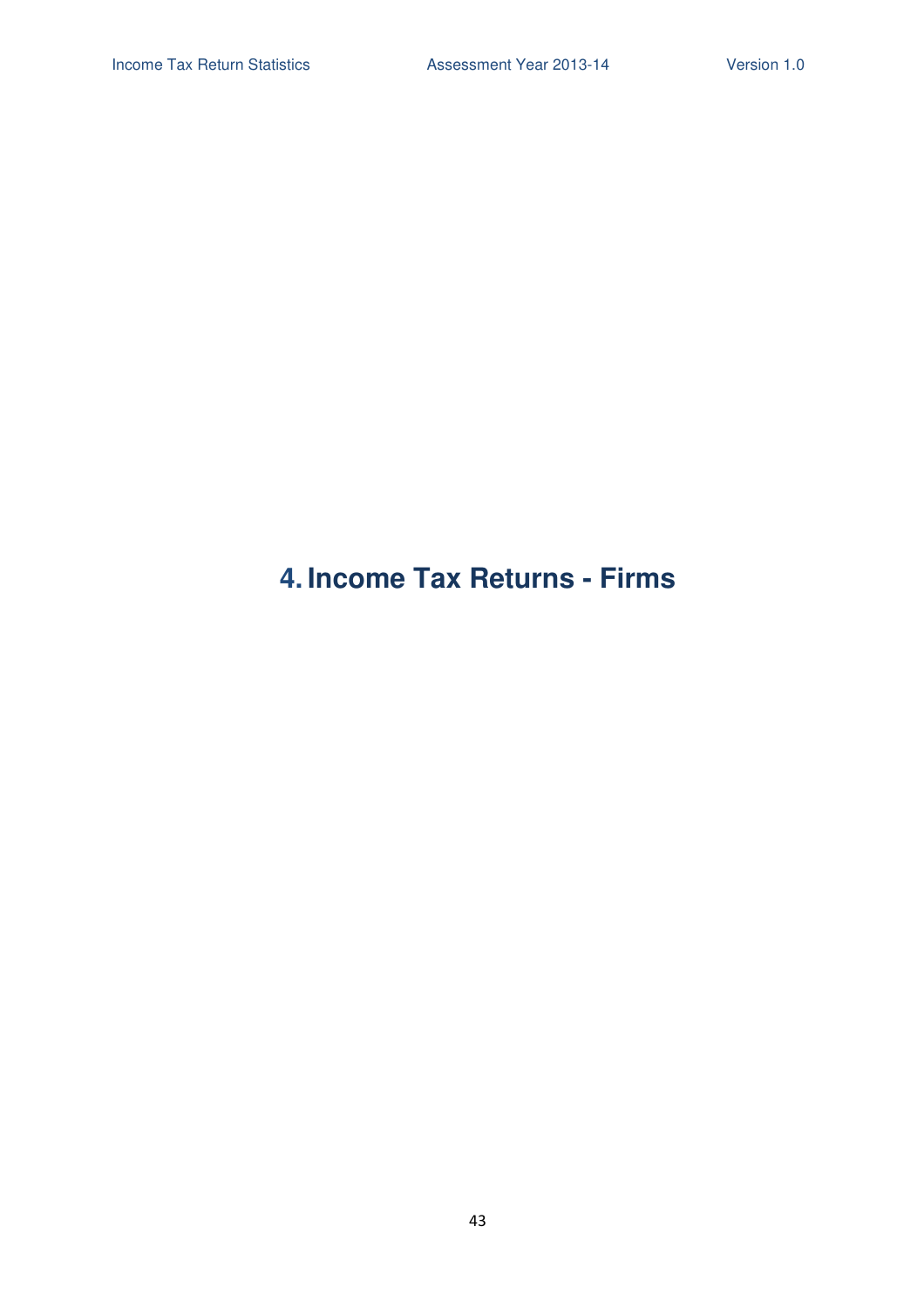#### **4.1 Firm – Gross Total Income (AY 2013-14)**

| Range (in INR)                         | No. of<br><b>Returns</b> | <b>Sum of Gross</b><br><b>Total Income (in</b><br><b>Crore INR)</b> | <b>Average Gross</b><br><b>Total Income</b><br>(in Lakh INR) |
|----------------------------------------|--------------------------|---------------------------------------------------------------------|--------------------------------------------------------------|
| < 0                                    | 0                        |                                                                     |                                                              |
| $= 0$                                  | 2,21,271                 |                                                                     |                                                              |
| $>0$ and $\leq$ =1,50,000              | 4,28,287                 | 1,767                                                               | 0.41                                                         |
| $>150,000$ and $<= 2,00,000$           | 32,522                   | 563                                                                 | 1.73                                                         |
| $>2,00,000$ and $\lt=2,50,000$         | 22,918                   | 512                                                                 | 2.23                                                         |
| $>2,50,000$ and $\leq$ 3,50,000        | 31,955                   | 948                                                                 | 2.97                                                         |
| $>3,50,000$ and $<=4,00,000$           | 11,283                   | 422                                                                 | 3.74                                                         |
| $>4,00,000$ and $\leq 4,50,000$        | 9,643                    | 409                                                                 | 4.24                                                         |
| $>4,50,000$ and $<= 5,00,000$          | 8,701                    | 413                                                                 | 4.75                                                         |
| $>5,00,000$ and $<= 5,50,000$          | 7,149                    | 375                                                                 | 5.24                                                         |
| $>5,50,000$ and $<=9,50,000$           | 34,978                   | 2,524                                                               | 7.21                                                         |
| $>9,50,000$ and $\leq 10,00,000$       | 3,195                    | 312                                                                 | 9.75                                                         |
| $>10,00,000$ and $<=15,00,000$         | 19,030                   | 2,331                                                               | 12.25                                                        |
| $>15,00,000$ and $<= 20,00,000$        | 10,847                   | 1,878                                                               | 17.31                                                        |
| $>20,00,000$ and $<= 25,00,000$        | 6,910                    | 1,542                                                               | 22.32                                                        |
| $>25,00,000$ and $<= 50,00,000$        | 15,947                   | 5,576                                                               | 34.96                                                        |
| $>50,00,000$ and $<= 1,00,00,000$      | 9,241                    | 6,516                                                               | 70.51                                                        |
| $>1,00,00,000$ and $\lt=5,00,00,000$   | 7,625                    | 15,216                                                              | 199.55                                                       |
| $>5,00,00,000$ and $\lt=10,00,00,000$  | 855                      | 5,897                                                               | 689.73                                                       |
| $>10,00,00,000$ and $<=25,00,00,000$   | 382                      | 5,628                                                               | 1,473.40                                                     |
| $>25,00,00,000$ and $<=50,00,00,000$   | 99                       | 3,410                                                               | 3,444.23                                                     |
| >50,00,00,000 and <=100,00,00,000      | 41                       | 2,857                                                               | 6,969.08                                                     |
| $>100,00,00,000$ and $<-500,00,00,000$ | 16                       | 2,885                                                               | 18,031.33                                                    |
| >500,00,00,000                         | $\overline{0}$           |                                                                     |                                                              |
| <b>Total</b>                           | 8,82,895                 | 61,980                                                              |                                                              |

**Notes** 

1. Gross Total Income is the income before chapter VI-A deduction as computed in the "Computation of total income" schedule of return of income.

2. In cases where Gross Total Income in the "Computation of total income" schedule of return of income is 0, the amount of losses of current year to be carried forward stated in the "Computation of total income" schedule of return of income is taken as Gross Total Income.

3. The "Sum of Gross Total Income" is the sum of Gross Total Income of all returns within the value range slab.

4. The "Average Gross Total Income" is the average Gross Total Income within the value range slab i.e. "Sum of Gross Total Income" divided by total number of returns within the value range slab.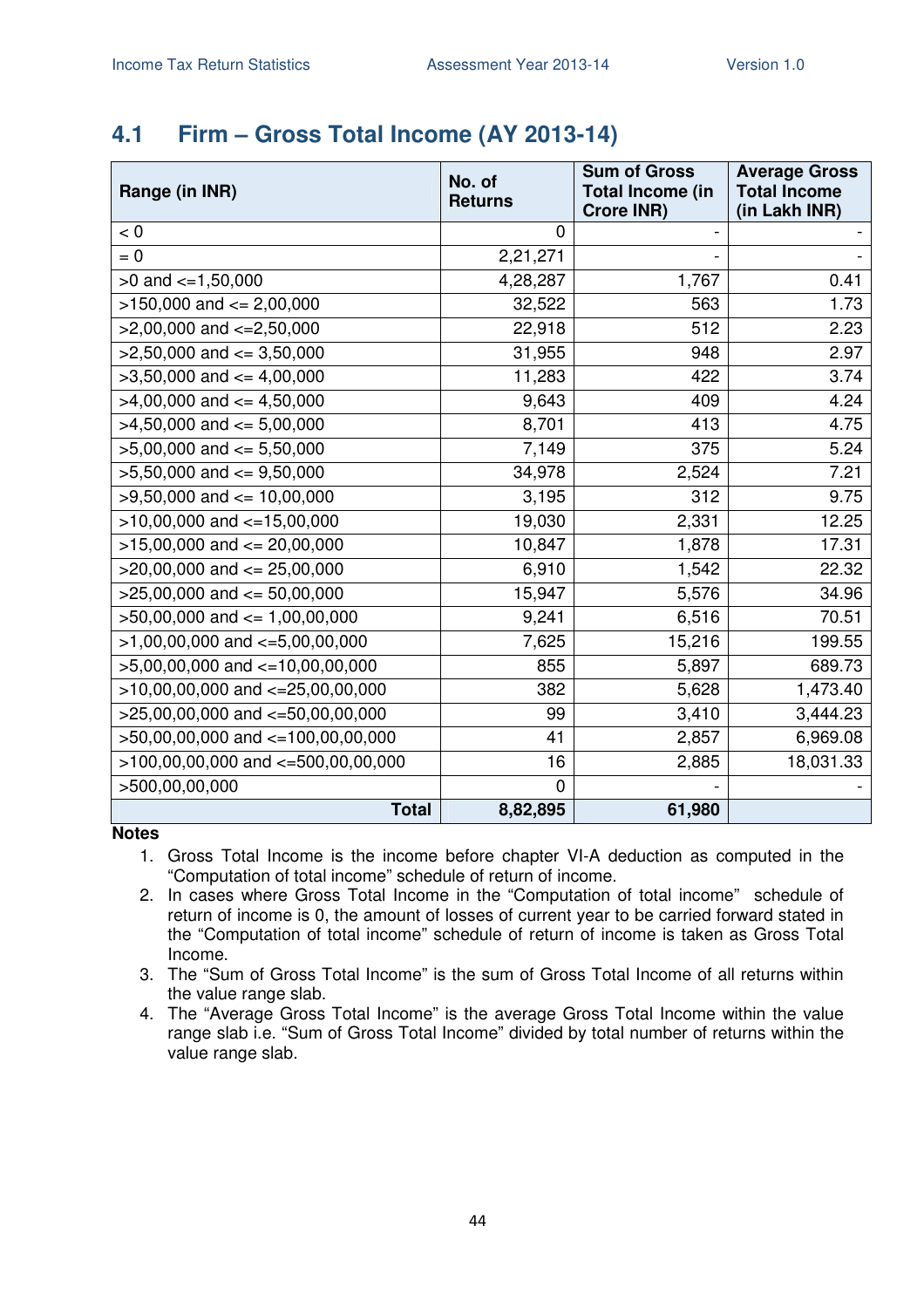#### **4.2 Firm- Range of House Property Income (AY 2013-14)**

| Range (in INR)                         | No. of<br><b>Returns</b> | <b>Sum of House</b><br><b>Property</b><br>Income (in<br><b>Crore INR)</b> | <b>Average House</b><br><b>Property</b><br>Income(in Lakh<br>INR) |
|----------------------------------------|--------------------------|---------------------------------------------------------------------------|-------------------------------------------------------------------|
| < 0                                    |                          |                                                                           |                                                                   |
| $= 0$                                  | 8,65,250                 |                                                                           |                                                                   |
| $>0$ and $\lt=1,50,000$                | 6,904                    | 43                                                                        | 0.63                                                              |
| $>150,000$ and $<= 2,00,000$           | 1,061                    | 18                                                                        | 1.73                                                              |
| $>2,00,000$ and $<=2,50,000$           | 808                      | 18                                                                        | 2.23                                                              |
| $>2,50,000$ and $<=3,50,000$           | 1,395                    | 41                                                                        | 2.95                                                              |
| $>3,50,000$ and $<=4,00,000$           | $\overline{519}$         | 19                                                                        | 3.75                                                              |
| $>4,00,000$ and $<= 4,50,000$          | 540                      | 23                                                                        | 4.23                                                              |
| $>4,50,000$ and $<= 5,00,000$          | 361                      | 17                                                                        | 4.74                                                              |
| $>5,00,000$ and $<= 5,50,000$          | 399                      | 21                                                                        | 5.23                                                              |
| $>5,50,000$ and $<=9,50,000$           | 1,753                    | 123                                                                       | 7.03                                                              |
| $>9,50,000$ and $\leq 10,00,000$       | 116                      | 11                                                                        | 9.75                                                              |
| $>10,00,000$ and $<-15,00,000$         | 942                      | 116                                                                       | 12.31                                                             |
| $>15,00,000$ and $<= 20,00,000$        | 604                      | 105                                                                       | 17.33                                                             |
| $>20,00,000$ and $<= 25,00,000$        | 378                      | 84                                                                        | 22.35                                                             |
| $>25,00,000$ and $<= 50,00,000$        | 949                      | 332                                                                       | 35.03                                                             |
| $>50,00,000$ and $\leq 1,00,00,000$    | 564                      | 397                                                                       | 70.43                                                             |
| $>1,00,00,000$ and $<=5,00,00,000$     | 325                      | 588                                                                       | 180.86                                                            |
| $>5,00,00,000$ and $\lt=10,00,00,000$  | 14                       | 102                                                                       | 727.86                                                            |
| $>10,00,00,000$ and $<=25,00,00,000$   | 11                       | 142                                                                       | 1,293.03                                                          |
| >25,00,00,000 and <= 50,00,00,000      | 1                        | 32                                                                        | 3,248.32                                                          |
| >50,00,00,000 and <=100,00,00,000      | 1                        | 90                                                                        | 8,991.44                                                          |
| $>100,00,00,000$ and $<=500,00,00,000$ |                          |                                                                           |                                                                   |
| >500,00,00,000                         |                          |                                                                           |                                                                   |
| <b>Total</b>                           | 8,82,895                 | 2,325                                                                     |                                                                   |

- 1. House Property Income is the income under the head "Income from house property" as computed in the return of income
- 2. Loss under the head "Income from house property" is also included in the House Property Income
- 3. The "Sum of House Property Income" is the sum of House Property Income of all returns within the value range slab.
- 4. The "Average House Property Income" is the average House Property Income within the value range slab i.e. "Sum of House Property Income" divided by total number of returns within the value range slab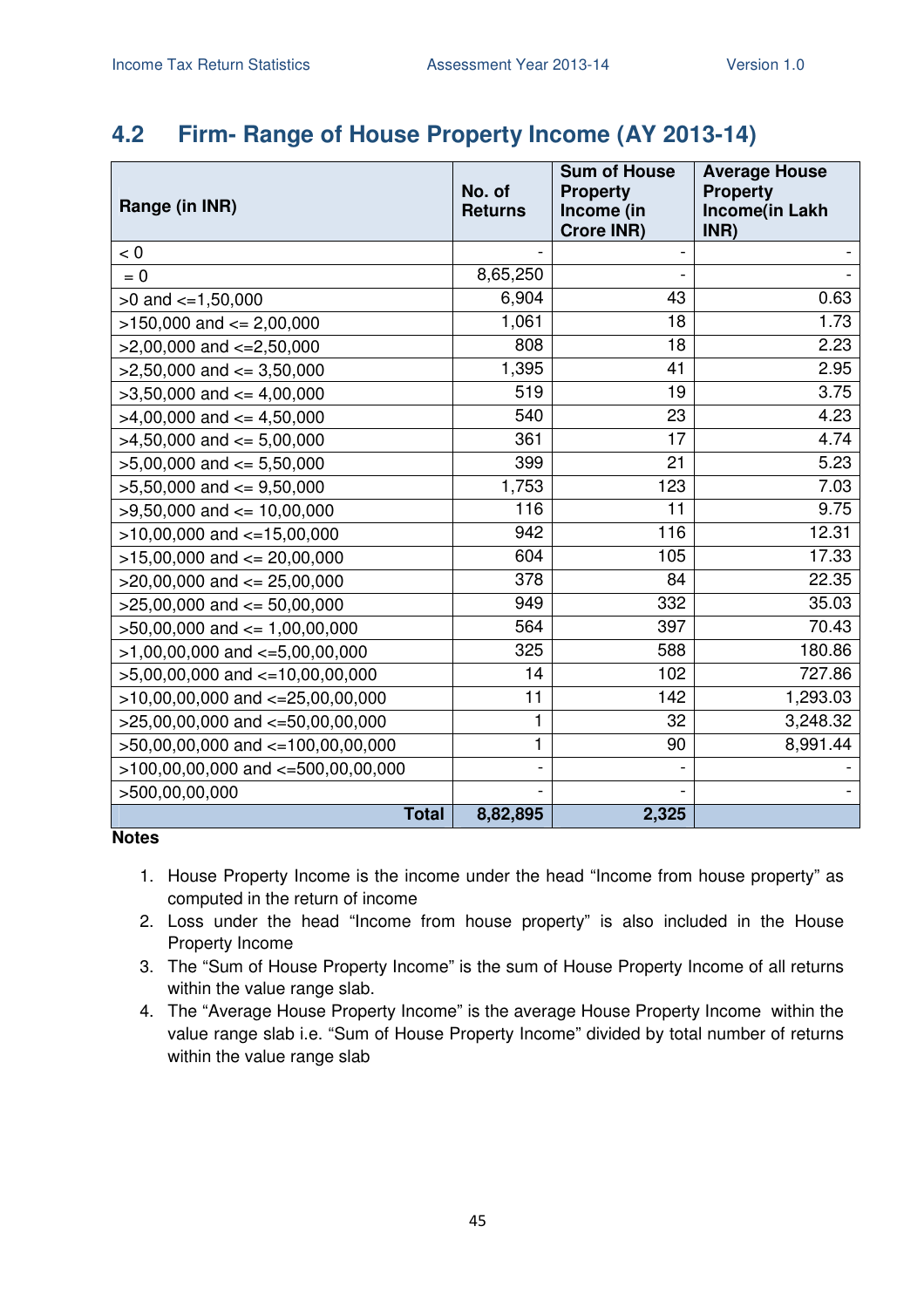### **4.3 Firm- Range of Business Income (AY 2013-14)**

| Range (in INR)                         | No. of<br><b>Returns</b> | Sum of<br><b>Business</b><br><b>Income (in Crore</b><br>INR) | <b>Average</b><br><b>Business Income</b><br>(in Lakh INR) |
|----------------------------------------|--------------------------|--------------------------------------------------------------|-----------------------------------------------------------|
| < 0                                    | 0                        |                                                              |                                                           |
| $= 0$                                  | 2,16,248                 |                                                              |                                                           |
| $>0$ and $\lt=1,50,000$                | 4,36,917                 | 1,792                                                        | 0.41                                                      |
| $>150,000$ and $<= 2,00,000$           | 32,744                   | 567                                                          | 1.73                                                      |
| $>2,00,000$ and $\lt=2,50,000$         | 23,063                   | 515                                                          | 2.23                                                      |
| $>2,50,000$ and $<=3,50,000$           | 32,075                   | 951                                                          | 2.96                                                      |
| $>3,50,000$ and $<=4,00,000$           | 11,202                   | 419                                                          | 3.74                                                      |
| $>4,00,000$ and $\leq 4,50,000$        | 9,699                    | 411                                                          | 4.24                                                      |
| $>4,50,000$ and $<=5,00,000$           | 8,585                    | 408                                                          | 4.75                                                      |
| $>5,00,000$ and $<= 5,50,000$          | 7,097                    | 372                                                          | 5.24                                                      |
| $>5,50,000$ and $<=9,50,000$           | 34,627                   | 2,500                                                        | 7.22                                                      |
| $>9,50,000$ and $<= 10,00,000$         | 3,095                    | 302                                                          | 9.75                                                      |
| $>10,00,000$ and $<-15,00,000$         | 18,570                   | 2,273                                                        | 12.24                                                     |
| $>15,00,000$ and $<= 20,00,000$        | 10,455                   | 1,808                                                        | 17.29                                                     |
| $>20,00,000$ and $<= 25,00,000$        | 6,641                    | 1,483                                                        | 22.33                                                     |
| $>25,00,000$ and $<= 50,00,000$        | 15,022                   | 5,240                                                        | 34.88                                                     |
| $>50,00,000$ and $\leq 1,00,00,000$    | 8,601                    | 6,061                                                        | 70.47                                                     |
| $>1,00,00,000$ and $\lt=5,00,00,000$   | 6,993                    | 13,943                                                       | 199.39                                                    |
| $>5,00,00,000$ and $\lt=10,00,00,000$  | 801                      | 5,550                                                        | 692.91                                                    |
| $>10,00,00,000$ and $<-25,00,00,000$   | 320                      | 4,764                                                        | 1,488.74                                                  |
| $>25,00,00,000$ and $<=50,00,00,000$   | 91                       | 3,117                                                        | 3,425.37                                                  |
| >50,00,00,000 and <=100,00,00,000      | 34                       | 2,314                                                        | 6,806.76                                                  |
| $>100,00,00,000$ and $<=500,00,00,000$ | 15                       | 2,419                                                        | 16,128.19                                                 |
| >500,00,00,000                         | $\Omega$                 |                                                              |                                                           |
| <b>Total</b>                           | 8,82,895                 | 57,209                                                       |                                                           |

- 1. Business Income is the income under the head "Profits and gains of business or profession" as computed in the return of income
- 2. Loss under the head "Profits and gains of business or profession" is also included in the Business Income
- 3. The "Sum of Business Income" is the sum of Business Income of all returns within the value range slab.
- 4. The "Average Business Income" is the average Business Income within the value range slab i.e. "Sum of Business Income" divided by total number of returns within the value range slab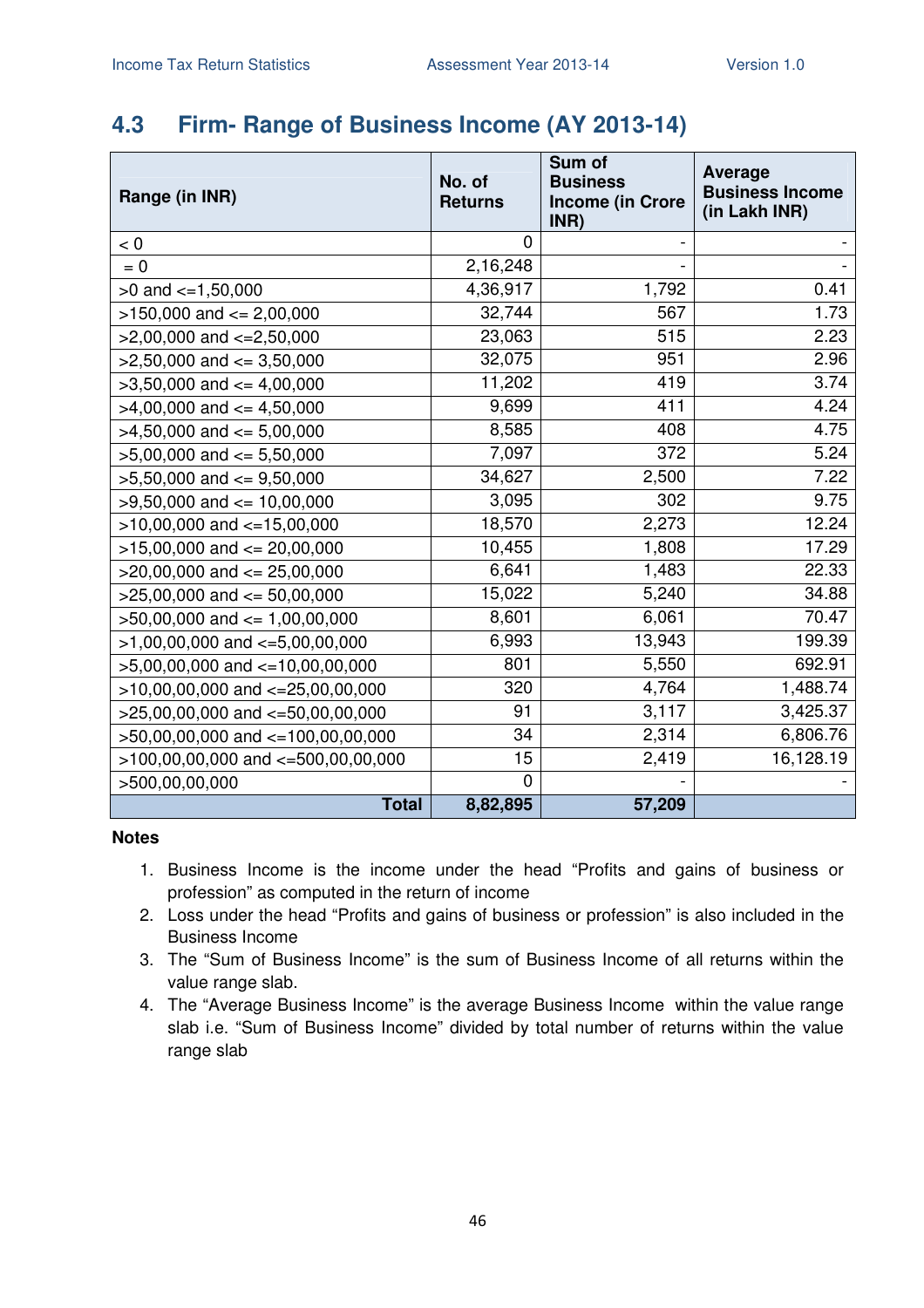### **4.4 Firm- Range of Long Term Capital Gains (AY 2013-14)**

| Range (in INR)                         |              | No. of<br><b>Returns</b> | <b>Sum of Long</b><br><b>Term Capital</b><br><b>Gains Income</b><br>(in Crore INR) | <b>Average Long</b><br><b>Term Capital</b><br>Gains Income (in<br>Lakh INR) |
|----------------------------------------|--------------|--------------------------|------------------------------------------------------------------------------------|-----------------------------------------------------------------------------|
| $< 0$                                  |              | 0                        |                                                                                    |                                                                             |
| $= 0$                                  |              | 8,80,046                 |                                                                                    |                                                                             |
| $>0$ and $\lt=1,50,000$                |              | 1156                     | $\overline{c}$                                                                     | 0.20                                                                        |
| $>150,000$ and $<= 2,00,000$           |              | 69                       | 1                                                                                  | 1.78                                                                        |
| $>2,00,000$ and $<=2,50,000$           |              | 42                       | 1                                                                                  | 2.27                                                                        |
| $>2,50,000$ and $\leq$ 3,50,000        |              | 76                       | $\overline{c}$                                                                     | 2.97                                                                        |
| $>3,50,000$ and $<=4,00,000$           |              | 38                       | 1                                                                                  | 3.75                                                                        |
| $>4,00,000$ and $<=4,50,000$           |              | 27                       | 1                                                                                  | 4.26                                                                        |
| $>4,50,000$ and $<= 5,00,000$          |              | 44                       | $\overline{c}$                                                                     | 4.81                                                                        |
| $>5,00,000$ and $<= 5,50,000$          |              | 24                       | 1                                                                                  | 5.26                                                                        |
| $>5,50,000$ and $<=9,50,000$           |              | 188                      | 14                                                                                 | 7.32                                                                        |
| $>9,50,000$ and $<= 10,00,000$         |              | 30                       | 3                                                                                  | 9.78                                                                        |
| $>10,00,000$ and $<=15,00,000$         |              | 153                      | 19                                                                                 | 12.62                                                                       |
| $>15,00,000$ and $<= 20,00,000$        |              | 116                      | 20                                                                                 | 17.39                                                                       |
| $>20,00,000$ and $<= 25,00,000$        |              | 97                       | 22                                                                                 | 22.23                                                                       |
| $>25,00,000$ and $<= 50,00,000$        |              | 297                      | 107                                                                                | 36.09                                                                       |
| $>50,00,000$ and $\leq 1,00,00,000$    |              | 195                      | 140                                                                                | 71.93                                                                       |
| $>1,00,00,000$ and $\lt=5,00,00,000$   |              | 229                      | 471                                                                                | 205.57                                                                      |
| $>5,00,00,000$ and $\lt=10,00,00,000$  |              | 37                       | 247                                                                                | 666.84                                                                      |
| $>10,00,00,000$ and $<=25,00,00,000$   |              | 24                       | 373                                                                                | 1,554.09                                                                    |
| $>25,00,00,000$ and $<=50,00,00,000$   |              | 3                        | 107                                                                                | 3,572.45                                                                    |
| $>50,00,00,000$ and $<=100,00,00,000$  |              | 3                        | 245                                                                                | 8,180.98                                                                    |
| $>100,00,00,000$ and $<=500,00,00,000$ |              | 1                        | 131                                                                                | 13,121.91                                                                   |
| >500,00,00,000                         |              | $\overline{0}$           |                                                                                    |                                                                             |
|                                        | <b>Total</b> | 8,82,895                 | 1,912                                                                              |                                                                             |

- 1. Long Term Capital Gains Income is the income from the transfer of long-term capital asset(s) as computed in the return of income under the head "Capital Gains"
- 2. Loss from the transfer of long-term capital asset(s) under the head "Capital Gains" is also included in the Long Term Capital Gains Income
- 3. The "Sum of Long Term Capital Gains Income" is the sum of Long Term Capital Gains Income of all returns within the value range slab.
- 4. The "Average Long Term Capital Gains Income" is the average Long Term Capital Gains Income within the value range slab i.e. "Sum of Long Term Capital Gains Income" divided by total number of returns within the value range slab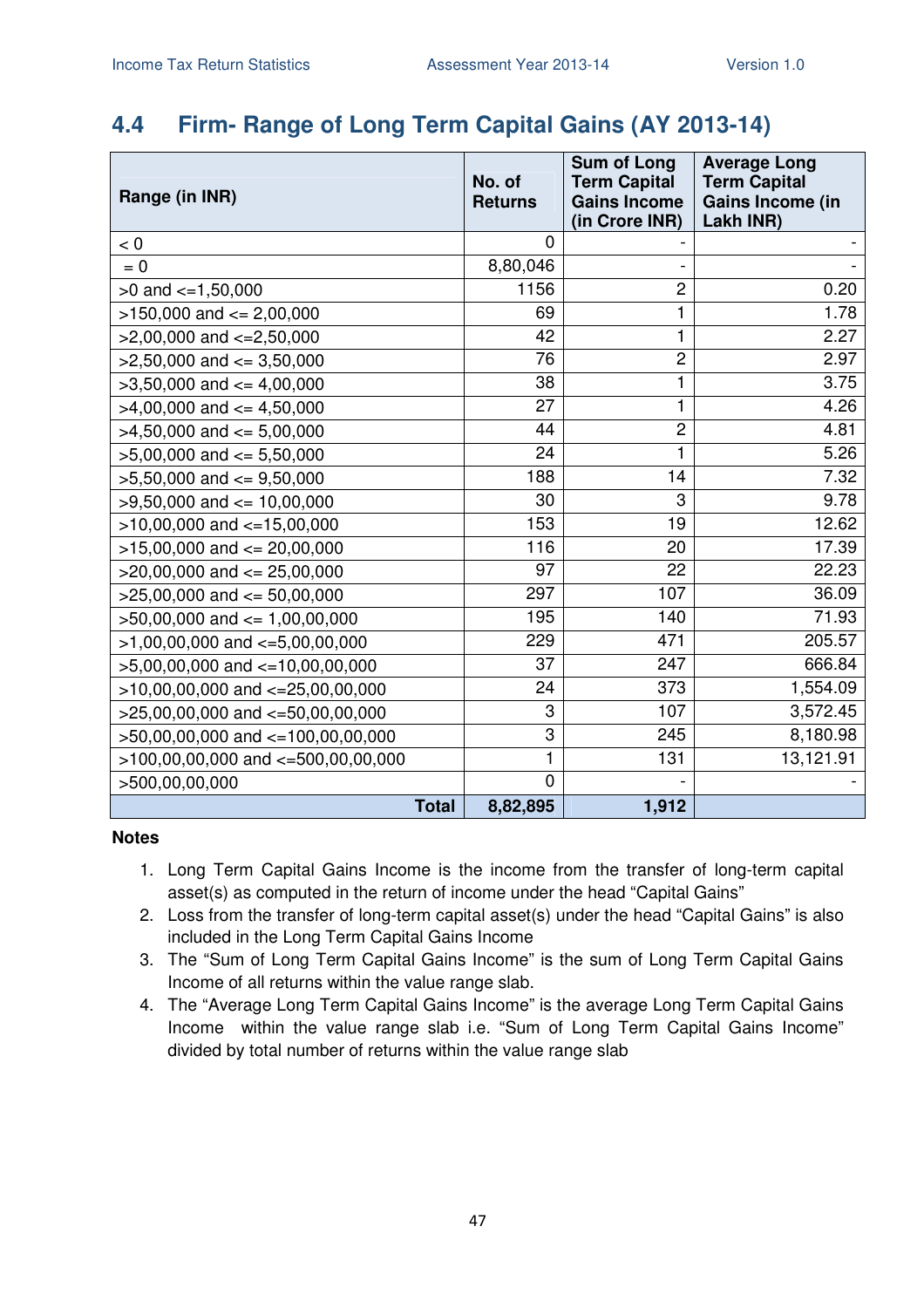#### **4.5 Firm- Range of Short Term Capital Gains (AY 2013-14)**

| Range (in INR)                         | No. of<br><b>Returns</b> | <b>Sum of Short</b><br><b>Term Capital</b><br>Gains Income (in<br><b>Crore INR)</b> | <b>Average Short</b><br><b>Term Capital</b><br><b>Gains Income</b><br>(in Lakh INR) |
|----------------------------------------|--------------------------|-------------------------------------------------------------------------------------|-------------------------------------------------------------------------------------|
| < 0                                    | 66                       | -8                                                                                  | $-12.55$                                                                            |
| $= 0$                                  | 8,78,577                 |                                                                                     |                                                                                     |
| $>0$ and $\lt=1,50,000$                | 2,672                    | 9                                                                                   | 0.34                                                                                |
| $>150,000$ and $<= 2,00,000$           | 165                      | 3                                                                                   | 1.73                                                                                |
| $>2,00,000$ and $<=2,50,000$           | 110                      | $\overline{c}$                                                                      | 2.24                                                                                |
| $>2,50,000$ and $<=3,50,000$           | 184                      | $\overline{5}$                                                                      | 2.95                                                                                |
| $>3,50,000$ and $<=4,00,000$           | 72                       | $\overline{3}$                                                                      | 3.75                                                                                |
| $>4,00,000$ and $\leq 4,50,000$        | 50                       | $\overline{c}$                                                                      | 4.24                                                                                |
| $>4,50,000$ and $<=5,00,000$           | 51                       | $\overline{2}$                                                                      | 4.74                                                                                |
| $>5,00,000$ and $<= 5,50,000$          | 42                       | $\overline{c}$                                                                      | 5.24                                                                                |
| $>5,50,000$ and $<=9,50,000$           | 214                      | 15                                                                                  | 7.17                                                                                |
| $>9,50,000$ and $<= 10,00,000$         | 22                       | $\overline{2}$                                                                      | 9.81                                                                                |
| $>10,00,000$ and $<-15,00,000$         | 161                      | 20                                                                                  | 12.27                                                                               |
| $>15,00,000$ and $<= 20,00,000$        | 89                       | 16                                                                                  | 17.55                                                                               |
| $>20,00,000$ and $<= 25,00,000$        | 65                       | 14                                                                                  | 22.01                                                                               |
| $>25,00,000$ and $<= 50,00,000$        | 148                      | 53                                                                                  | 35.66                                                                               |
| $>50,00,000$ and $<= 1,00,00,000$      | 109                      | 76                                                                                  | 70.04                                                                               |
| $>1,00,00,000$ and $\lt=5,00,00,000$   | 78                       | 159                                                                                 | 203.34                                                                              |
| $>5,00,00,000$ and $\lt=10,00,00,000$  | 11                       | 82                                                                                  | 745.79                                                                              |
| $>10,00,00,000$ and $<-25,00,00,000$   | 4                        | 48                                                                                  | 1,194.85                                                                            |
| $>25,00,00,000$ and $<=50,00,00,000$   | 5                        | 182                                                                                 | 3,644.69                                                                            |
| >50,00,00,000 and <=100,00,00,000      | $\mathbf 0$              |                                                                                     |                                                                                     |
| $>100,00,00,000$ and $<=500,00,00,000$ | $\mathbf 0$              |                                                                                     |                                                                                     |
| >500,00,00,000                         | $\overline{0}$           |                                                                                     |                                                                                     |
| <b>Total</b>                           | 8,82,895                 | 688                                                                                 |                                                                                     |

- 1. Short Term Capital Gains Income is the income from the transfer of short-term capital asset(s) as computed in the return of income under the head "Capital Gains"
- 2. Loss from the transfer of short-term capital asset(s) under the head "Capital Gains" is also included in the Short Term Capital Gains Income
- 3. The "Sum of Short Term Capital Gains Income" is the sum of Short Term Capital Gains Income of all returns within the value range slab.
- 4. The "Average Short Term Capital Gains Income" is the average Short Term Capital Gains Income within the value range slab i.e. "Sum of Short Term Capital Gains Income" divided by total number of returns within the value range slab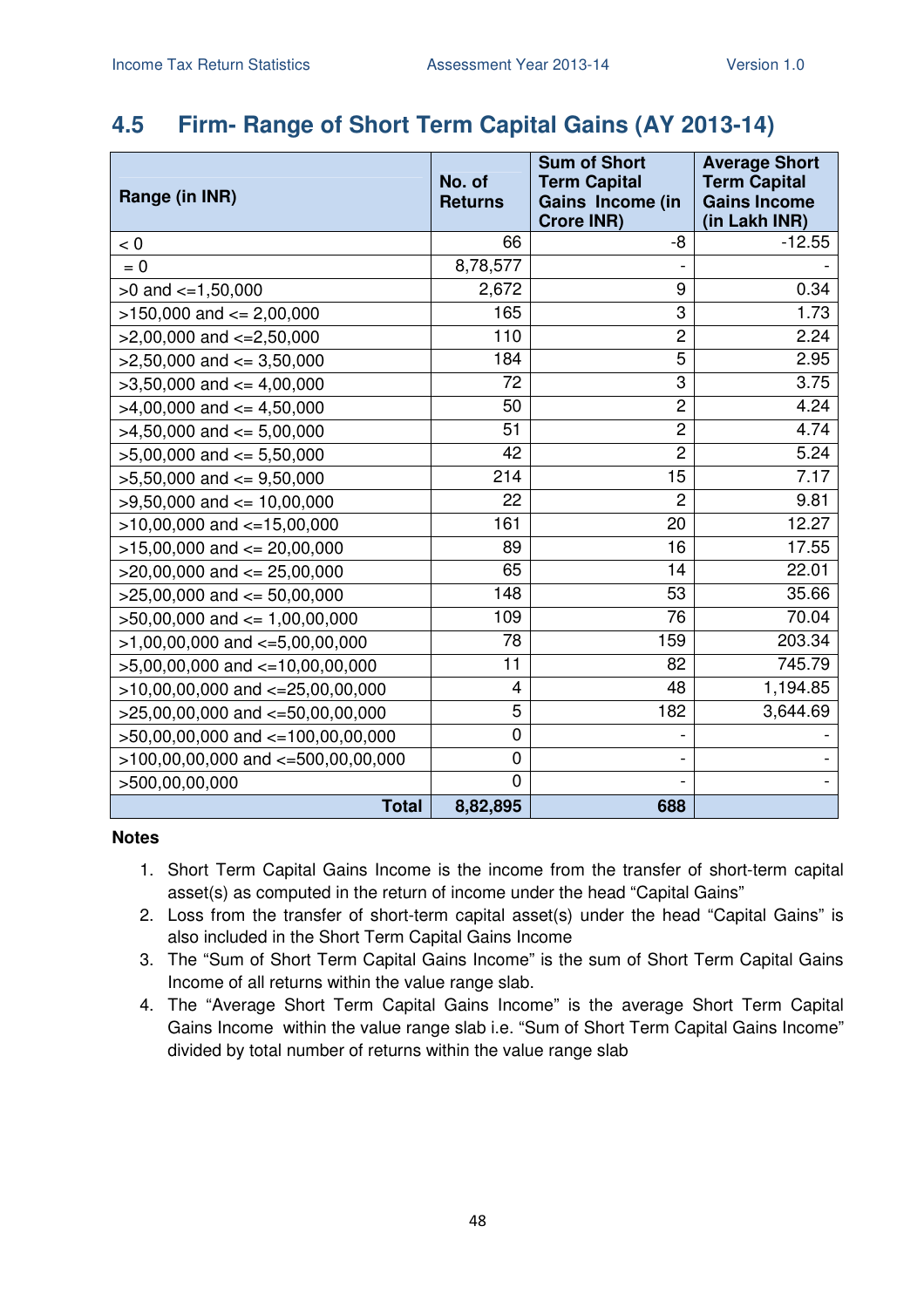### **4.6 Firm- Range of Other Sources Income (AY 2013-14)**

| Range (in INR)                         | No. of<br><b>Returns</b> | <b>Sum of Other</b><br><b>Sources Income (in</b><br><b>Crore INR)</b> | <b>Average Other</b><br><b>Sources Income</b><br>(in Lakh INR) |
|----------------------------------------|--------------------------|-----------------------------------------------------------------------|----------------------------------------------------------------|
| < 0                                    | 0                        |                                                                       |                                                                |
| $= 0$                                  | $\overline{8,}32,188$    |                                                                       |                                                                |
| $>0$ and $\lt=1,50,000$                | 39,419                   | 124                                                                   | 0.31                                                           |
| $>150,000$ and $<= 2,00,000$           | 2,013                    | 35                                                                    | 1.73                                                           |
| $>2,00,000$ and $\lt=2,50,000$         | 1,428                    | 32                                                                    | 2.23                                                           |
| $>2,50,000$ and $<=3,50,000$           | 1,797                    | 53                                                                    | 2.96                                                           |
| $>3,50,000$ and $<=4,00,000$           | 609                      | 23                                                                    | 3.74                                                           |
| $>4,00,000$ and $\lt=4,50,000$         | 486                      | 21                                                                    | 4.26                                                           |
| $>4,50,000$ and $<=5,00,000$           | 480                      | 23                                                                    | 4.74                                                           |
| $>5,00,000$ and $<= 5,50,000$          | 342                      | 18                                                                    | 5.24                                                           |
| $>5,50,000$ and $<=9,50,000$           | 1,615                    | 115                                                                   | 7.14                                                           |
| $>9,50,000$ and $\leq 10,00,000$       | 117                      | 11                                                                    | 9.76                                                           |
| $>10,00,000$ and $<=15,00,000$         | 784                      | 96                                                                    | 12.20                                                          |
| $>15,00,000$ and $<= 20,00,000$        | 396                      | 69                                                                    | 17.30                                                          |
| $>20,00,000$ and $<= 25,00,000$        | 251                      | 56                                                                    | 22.44                                                          |
| $>25,00,000$ and $<= 50,00,000$        | 524                      | 181                                                                   | 34.60                                                          |
| $>50,00,000$ and $\leq 1,00,00,000$    | 237                      | 163                                                                   | 68.67                                                          |
| $>1,00,00,000$ and $\lt=5,00,00,000$   | 176                      | 348                                                                   | 197.97                                                         |
| $>5,00,00,000$ and $\lt=10,00,00,000$  | 23                       | 145                                                                   | 630.45                                                         |
| $>10,00,00,000$ and $<-25,00,00,000$   | 9                        | 122                                                                   | 1,351.17                                                       |
| >25,00,00,000 and <= 50,00,00,000      | 0                        |                                                                       |                                                                |
| $>50,00,00,000$ and $<=100,00,00,000$  | $\mathbf 0$              |                                                                       |                                                                |
| $>100,00,00,000$ and $<-500,00,00,000$ | 1                        | 429                                                                   | 42,919.17                                                      |
| >500,00,00,000                         | $\overline{0}$           |                                                                       |                                                                |
| <b>Total</b>                           | 8,82,895                 | 2,063                                                                 |                                                                |

- 1. Other Sources Income is the income under the head "Income from Other Sources" as computed in the return of income
- 2. Loss under the head "Income from Other Sources" is also included in the Other Sources Income
- 3. The "Sum of Other Sources Income" is the sum of Other Sources Income of all returns within the value range slab.
- 4. The "Average Other Sources Income" is the average Other Sources Income within the value range slab i.e. "Sum of Other Sources Income" divided by total number of returns within the value range slab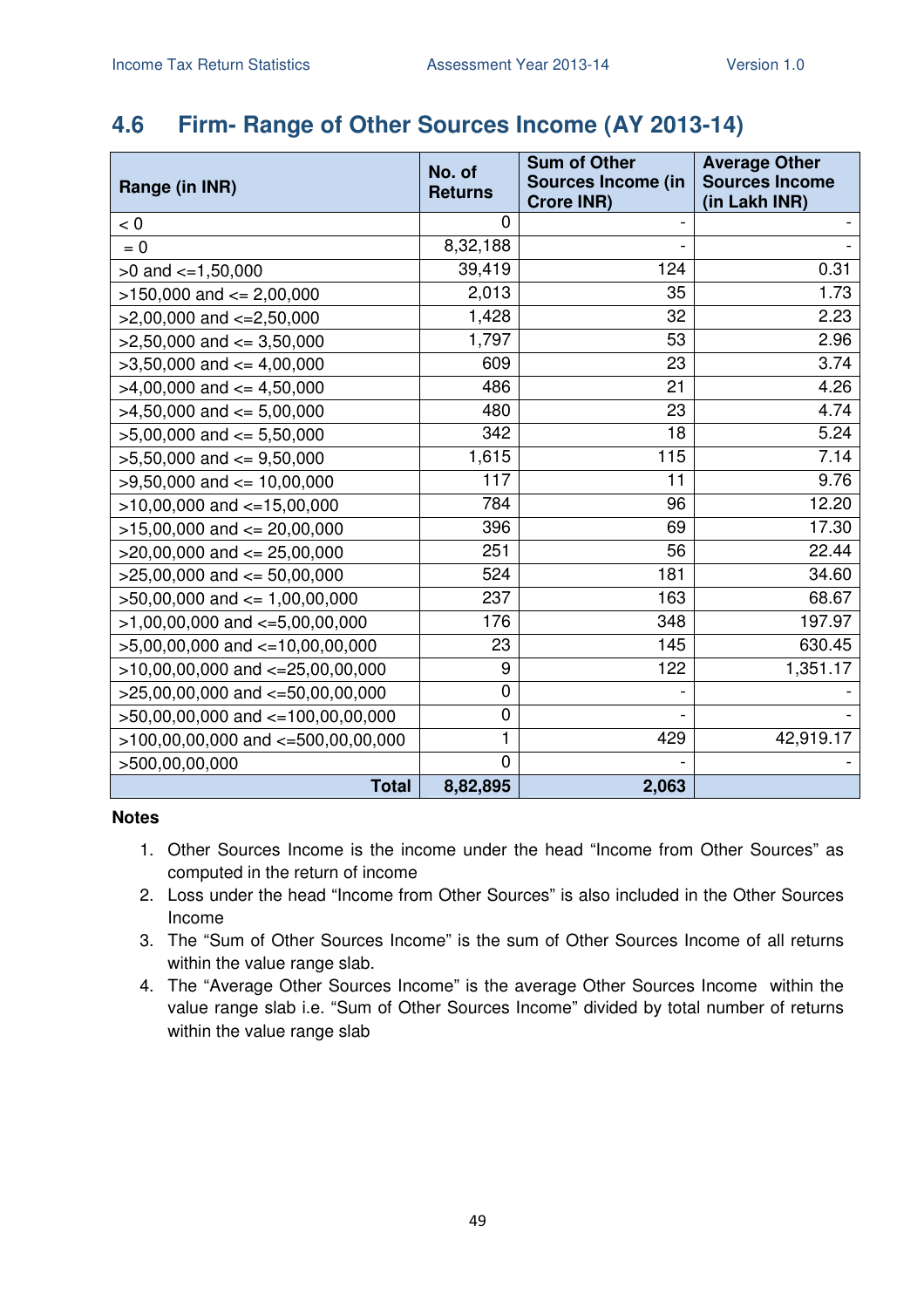### **4.7 Firm- Range of Interest Income (AY 2013-14)**

| Range (in INR)                         | No. of<br><b>Returns</b> | Sum of<br><b>Interest</b><br>Income (in<br><b>Crore INR)</b> | <b>Average Interest</b><br>Income (in Lakh<br>INR) |
|----------------------------------------|--------------------------|--------------------------------------------------------------|----------------------------------------------------|
| < 0                                    | 0                        |                                                              |                                                    |
| $= 0$                                  | 8,42,895                 |                                                              |                                                    |
| $>0$ and $\lt=1,50,000$                | 30,784                   | 101                                                          | 0.33                                               |
| $>150,000$ and $<= 2,00,000$           | 1,656                    | 29                                                           | 1.73                                               |
| $>2,00,000$ and $<=2,50,000$           | 1183                     | 26                                                           | 2.24                                               |
| $>2,50,000$ and $\leq$ 3,50,000        | 1,490                    | 44                                                           | 2.96                                               |
| $>3,50,000$ and $<=4,00,000$           | 493                      | 18                                                           | 3.74                                               |
| $>4,00,000$ and $\leq 4,50,000$        | 408                      | 17                                                           | 4.25                                               |
| $>4,50,000$ and $\leq 5,00,000$        | 377                      | 18                                                           | 4.74                                               |
| $>5,00,000$ and $<=5,50,000$           | 301                      | 16                                                           | 5.24                                               |
| $>5,50,000$ and $<=9,50,000$           | 1,353                    | 96                                                           | 7.12                                               |
| $>9,50,000$ and $<= 10,00,000$         | 101                      | 10                                                           | 9.73                                               |
| $>10,00,000$ and $<-15,00,000$         | 647                      | 78                                                           | 12.12                                              |
| $>15,00,000$ and $<= 20,00,000$        | 319                      | 55                                                           | 17.27                                              |
| $>20,00,000$ and $<= 25,00,000$        | 191                      | 43                                                           | 22.34                                              |
| $>25,00,000$ and $<= 50,00,000$        | 410                      | 142                                                          | 34.60                                              |
| $>50,00,000$ and $\leq 1,00,00,000$    | 168                      | 114                                                          | 67.56                                              |
| $>1,00,00,000$ and $\lt=5,00,00,000$   | 104                      | 192                                                          | 184.44                                             |
| $>5,00,00,000$ and $<=10,00,00,000$    | 10                       | 61                                                           | 611.83                                             |
| $>10,00,00,000$ and $<=25,00,00,000$   | 5                        | 72                                                           | 1,435.93                                           |
| >25,00,00,000 and <=50,00,00,000       | 0                        |                                                              |                                                    |
| >50,00,00,000 and <=100,00,00,000      | 0                        |                                                              |                                                    |
| $>100,00,00,000$ and $<=500,00,00,000$ | $\mathbf 0$              |                                                              |                                                    |
| >500,00,00,000                         | 0                        |                                                              |                                                    |
| <b>Total</b>                           | 8,82,895                 | 1,133                                                        |                                                    |

- 1. The Interest Income is already included in the Income from other sources.
- 2. Interest Income is the Gross Interest Income in the "Income from other sources" Schedule of Return of Income. Interest Income data is compiled only for those returns where it is explicitly stated in the Return of Income.
- 3. The "Sum of Interest Income" is the sum of Interest Income of all returns within the value range slab.
- 4. The "Average Interest Income" is the average Interest Income within the value range slab i.e. "Sum of Interest Income" divided by total number of returns within the value range slab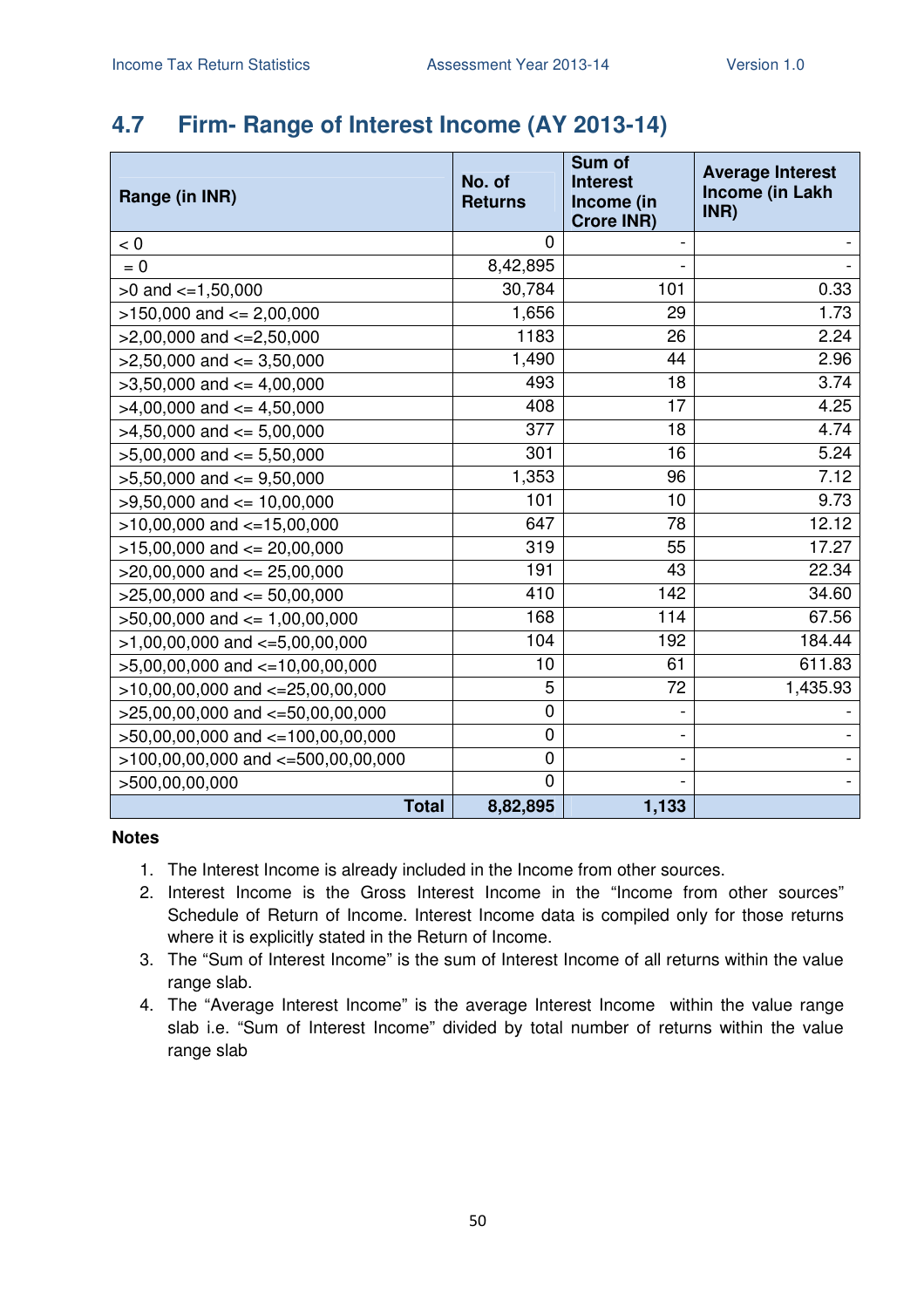#### **4.8 Firm- Range of Brought Forward Loss Set off (AY 2013-14)**

| Range (in INR)                           | No. of<br><b>Returns</b> | <b>Sum of Brought</b><br><b>Forward Loss</b><br><b>Set Off(in Crore</b><br>INR) | <b>Average</b><br><b>Brought</b><br><b>Forward Loss</b><br>Set off (in Lakh<br>INR) |
|------------------------------------------|--------------------------|---------------------------------------------------------------------------------|-------------------------------------------------------------------------------------|
| < 0                                      | 0                        |                                                                                 |                                                                                     |
| $= 0$                                    | 8,37,000                 |                                                                                 |                                                                                     |
| $>0$ and $\lt=1,50,000$                  | 31,238                   | 118                                                                             | 0.38                                                                                |
| $>150,000$ and $<= 2,00,000$             | 2,178                    | 38                                                                              | 1.73                                                                                |
| $>2,00,000$ and $\lt=2,50,000$           | 1,658                    | 37                                                                              | 2.24                                                                                |
| $>2,50,000$ and $<=3,50,000$             | 2,309                    | 68                                                                              | 2.96                                                                                |
| $>3,50,000$ and $<=4,00,000$             | 855                      | 32                                                                              | 3.74                                                                                |
| $>4,00,000$ and $\leq 4,50,000$          | 727                      | 31                                                                              | 4.24                                                                                |
| $>4,50,000$ and $<=5,00,000$             | 559                      | 27                                                                              | 4.76                                                                                |
| $>5,00,000$ and $<= 5,50,000$            | 479                      | 25                                                                              | 5.24                                                                                |
| $>5,50,000$ and $<=9,50,000$             | 2,312                    | 166                                                                             | 7.17                                                                                |
| $>9,50,000$ and $<= 10,00,000$           | 173                      | 17                                                                              | 9.73                                                                                |
| $>10,00,000$ and $<=15,00,000$           | 1,065                    | 130                                                                             | 12.19                                                                               |
| $>15,00,000$ and $<= 20,00,000$          | 602                      | 104                                                                             | 17.21                                                                               |
| $>20,00,000$ and $<= 25,00,000$          | 353                      | 79                                                                              | 22.41                                                                               |
| $>25,00,000$ and $<= 50,00,000$          | 762                      | 260                                                                             | 34.06                                                                               |
| $>50,00,000$ and $<= 1,00,00,000$        | 346                      | 241                                                                             | 69.70                                                                               |
| $>1,00,00,000$ and $\lt=5,00,00,000$     | 245                      | 490                                                                             | 200.15                                                                              |
| $>5,00,00,000$ and $\lt=10,00,00,000$    | 24                       | 167                                                                             | 695.85                                                                              |
| $>10,00,00,000$ and $<=25,00,00,000$     | 8                        | 122                                                                             | 1,527.86                                                                            |
| $>25,00,00,000$ and $<-50,00,00,000$     | 2                        | 66                                                                              | 3,306.38                                                                            |
| >50,00,00,000 and <=100,00,00,000        | 0                        |                                                                                 |                                                                                     |
| $>100,00,00,000$ and $\lt=500,00,00,000$ | 0                        |                                                                                 |                                                                                     |
| >500,00,00,000                           | $\overline{0}$           |                                                                                 |                                                                                     |
| <b>Total</b>                             | 8,82,895                 | 2,217                                                                           |                                                                                     |

- 1. Brought Forward Loss Set Off is the amount of brought forward losses set off against current year's income in the "Computation of total income" Schedule of return of income
- 2. The "Sum of Brought Forward Loss Set Off" is the sum of Brought Forward Loss Set Off of all returns within the value range slab.
- 3. The "Average Brought Forward Loss Set Off" is the average Brought Forward Loss Set Off within the value range slab i.e. "Sum of Brought Forward Loss Set Off" divided by total number of returns within the value range slab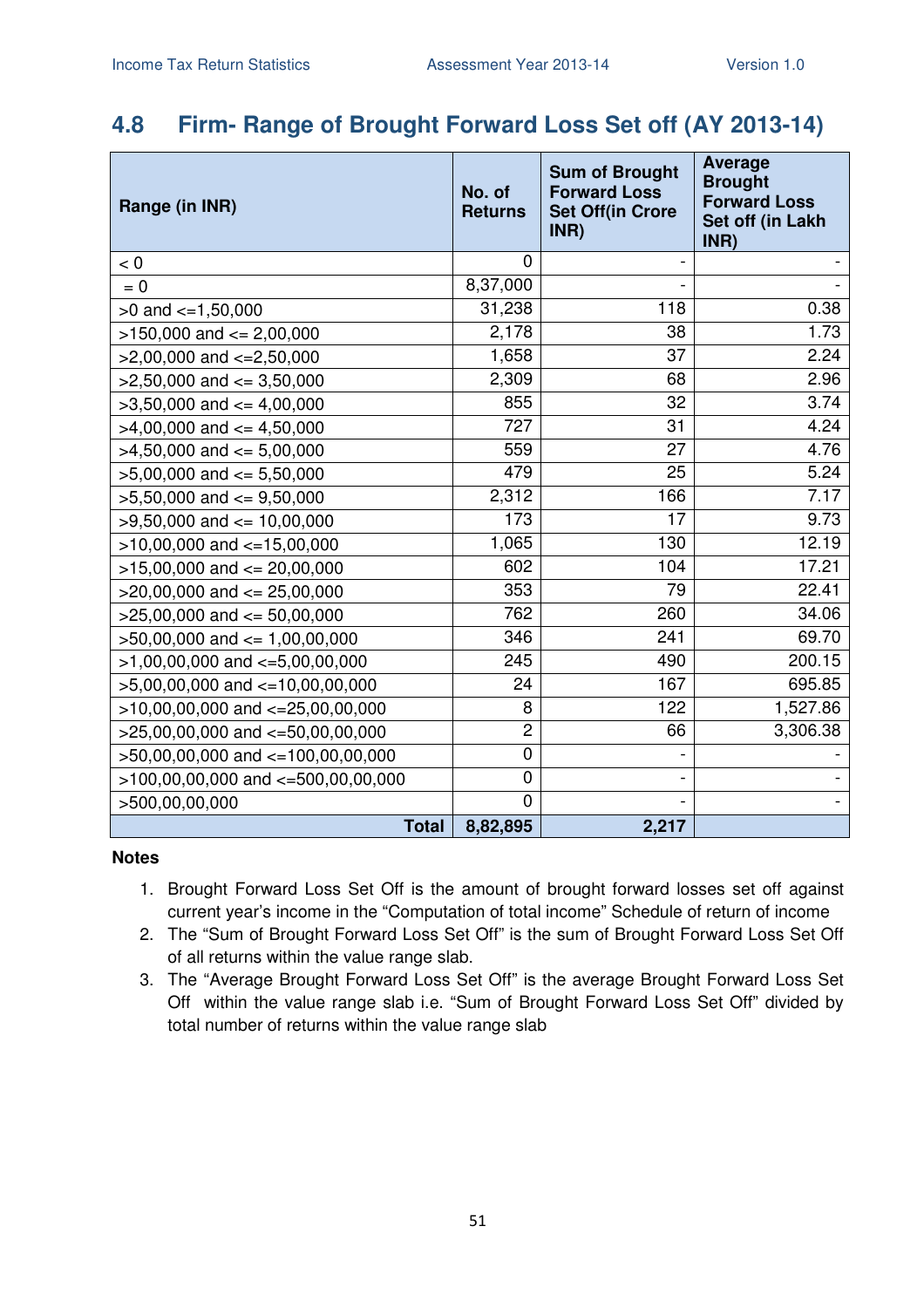### **4.9 Firm- Range of Returned Income (AY 2013-14)**

| Range (in INR)                        | No. of<br><b>Returns</b> | <b>Sum of Returned</b><br><b>Income (in Crore</b><br>INR) | <b>Average Returned</b><br>Income (in Lakh INR) |
|---------------------------------------|--------------------------|-----------------------------------------------------------|-------------------------------------------------|
| < 0                                   | 0                        |                                                           |                                                 |
| $= 0$                                 | 2,22,569                 |                                                           |                                                 |
| $>0$ and $\lt=1,50,000$               | 4,28,614                 | 1,770                                                     | 0.41                                            |
| $>150,000$ and $<= 2,00,000$          | 32,503                   | 563                                                       | 1.73                                            |
| $>2,00,000$ and $\lt=2,50,000$        | 22,862                   | 511                                                       | 2.23                                            |
| $>2,50,000$ and $\leq$ 3,50,000       | 31,871                   | 945                                                       | 2.97                                            |
| $>3,50,000$ and $<=4,00,000$          | 11,231                   | 420                                                       | 3.74                                            |
| $>4,00,000$ and $\lt=4,50,000$        | 9,579                    | 406                                                       | 4.24                                            |
| $>4,50,000$ and $<=5,00,000$          | 8,660                    | 411                                                       | 4.75                                            |
| $>5,00,000$ and $<= 5,50,000$         | 7,152                    | 375                                                       | 5.24                                            |
| $>5,50,000$ and $<=9,50,000$          | 34,793                   | 2,510                                                     | 7.21                                            |
| $>9,50,000$ and $\leq 10,00,000$      | 3,201                    | 312                                                       | 9.75                                            |
| $>10,00,000$ and $<=15,00,000$        | 18,803                   | 2,303                                                     | 12.25                                           |
| $>15,00,000$ and $<= 20,00,000$       | 10,746                   | 1,860                                                     | 17.31                                           |
| $>20,00,000$ and $\leq$ 25,00,000     | 6,843                    | 1,529                                                     | 22.34                                           |
| $>25,00,000$ and $<= 50,00,000$       | 15,667                   | 5,479                                                     | 34.97                                           |
| $>50,00,000$ and $<= 1,00,00,000$     | 9,080                    | 6,399                                                     | 70.47                                           |
| $>1,00,00,000$ and $\lt=5,00,00,000$  | 7,383                    | 14,726                                                    | 199.46                                          |
| $>5,00,00,000$ and $\lt=10,00,00,000$ | 819                      | 5,650                                                     | 689.89                                          |
| $>10,00,00,000$ and $<=25,00,00,000$  | 369                      | 5,453                                                     | 1,477.70                                        |
| $>25,00,00,000$ and $<=50,00,00,000$  | 95                       | 3,256                                                     | 3,427.61                                        |
| $>50,00,00,000$ and $<=100,00,00,000$ | 40                       | 2,815                                                     | 7,037.17                                        |
| >100,00,00,000 and <=500,00,00,000    | 15                       | 2,683                                                     | 17,888.39                                       |
| >500,00,00,000                        | 0                        |                                                           |                                                 |
| <b>Total</b>                          | 8,82,895                 | 60,378                                                    |                                                 |

- 1. Returned Income is the total income after chapter VI-A deduction as computed in the "Computation of total income" schedule of return of income
- 2. In cases where Total Income in the "Computation of total income" schedule of return of income is 0, the amount of losses of current year to be carried forward stated in the "Computation of total income" schedule of return of income is taken as Returned Income.
- 3. The "Sum of Returned Income" is the sum of Returned Income of all returns within the value range slab.
- 4. The "Average Returned Income" is the average Returned Income within the value range slab i.e. "Sum of Returned Income" divided by total number of returns within the value range slab.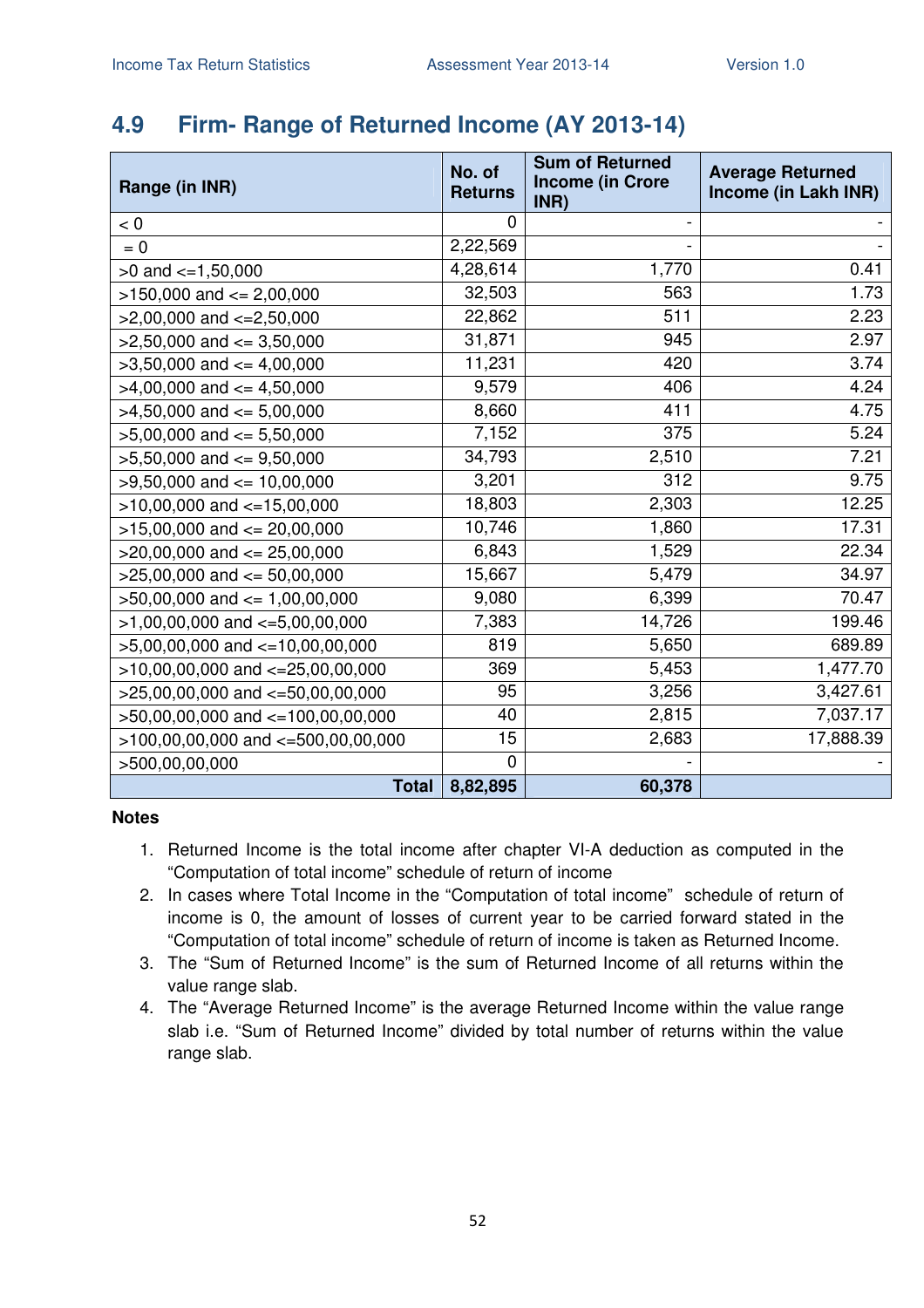### **4.10 Firm- Range of Tax Payable (AY 2013-14)**

| Range (in INR)                        | No. of<br><b>Returns</b> | <b>Sum of Tax</b><br><b>Payable(in Crore</b><br>INR) | <b>Average Tax</b><br>Payable (in Lakh<br>INR) |
|---------------------------------------|--------------------------|------------------------------------------------------|------------------------------------------------|
| < 0                                   | 0                        |                                                      |                                                |
| $= 0$                                 | 2,64,152                 |                                                      |                                                |
| $>0$ and $\leq 1,50,000$              | 4,97,826                 | 1,486                                                | 0.30                                           |
| $>150,000$ and $<= 2,00,000$          | 21,541                   | 373                                                  | 1.73                                           |
| $>2,00,000$ and $\lt=2,50,000$        | 14,727                   | 329                                                  | 2.23                                           |
| $>2,50,000$ and $<=3,50,000$          | 18,993                   | 562                                                  | 2.96                                           |
| $>3,50,000$ and $<=4,00,000$          | 6,419                    | 240                                                  | 3.74                                           |
| $>4,00,000$ and $\leq 4,50,000$       | 5,214                    | 221                                                  | 4.24                                           |
| $>4,50,000$ and $<=5,00,000$          | 4,538                    | 215                                                  | 4.74                                           |
| $>5,00,000$ and $<= 5,50,000$         | 3,633                    | 190                                                  | 5.24                                           |
| $>5,50,000$ and $<=9,50,000$          | 17,117                   | 1,231                                                | 7.19                                           |
| $>9,50,000$ and $\leq 10,00,000$      | 1,324                    | 129                                                  | 9.76                                           |
| $>10,00,000$ and $<=15,00,000$        | 8,559                    | 1,045                                                | 12.21                                          |
| $>15,00,000$ and $<= 20,00,000$       | 4,504                    | 778                                                  | 17.28                                          |
| $>20,00,000$ and $\leq$ 25,00,000     | 2,884                    | 644                                                  | 22.33                                          |
| $>25,00,000$ and $<= 50,00,000$       | 6,150                    | 2,118                                                | 34.43                                          |
| $>50,00,000$ and $<= 1,00,00,000$     | 2,942                    | 2,025                                                | 68.84                                          |
| $>1,00,00,000$ and $\lt=5,00,00,000$  | 2,117                    | 4,060                                                | 191.76                                         |
| $>5,00,00,000$ and $\lt=10,00,00,000$ | 147                      | 1,013                                                | 689.40                                         |
| $>10,00,00,000$ and $<-25,00,00,000$  | 84                       | 1,260                                                | 1,499.74                                       |
| >25,00,00,000 and <=50,00,00,000      | 19                       | 628                                                  | 3,306.54                                       |
| >50,00,00,000 and <=100,00,00,000     | 5                        | 281                                                  | 5,613.46                                       |
| >100,00,00,000 and <=500,00,00,000    | 0                        |                                                      |                                                |
| >500,00,00,000                        | $\mathbf 0$              |                                                      |                                                |
| <b>Total</b>                          | 8,82,895                 | 18,829                                               |                                                |

- 1. Tax Payable is the aggregate tax liability as computed in the "Computation of tax liability on total income" schedule of return of income. Tax, surcharge, cess& interest after giving credit u/s 115JAA and relief u/s 89/90/90A/91 but before giving credit for taxes paid(advance tax/TDS/TCS/Self-Assessment Tax) constitute Tax Payable.
- 2. The "Sum of Tax Payable" is the sum of Tax Payable of all returns within the value range slab.
- 3. The "Average Tax Payable" is the average Tax Payable within the value range slab i.e. "Sum of Tax Payable" divided by total number of returns within the value range slab.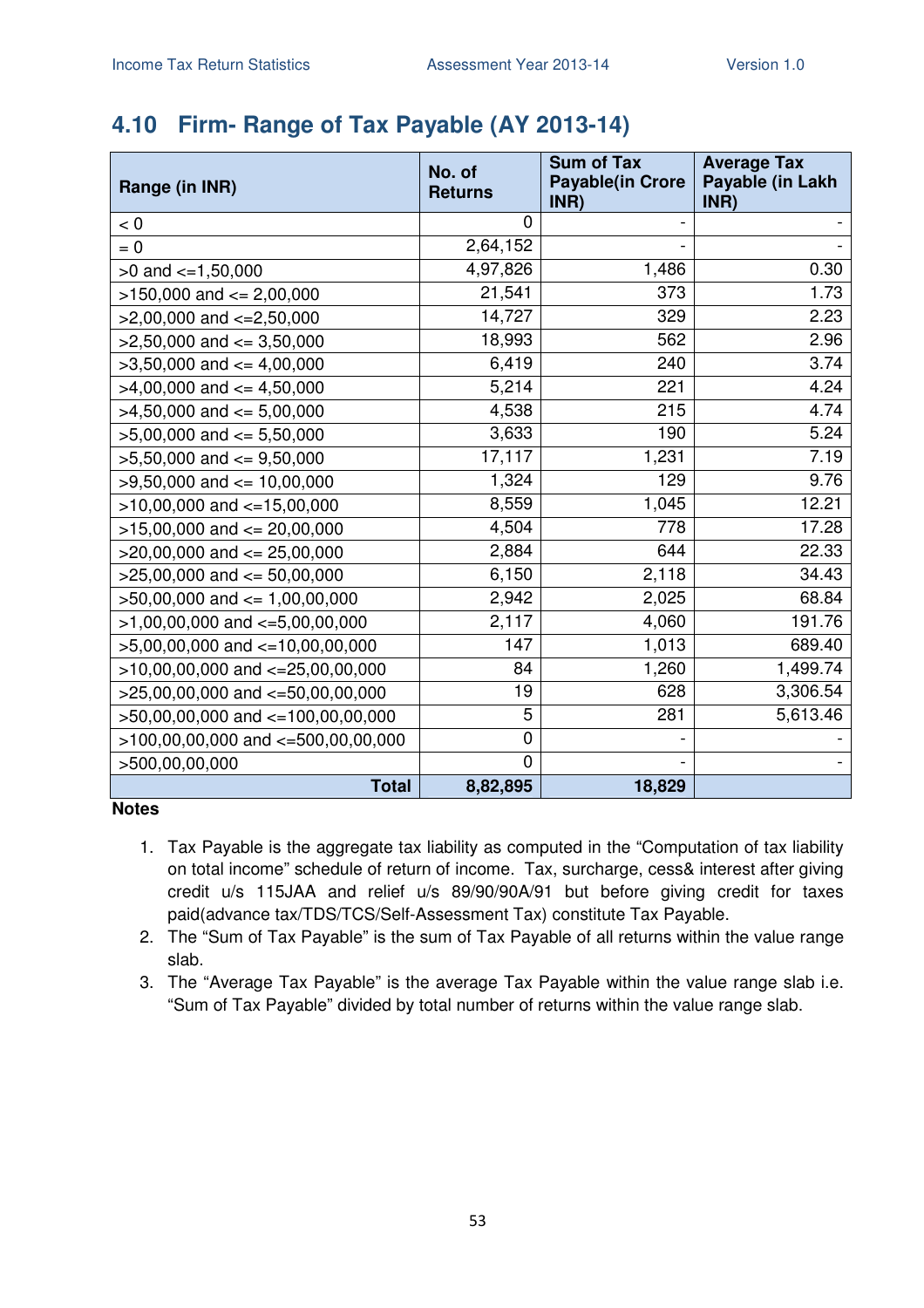## **5. Income Tax Returns - AOP/BOI**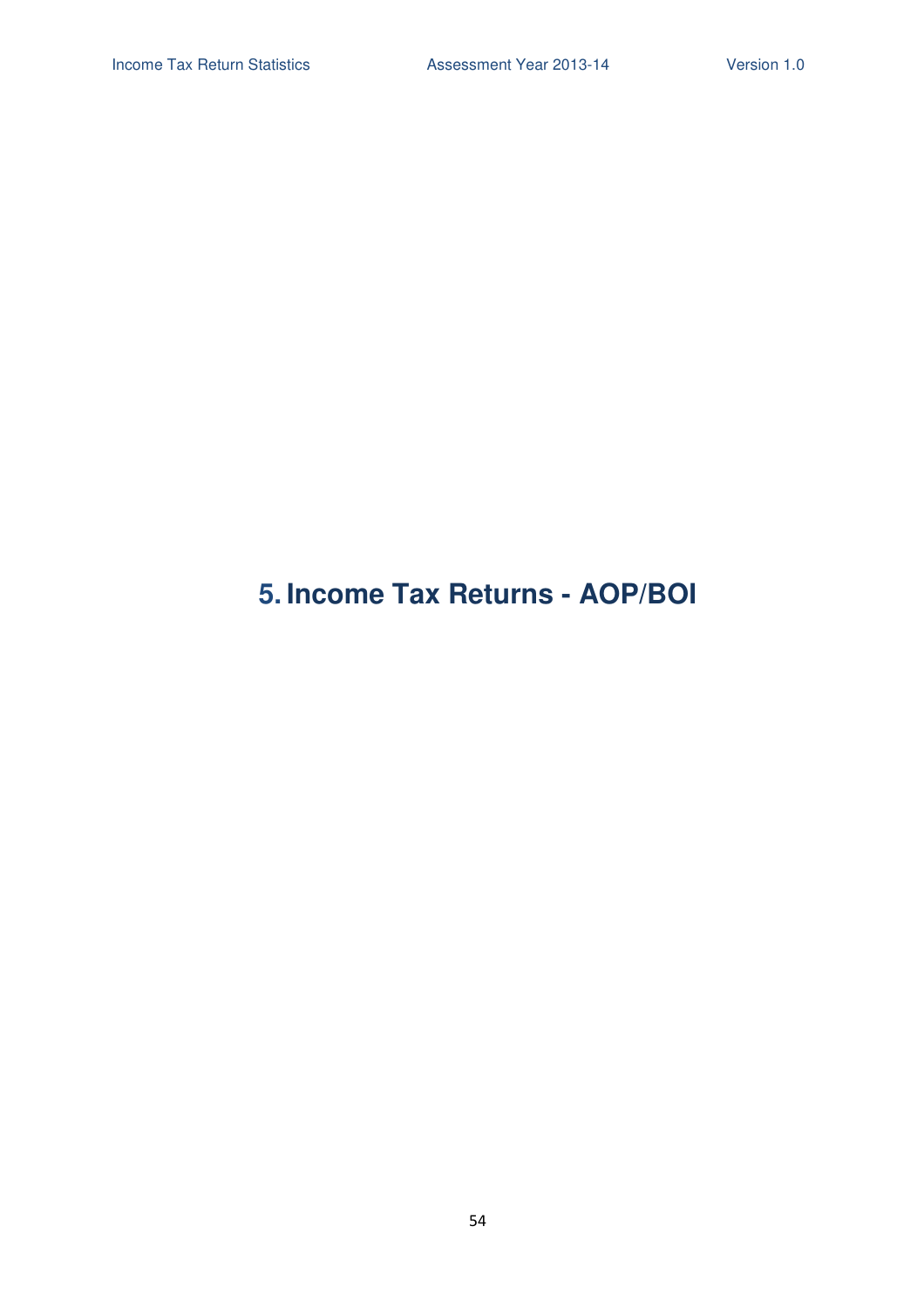### **5.1 AOP/BOI – Gross Total Income (AY 2013-14)**

| Range (in INR)                         | No. of<br><b>Returns</b> | <b>Sum of Gross</b><br><b>Total Income (in</b><br><b>Crore INR)</b> | <b>Average Gross</b><br><b>Total Income</b><br>(in Lakh INR) |
|----------------------------------------|--------------------------|---------------------------------------------------------------------|--------------------------------------------------------------|
| < 0                                    | 0                        |                                                                     |                                                              |
| $= 0$                                  | 10,255                   |                                                                     |                                                              |
| $>0$ and $\lt=1,50,000$                | 9,374                    | 50                                                                  | 0.53                                                         |
| $>150,000$ and $<= 2,00,000$           | 3,121                    | 56                                                                  | 1.80                                                         |
| $>2,00,000$ and $\lt=2,50,000$         | 1608                     | 35                                                                  | 2.19                                                         |
| $>2,50,000$ and $\leq 3,50,000$        | 1233                     | 36                                                                  | 2.94                                                         |
| $>3,50,000$ and $<=4,00,000$           | 395                      | 15                                                                  | 3.75                                                         |
| $>4,00,000$ and $\leq 4,50,000$        | 332                      | 14                                                                  | 4.23                                                         |
| $>4,50,000$ and $\leq 5,00,000$        | 310                      | 15                                                                  | 4.76                                                         |
| $>5,00,000$ and $<= 5,50,000$          | 212                      | 11                                                                  | 5.24                                                         |
| $>5,50,000$ and $<=9,50,000$           | 1002                     | 72                                                                  | 7.15                                                         |
| $>9,50,000$ and $\leq 10,00,000$       | 62                       | 6                                                                   | 9.75                                                         |
| $>10,00,000$ and $<-15,00,000$         | 469                      | 57                                                                  | 12.10                                                        |
| $>15,00,000$ and $<= 20,00,000$        | 264                      | 46                                                                  | 17.24                                                        |
| $>20,00,000$ and $<= 25,00,000$        | 173                      | 39                                                                  | 22.40                                                        |
| $>25,00,000$ and $<= 50,00,000$        | 381                      | 134                                                                 | 35.14                                                        |
| $>50,00,000$ and $<= 1,00,00,000$      | 302                      | 213                                                                 | 70.48                                                        |
| $>1,00,00,000$ and $\lt=5,00,00,000$   | 439                      | 925                                                                 | 210.64                                                       |
| >5,00,00,000 and <=10,00,00,000        | 79                       | 542                                                                 | 686.09                                                       |
| $>10,00,00,000$ and $<=25,00,00,000$   | 52                       | 793                                                                 | 1,525.93                                                     |
| $>25,00,00,000$ and $<=50,00,00,000$   | 28                       | 954                                                                 | 3,406.32                                                     |
| >50,00,00,000 and <=100,00,00,000      | 8                        | 540                                                                 | 6,747.93                                                     |
| $>100,00,00,000$ and $<-500,00,00,000$ | 6                        | 1,304                                                               | 21,733.52                                                    |
| >500,00,00,000                         | 0                        |                                                                     |                                                              |
| <b>Total</b>                           | 30,105                   | 5,855                                                               |                                                              |

- 1. Gross Total Income is the income before chapter VI-A deduction as computed in the "Computation of total income" schedule of return of income.
- 2. In cases where Gross Total Income in the "Computation of total income" schedule of return of income is 0, the amount of losses of current year to be carried forward stated in the "Computation of total income" schedule of return of income is taken as Gross Total Income.
- 3. The "Sum of Gross Total Income" is the sum of Gross Total Income of all returns within the value range slab.
- 4. The "Average Gross Total Income" is the average Gross Total Income within the value range slab i.e. "Sum of Gross Total Income" divided by total number of returns within the value range slab.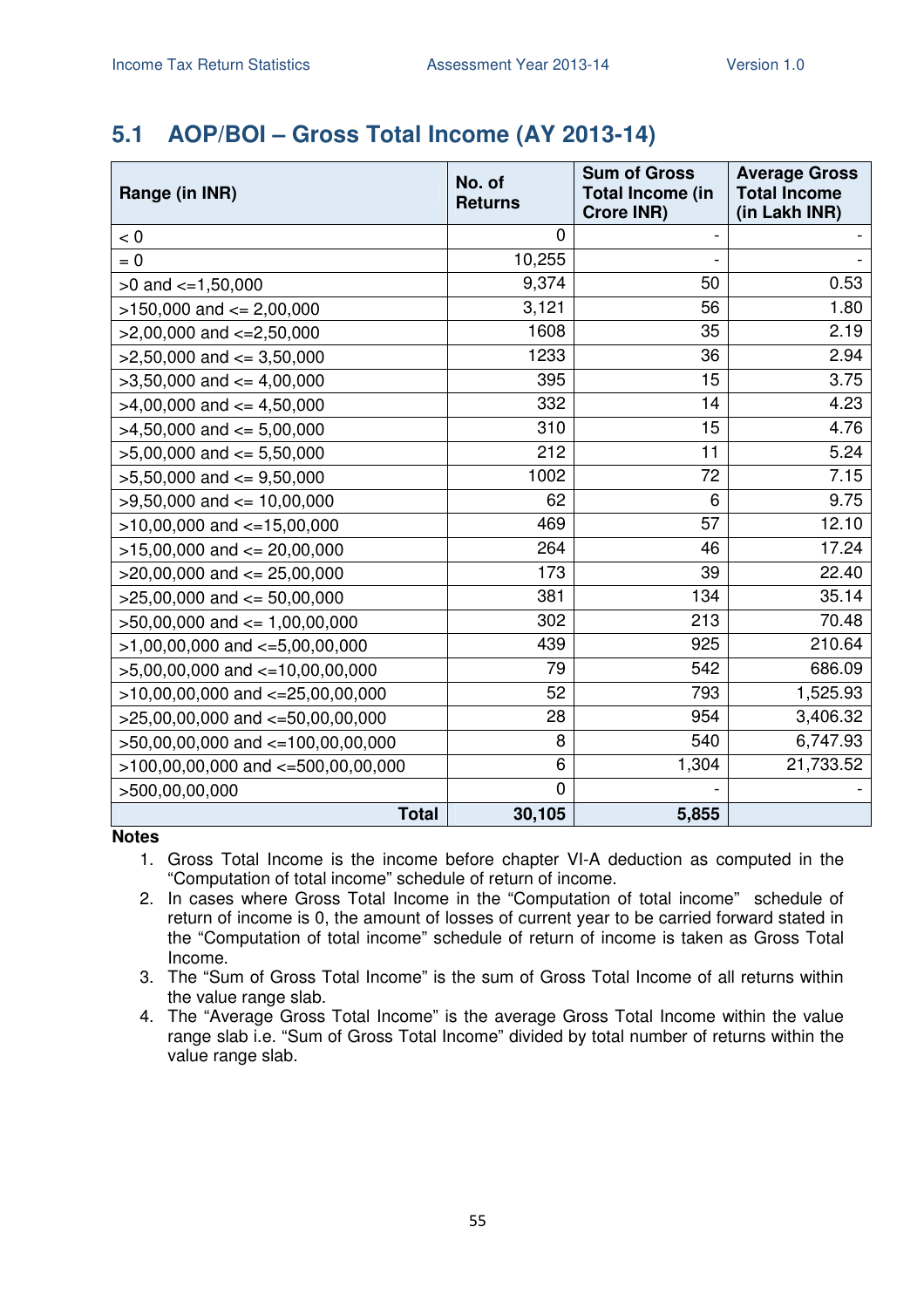#### **5.2 AOP/BOI- Range of House Property Income (AY 2013-14)**

| Range (in INR)                         | No. of<br><b>Returns</b> | <b>Sum of House</b><br><b>Property</b><br>Income (in<br><b>Crore INR)</b> | <b>Average House</b><br><b>Property</b><br>Income(in Lakh<br>INR) |
|----------------------------------------|--------------------------|---------------------------------------------------------------------------|-------------------------------------------------------------------|
| < 0                                    | 0                        |                                                                           |                                                                   |
| $= 0$                                  | 28,979                   |                                                                           |                                                                   |
| $>0$ and $\lt=1,50,000$                | 387                      | 3                                                                         | 0.65                                                              |
| $>150,000$ and $<= 2,00,000$           | 84                       | 1                                                                         | 1.77                                                              |
| $>2,00,000$ and $\lt=2,50,000$         | 55                       | 1                                                                         | 2.25                                                              |
| $>2,50,000$ and $\leq$ 3,50,000        | 122                      | $\overline{\mathbf{4}}$                                                   | 2.96                                                              |
| $>3,50,000$ and $<=4,00,000$           | 34                       | 1                                                                         | 3.79                                                              |
| $>4,00,000$ and $<= 4,50,000$          | 27                       | 1                                                                         | 4.28                                                              |
| $>4,50,000$ and $\leq 5,00,000$        | 24                       | 1                                                                         | 4.79                                                              |
| $>5,00,000$ and $<= 5,50,000$          | 16                       | 1                                                                         | 5.20                                                              |
| $>5,50,000$ and $<=9,50,000$           | 121                      | 9                                                                         | 7.13                                                              |
| $>9,50,000$ and $\leq 10,00,000$       | 6                        | 1                                                                         | 9.77                                                              |
| $>10,00,000$ and $<=15,00,000$         | 69                       | 9                                                                         | 12.38                                                             |
| $>15,00,000$ and $<= 20,00,000$        | 42                       | 7                                                                         | 17.13                                                             |
| $>20,00,000$ and $<= 25,00,000$        | 22                       | 5                                                                         | 21.85                                                             |
| $>25,00,000$ and $<= 50,00,000$        | 50                       | 18                                                                        | 35.04                                                             |
| $>50,00,000$ and $<= 1,00,00,000$      | 36                       | 26                                                                        | 72.48                                                             |
| $>1,00,00,000$ and $\lt=5,00,00,000$   | 30                       | 48                                                                        | 159.39                                                            |
| $>5,00,00,000$ and $\lt=10,00,00,000$  | 0                        |                                                                           |                                                                   |
| $>10,00,00,000$ and $<=25,00,00,000$   | $\mathbf{1}$             | 12                                                                        | 1,196.63                                                          |
| >25,00,00,000 and <= 50,00,00,000      | $\mathbf 0$              |                                                                           |                                                                   |
| >50,00,00,000 and <=100,00,00,000      | $\mathbf 0$              |                                                                           |                                                                   |
| $>100,00,00,000$ and $<-500,00,00,000$ | $\mathbf 0$              |                                                                           |                                                                   |
| >500,00,00,000                         | $\overline{0}$           |                                                                           |                                                                   |
| <b>Total</b>                           | 30,105                   | 146                                                                       |                                                                   |

- 1. House Property Income is the income under the head "Income from house property" as computed in the return of income
- 2. Loss under the head "Income from house property" is also included in the House Property Income
- 3. The "Sum of House Property Income" is the sum of House Property Income of all returns within the value range slab.
- 4. The "Average House Property Income" is the average House Property Income within the value range slab i.e. "Sum of House Property Income" divided by total number of returns within the value range slab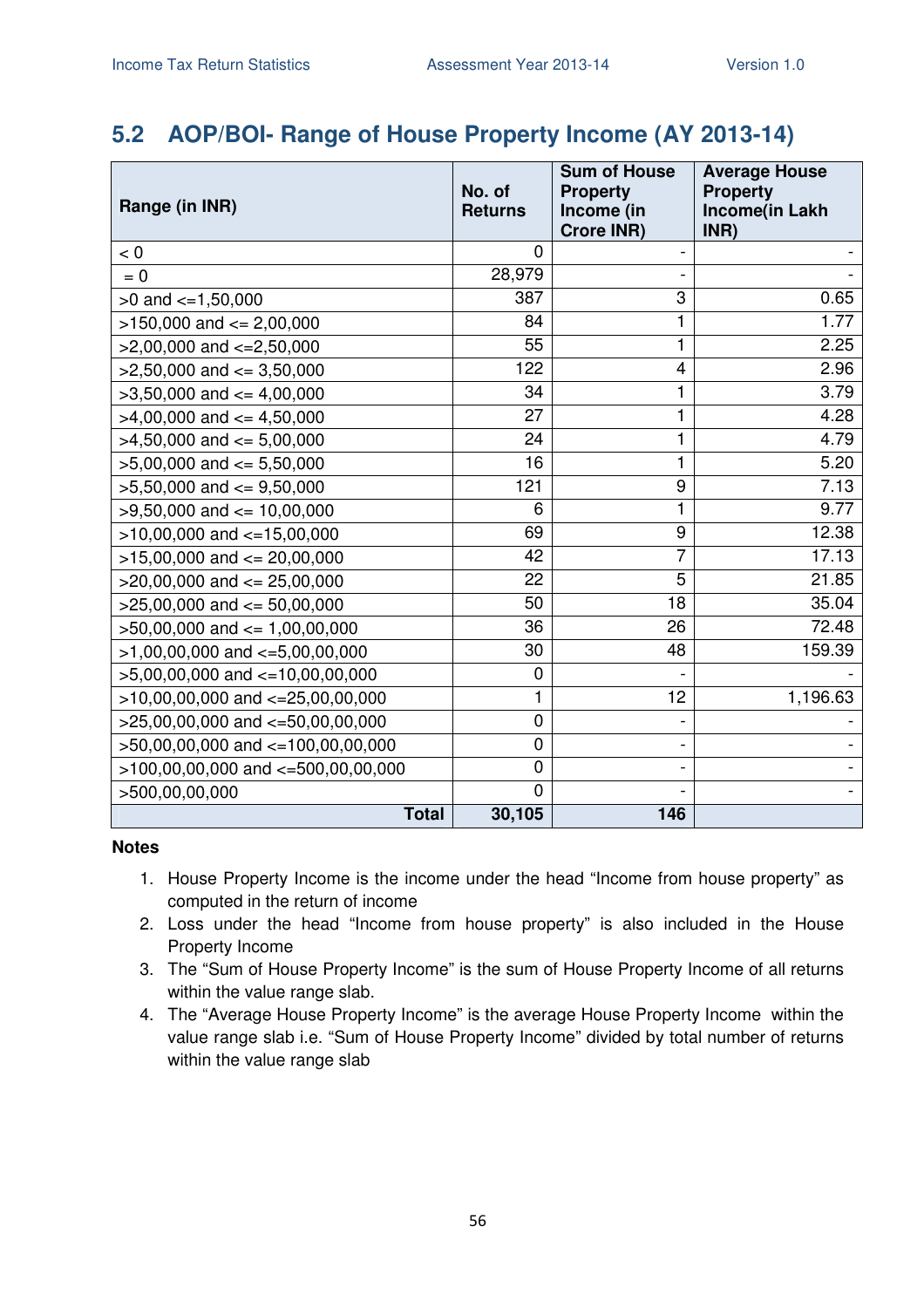### **5.3 AOP/BOI- Range of Business Income (AY 2013-14)**

| Range (in INR)                        | No. of<br><b>Returns</b> | <b>Sum of Business</b><br><b>Income (in Crore</b><br>INR) | <b>Average Business</b><br>Income (in Lakh<br>INR) |
|---------------------------------------|--------------------------|-----------------------------------------------------------|----------------------------------------------------|
| < 0                                   | $\overline{0}$           |                                                           |                                                    |
| $= 0$                                 | 21,766                   |                                                           |                                                    |
| $>0$ and $\lt=1,50,000$               | 4,527                    | 20                                                        | 0.44                                               |
| $>150,000$ and $<= 2,00,000$          | 811                      | 14                                                        | 1.79                                               |
| $>2,00,000$ and $\lt=2,50,000$        | 552                      | 12                                                        | 2.18                                               |
| $>2,50,000$ and $<=3,50,000$          | 426                      | 12                                                        | 2.93                                               |
| $>3,50,000$ and $<=4,00,000$          | 150                      | 6                                                         | 3.76                                               |
| $>4,00,000$ and $\lt=4,50,000$        | 108                      | $\overline{5}$                                            | 4.24                                               |
| $>4,50,000$ and $<=5,00,000$          | 111                      | 5                                                         | 4.78                                               |
| $>5,00,000$ and $<= 5,50,000$         | 74                       | $\overline{\mathbf{4}}$                                   | 5.22                                               |
| $>5,50,000$ and $<=9,50,000$          | 366                      | 26                                                        | 7.22                                               |
| $>9,50,000$ and $<= 10,00,000$        | 26                       | 3                                                         | 9.74                                               |
| $>10,00,000$ and $<-15,00,000$        | 225                      | 27                                                        | 12.18                                              |
| $>15,00,000$ and $<= 20,00,000$       | 160                      | 28                                                        | 17.24                                              |
| $>20,00,000$ and $<= 25,00,000$       | 90                       | 20                                                        | 22.35                                              |
| $>25,00,000$ and $<= 50,00,000$       | 216                      | 75                                                        | 34.65                                              |
| $>50,00,000$ and $\leq 1,00,00,000$   | 176                      | 125                                                       | 71.16                                              |
| $>1,00,00,000$ and $\lt=5,00,00,000$  | 228                      | 479                                                       | 210.27                                             |
| $>5,00,00,000$ and $\lt=10,00,00,000$ | 46                       | 315                                                       | 684.10                                             |
| $>10,00,00,000$ and $<=25,00,00,000$  | 24                       | 343                                                       | 1,427.78                                           |
| >25,00,00,000 and <=50,00,00,000      | 14                       | 489                                                       | 3,490.50                                           |
| $>50,00,00,000$ and $<=100,00,00,000$ | 5                        | 359                                                       | 7,171.25                                           |
| >100,00,00,000 and                    | 4                        | 1,066                                                     | 26,650.54                                          |
| >500,00,00,000                        | $\mathbf 0$              |                                                           |                                                    |
| <b>Total</b>                          | 30,105                   | 3,432                                                     |                                                    |

- 1. Business Income is the income under the head "Profits and gains of business or profession" as computed in the return of income
- 2. Loss under the head "Profits and gains of business or profession" is also included in the Business Income
- 3. The "Sum of Business Income" is the sum of Business Income of all returns within the value range slab.
- 4. The "Average Business Income" is the average Business Income within the value range slab i.e. "Sum of Business Income" divided by total number of returns within the value range slab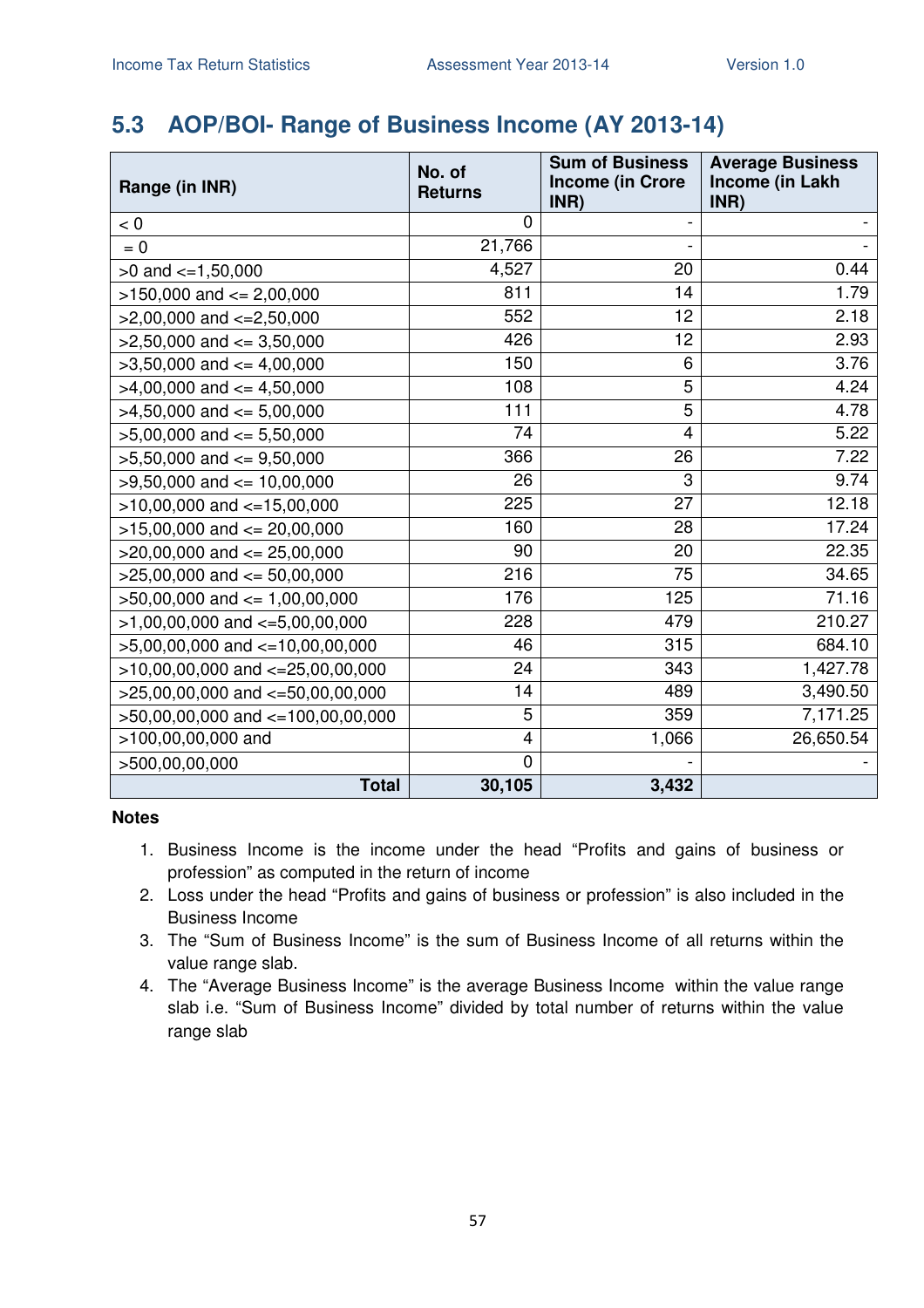### **5.4 AOP/BOI- Range of Long Term Capital Gains (AY 2013-14)**

| Range (in INR)                         | No. of<br><b>Returns</b> | <b>Long Term</b><br><b>Capital Gains</b><br>Income (in<br><b>Crore INR)</b> | <b>Average Long Term</b><br><b>Capital Gains</b><br>Income(in Lakh INR) |
|----------------------------------------|--------------------------|-----------------------------------------------------------------------------|-------------------------------------------------------------------------|
| < 0                                    | $\overline{0}$           |                                                                             |                                                                         |
| $= 0$                                  | 29,803                   |                                                                             |                                                                         |
| $>0$ and $\lt=1,50,000$                | 144                      | 1                                                                           | 0.38                                                                    |
| $>150,000$ and $<= 2,00,000$           | 19                       | 0                                                                           | 1.80                                                                    |
| $>2,00,000$ and $<=2,50,000$           | 3                        | 0                                                                           | 2.19                                                                    |
| $>2,50,000$ and $<=3,50,000$           | 11                       | 0                                                                           | 2.87                                                                    |
| $>3,50,000$ and $<=4,00,000$           | 7                        | 0                                                                           | 3.64                                                                    |
| $>4,00,000$ and $\lt=4,50,000$         | 6                        | 0                                                                           | 4.16                                                                    |
| $>4,50,000$ and $<=5,00,000$           | 3                        | 0                                                                           | 4.81                                                                    |
| $>5,00,000$ and $<= 5,50,000$          | $\overline{4}$           | 0                                                                           | 5.25                                                                    |
| $>5,50,000$ and $<=9,50,000$           | 17                       | 1                                                                           | 7.86                                                                    |
| $>9,50,000$ and $<= 10,00,000$         | $\overline{c}$           | 0                                                                           | 9.83                                                                    |
| $>10,00,000$ and $<=15,00,000$         | 6                        | 1                                                                           | 12.14                                                                   |
| $>15,00,000$ and $<= 20,00,000$        | 6                        | 1                                                                           | 17.12                                                                   |
| $>$ 20,00,000 and $\leq$ 25,00,000     | 6                        | 1                                                                           | 23.08                                                                   |
| $>25,00,000$ and $<= 50,00,000$        | 17                       | 6                                                                           | 33.39                                                                   |
| $>50,00,000$ and $<= 1,00,00,000$      | 11                       | 8                                                                           | 72.78                                                                   |
| $>1,00,00,000$ and $<=5,00,00,000$     | 21                       | 47                                                                          | 225.00                                                                  |
| $>5,00,00,000$ and $<-10,00,00,000$    | 7                        | 54                                                                          | 765.28                                                                  |
| $>10,00,00,000$ and $<=25,00,00,000$   | 7                        | 103                                                                         | 1,477.74                                                                |
| $>25,00,00,000$ and $<=50,00,00,000$   | 5                        | 170                                                                         | 3,390.27                                                                |
| >50,00,00,000 and <=100,00,00,000      | $\mathbf 0$              |                                                                             |                                                                         |
| $>100,00,00,000$ and $<=500,00,00,000$ | $\mathbf 0$              |                                                                             |                                                                         |
| >500,00,00,000                         | $\overline{0}$           |                                                                             |                                                                         |
| <b>Total</b>                           | 30,105                   | 394                                                                         |                                                                         |

- 1. Long Term Capital Gains Income is the income from the transfer of long-term capital asset(s) as computed in the return of income under the head "Capital Gains"
- 2. Loss from the transfer of long-term capital asset(s) under the head "Capital Gains" is also included in the Long Term Capital Gains Income
- 3. The "Sum of Long Term Capital Gains Income" is the sum of Long Term Capital Gains Income of all returns within the value range slab.
- 4. The "Average Long Term Capital Gains Income" is the average Long Term Capital Gains Income within the value range slab i.e. "Sum of Long Term Capital Gains Income" divided by total number of returns within the value range slab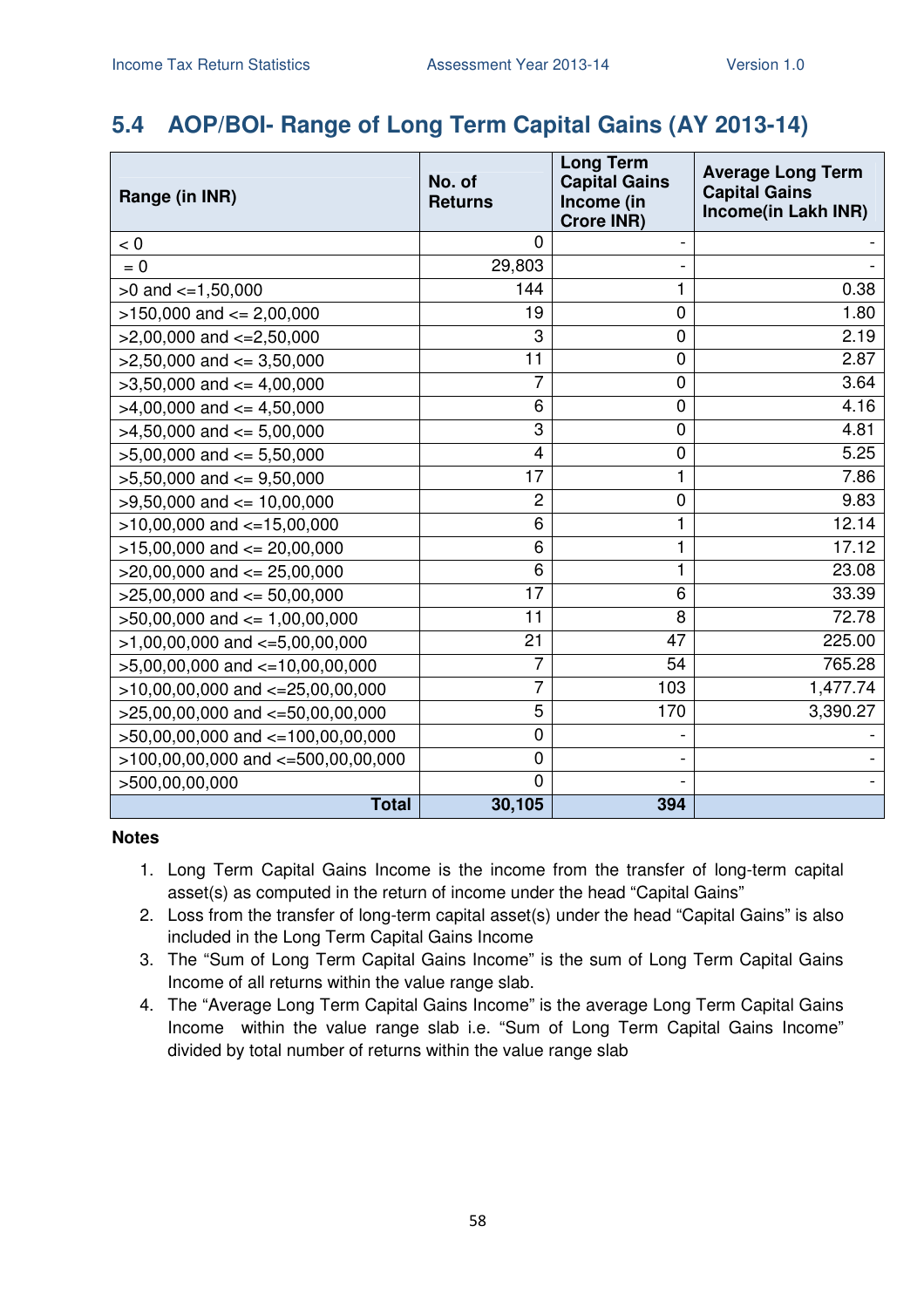### **5.5 AOP/BOI- Range of Short Term Capital Gains (AY 2013-14)**

| Range (in INR)                       | No. of<br><b>Returns</b> | <b>Sum of Short</b><br><b>Term Capital</b><br>Gains Income (in<br><b>Crore INR)</b> | <b>Average Short Term</b><br><b>Capital Gains</b><br>Income(in Lakh INR) |
|--------------------------------------|--------------------------|-------------------------------------------------------------------------------------|--------------------------------------------------------------------------|
| < 0                                  | 5                        | $-1$                                                                                | $-14.72$                                                                 |
| $= 0$                                | 28,871                   |                                                                                     |                                                                          |
| $>0$ and $\lt=1,50,000$              | 405                      | 1                                                                                   | 0.33                                                                     |
| $>150,000$ and $<= 2,00,000$         | 39                       | 1                                                                                   | 1.73                                                                     |
| $>2,00,000$ and $\lt=2,50,000$       | 26                       | 1                                                                                   | 2.17                                                                     |
| $>2,50,000$ and $<=3,50,000$         | 40                       | 1                                                                                   | 2.88                                                                     |
| $>3,50,000$ and $<=4,00,000$         | 14                       | $\mathbf{1}$                                                                        | 3.80                                                                     |
| $>4,00,000$ and $<=4,50,000$         | 13                       | 1                                                                                   | 4.20                                                                     |
| $>4,50,000$ and $<= 5,00,000$        | 12                       | $\mathbf{1}$                                                                        | 4.67                                                                     |
| $>5,00,000$ and $<= 5,50,000$        | 13                       | 1                                                                                   | 5.28                                                                     |
| $>5,50,000$ and $<=9,50,000$         | 47                       | 3                                                                                   | 7.39                                                                     |
| $>9,50,000$ and $<= 10,00,000$       | $\overline{2}$           | $\overline{0}$                                                                      | 9.89                                                                     |
| $>10,00,000$ and $<=15,00,000$       | 43                       | 5                                                                                   | 12.26                                                                    |
| $>15,00,000$ and $<= 20,00,000$      | 36                       | 6                                                                                   | 17.37                                                                    |
| $>20,00,000$ and $<= 25,00,000$      | 21                       | $\overline{5}$                                                                      | 22.09                                                                    |
| $>25,00,000$ and $<= 50,00,000$      | 86                       | 31                                                                                  | 36.38                                                                    |
| $>50,00,000$ and $<= 1,00,00,000$    | 106                      | 75                                                                                  | 71.05                                                                    |
| $>1,00,00,000$ and $\lt=5,00,00,000$ | 202                      | 499                                                                                 | 246.91                                                                   |
| $>5,00,00,000$ and $<-10,00,00,000$  | 63                       | 452                                                                                 | 718.09                                                                   |
| $>10,00,00,000$ and $<-25,00,00,000$ | 46                       | 729                                                                                 | 1,585.86                                                                 |
| $>25,00,00,000$ and $<=50,00,00,000$ | 9                        | 305                                                                                 | 3,392.80                                                                 |
| >50,00,00,000 and <=100,00,00,000    | $\overline{c}$           | 153                                                                                 | 7,669.78                                                                 |
| >100,00,00,000 and                   | $\overline{4}$           | 552                                                                                 | 13,801.41                                                                |
| >500,00,00,000                       | $\overline{0}$           |                                                                                     |                                                                          |
| <b>Total</b>                         | 30,105                   | 2,823                                                                               |                                                                          |

- 1. Short Term Capital Gains Income is the income from the transfer of short-term capital asset(s) as computed in the return of income under the head "Capital Gains"
- 2. Loss from the transfer of short-term capital asset(s) under the head "Capital Gains" is also included in the Short Term Capital Gains Income
- 3. The "Sum of Short Term Capital Gains Income" is the sum of Short Term Capital Gains Income of all returns within the value range slab.
- 4. The "Average Short Term Capital Gains Income" is the average Short Term Capital Gains Income within the value range slab i.e. "Sum of Short Term Capital Gains Income" divided by total number of returns within the value range slab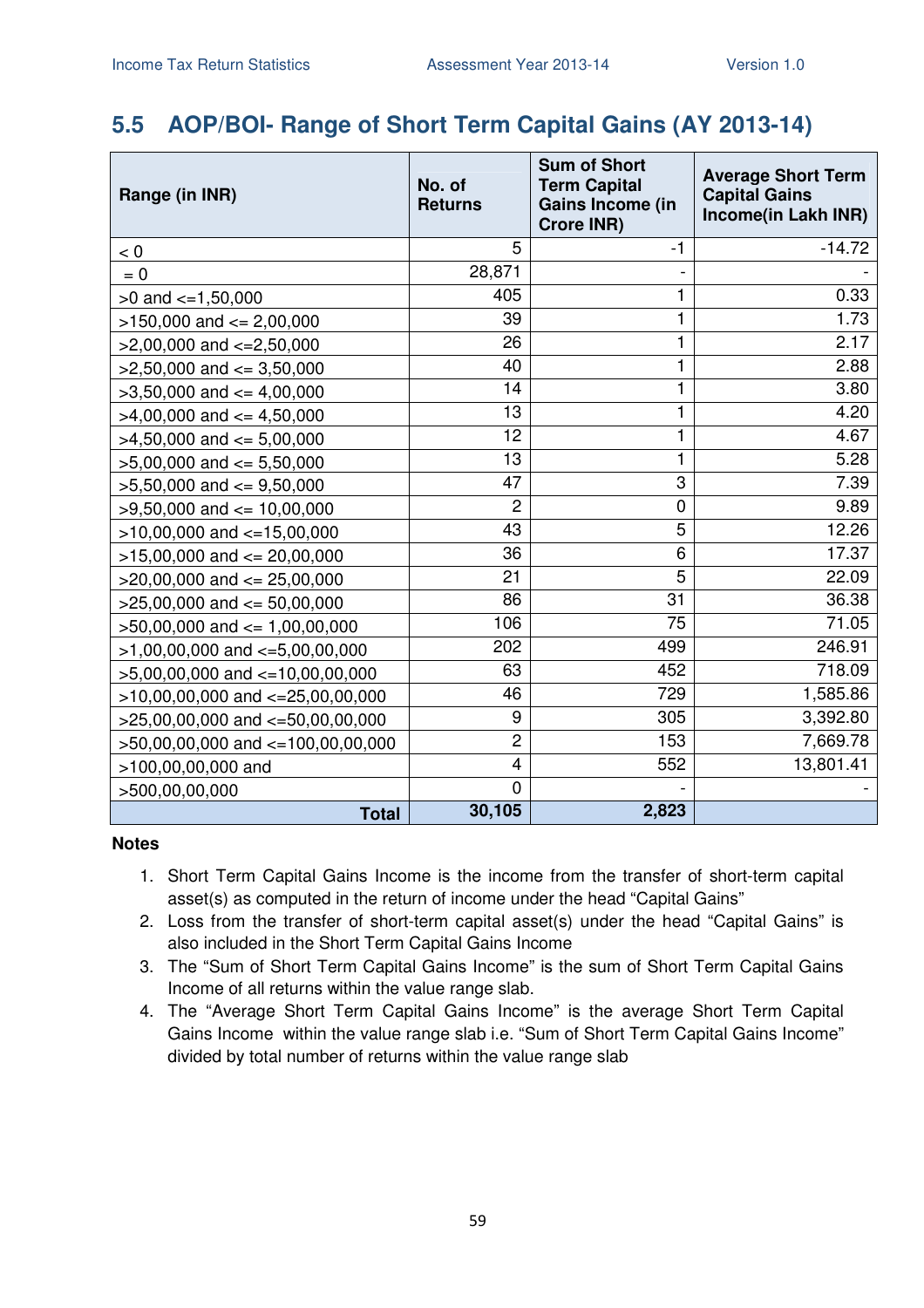### **5.6 AOP/BOI- Range of Other Sources Income (AY 2013-14)**

| Range (in INR)                           | No. of<br><b>Returns</b> | <b>Other Sources</b><br><b>Income (in Crore</b><br>INR) | <b>Average Other</b><br><b>Sources Income</b><br>(in Lakh INR) |
|------------------------------------------|--------------------------|---------------------------------------------------------|----------------------------------------------------------------|
| < 0                                      | 0                        |                                                         |                                                                |
| $= 0$                                    | 17,341                   |                                                         |                                                                |
| $>0$ and $\leq$ =1,50,000                | 6,506                    | 34                                                      | 0.52                                                           |
| $>150,000$ and $<= 2,00,000$             | 2,362                    | 43                                                      | 1.80                                                           |
| $>2,00,000$ and $\lt=2,50,000$           | 1062                     | 23                                                      | 2.20                                                           |
| $>2,50,000$ and $<=3,50,000$             | 784                      | 23                                                      | 2.93                                                           |
| $>3,50,000$ and $<=4,00,000$             | 230                      | 9                                                       | 3.75                                                           |
| $>4,00,000$ and $\leq 4,50,000$          | 216                      | 9                                                       | 4.23                                                           |
| $>4,50,000$ and $\leq 5,00,000$          | 183                      | 9                                                       | 4.74                                                           |
| $>5,00,000$ and $<= 5,50,000$            | 135                      | $\overline{7}$                                          | 5.24                                                           |
| $>5,50,000$ and $\lt$ = 9,50,000         | 602                      | 43                                                      | 7.09                                                           |
| $>9,50,000$ and $<= 10,00,000$           | 35                       | 3                                                       | 9.78                                                           |
| $>10,00,000$ and $<-15,00,000$           | 210                      | 25                                                      | 11.94                                                          |
| $>15,00,000$ and $<= 20,00,000$          | 85                       | 14                                                      | 16.99                                                          |
| $>20,00,000$ and $<= 25,00,000$          | 61                       | 14                                                      | 22.41                                                          |
| $>25,00,000$ and $<= 50,00,000$          | 115                      | 40                                                      | 34.57                                                          |
| $>50,00,000$ and $<= 1,00,00,000$        | 73                       | 51                                                      | 70.42                                                          |
| $>1,00,00,000$ and $\lt=5,00,00,000$     | 84                       | 179                                                     | 212.64                                                         |
| $>5,00,00,000$ and $<-10,00,00,000$      | 6                        | 45                                                      | 742.72                                                         |
| $>10,00,00,000$ and $<=25,00,00,000$     | 8                        | 125                                                     | 1,559.90                                                       |
| $>25,00,00,000$ and $<=50,00,00,000$     | 5                        | 142                                                     | 2,839.76                                                       |
| >50,00,00,000 and <=100,00,00,000        | 1                        | 68                                                      | 6,801.53                                                       |
| $>100,00,00,000$ and $\lt=500,00,00,000$ | $\mathbf{1}$             | 104                                                     | 10,387.93                                                      |
| >500,00,00,000                           | 0                        |                                                         |                                                                |
| <b>Total</b>                             | 30,105                   | 1,009                                                   |                                                                |

- 1. Other Sources Income is the income under the head "Income from Other Sources" as computed in the return of income
- 2. Loss under the head "Income from Other Sources" is also included in the Other Sources Income
- 3. The "Sum of Other Sources Income" is the sum of Other Sources Income of all returns within the value range slab.
- 4. The "Average Other Sources Income" is the average Other Sources Income within the value range slab i.e. "Sum of Other Sources Income" divided by total number of returns within the value range slab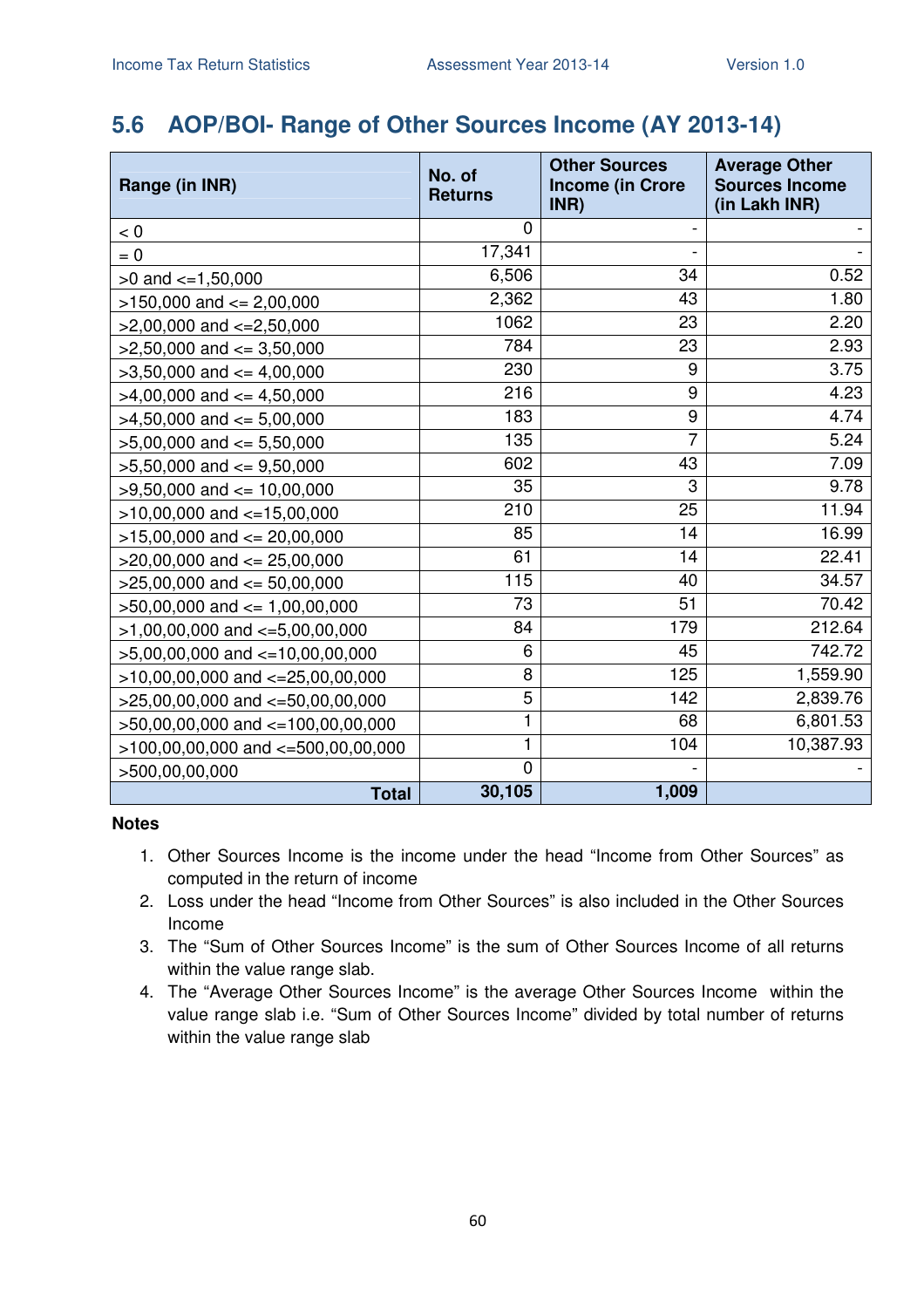### **5.7 AOP/BOI- Range of Interest Income (AY 2013-14)**

| Range (in INR)                        | No. of<br><b>Returns</b> | <b>Sum of Interest</b><br><b>Income (in Crore</b><br>INR) | <b>Average Interest</b><br>Income (in Lakh<br>INR) |
|---------------------------------------|--------------------------|-----------------------------------------------------------|----------------------------------------------------|
| < 0                                   | $\Omega$                 |                                                           |                                                    |
| $= 0$                                 | 21,451                   |                                                           |                                                    |
| $>0$ and $\lt=1,50,000$               | 5,617                    | 27                                                        | 0.47                                               |
| $>150,000$ and $<= 2,00,000$          | 963                      | 17                                                        | 1.77                                               |
| $>2,00,000$ and $\lt=2,50,000$        | 464                      | 10                                                        | 2.21                                               |
| $>2,50,000$ and $<=3,50,000$          | 397                      | 12                                                        | 2.93                                               |
| $>3,50,000$ and $<=4,00,000$          | 107                      | 4                                                         | 3.74                                               |
| $>4,00,000$ and $\leq 4,50,000$       | 103                      | 4                                                         | 4.25                                               |
| $>4,50,000$ and $\leq 5,00,000$       | 78                       | 4                                                         | 4.72                                               |
| $>5,00,000$ and $<= 5,50,000$         | 67                       | 4                                                         | 5.23                                               |
| $>5,50,000$ and $<=9,50,000$          | 382                      | 27                                                        | 7.15                                               |
| $>9,50,000$ and $\leq 10,00,000$      | 20                       | 2                                                         | 9.74                                               |
| $>10,00,000$ and $<=15,00,000$        | 134                      | 16                                                        | 11.97                                              |
| $>15,00,000$ and $<= 20,00,000$       | 71                       | 12                                                        | 17.08                                              |
| $>20,00,000$ and $\leq$ 25,00,000     | 34                       | 8                                                         | 22.30                                              |
| $>25,00,000$ and $\leq 50,00,000$     | 80                       | 28                                                        | 35.07                                              |
| $>50,00,000$ and $<= 1,00,00,000$     | 55                       | 38                                                        | 68.83                                              |
| $>1,00,00,000$ and $<=5,00,00,000$    | 66                       | 143                                                       | 216.65                                             |
| $>5,00,00,000$ and $\lt=10,00,00,000$ | 5                        | 38                                                        | 763.52                                             |
| $>10,00,00,000$ and $<=25,00,00,000$  | 5                        | 81                                                        | 1,618.85                                           |
| $>25,00,00,000$ and $<-50,00,00,000$  | 5                        | 142                                                       | 2,839.76                                           |
| $>50,00,00,000$ and $<=100,00,00,000$ | 1                        | 68                                                        | 6,801.53                                           |
| >100,00,00,000 and                    | $\mathbf 0$              |                                                           |                                                    |
| >500,00,00,000                        | $\mathbf 0$              |                                                           |                                                    |
| <b>Total</b>                          | 30,105                   | 684                                                       |                                                    |

- 1. The Interest Income is already included in the Income from other sources.
- 2. Interest Income is the Gross Interest Income in the "Income from other sources" Schedule of Return of Income. Interest Income data is compiled only for those returns where it is explicitly stated in the Return of Income.
- 3. The "Sum of Interest Income" is the sum of Interest Income of all returns within the value range slab.
- 4. The "Average Interest Income" is the average Interest Income within the value range slab i.e. "Sum of Interest Income" divided by total number of returns within the value range slab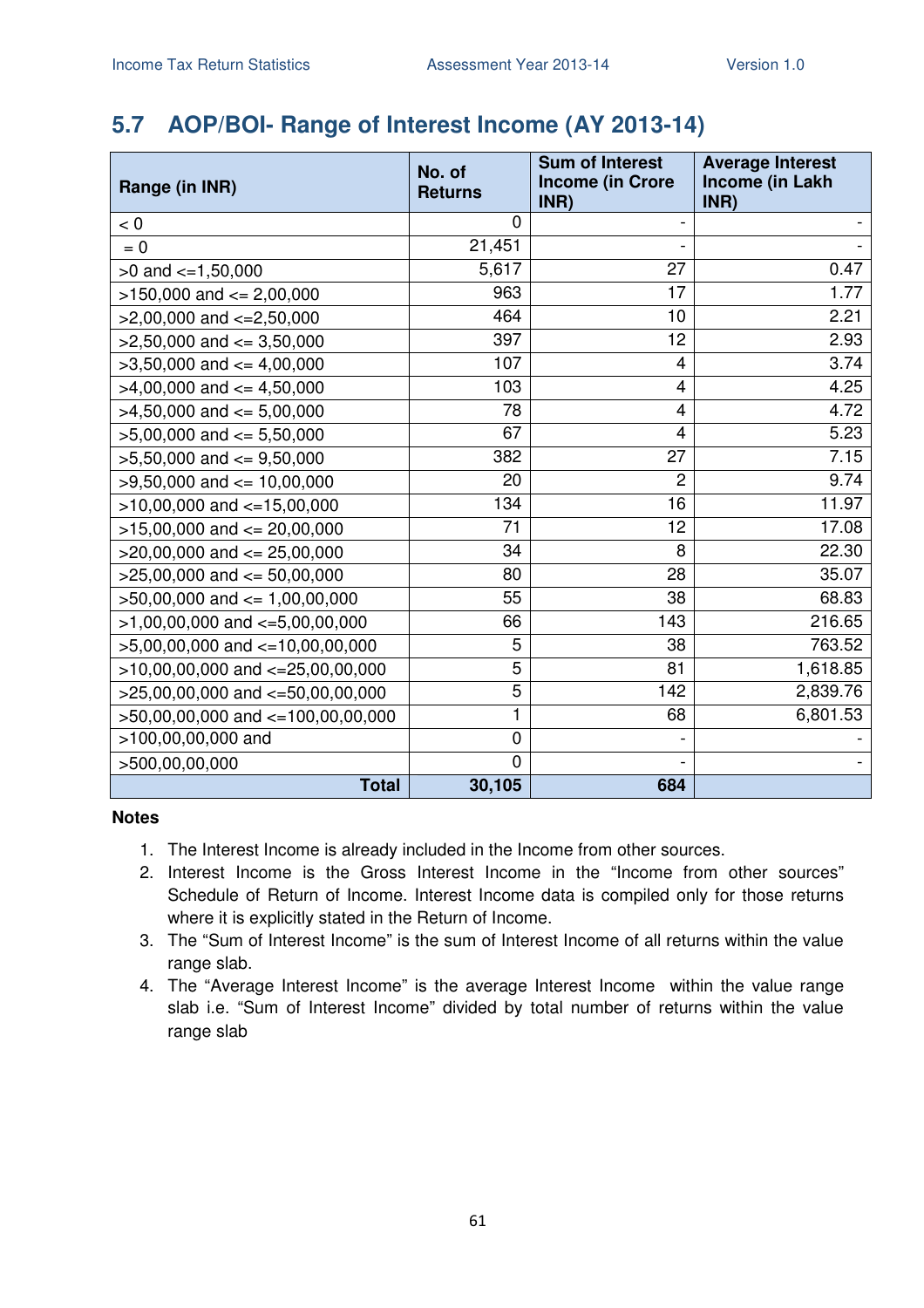### **5.8 AOP/BOI- Range of Brought Forward Loss Set off (AY 2013-14)**

| Range (in INR)                         | No. of<br><b>Returns</b> | <b>Sum of Brought</b><br><b>Forward Loss Set</b><br><b>Off(in Crore INR)</b> | <b>Average Brought</b><br><b>Forward Loss Set</b><br>off (in Lakh INR) |
|----------------------------------------|--------------------------|------------------------------------------------------------------------------|------------------------------------------------------------------------|
| < 0                                    | 0                        |                                                                              |                                                                        |
| $= 0$                                  | 28,036                   |                                                                              |                                                                        |
| $>0$ and $\lt=1,50,000$                | 1030                     | 3                                                                            | 0.30                                                                   |
| $>150,000$ and $<= 2,00,000$           | 85                       | 1                                                                            | 1.75                                                                   |
| $>2,00,000$ and $\lt=2,50,000$         | 64                       | 1                                                                            | 2.23                                                                   |
| $>2,50,000$ and $<=3,50,000$           | 80                       | $\overline{2}$                                                               | 2.94                                                                   |
| $>3,50,000$ and $<=4,00,000$           | 41                       | $\overline{c}$                                                               | 3.77                                                                   |
| $>4,00,000$ and $\leq 4,50,000$        | 26                       | 1                                                                            | 4.26                                                                   |
| $>4,50,000$ and $<=5,00,000$           | 26                       | 1                                                                            | 4.73                                                                   |
| $>5,00,000$ and $<= 5,50,000$          | 16                       | 1                                                                            | 5.22                                                                   |
| $>5,50,000$ and $<=9,50,000$           | 111                      | 8                                                                            | 7.18                                                                   |
| $>9,50,000$ and $<= 10,00,000$         | 6                        | 1                                                                            | 9.81                                                                   |
| $>10,00,000$ and $<-15,00,000$         | 64                       | 8                                                                            | 12.23                                                                  |
| $>15,00,000$ and $<= 20,00,000$        | 63                       | 11                                                                           | 17.45                                                                  |
| $>20,00,000$ and $\leq$ 25,00,000      | 34                       | 8                                                                            | 22.40                                                                  |
| $>25,00,000$ and $<= 50,00,000$        | 86                       | 31                                                                           | 36.33                                                                  |
| $>50,00,000$ and $<= 1,00,00,000$      | 106                      | 77                                                                           | 72.61                                                                  |
| $>1,00,00,000$ and $\lt=5,00,00,000$   | 135                      | 319                                                                          | 236.11                                                                 |
| $>5,00,00,000$ and $<=10,00,00,000$    | 54                       | 372                                                                          | 688.90                                                                 |
| $>10,00,00,000$ and $<=25,00,00,000$   | 32                       | 494                                                                          | 1,543.08                                                               |
| $>25,00,00,000$ and $<-50,00,00,000$   | 4                        | 133                                                                          | 3,318.60                                                               |
| >50,00,00,000 and <=100,00,00,000      | 4                        | 249                                                                          | 6,225.59                                                               |
| $>100,00,00,000$ and $<=500,00,00,000$ | $\overline{c}$           | 227                                                                          | 11,359.52                                                              |
| >500,00,00,000                         | 0                        |                                                                              |                                                                        |
| <b>Total</b>                           | 30,105                   | 1,950                                                                        |                                                                        |

- 1. Brought Forward Loss Set Off is the amount of brought forward losses set off against current year's income in the "Computation of total income" Schedule of return of income
- 2. The "Sum of Brought Forward Loss Set Off" is the sum of Brought Forward Loss Set Off of all returns within the value range slab.
- 3. The "Average Brought Forward Loss Set Off" is the average Brought Forward Loss Set Off within the value range slab i.e. "Sum of Brought Forward Loss Set Off" divided by total number of returns within the value range slab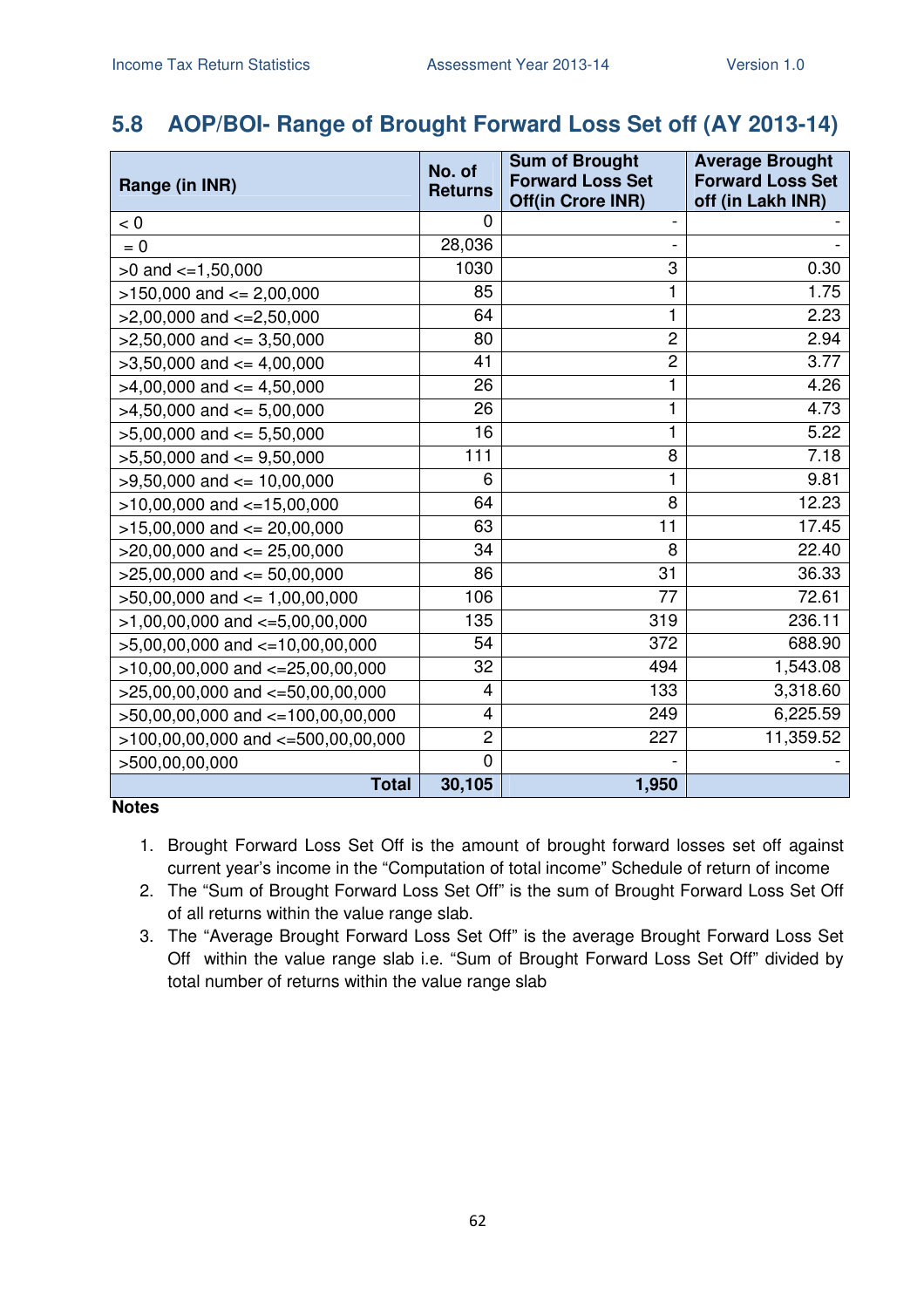### **5.9 AOP/BOI- Range of Returned Income (AY 2013-14)**

| Range (in INR)                           | No. of<br><b>Returns</b> | <b>Sum of Returned</b><br><b>Income (in Crore</b> | <b>Average Returned</b><br>Income (in Lakh |
|------------------------------------------|--------------------------|---------------------------------------------------|--------------------------------------------|
| < 0                                      | 0                        | INR)                                              | INR)                                       |
| $= 0$                                    | 10,626                   |                                                   |                                            |
| $>0$ and $\lt=1,50,000$                  | 9,163                    | 49                                                | 0.53                                       |
| $>150,000$ and $<= 2,00,000$             | 3,101                    | 56                                                | 1.80                                       |
| $>2,00,000$ and $\lt=2,50,000$           | 1593                     | 35                                                | 2.19                                       |
|                                          | 1198                     | 35                                                | 2.94                                       |
| $>2,50,000$ and $<=3,50,000$             | 386                      | 14                                                | 3.75                                       |
| $>3,50,000$ and $<=4,00,000$             | 328                      | 14                                                | 4.23                                       |
| $>4,00,000$ and $\lt=4,50,000$           |                          |                                                   |                                            |
| $>4,50,000$ and $\leq 5,00,000$          | 305                      | 15                                                | 4.76                                       |
| $>5,00,000$ and $<= 5,50,000$            | 206                      | 11                                                | 5.24                                       |
| $>5,50,000$ and $<=9,50,000$             | 986                      | 71                                                | 7.15                                       |
| $>9,50,000$ and $\leq 10,00,000$         | 62                       | 6                                                 | 9.75                                       |
| $>10,00,000$ and $<=15,00,000$           | 458                      | 55                                                | 12.08                                      |
| $>15,00,000$ and $<= 20,00,000$          | 252                      | 43                                                | 17.23                                      |
| $>20,00,000$ and $<= 25,00,000$          | 166                      | 37                                                | 22.46                                      |
| $>25,00,000$ and $<= 50,00,000$          | 376                      | 132                                               | 35.11                                      |
| $>50,00,000$ and $<= 1,00,00,000$        | 297                      | 209                                               | 70.40                                      |
| $>1,00,00,000$ and $\lt=5,00,00,000$     | 436                      | 912                                               | 209.29                                     |
| $>5,00,00,000$ and $\lt=10,00,00,000$    | 76                       | 530                                               | 697.72                                     |
| $>10,00,00,000$ and $<=25,00,00,000$     | 48                       | 744                                               | 1,549.21                                   |
| $>25,00,00,000$ and $<=50,00,00,000$     | 28                       | 954                                               | 3,406.25                                   |
| >50,00,00,000 and <=100,00,00,000        | 8                        | 540                                               | 6,747.93                                   |
| $>100,00,00,000$ and $\lt=500,00,00,000$ | 6                        | 1,304                                             | 21,726.35                                  |
| >500,00,00,000                           | $\overline{0}$           |                                                   |                                            |
| <b>Total</b>                             | 30,105                   | 5,766                                             |                                            |

- 1. Returned Income is the total income after chapter VI-A deduction as computed in the "Computation of total income" schedule of return of income
- 2. In cases where Total Income in the "Computation of total income" schedule of return of income is 0, the amount of losses of current year to be carried forward stated in the "Computation of total income" schedule of return of income is taken as Returned Income.
- 3. The "Sum of Returned Income" is the sum of Returned Income of all returns within the value range slab.
- 4. The "Average Returned Income" is the average Returned Income within the value range slab i.e. "Sum of Returned Income" divided by total number of returns within the value range slab.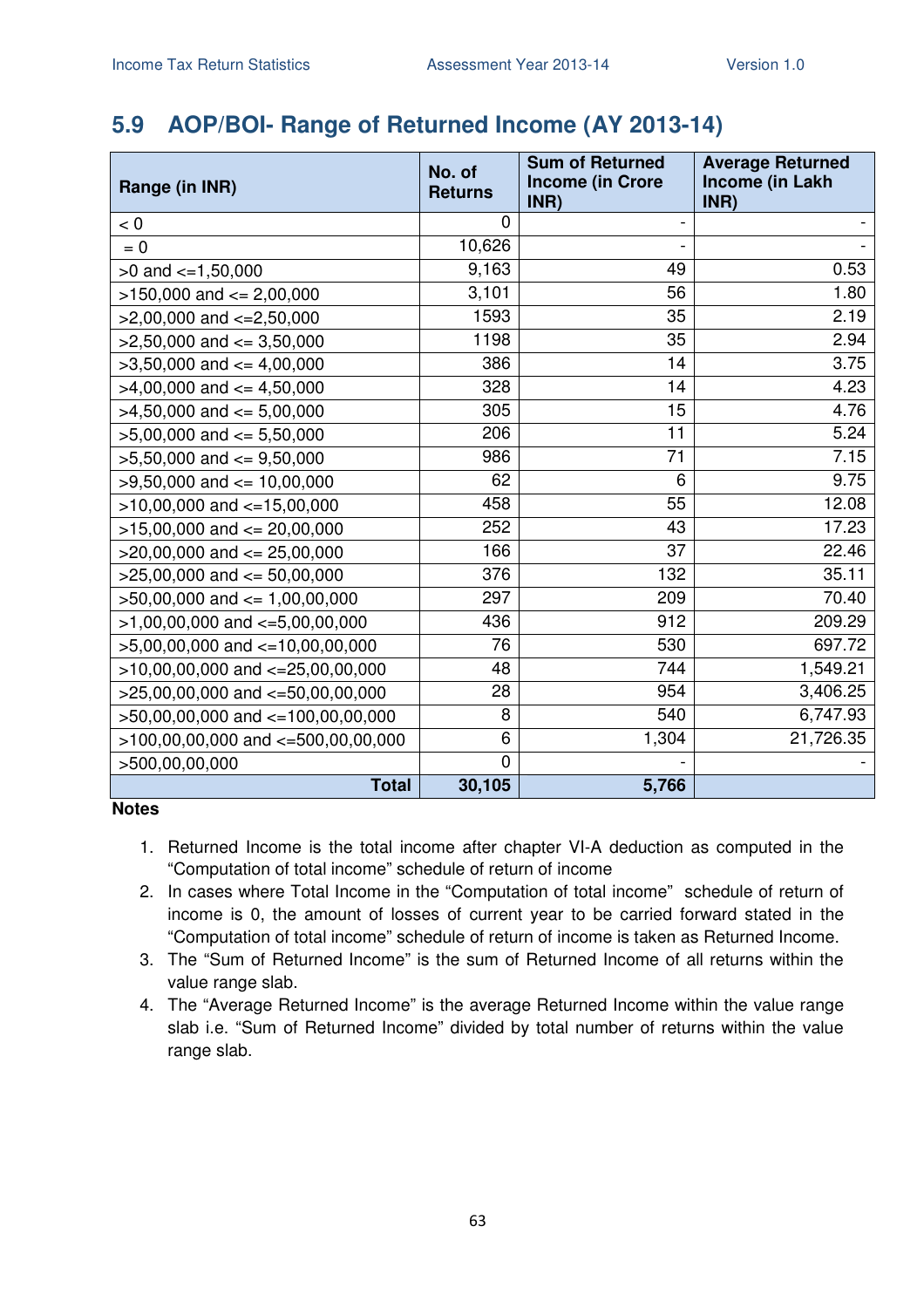### **5.10 AOP/BOI- Range of Tax Payable (AY 2013-14)**

| Range (in INR)                         | No. of<br><b>Returns</b> | <b>Sum of Tax</b><br>Payable(in<br><b>Crore INR)</b> | <b>Average Tax</b><br>Payable (in Lakh<br>INR) |
|----------------------------------------|--------------------------|------------------------------------------------------|------------------------------------------------|
| < 0                                    | $\mathbf 0$              |                                                      |                                                |
| $= 0$                                  | 22,225                   |                                                      |                                                |
| $>0$ and $\lt=1,50,000$                | 5,631                    | 15                                                   | 0.27                                           |
| $>150,000$ and $<= 2,00,000$           | 231                      | 4                                                    | 1.73                                           |
| $>2,00,000$ and $\lt=2,50,000$         | 165                      | 4                                                    | 2.24                                           |
| $>2,50,000$ and $<=3,50,000$           | 242                      | 7                                                    | 2.96                                           |
| $>3,50,000$ and $<=4,00,000$           | 97                       | 4                                                    | 3.70                                           |
| $>4,00,000$ and $\lt=4,50,000$         | 75                       | 3                                                    | 4.27                                           |
| $>4,50,000$ and $<=5,00,000$           | 72                       | 3                                                    | 4.75                                           |
| $>5,00,000$ and $<= 5,50,000$          | 65                       | 3                                                    | 5.27                                           |
| $>5,50,000$ and $<=9,50,000$           | 310                      | 22                                                   | 7.25                                           |
| $>9,50,000$ and $\leq 10,00,000$       | 19                       | $\overline{c}$                                       | 9.79                                           |
| $>10,00,000$ and $<=15,00,000$         | 166                      | 20                                                   | 11.98                                          |
| $>15,00,000$ and $<= 20,00,000$        | 138                      | 24                                                   | 17.40                                          |
| $>20,00,000$ and $<= 25,00,000$        | 79                       | 18                                                   | 22.29                                          |
| $>25,00,000$ and $<= 50,00,000$        | 259                      | 92                                                   | 35.49                                          |
| $>50,00,000$ and $<= 1,00,00,000$      | 142                      | 101                                                  | 71.33                                          |
| $>1,00,00,000$ and $\lt=5,00,00,000$   | 144                      | 311                                                  | 216.19                                         |
| $>5,00,00,000$ and $\lt=10,00,00,000$  | 25                       | 183                                                  | 731.90                                         |
| $>10,00,00,000$ and $<=25,00,00,000$   | 14                       | 224                                                  | 1,597.82                                       |
| $>25,00,00,000$ and $<=50,00,00,000$   | 3                        | 97                                                   | 3,235.59                                       |
| >50,00,00,000 and <=100,00,00,000      | 1                        | 62                                                   | 6,181.36                                       |
| $>100,00,00,000$ and $<=500,00,00,000$ | $\overline{c}$           | 233                                                  | 11,647.57                                      |
| >500,00,00,000                         | $\overline{0}$           |                                                      |                                                |
| <b>Total</b>                           | 30,105                   | 1,433                                                |                                                |

- 1. Tax Payable is the aggregate tax liability as computed in the "Computation of tax liability on total income" schedule of return of income. Tax, surcharge, cess& interest after giving credit u/s 115JAA and relief u/s 89/90/90A/91 but before giving credit for taxes paid(advance tax/TDS/TCS/Self-Assessment Tax) constitute Tax Payable.
- 2. The "Sum of Tax Payable" is the sum of Tax Payable of all returns within the value range slab.
- 3. The "Average Tax Payable" is the average Tax Payable within the value range slab i.e. "Sum of Tax Payable" divided by total number of returns within the value range slab.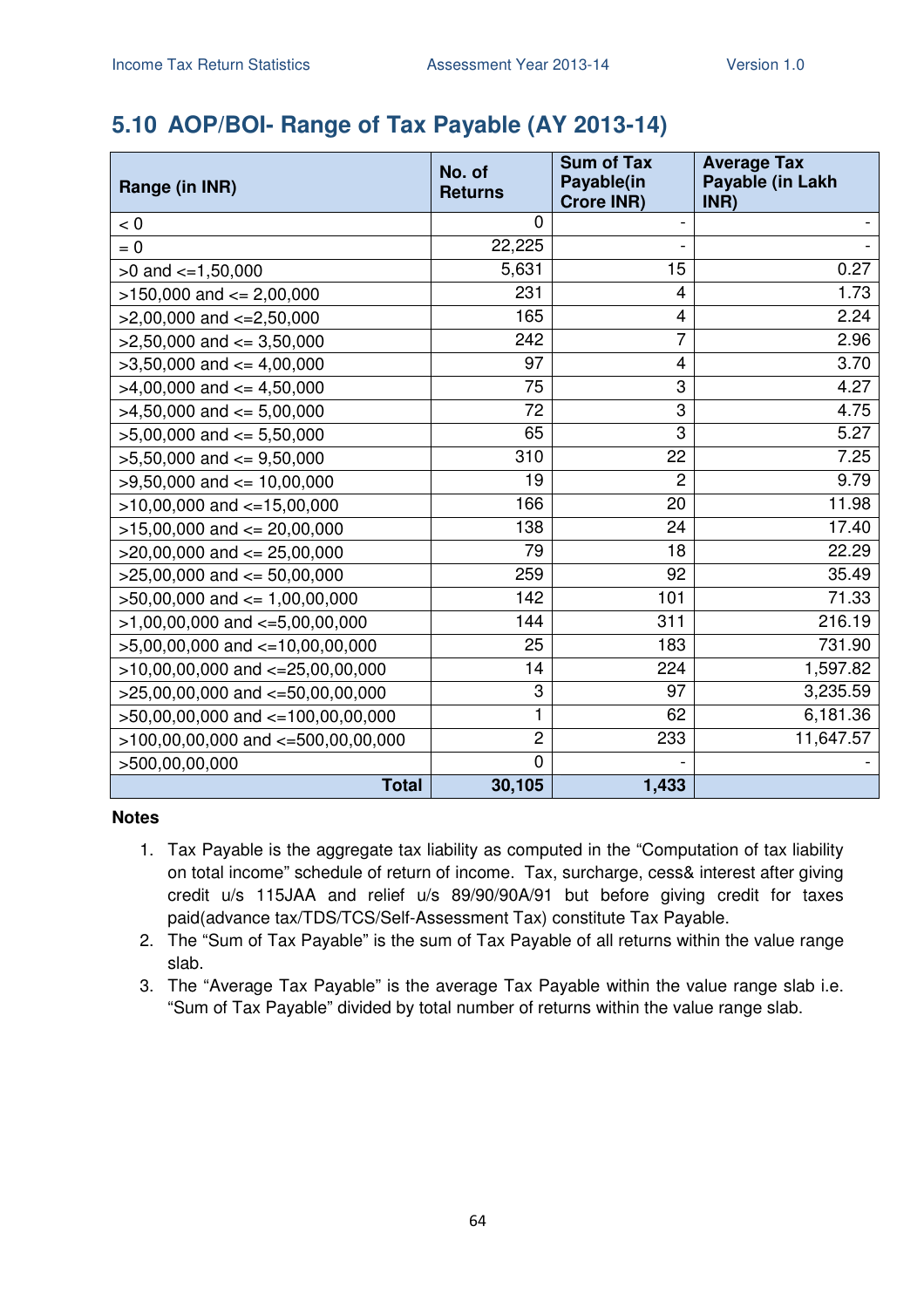# **6. Income Tax Returns - Company**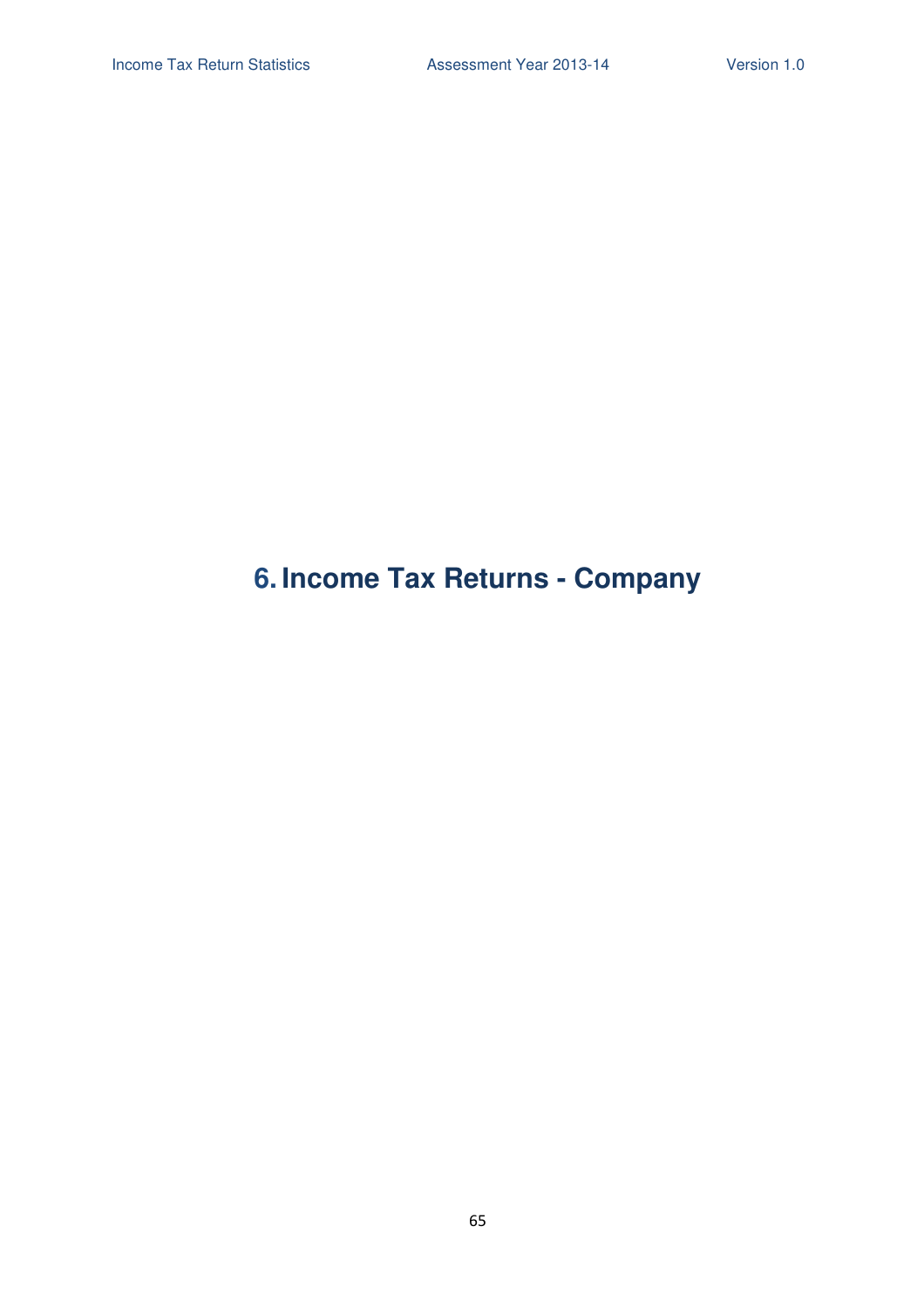### **6.1 Company – Gross Total Income (AY 2013-14)**

| Range (in INR)                         | No. of<br><b>Returns</b> | <b>Sum of Gross</b><br><b>Total Income (in</b><br><b>Crore INR)</b> | <b>Average Gross</b><br><b>Total Income</b><br>(in Lakh INR) |
|----------------------------------------|--------------------------|---------------------------------------------------------------------|--------------------------------------------------------------|
| < 0                                    | 0                        |                                                                     |                                                              |
| $= 0$                                  | 3,15,033                 |                                                                     |                                                              |
| $>0$ and $\lt=1,50,000$                | 1,21,114                 | 510                                                                 | 0.42                                                         |
| $>150,000$ and $<= 2,00,000$           | 13,126                   | 229                                                                 | 1.74                                                         |
| $>2,00,000$ and $\lt=2,50,000$         | 10,029                   | 225                                                                 | 2.24                                                         |
| $>2,50,000$ and $\leq 3,50,000$        | 15,433                   | 459                                                                 | 2.97                                                         |
| $>3,50,000$ and $<=4,00,000$           | 5,989                    | 224                                                                 | 3.75                                                         |
| $>4,00,000$ and $\leq 4,50,000$        | 5,373                    | 228                                                                 | 4.24                                                         |
| $>4,50,000$ and $<= 5,00,000$          | 4,995                    | 237                                                                 | 4.75                                                         |
| $>5,00,000$ and $<= 5,50,000$          | 4,560                    | 239                                                                 | 5.24                                                         |
| $>5,50,000$ and $<=9,50,000$           | 25,226                   | 1,845                                                               | 7.31                                                         |
| $>9,50,000$ and $<= 10,00,000$         | 2,453                    | 239                                                                 | 9.75                                                         |
| $>10,00,000$ and $<-15,00,000$         | 17,318                   | 2,132                                                               | 12.31                                                        |
| $>15,00,000$ and $<= 20,00,000$        | 11,524                   | 1,998                                                               | 17.34                                                        |
| $>20,00,000$ and $\leq$ 25,00,000      | 8,328                    | 1,864                                                               | 22.38                                                        |
| $>25,00,000$ and $<= 50,00,000$        | 21,714                   | 7,696                                                               | 35.44                                                        |
| $>50,00,000$ and $<= 1,00,00,000$      | 16,553                   | 11,783                                                              | 71.18                                                        |
| $>1,00,00,000$ and $\lt=5,00,00,000$   | 18,052                   | 39,295                                                              | 217.68                                                       |
| $>5,00,00,000$ and $\lt=10,00,00,000$  | 3,491                    | 24,475                                                              | 701.09                                                       |
| $>10,00,00,000$ and $<=25,00,00,000$   | 2,709                    | 42,253                                                              | 1,559.71                                                     |
| $>25,00,00,000$ and $<=50,00,00,000$   | 1,111                    | 39,003                                                              | 3,510.61                                                     |
| >50,00,00,000 and <=100,00,00,000      | 612                      | 42,868                                                              | 7,004.52                                                     |
| $>100,00,00,000$ and $<=500,00,00,000$ | 610                      | 1,25,046                                                            | 20,499.35                                                    |
| >500,00,00,000                         | 205                      | 4,62,441                                                            | 2,25,581.08                                                  |
| <b>Total</b>                           | 6,25,558                 | 8,05,289                                                            |                                                              |

- 1. Gross Total Income is the income before chapter VI-A deduction as computed in the "Computation of total income" schedule of return of income.
- 2. In cases where Gross Total Income in the "Computation of total income" schedule of return of income is 0, the amount of losses of current year to be carried forward stated in the "Computation of total income" schedule of return of income is taken as Gross Total Income.
- 3. The "Sum of Gross Total Income" is the sum of Gross Total Income of all returns within the value range slab.
- 4. The "Average Gross Total Income" is the average Gross Total Income within the value range slab i.e. "Sum of Gross Total Income" divided by total number of returns within the value range slab.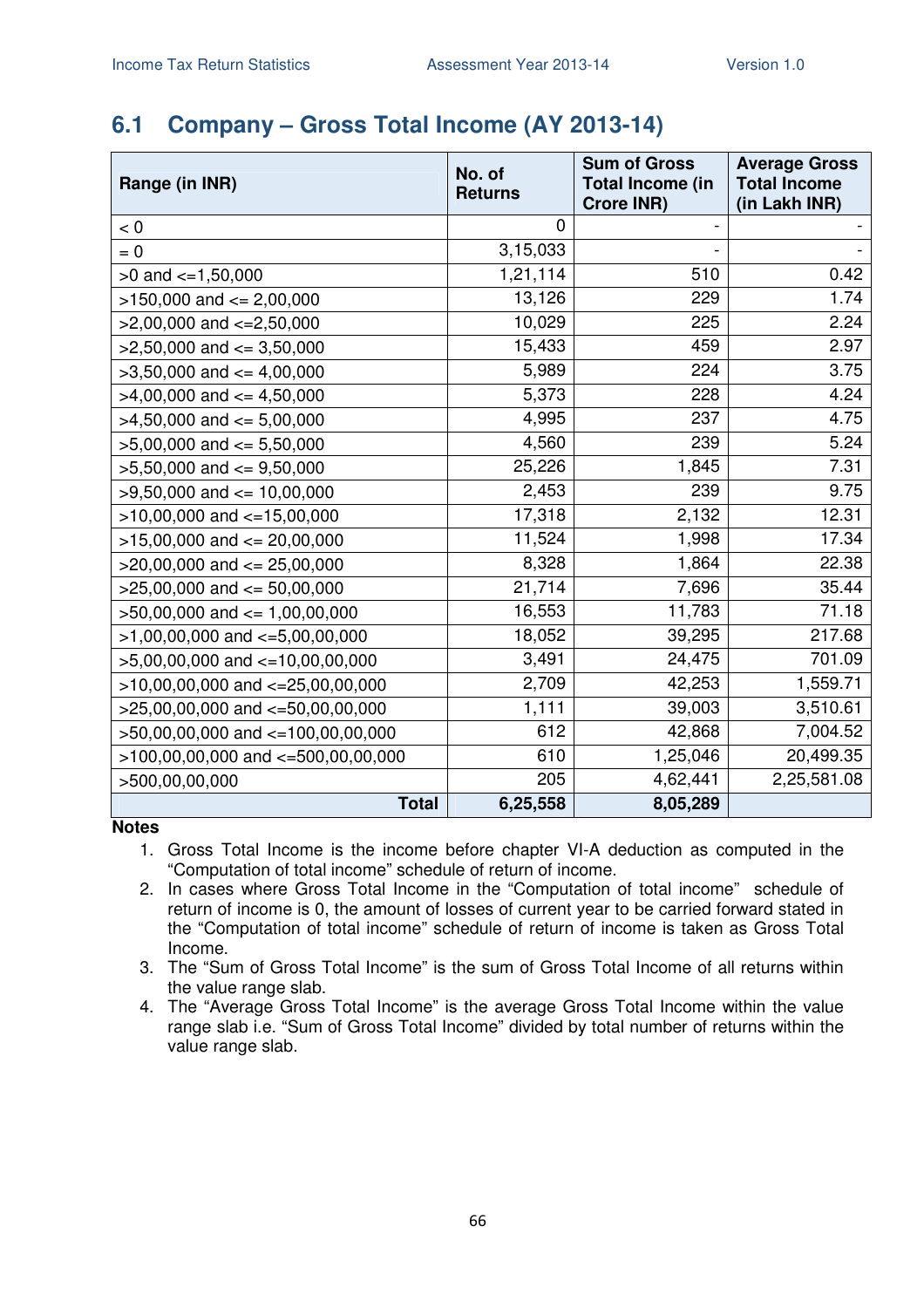#### **6.2 Company- Range of House Property Income (AY 2013-14)**

| Range (in INR)                         | No. of<br><b>Returns</b> | <b>Sum of House</b><br><b>Property Income</b><br>(in Crore INR) | <b>Average House</b><br><b>Property Income</b><br>(in Lakh INR) |
|----------------------------------------|--------------------------|-----------------------------------------------------------------|-----------------------------------------------------------------|
| < 0                                    |                          |                                                                 |                                                                 |
| $= 0$                                  | 5,99,428                 |                                                                 |                                                                 |
| $>0$ and $\leq$ =1,50,000              | 7,063                    | 49                                                              | 0.69                                                            |
| $>150,000$ and $<= 2,00,000$           | 1,295                    | 22                                                              | 1.73                                                            |
| $>2,00,000$ and $\lt=2,50,000$         | 1,175                    | 26                                                              | 2.22                                                            |
| $>2,50,000$ and $\leq 3,50,000$        | 1,828                    | 54                                                              | 2.96                                                            |
| $>3,50,000$ and $<= 4,00,000$          | 722                      | 27                                                              | 3.75                                                            |
| $>4,00,000$ and $\leq 4,50,000$        | 822                      | 35                                                              | 4.22                                                            |
| $>4,50,000$ and $\leq 5,00,000$        | 608                      | 29                                                              | 4.75                                                            |
| $>5,00,000$ and $<= 5,50,000$          | 641                      | 34                                                              | 5.23                                                            |
| $>5,50,000$ and $<=9,50,000$           | 2,918                    | 208                                                             | 7.14                                                            |
| $>9,50,000$ and $\leq 10,00,000$       | 209                      | 20                                                              | 9.77                                                            |
| $>10,00,000$ and $<=15,00,000$         | 1,787                    | 220                                                             | 12.29                                                           |
| $>15,00,000$ and $<= 20,00,000$        | 1,238                    | 215                                                             | 17.37                                                           |
| $>20,00,000$ and $<= 25,00,000$        | 864                      | 193                                                             | 22.35                                                           |
| $>25,00,000$ and $<= 50,00,000$        | 2,319                    | 818                                                             | 35.27                                                           |
| $>50,00,000$ and $\leq 1,00,00,000$    | 1,363                    | 954                                                             | 70.02                                                           |
| $>1,00,00,000$ and $\lt=5,00,00,000$   | 1,081                    | 2,156                                                           | 199.40                                                          |
| $>5,00,00,000$ and $\lt=10,00,00,000$  | 123                      | 856                                                             | 695.86                                                          |
| $>10,00,00,000$ and $<-25,00,00,000$   | 47                       | 695                                                             | 1,479.60                                                        |
| >25,00,00,000 and <=50,00,00,000       | 18                       | 608                                                             | 3,377.79                                                        |
| >50,00,00,000 and <=100,00,00,000      | 7                        | 424                                                             | 6,062.75                                                        |
| $>100,00,00,000$ and $<=500,00,00,000$ | $\overline{c}$           | 458                                                             | 22,886.62                                                       |
| >500,00,00,000                         |                          |                                                                 |                                                                 |
| <b>Total</b>                           | 6,25,558                 | 8,101                                                           |                                                                 |

- 1. House Property Income is the income under the head "Income from house property" as computed in the return of income
- 2. Loss under the head "Income from house property" is also included in the House Property Income
- 3. The "Sum of House Property Income" is the sum of House Property Income of all returns within the value range slab.
- 4. The "Average House Property Income" is the average House Property Income within the value range slab i.e. "Sum of House Property Income" divided by total number of returns within the value range slab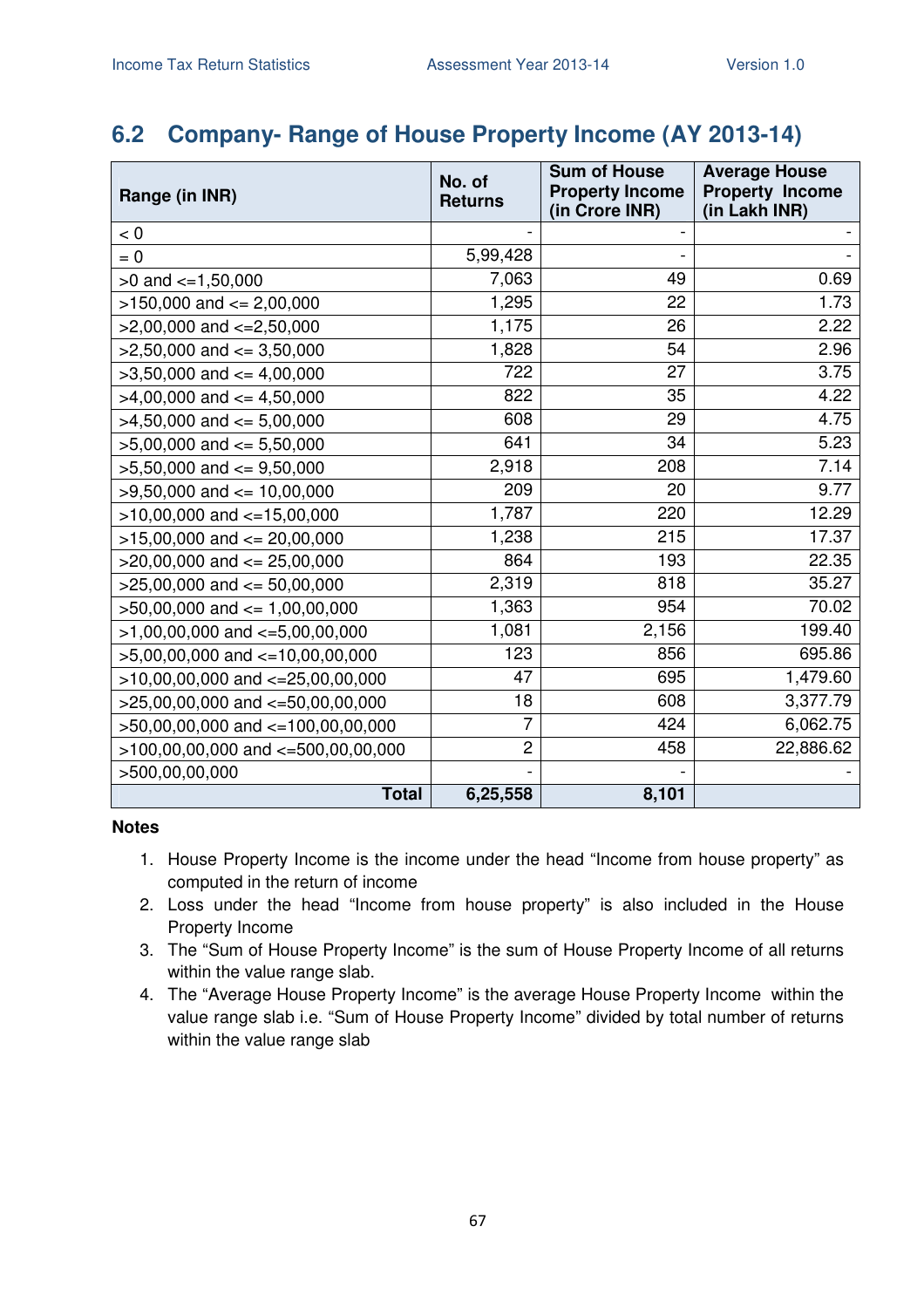### **6.3 Company- Range of Business Income (AY 2013-14)**

| Range (in INR)                         | No. of<br><b>Returns</b> | <b>Sum of Business</b><br><b>Income (in Crore</b> | <b>Average Business</b><br>Income (in Lakh |
|----------------------------------------|--------------------------|---------------------------------------------------|--------------------------------------------|
|                                        | 0                        | INR)                                              | INR)                                       |
| < 0                                    |                          |                                                   |                                            |
| $= 0$                                  | 3,34,494                 |                                                   |                                            |
| $>0$ and $\lt=1,50,000$                | 1,16,245                 | 479                                               | 0.41                                       |
| $>150,000$ and $<= 2,00,000$           | 12,103                   | 211                                               | 1.74                                       |
| $>2,00,000$ and $\lt=2,50,000$         | 9,432                    | 211                                               | 2.24                                       |
| $>2,50,000$ and $<=3,50,000$           | 14,449                   | 429                                               | 2.97                                       |
| $>3,50,000$ and $<=4,00,000$           | 5,646                    | 212                                               | 3.75                                       |
| $>4,00,000$ and $\lt=4,50,000$         | 4,962                    | 210                                               | 4.24                                       |
| $>4,50,000$ and $<=5,00,000$           | 4,656                    | 221                                               | 4.75                                       |
| $>5,00,000$ and $<= 5,50,000$          | 4,289                    | 225                                               | 5.24                                       |
| $>5,50,000$ and $<=9,50,000$           | 23,385                   | 1,712                                             | 7.32                                       |
| $>9,50,000$ and $<= 10,00,000$         | 2,283                    | 223                                               | 9.75                                       |
| $>10,00,000$ and $<-15,00,000$         | 16,118                   | 1,984                                             | 12.31                                      |
| $>15,00,000$ and $<= 20,00,000$        | 10,561                   | 1,831                                             | 17.34                                      |
| $>20,00,000$ and $<= 25,00,000$        | 7,663                    | 1,714                                             | 22.37                                      |
| $>25,00,000$ and $<= 50,00,000$        | 20,005                   | 7,106                                             | 35.52                                      |
| $>50,00,000$ and $\leq 1,00,00,000$    | 14,902                   | 10,617                                            | 71.25                                      |
| $>1,00,00,000$ and $\lt=5,00,00,000$   | 16,340                   | 35,683                                            | 218.38                                     |
| $>5,00,00,000$ and $\lt=10,00,00,000$  | 3,198                    | 22,490                                            | 703.24                                     |
| $>10,00,00,000$ and $<=25,00,00,000$   | 2,480                    | 38,601                                            | 1,556.49                                   |
| $>25,00,00,000$ and $<-50,00,00,000$   | 1,014                    | 35,308                                            | 3,482.01                                   |
| $>50,00,00,000$ and $<=100,00,00,000$  | 591                      | 41,501                                            | 7,022.17                                   |
| $>100,00,00,000$ and $<=500,00,00,000$ | 556                      | 1,16,271                                          | 20,912.05                                  |
| >500,00,00,000                         | 186                      | 4,35,342                                          | 2,34,054.90                                |
| <b>Total</b>                           | 6,25,558                 | 7,52,581                                          |                                            |

- 1. Business Income is the income under the head "Profits and gains of business or profession" as computed in the return of income
- 2. Loss under the head "Profits and gains of business or profession" is also included in the Business Income
- 3. The "Sum of Business Income" is the sum of Business Income of all returns within the value range slab.
- 4. The "Average Business Income" is the average Business Income within the value range slab i.e. "Sum of Business Income" divided by total number of returns within the value range slab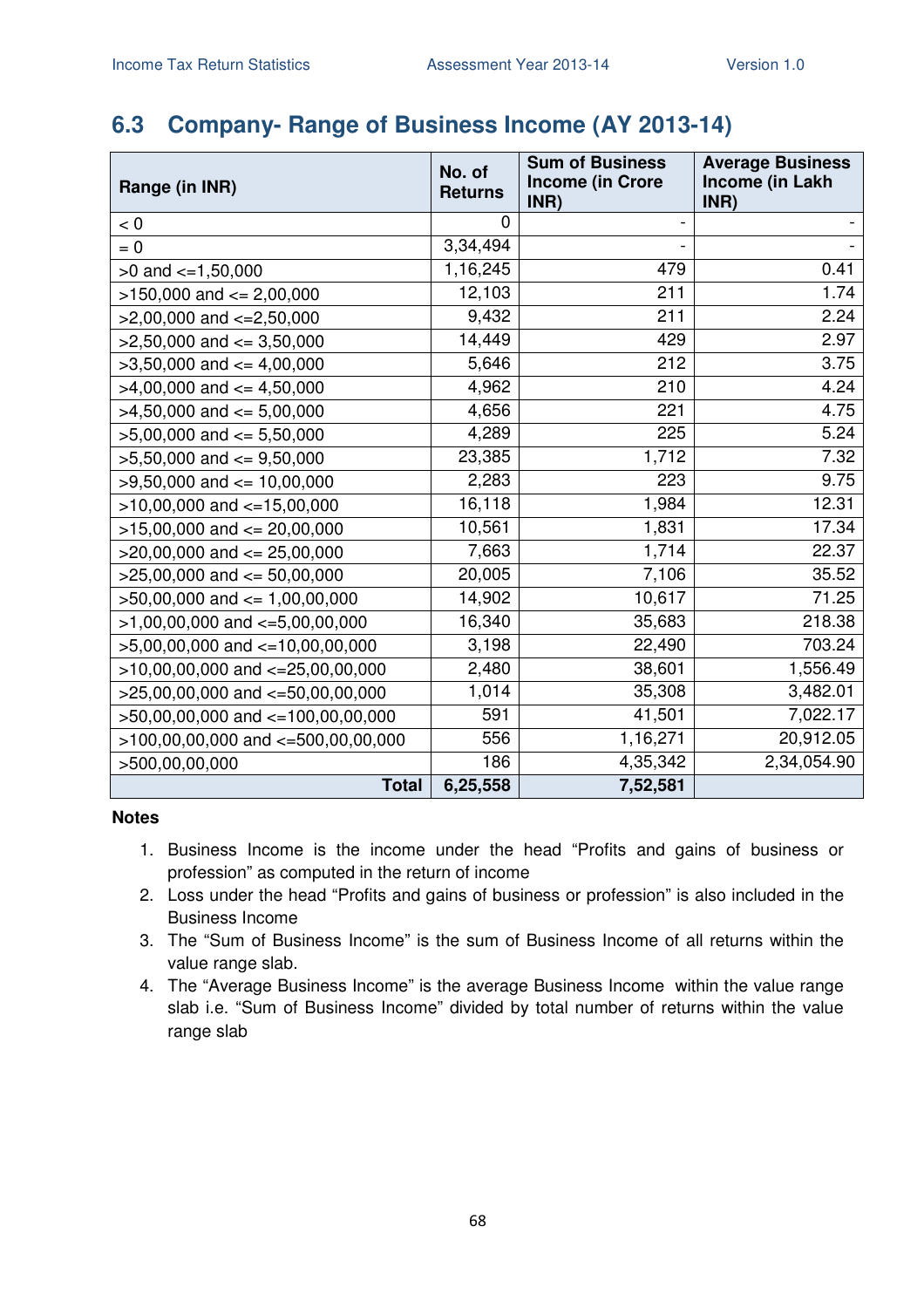### **6.4 Company- Range of Long Term Capital Gains (AY 2013-14)**

| Range (in INR)                         | No. of<br><b>Returns</b> | <b>Sum of Long</b><br><b>Term Capital</b><br><b>Gains Income</b><br>(in Crore INR) | <b>Average Long</b><br><b>Term Capital</b><br><b>Gains Income(in</b><br>Lakh INR) |
|----------------------------------------|--------------------------|------------------------------------------------------------------------------------|-----------------------------------------------------------------------------------|
| < 0                                    | 0                        |                                                                                    |                                                                                   |
| $= 0$                                  | 6,20,034                 |                                                                                    |                                                                                   |
| $>0$ and $\lt=1,50,000$                | 1,414                    | 7                                                                                  | 0.47                                                                              |
| $>150,000$ and $<= 2,00,000$           | 175                      | 3                                                                                  | 1.75                                                                              |
| $>2,00,000$ and $<=2,50,000$           | 132                      | 3                                                                                  | 2.23                                                                              |
| $>2,50,000$ and $<=3,50,000$           | 236                      | $\overline{7}$                                                                     | 3.00                                                                              |
| $>3,50,000$ and $<=4,00,000$           | 89                       | 3                                                                                  | 3.76                                                                              |
| $>4,00,000$ and $\leq 4,50,000$        | 83                       | 4                                                                                  | 4.26                                                                              |
| $>4,50,000$ and $\leq 5,00,000$        | 89                       | 4                                                                                  | 4.74                                                                              |
| $>5,00,000$ and $<= 5,50,000$          | 73                       | 4                                                                                  | 5.23                                                                              |
| $>5,50,000$ and $<=9,50,000$           | 393                      | 28                                                                                 | 7.18                                                                              |
| $>9,50,000$ and $<= 10,00,000$         | 45                       | 4                                                                                  | 9.71                                                                              |
| $>10,00,000$ and $<-15,00,000$         | 314                      | 39                                                                                 | 12.33                                                                             |
| $>15,00,000$ and $<= 20,00,000$        | 256                      | 45                                                                                 | 17.54                                                                             |
| $>20,00,000$ and $<= 25,00,000$        | 198                      | 45                                                                                 | 22.48                                                                             |
| $>25,00,000$ and $<= 50,00,000$        | 551                      | 198                                                                                | 35.90                                                                             |
| $>50,00,000$ and $<= 1,00,00,000$      | 472                      | 340                                                                                | 72.01                                                                             |
| $>1,00,00,000$ and $\lt=5,00,00,000$   | 665                      | 1,415                                                                              | 212.86                                                                            |
| $>5,00,00,000$ and $\lt=10,00,00,000$  | 139                      | 964                                                                                | 693.22                                                                            |
| $>10,00,00,000$ and $<=25,00,00,000$   | 106                      | 1,667                                                                              | 1,572.28                                                                          |
| >25,00,00,000 and <=50,00,00,000       | 45                       | 1,638                                                                              | 3,639.56                                                                          |
| >50,00,00,000 and <=100,00,00,000      | 19                       | 1,268                                                                              | 6,675.06                                                                          |
| $>100,00,00,000$ and $<=500,00,00,000$ | 25                       | 5,198                                                                              | 20,791.23                                                                         |
| >500,00,00,000                         | 5                        | 3,609                                                                              | 72,170.29                                                                         |
| <b>Total</b>                           | 6,25,558                 | 16,491                                                                             |                                                                                   |

- 1. Long Term Capital Gains Income is the income from the transfer of long-term capital asset(s) as computed in the return of income under the head "Capital Gains"
- 2. Loss from the transfer of long-term capital asset(s) under the head "Capital Gains" is also included in the Long Term Capital Gains Income
- 3. The "Sum of Long Term Capital Gains Income" is the sum of Long Term Capital Gains Income of all returns within the value range slab.
- 4. The "Average Long Term Capital Gains Income" is the average Long Term Capital Gains Income within the value range slab i.e. "Sum of Long Term Capital Gains Income" divided by total number of returns within the value range slab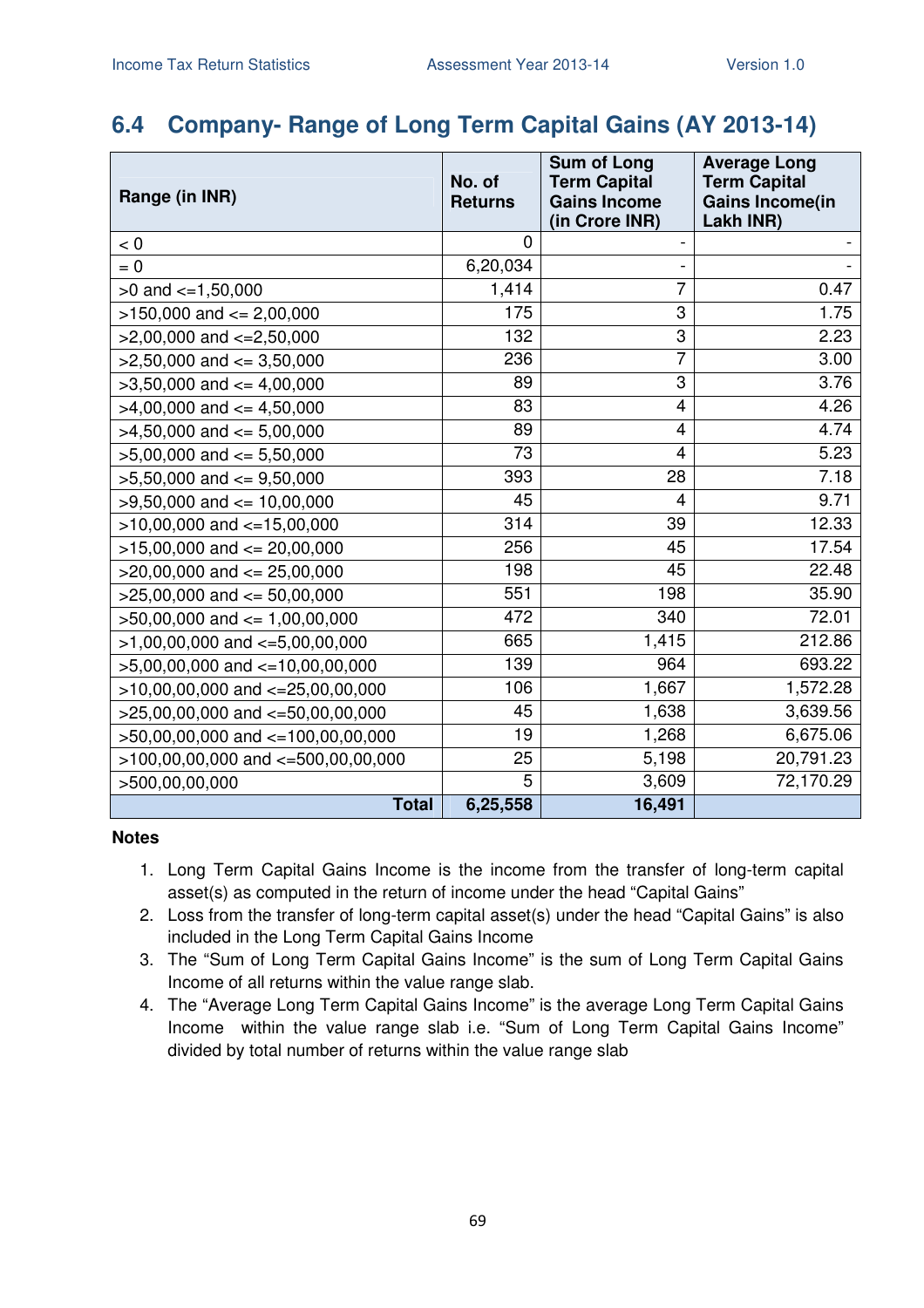### **6.5 Company- Range of Short Term Capital Gains (AY 2013-14)**

| Range (in INR)                         | No. of<br><b>Returns</b> | <b>Sum of Short</b><br><b>Term Capital</b><br><b>Gains Income</b><br>(in Crore INR) | <b>Average Short Term</b><br><b>Capital Gains</b><br>Income(in Lakh<br>INR) |
|----------------------------------------|--------------------------|-------------------------------------------------------------------------------------|-----------------------------------------------------------------------------|
| < 0                                    | 128                      | $-193$                                                                              | $-150.94$                                                                   |
| $= 0$                                  | 6,11,391                 |                                                                                     |                                                                             |
| $>0$ and $\lt=1,50,000$                | 6,860                    | 28                                                                                  | 0.41                                                                        |
| $>150,000$ and $<= 2,00,000$           | 587                      | 10                                                                                  | 1.74                                                                        |
| $>2,00,000$ and $<=2,50,000$           | 464                      | 11                                                                                  | 2.26                                                                        |
| $>2,50,000$ and $<=3,50,000$           | 686                      | 20                                                                                  | 2.97                                                                        |
| $>3,50,000$ and $<=4,00,000$           | 281                      | 11                                                                                  | 3.76                                                                        |
| $>4,00,000$ and $\leq 4,50,000$        | 246                      | 10                                                                                  | 4.24                                                                        |
| $>4,50,000$ and $<=5,00,000$           | 200                      | 10                                                                                  | 4.76                                                                        |
| $>5,00,000$ and $<= 5,50,000$          | 165                      | 9                                                                                   | 5.25                                                                        |
| $>5,50,000$ and $<=9,50,000$           | 917                      | 66                                                                                  | 7.21                                                                        |
| $>9,50,000$ and $<= 10,00,000$         | 78                       | 8                                                                                   | 9.78                                                                        |
| $>10,00,000$ and $<-15,00,000$         | 580                      | 72                                                                                  | 12.33                                                                       |
| $>15,00,000$ and $<= 20,00,000$        | 394                      | 69                                                                                  | 17.52                                                                       |
| $>$ 20,00,000 and $\leq$ 25,00,000     | 301                      | 68                                                                                  | 22.49                                                                       |
| $>25,00,000$ and $<= 50,00,000$        | 731                      | 257                                                                                 | 35.15                                                                       |
| $>50,00,000$ and $<= 1,00,00,000$      | 537                      | 382                                                                                 | 71.06                                                                       |
| $>1,00,00,000$ and $\lt=5,00,00,000$   | 702                      | 1,566                                                                               | 223.04                                                                      |
| $>5,00,00,000$ and $<-10,00,00,000$    | 131                      | 900                                                                                 | 687.15                                                                      |
| $>10,00,00,000$ and $<-25,00,00,000$   | 98                       | 1,484                                                                               | 1,514.66                                                                    |
| $>25,00,00,000$ and $<=50,00,00,000$   | 39                       | 1,303                                                                               | 3,340.36                                                                    |
| >50,00,00,000 and <=100,00,00,000      | 21                       | 1,475                                                                               | 7,022.70                                                                    |
| $>100,00,00,000$ and $<=500,00,00,000$ | 20                       | 3,551                                                                               | 17,754.39                                                                   |
| >500,00,00,000                         | 1                        | 572                                                                                 | 57,156.64                                                                   |
| <b>Total</b>                           | 6,25,558                 | 11,686                                                                              |                                                                             |

- 1. Short Term Capital Gains Income is the income from the transfer of short-term capital asset(s) as computed in the return of income under the head "Capital Gains"
- 2. Loss from the transfer of short-term capital asset(s) under the head "Capital Gains" is also included in the Short Term Capital Gains Income
- 3. The "Sum of Short Term Capital Gains Income" is the sum of Short Term Capital Gains Income of all returns within the value range slab.
- 4. The "Average Short Term Capital Gains Income" is the average Short Term Capital Gains Income within the value range slab i.e. "Sum of Short Term Capital Gains Income" divided by total number of returns within the value range slab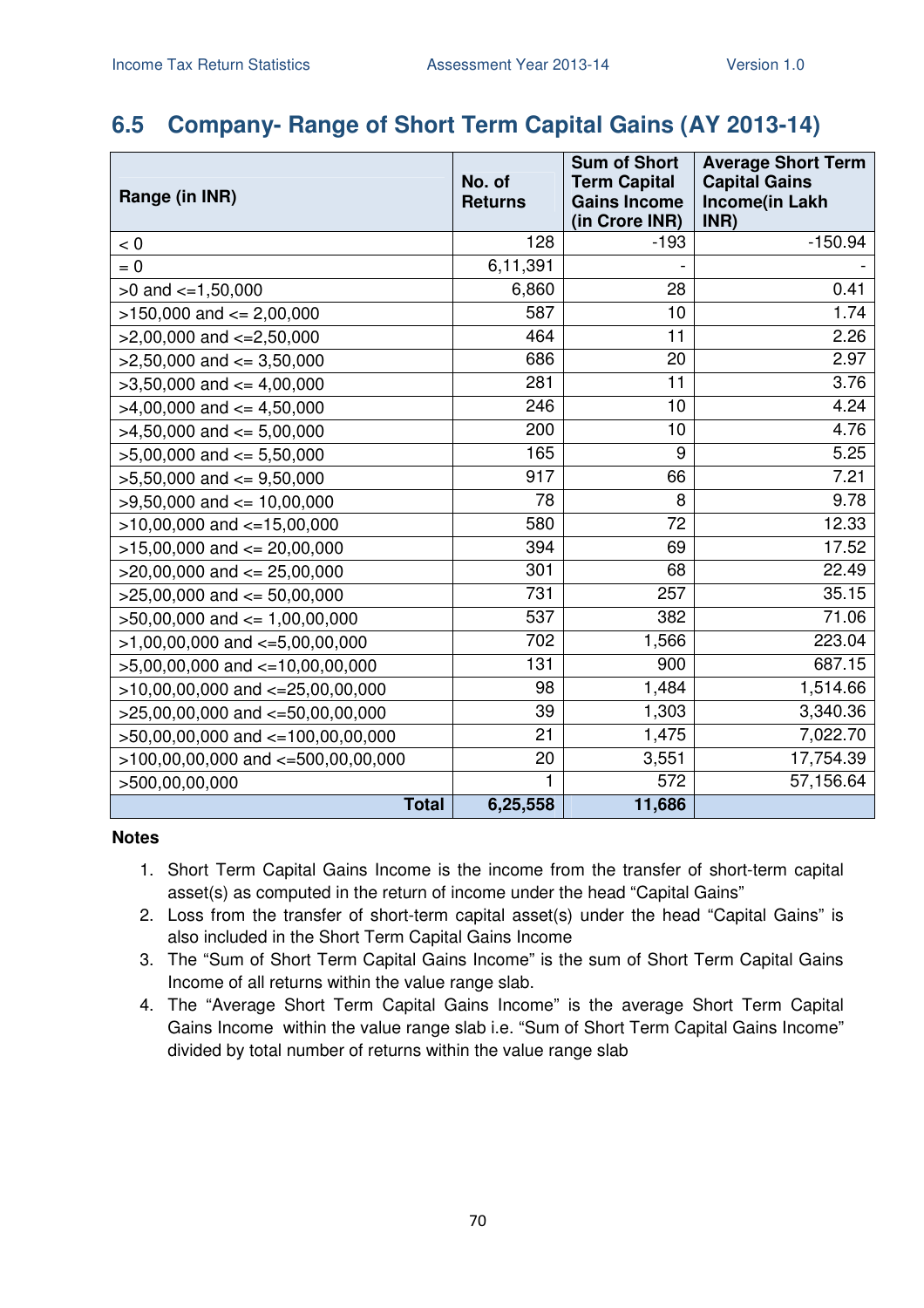### **6.6 Company- Range of Other Sources Income (AY 2013-14)**

| Range (in INR)                         | No. of<br><b>Returns</b> | <b>Sum of Other</b><br><b>Sources Income</b> | <b>Average Other</b><br><b>Sources Income</b> |
|----------------------------------------|--------------------------|----------------------------------------------|-----------------------------------------------|
| < 0                                    | 0                        | (in Crore INR)                               | (in Lakh INR)                                 |
| $= 0$                                  | 5,63,817                 |                                              |                                               |
| $>0$ and $\lt=1,50,000$                | 30,422                   | 131                                          | 0.43                                          |
| $>150,000$ and $<= 2,00,000$           | 3,291                    | 58                                           | 1.75                                          |
| $>2,00,000$ and $\lt=2,50,000$         | 2,272                    | 51                                           | 2.25                                          |
| $>2,50,000$ and $\leq$ 3,50,000        | 3,290                    | 97                                           | 2.96                                          |
| $>3,50,000$ and $<=4,00,000$           | 1,245                    | 47                                           | 3.75                                          |
| $>4,00,000$ and $\lt=4,50,000$         | 1,070                    | 45                                           | 4.25                                          |
| $>4,50,000$ and $<=5,00,000$           | 946                      | 45                                           | 4.75                                          |
| $>5,00,000$ and $<= 5,50,000$          | 824                      | 43                                           | 5.24                                          |
| $>5,50,000$ and $<=9,50,000$           | 4,543                    | 329                                          | 7.24                                          |
| $>9,50,000$ and $\leq 10,00,000$       | 388                      | 38                                           | 9.75                                          |
| $>10,00,000$ and $<-15,00,000$         | 2,801                    | 343                                          | 12.25                                         |
| $>15,00,000$ and $<= 20,00,000$        | 1,701                    | 296                                          | 17.37                                         |
| $>20,00,000$ and $<= 25,00,000$        | 1,117                    | 250                                          | 22.40                                         |
| $>25,00,000$ and $<= 50,00,000$        | 2,840                    | 999                                          | 35.18                                         |
| $>50,00,000$ and $\leq 1,00,00,000$    | 1,839                    | 1,295                                        | 70.40                                         |
| $>1,00,00,000$ and $\lt=5,00,00,000$   | 2,205                    | 4,742                                        | 215.08                                        |
| $>5,00,00,000$ and $\lt=10,00,00,000$  | 382                      | 2,666                                        | 697.82                                        |
| $>10,00,00,000$ and $<=25,00,00,000$   | 328                      | 5,084                                        | 1,549.91                                      |
| $>25,00,00,000$ and $<-50,00,00,000$   | 129                      | 4,471                                        | 3,466.02                                      |
| >50,00,00,000 and <=100,00,00,000      | 52                       | 3,656                                        | 7,031.16                                      |
| $>100,00,00,000$ and $<=500,00,00,000$ | 44                       | 10,073                                       | 22,893.43                                     |
| >500,00,00,000                         | 12                       | 11,854                                       | 98,779.74                                     |
| <b>Total</b>                           | 6,25,558                 | 46,613                                       |                                               |

- 1. Other Sources Income is the income under the head "Income from Other Sources" as computed in the return of income
- 2. Loss under the head "Income from Other Sources" is also included in the Other Sources Income
- 3. The "Sum of Other Sources Income" is the sum of Other Sources Income of all returns within the value range slab.
- 4. The "Average Other Sources Income" is the average Other Sources Income within the value range slab i.e. "Sum of Other Sources Income" divided by total number of returns within the value range slab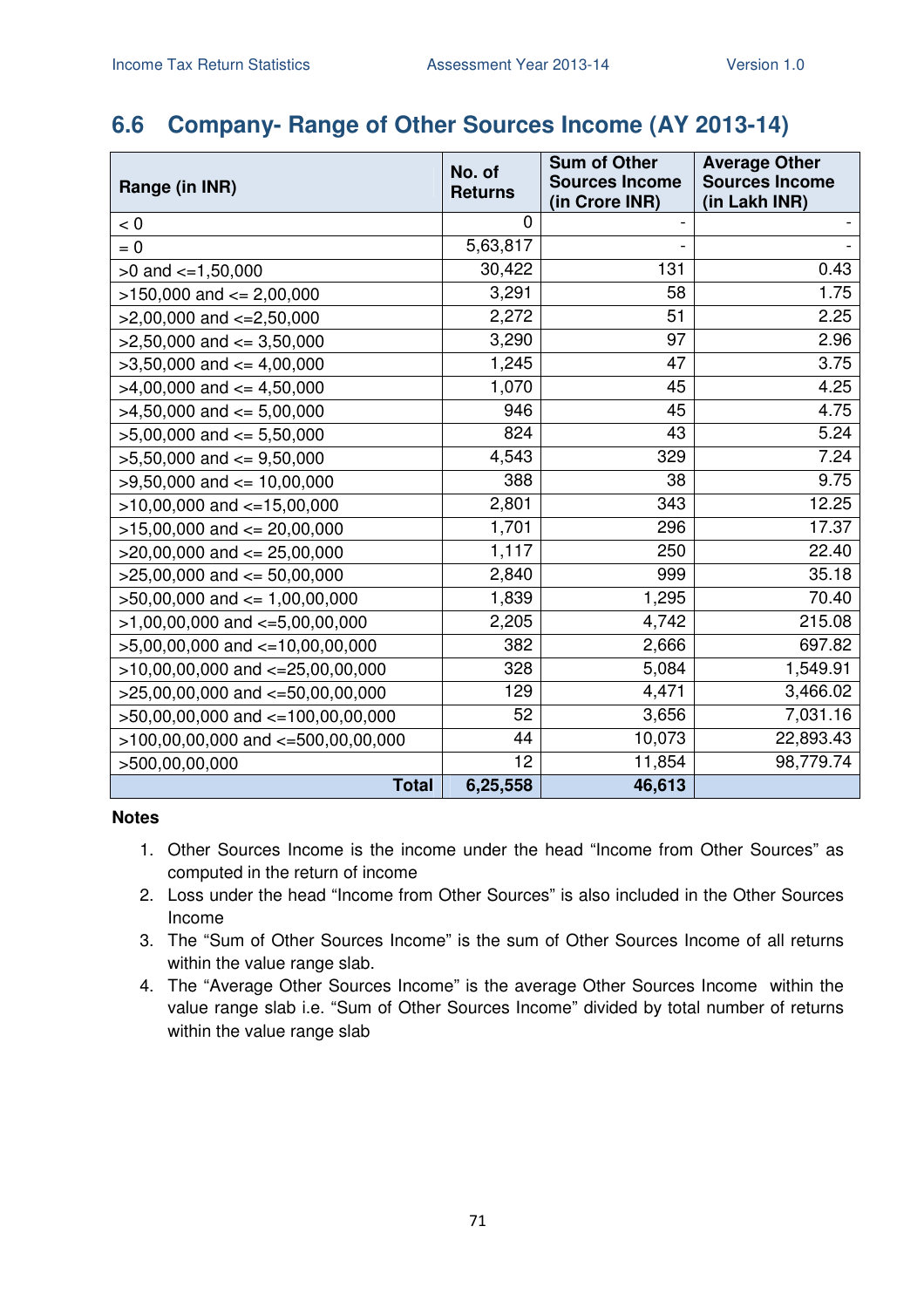## **6.7 Company- Range of Interest Income (AY 2013-14)**

| Range (in INR)                         | No. of<br><b>Returns</b> | <b>Sum of Interest</b><br><b>Income (in Crore</b> | <b>Average Interest</b><br>Income (in Lakh |
|----------------------------------------|--------------------------|---------------------------------------------------|--------------------------------------------|
| < 0                                    | 0                        | INR)                                              | INR)                                       |
| $= 0$                                  | 5,72,717                 |                                                   |                                            |
| $>0$ and $\lt=1,50,000$                | 26,105                   | 114                                               | 0.44                                       |
| $>150,000$ and $<= 2,00,000$           | 2,690                    | 47                                                | 1.74                                       |
| $>2,00,000$ and $\lt=2,50,000$         | 1,956                    | 44                                                | 2.25                                       |
| $>2,50,000$ and $<=3,50,000$           | 2,863                    | 85                                                | 2.96                                       |
| $>3,50,000$ and $<=4,00,000$           | 1,065                    | 40                                                | 3.75                                       |
| $>4,00,000$ and $\lt=4,50,000$         | 935                      | 40                                                | 4.25                                       |
| $>4,50,000$ and $<=5,00,000$           | 824                      | 39                                                | 4.75                                       |
| $>5,00,000$ and $<= 5,50,000$          | 705                      | 37                                                | 5.24                                       |
| $>5,50,000$ and $<=9,50,000$           | 3,895                    | 282                                               | 7.24                                       |
| $>9,50,000$ and $\leq 10,00,000$       | 339                      | 33                                                | 9.76                                       |
| $>10,00,000$ and $<-15,00,000$         | 2,461                    | 301                                               | 12.25                                      |
| $>15,00,000$ and $<= 20,00,000$        | 1,492                    | 259                                               | 17.36                                      |
| $>20,00,000$ and $\leq 25,00,000$      | 985                      | 220                                               | 22.36                                      |
| $>25,00,000$ and $<= 50,00,000$        | 2,446                    | 860                                               | 35.15                                      |
| $>50,00,000$ and $<= 1,00,00,000$      | 1,568                    | 1,102                                             | 70.28                                      |
| $>1,00,00,000$ and $\lt=5,00,00,000$   | 1,786                    | 3,850                                             | 215.58                                     |
| $>5,00,00,000$ and $\lt=10,00,00,000$  | 302                      | 2,082                                             | 689.52                                     |
| $>10,00,00,000$ and $<=25,00,00,000$   | 248                      | 3,876                                             | 1,563.08                                   |
| >25,00,00,000 and <=50,00,00,000       | 97                       | 3,273                                             | 3,374.65                                   |
| >50,00,00,000 and <=100,00,00,000      | 37                       | 2,622                                             | 7,085.80                                   |
| $>100,00,00,000$ and $<=500,00,00,000$ | 33                       | 7,497                                             | 22,716.84                                  |
| >500,00,00,000                         | 9                        | 9,373                                             | 1,04,139.14                                |
| <b>Total</b>                           | 6,25,558                 | 36,076                                            |                                            |

- 1. The Interest Income is already included in the Income from other sources.
- 2. Interest Income is the Gross Interest Income in the "Income from other sources" Schedule of Return of Income. Interest Income data is compiled only for those returns where it is explicitly stated in the Return of Income.
- 3. The "Sum of Interest Income" is the sum of Interest Income of all returns within the value range slab.
- 4. The "Average Interest Income" is the average Interest Income within the value range slab i.e. "Sum of Interest Income" divided by total number of returns within the value range slab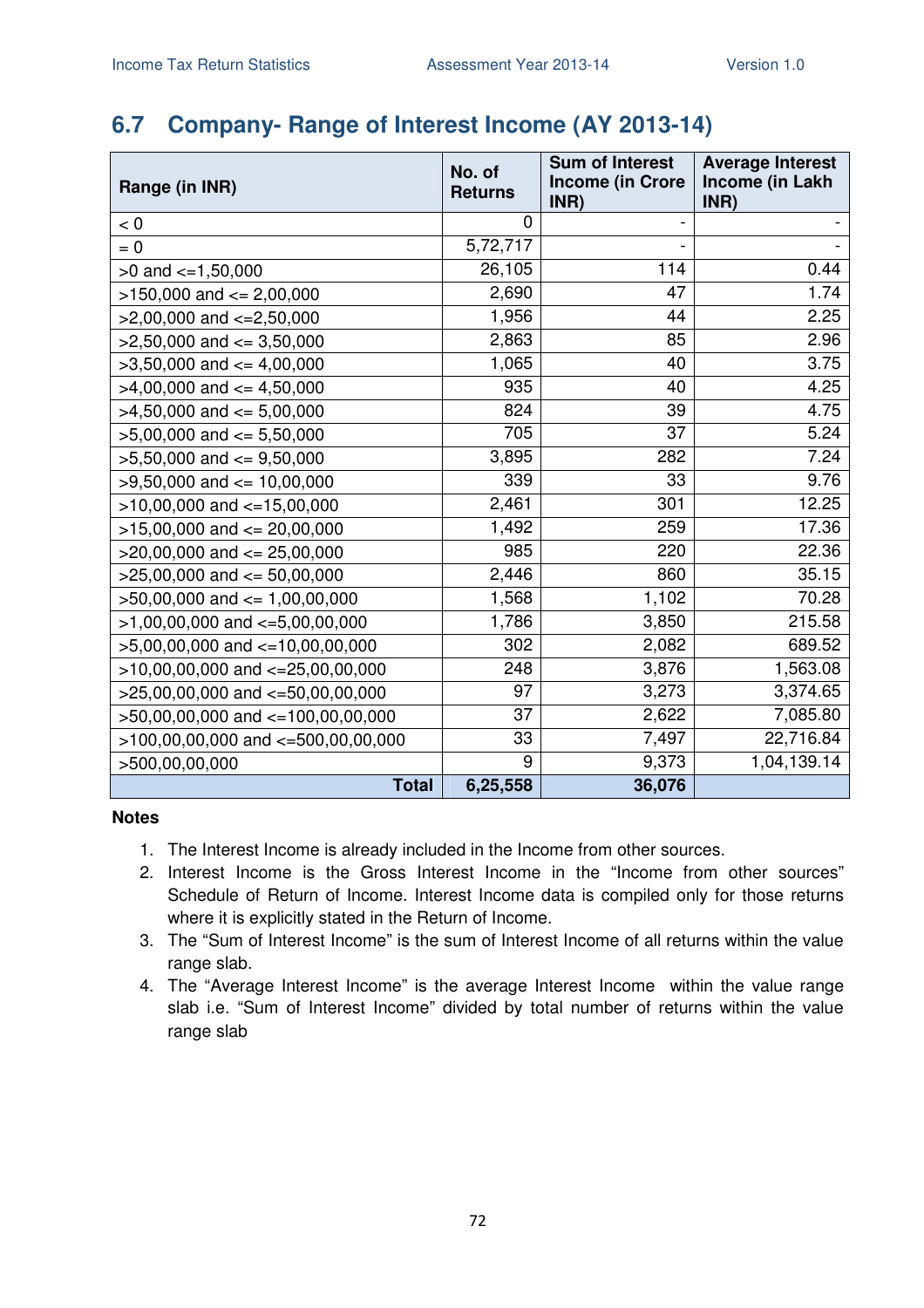## **6.8 Company- Range of Brought Forward Loss Set off (AY 2013- 14)**

| Range (in INR)                           | No. of<br><b>Returns</b> | Sum of<br><b>Brought</b><br><b>Forward Loss</b><br><b>Set Off(in</b><br><b>Crore INR)</b> | <b>Average</b><br><b>Brought</b><br><b>Forward Loss</b><br>Set off (in Lakh<br>INR) |
|------------------------------------------|--------------------------|-------------------------------------------------------------------------------------------|-------------------------------------------------------------------------------------|
| < 0                                      | $\overline{0}$           |                                                                                           |                                                                                     |
| $= 0$                                    | 5,59,811                 | $\overline{a}$                                                                            |                                                                                     |
| $>0$ and $\lt=1,50,000$                  | 34,834                   | 144                                                                                       | 0.41                                                                                |
| $>150,000$ and $<= 2,00,000$             | 3,032                    | 53                                                                                        | 1.74                                                                                |
| $>2,00,000$ and $\lt=2,50,000$           | 2,278                    | 51                                                                                        | 2.24                                                                                |
| $>2,50,000$ and $<=3,50,000$             | 3,323                    | 98                                                                                        | 2.96                                                                                |
| $>3,50,000$ and $<=4,00,000$             | 1,331                    | 50                                                                                        | 3.75                                                                                |
| $>4,00,000$ and $\lt=4,50,000$           | 1,134                    | 48                                                                                        | 4.25                                                                                |
| $>4,50,000$ and $<=5,00,000$             | 995                      | 47                                                                                        | 4.75                                                                                |
| $>5,00,000$ and $<= 5,50,000$            | 914                      | 48                                                                                        | 5.24                                                                                |
| $>5,50,000$ and $<=9,50,000$             | 4,580                    | 331                                                                                       | 7.23                                                                                |
| $>9,50,000$ and $<= 10,00,000$           | 395                      | 39                                                                                        | 9.75                                                                                |
| $>10,00,000$ and $<-15,00,000$           | 2,779                    | 341                                                                                       | 12.28                                                                               |
| $>15,00,000$ and $<= 20,00,000$          | 1,699                    | 294                                                                                       | 17.32                                                                               |
| $>20,00,000$ and $<= 25,00,000$          | 1,173                    | 263                                                                                       | 22.41                                                                               |
| $>25,00,000$ and $<= 50,00,000$          | 2,840                    | 1,000                                                                                     | 35.20                                                                               |
| $>50,00,000$ and $<= 1,00,00,000$        | 1,751                    | 1,231                                                                                     | 70.33                                                                               |
| $>1,00,00,000$ and $\lt=5,00,00,000$     | 1,968                    | 4,216                                                                                     | 214.24                                                                              |
| $>5,00,00,000$ and $<-10,00,00,000$      | 313                      | 2,185                                                                                     | 698.09                                                                              |
| $>10,00,00,000$ and $<=25,00,00,000$     | 234                      | 3,567                                                                                     | 1,524.39                                                                            |
| $>$ 25,00,00,000 and $\lt$ =50,00,00,000 | 100                      | 3,423                                                                                     | 3,423.23                                                                            |
| >50,00,00,000 and <=100,00,00,000        | 37                       | 2,597                                                                                     | 7,019.19                                                                            |
| $>100,00,00,000$ and $<=500,00,00,000$   | 35                       | 6,388                                                                                     | 18,251.10                                                                           |
| >500,00,00,000                           | $\overline{2}$           | 3,766                                                                                     | 1,88,315.53                                                                         |
| <b>Total</b>                             | 6,25,558                 | 30,182                                                                                    |                                                                                     |

- 1. Brought Forward Loss Set Off is the amount of brought forward losses set off against current year's income in the "Computation of total income" Schedule of return of income
- 2. The "Sum of Brought Forward Loss Set Off" is the sum of Brought Forward Loss Set Off of all returns within the value range slab.
- 3. The "Average Brought Forward Loss Set Off" is the average Brought Forward Loss Set Off within the value range slab i.e. "Sum of Brought Forward Loss Set Off" divided by total number of returns within the value range slab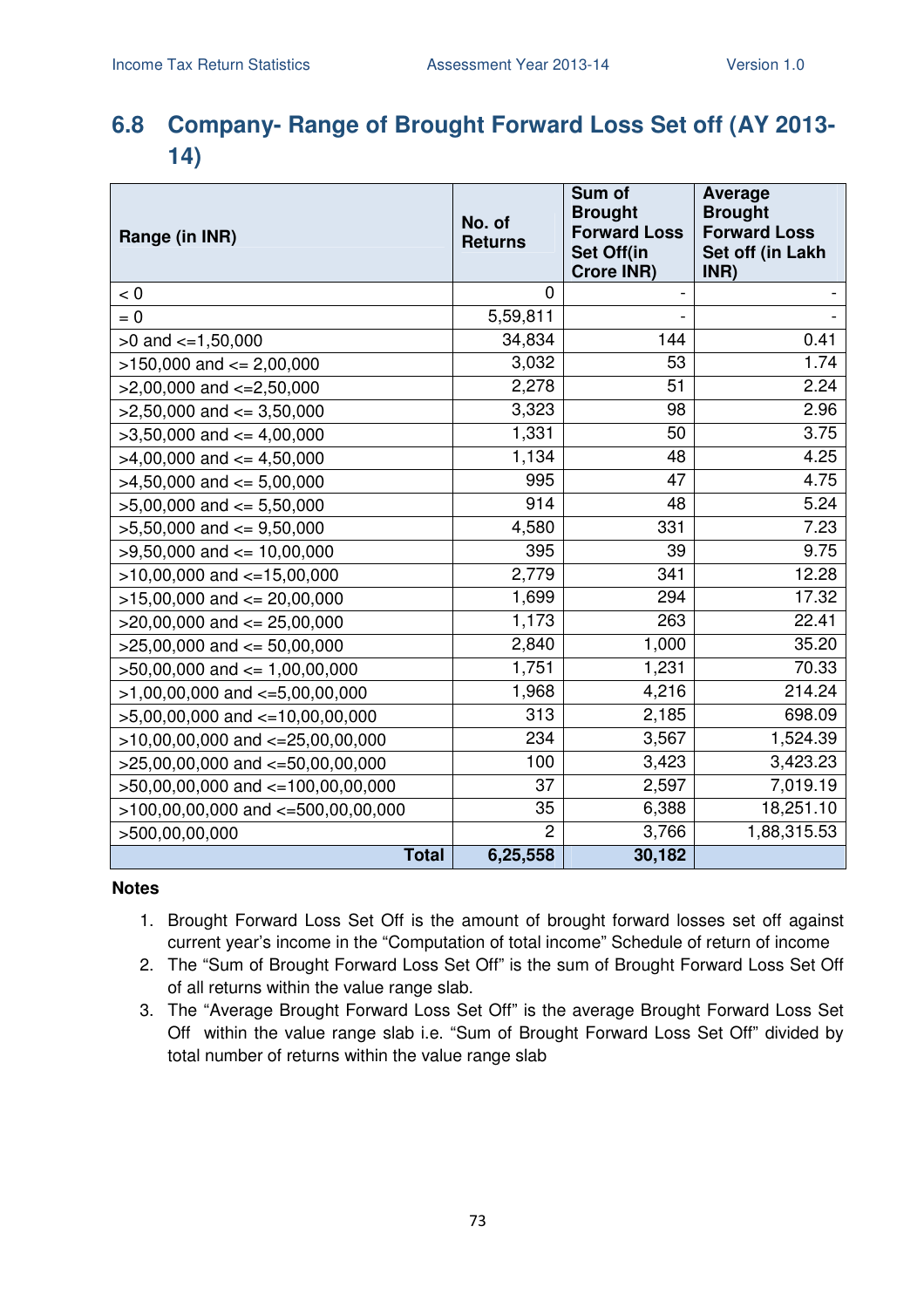## **6.9 Company- Range of Returned Income(AY 2013-14)**

| Range (in INR)                       | No. of<br><b>Returns</b> | <b>Sum of Returned</b><br><b>Income (in Crore</b><br>INR) | <b>Average Returned</b><br>Income (in Lakh<br>INR) |
|--------------------------------------|--------------------------|-----------------------------------------------------------|----------------------------------------------------|
| < 0                                  | 0                        |                                                           |                                                    |
| $= 0$                                | 3, 15, 188               |                                                           |                                                    |
| $>0$ and $\lt=1,50,000$              | 1,21,584                 | 513                                                       | 0.42                                               |
| $>150,000$ and $<= 2,00,000$         | 13,122                   | 229                                                       | 1.74                                               |
| $>2,00,000$ and $\lt=2,50,000$       | 10,062                   | 225                                                       | 2.24                                               |
| $>2,50,000$ and $\leq$ 3,50,000      | 15,480                   | 460                                                       | 2.97                                               |
| $>3,50,000$ and $<=4,00,000$         | 5,986                    | 224                                                       | 3.75                                               |
| $>4,00,000$ and $\lt=4,50,000$       | 5,369                    | 228                                                       | 4.24                                               |
| $>4,50,000$ and $\leq 5,00,000$      | 5,025                    | 239                                                       | 4.75                                               |
| $>5,00,000$ and $<= 5,50,000$        | 4,599                    | 241                                                       | 5.24                                               |
| $>5,50,000$ and $<=9,50,000$         | 25,221                   | 1,845                                                     | 7.32                                               |
| $>9,50,000$ and $<= 10,00,000$       | 2,462                    | 240                                                       | 9.75                                               |
| $>10,00,000$ and $<-15,00,000$       | 17,289                   | 2,129                                                     | 12.31                                              |
| $>15,00,000$ and $<= 20,00,000$      | 11,441                   | 1,984                                                     | 17.34                                              |
| $>20,00,000$ and $<= 25,00,000$      | 8,360                    | 1,871                                                     | 22.38                                              |
| $>25,00,000$ and $<= 50,00,000$      | 21,659                   | 7,677                                                     | 35.45                                              |
| $>50,00,000$ and $\leq 1,00,00,000$  | 16,425                   | 11,703                                                    | 71.25                                              |
| $>1,00,00,000$ and $\lt=5,00,00,000$ | 17,754                   | 38,711                                                    | 218.04                                             |
| $>5,00,00,000$ and $<=10,00,00,000$  | 3,440                    | 24,107                                                    | 700.79                                             |
| $>10,00,00,000$ and $<=25,00,00,000$ | 2,646                    | 41,284                                                    | 1,560.23                                           |
| $>25,00,00,000$ and $<-50,00,00,000$ | 1,085                    | 38,016                                                    | 3,503.75                                           |
| >50,00,00,000 and <=100,00,00,000    | 593                      | 41,558                                                    | 7,008.11                                           |
| >100,00,00,000 and <=500,00,00,000   | 579                      | 1,19,345                                                  | 20,612.22                                          |
| >500,00,00,000                       | 189                      | 4,01,240                                                  | 2,12,296.21                                        |
| <b>Total</b>                         | 6,25,558                 | 7,34,069                                                  |                                                    |

- 1. Returned Income is the total income after chapter VI-A deduction as computed in the "Computation of total income" schedule of return of income
- 2. In cases where Total Income in the "Computation of total income" schedule of return of income is 0, the amount of losses of current year to be carried forward stated in the "Computation of total income" schedule of return of income is taken as Returned Income.
- 3. The "Sum of Returned Income" is the sum of Returned Income of all returns within the value range slab.
- 4. The "Average Returned Income" is the average Returned Income within the value range slab i.e. "Sum of Returned Income" divided by total number of returns within the value range slab.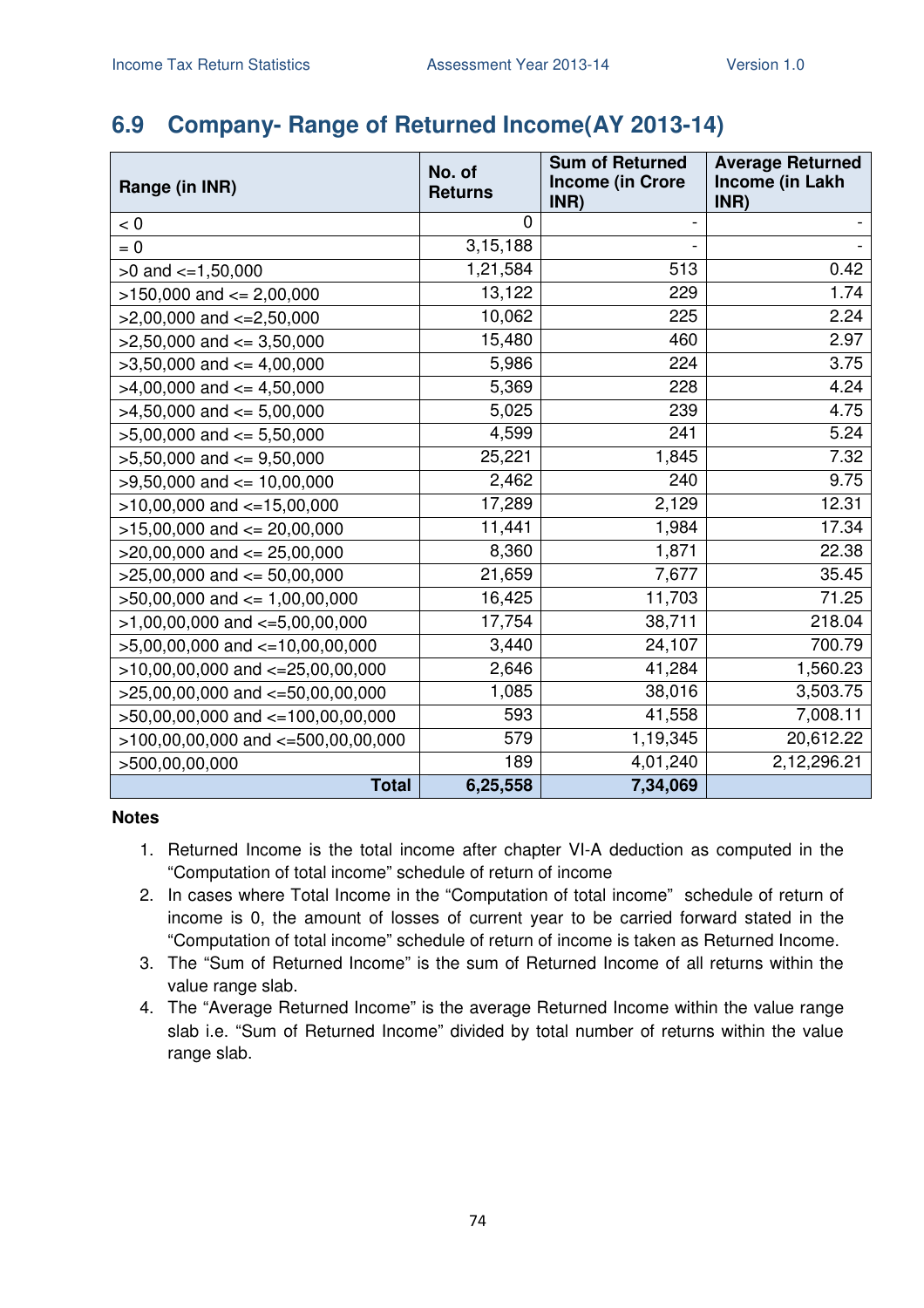# **6.10 Company- Range of Tax Payable (AY 2013-14)**

| Range (in INR)                         | No. of<br><b>Returns</b> | <b>Sum of Tax</b><br><b>Payable(in Crore</b> | <b>Average Tax</b><br>Payable (in Lakh |
|----------------------------------------|--------------------------|----------------------------------------------|----------------------------------------|
| < 0                                    | 0                        | INR)                                         | INR)                                   |
| $= 0$                                  | 3,20,972                 |                                              |                                        |
| $>0$ and $\lt=1,50,000$                | 1,68,251                 | 610                                          | 0.36                                   |
| $>150,000$ and $<= 2,00,000$           | 13,389                   | 233                                          | 1.74                                   |
| $>2,00,000$ and $\lt=2,50,000$         | 10,165                   | 228                                          | 2.24                                   |
| $>2,50,000$ and $<=3,50,000$           | 15,389                   | 457                                          | 2.97                                   |
| $>3,50,000$ and $<=4,00,000$           | 5,774                    | 216                                          | 3.74                                   |
| $>4,00,000$ and $<=4,50,000$           | 4,958                    | 211                                          | 4.25                                   |
| $>4,50,000$ and $\leq 5,00,000$        | 4,550                    | 216                                          | 4.74                                   |
| $>5,00,000$ and $<= 5,50,000$          | 3,828                    | 201                                          | 5.24                                   |
| $>5,50,000$ and $<=9,50,000$           | 20,374                   | 1,480                                        | 7.26                                   |
| $>9,50,000$ and $<= 10,00,000$         | 1,716                    | 167                                          | 9.74                                   |
| $>10,00,000$ and $<=15,00,000$         | 12,319                   | 1,509                                        | 12.25                                  |
| $>15,00,000$ and $<= 20,00,000$        | 7,576                    | 1,310                                        | 17.29                                  |
| $>$ 20,00,000 and $\leq$ 25,00,000     | 5,052                    | 1,129                                        | 22.35                                  |
| $>25,00,000$ and $\leq 50,00,000$      | 11,600                   | 4,077                                        | 35.14                                  |
|                                        | 7,742                    | 5,443                                        | 70.31                                  |
| $>50,00,000$ and $<= 1,00,00,000$      | 8,413                    | 18,009                                       | 214.06                                 |
| $>1,00,00,000$ and $\lt=5,00,00,000$   | 1,543                    | 10,746                                       | 696.40                                 |
| $>5,00,00,000$ and $\lt=10,00,00,000$  | 1,035                    | 15,978                                       | 1,543.72                               |
| $>10,00,00,000$ and $<=25,00,00,000$   |                          |                                              |                                        |
| $>25,00,00,000$ and $<=50,00,00,000$   | 423                      | 14,735                                       | 3,483.55                               |
| >50,00,00,000 and <=100,00,00,000      | 219                      | 15,057                                       | 6,875.50                               |
| $>100,00,00,000$ and $<-500,00,00,000$ | 205                      | 43,147                                       | 21,047.43                              |
| >500,00,00,000                         | 65                       | 93,084                                       | 1,43,205.48                            |
| <b>Total</b>                           | 6,25,558                 | 2,28,242                                     |                                        |

- 1. Tax Payable is the aggregate tax liability as computed in the "Computation of tax liability on total income" schedule of return of income. Tax, surcharge, cess& interest after giving credit u/s 115JAA and relief u/s 89/90/90A/91 but before giving credit for taxes paid(advance tax/TDS/TCS/Self-Assessment Tax) constitute Tax Payable.
- 2. The "Sum of Tax Payable" is the sum of Tax Payable of all returns within the value range slab.
- 3. The "Average Tax Payable" is the average Tax Payable within the value range slab i.e. "Sum of Tax Payable" divided by total number of returns within the value range slab.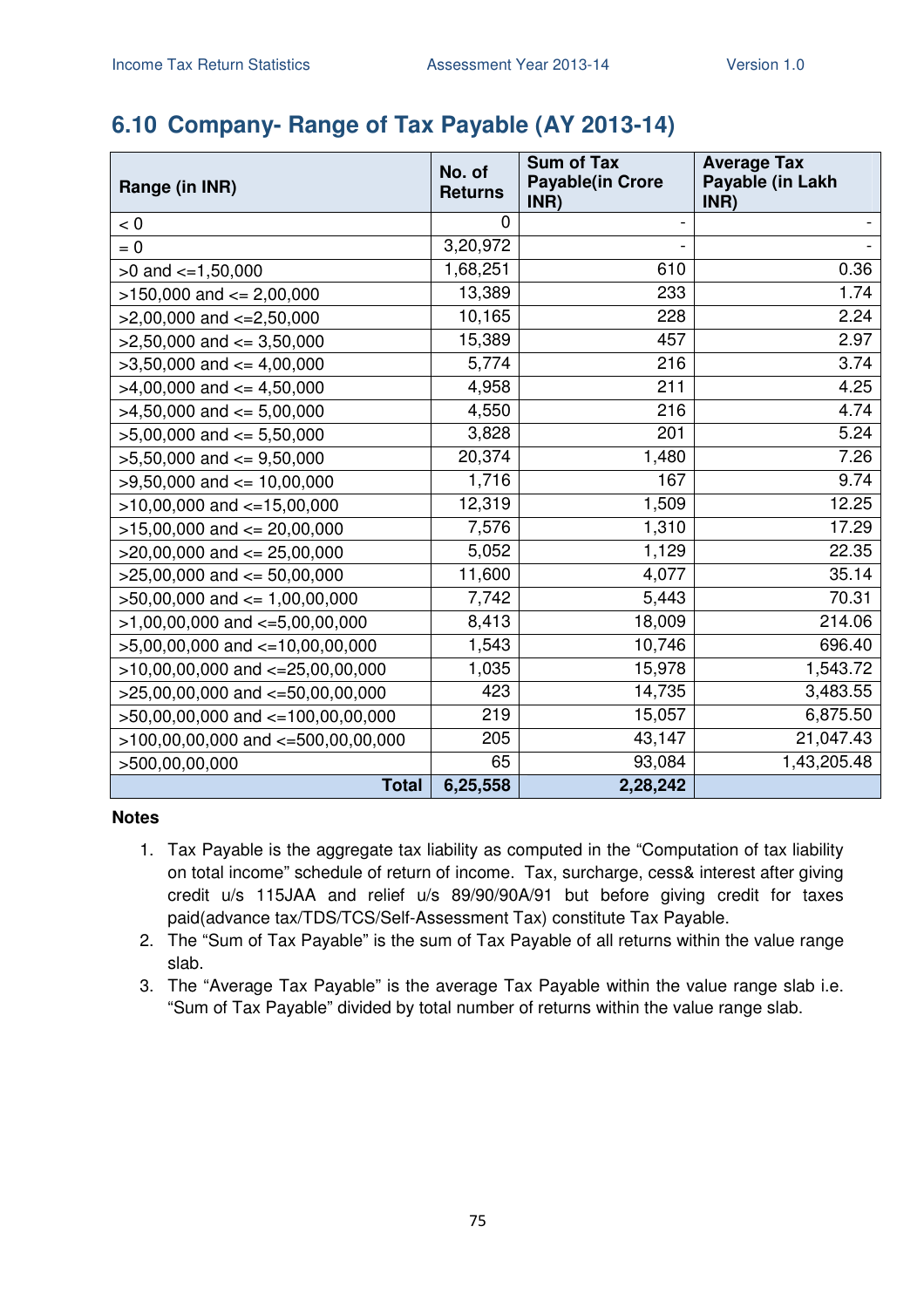# **7. Type of Business**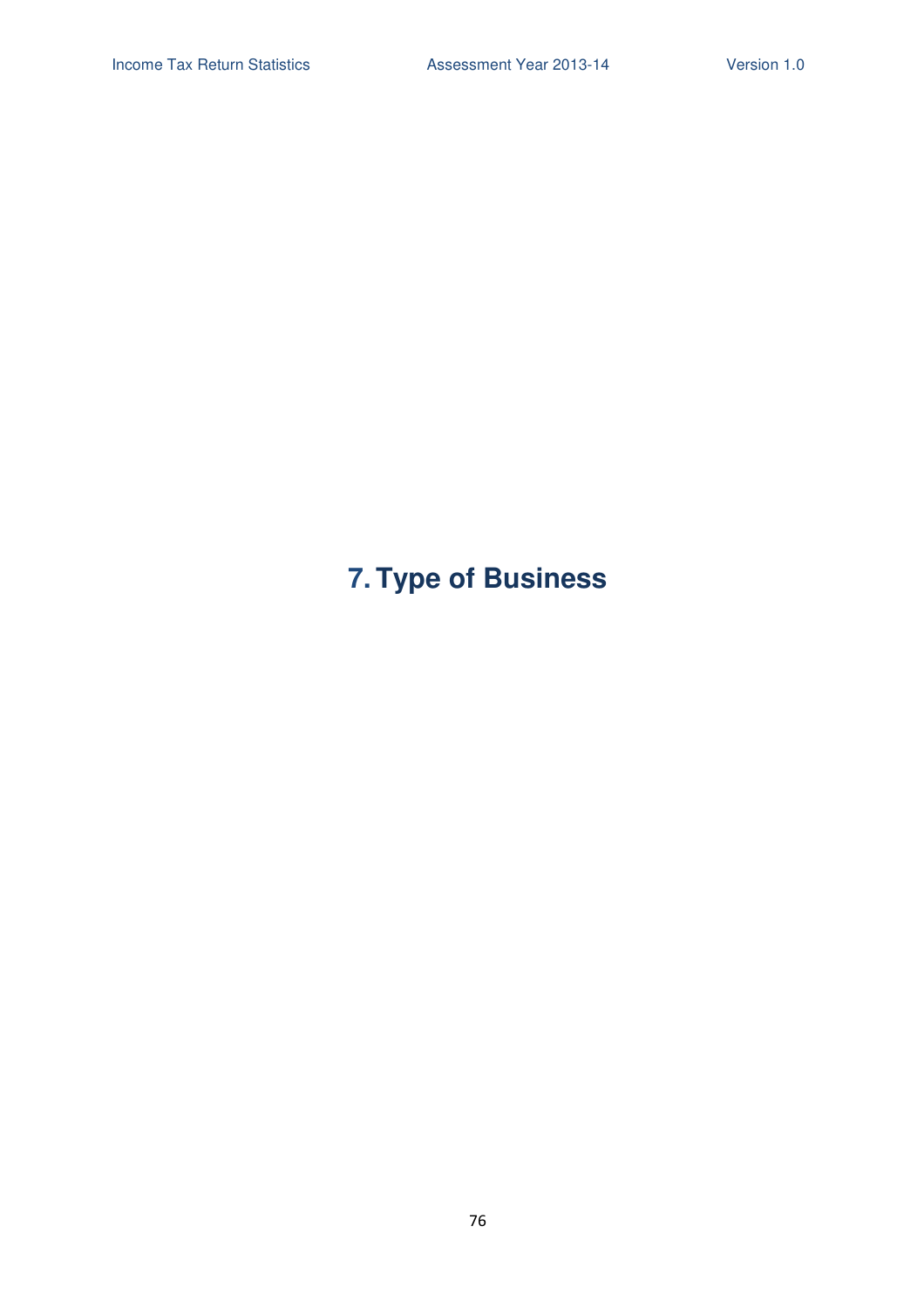## **7.1 Type of Business –Corporate and Non- corporate Taxpayers (AY 2013-14)**

| Code | <b>Type of Business</b>                                             | Corporate<br><b>Taxpayers</b> | Non-<br>corporate<br><b>Taxpayers</b> | <b>Total</b><br><b>Taxpayers</b> |
|------|---------------------------------------------------------------------|-------------------------------|---------------------------------------|----------------------------------|
| 101  | Manufacturing Industry [Agro-based industries]                      | 20,019                        | 3,91,888                              | 4,11,907                         |
| 102  | Manufacturing Industry [Automobile and Auto<br>parts]               | 4,232                         | 16,336                                | 20,568                           |
| 103  | Manufacturing Industry [Cement]                                     | 731                           | 3,093                                 | 3,824                            |
| 104  | Manufacturing Industry [Diamond cutting]                            | 439                           | 17,367                                | 17,806                           |
| 105  | Manufacturing Industry [Drugs and<br>Pharmaceuticals]               | 5,452                         | 11,383                                | 16,835                           |
| 106  | Manufacturing Industry [Electronics including<br>Computer Hardware] | 2,604                         | 10,272                                | 12,876                           |
| 107  | Manufacturing Industry [Engineering goods]                          | 9,857                         | 54,688                                | 64,545                           |
| 108  | Manufacturing Industry [Fertilizers, Chemicals,<br>Paints]          | 3,756                         | 8,468                                 | 12,224                           |
| 109  | Manufacturing Industry [Flour & Rice Mills]                         | 1,473                         | 19,039                                | 20,512                           |
| 110  | Manufacturing Industry [Food Processing Units]                      | 3,080                         | 14,129                                | 17,209                           |
| 111  | Manufacturing Industry [Marble & Granite]                           | 1,963                         | 10,930                                | 12,893                           |
| 112  | Manufacturing Industry [Paper]                                      | 1,328                         | 5,180                                 | 6,508                            |
| 113  | Manufacturing Industry [Petroleum and<br>Petrochemicals]            | 688                           | 3,525                                 | 4,213                            |
| 114  | Manufacturing Industry [Power and energy]                           | 4,783                         | 1,624                                 | 6,407                            |
| 115  | Manufacturing Industry [Printing & Publishing]                      | 2,737                         | 23,948                                | 26,685                           |
| 116  | Manufacturing Industry [Rubber]                                     | 911                           | 3,685                                 | 4,596                            |
| 117  | Manufacturing Industry [Steel]                                      | 4,406                         | 9,149                                 | 13,555                           |
| 118  | Manufacturing Industry [Sugar]                                      | 308                           | 565                                   | 873                              |
| 119  | Manufacturing Industry [Tea, Coffee]                                | 910                           | 2,482                                 | 3,392                            |
| 120  | Manufacturing Industry [Textiles, Handloom,<br>Powerlooms]          | 8,847                         | 1,50,221                              | 1,59,068                         |
| 121  | Manufacturing Industry [Tobacco]                                    | 296                           | 1,868                                 | 2,164                            |
| 122  | Manufacturing Industry [Tyre]                                       | 152                           | 1,236                                 | 1,388                            |
| 123  | Manufacturing Industry [Vanaspati & Edible Oils]                    | 583                           | 2,986                                 | 3,569                            |
| 124  | Manufacturing Industry [Others]                                     | 61,325                        | 6,62,130                              | 7,23,455                         |
| 201  | Trading [Chain stores]                                              | 835                           | 18,445                                | 19,280                           |
| 202  | <b>Trading [Retailers]</b>                                          | 16,626                        | 27,21,485                             | 27,38,111                        |
| 203  | Trading [Wholesalers]                                               | 23,611                        | 6,52,387                              | 6,75,998                         |
| 204  | Trading [Others]                                                    | 95,429                        | 19,27,772                             | 20,23,201                        |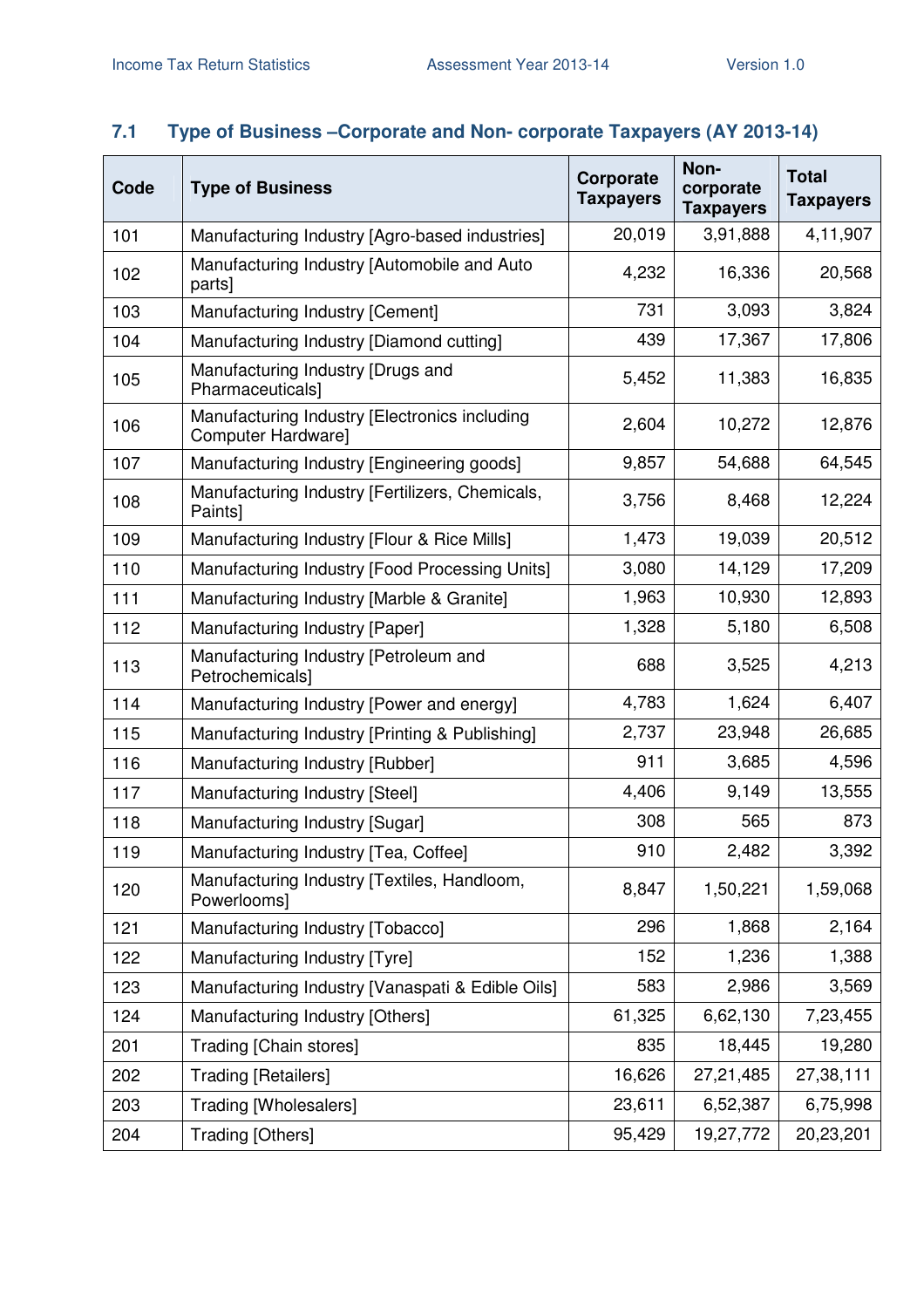| Code | <b>Type of Business</b>                                                   | Corporate<br><b>Taxpayers</b> | Non-<br>corporate<br><b>Taxpayers</b> | <b>Total</b><br><b>Taxpayers</b> |
|------|---------------------------------------------------------------------------|-------------------------------|---------------------------------------|----------------------------------|
| 301  | <b>Commission Agents [General Commission</b><br>Agents]                   | 4,771                         | 13,58,409                             | 13,63,180                        |
| 401  | <b>Builders [Builders]</b>                                                | 22,231                        | 40,182                                | 62,413                           |
| 402  | <b>Builders [Estate agents]</b>                                           | 4,415                         | 22,604                                | 27,019                           |
| 403  | <b>Builders [Property Developers]</b>                                     | 32,546                        | 30,792                                | 63,338                           |
| 404  | <b>Builders [Others]</b>                                                  | 25,049                        | 99,999                                | 1,25,048                         |
| 501  | Contractors [Civil Contractors]                                           | 13,787                        | 4,71,580                              | 4,85,367                         |
| 502  | Contractors [Excise Contractors]                                          | 41                            | 2,823                                 | 2,864                            |
| 503  | Contractors [Forest Contractors]                                          | 16                            | 1,513                                 | 1,529                            |
| 504  | <b>Contractors [Mining Contractors]</b>                                   | 937                           | 4,353                                 | 5,290                            |
| 505  | Contractors [Others]                                                      | 14,497                        | 9,17,071                              | 9,31,568                         |
| 601  | Professionals [Chartered Accountants, Auditors,<br>etc.]                  | 118                           | 72,775                                | 72,893                           |
| 602  | Professionals [Fashion designers]                                         | 124                           | 10,953                                | 11,077                           |
| 603  | Professionals [Legal professionals]                                       | 386                           | 1,61,240                              | 1,61,626                         |
| 604  | Professionals [Medical professionals]                                     | 1,665                         | 2,94,244                              | 2,95,909                         |
| 605  | <b>Professionals [Nursing Homes]</b>                                      | 1,163                         | 10,943                                | 12,106                           |
| 606  | Professionals [Specialty hospitals]                                       | 1,179                         | 3,915                                 | 5,094                            |
| 607  | Professionals [Others]                                                    | 8,012                         | 8,96,394                              | 9,04,406                         |
| 701  | Service Sector [Advertisement agencies]                                   | 3,173                         | 17,038                                | 20,211                           |
| 702  | Service Sector [Beauty Parlours]                                          | 317                           | 57,824                                | 58,141                           |
| 703  | Service Sector [Consultancy services]                                     | 18,982                        | 1,33,286                              | 1,52,268                         |
| 704  | Service Sector [Courier Agencies]                                         | 568                           | 10,305                                | 10,873                           |
| 705  | Service Sector [Computer training/educational<br>and coaching institutes] | 4,478                         | 75,310                                | 79,788                           |
| 706  | Service Sector [Forex Dealers]                                            | 750                           | 836                                   | 1,586                            |
| 707  | Service Sector [Hospitality services]                                     | 4,799                         | 16,142                                | 20,941                           |
| 708  | Service Sector [Hotels]                                                   | 7,368                         | 53,367                                | 60,735                           |
| 709  | Service Sector [IT. enabled services, BPO<br>service providers]           | 12,793                        | 13,107                                | 25,900                           |
| 710  | Service Sector [Security agencies]                                        | 2,304                         | 11,894                                | 14,198                           |
| 711  | Service Sector [Software development agencies]                            | 11,777                        | 8,422                                 | 20,199                           |
| 712  | Service Sector [Transporters]                                             | 4,659                         | 2,12,875                              | 2,17,534                         |
| 713  | Service Sector [Travel agents, tour operators]                            | 4,673                         | 59,139                                | 63,812                           |
| 714  | Service Sector [Others]                                                   | 74,772                        | 18,30,183                             | 19,04,955                        |
| 801  | <b>Financial Service Sector [Banking Companies]</b>                       | 336                           | 3,220                                 | 3,556                            |